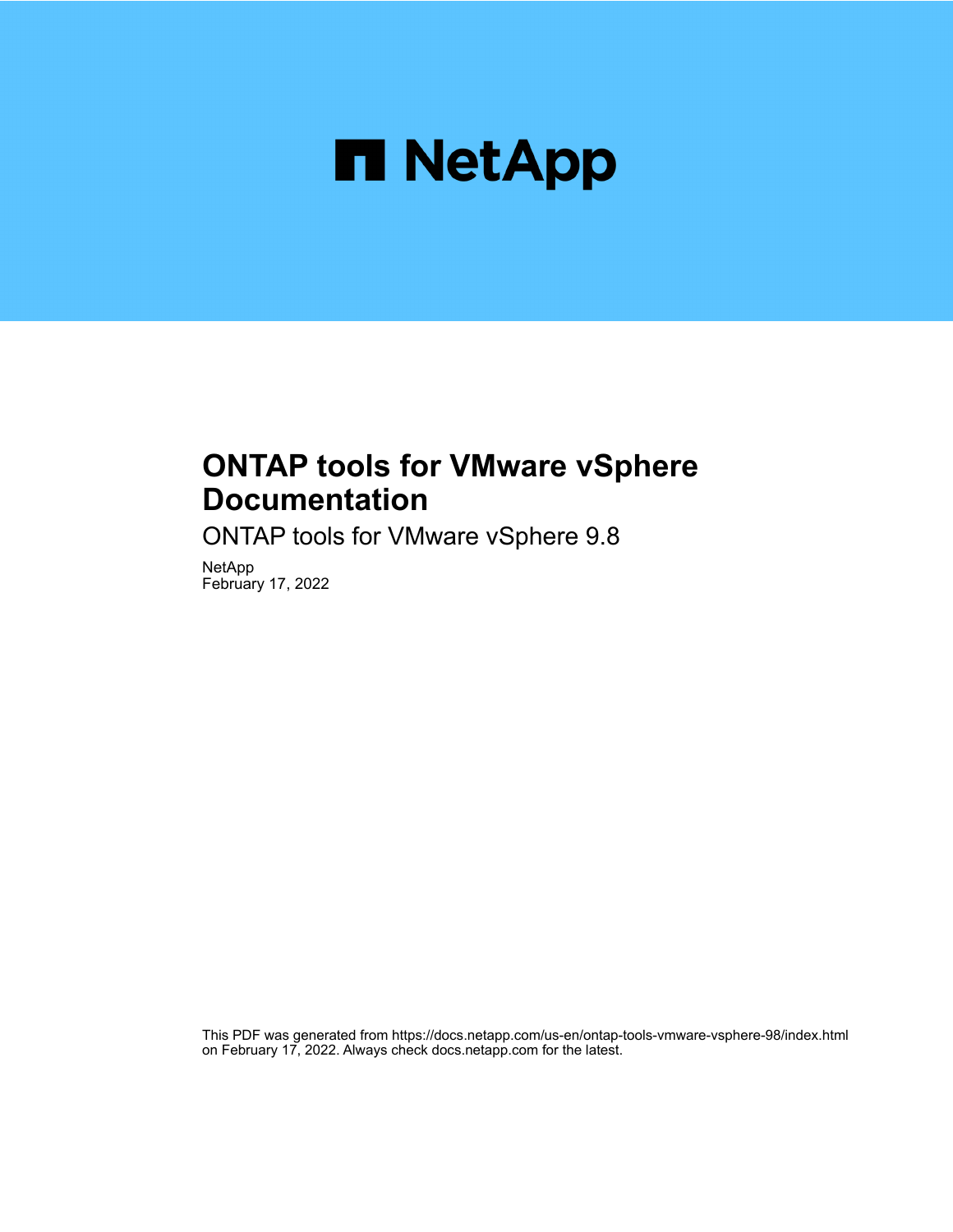# **Table of Contents**

| Concepts                                                                                                                                                                                                                       |    |
|--------------------------------------------------------------------------------------------------------------------------------------------------------------------------------------------------------------------------------|----|
|                                                                                                                                                                                                                                |    |
|                                                                                                                                                                                                                                |    |
|                                                                                                                                                                                                                                |    |
|                                                                                                                                                                                                                                |    |
|                                                                                                                                                                                                                                |    |
|                                                                                                                                                                                                                                |    |
|                                                                                                                                                                                                                                |    |
| Deployment workflow for new users of ONTAP tools for VMware vSphere 18                                                                                                                                                         |    |
|                                                                                                                                                                                                                                |    |
|                                                                                                                                                                                                                                |    |
|                                                                                                                                                                                                                                |    |
|                                                                                                                                                                                                                                |    |
|                                                                                                                                                                                                                                |    |
|                                                                                                                                                                                                                                |    |
|                                                                                                                                                                                                                                |    |
|                                                                                                                                                                                                                                |    |
|                                                                                                                                                                                                                                |    |
| Requirements for registering VSC in multiple vCenter Servers environment [1] [1]  42                                                                                                                                           |    |
| Configure the ONTAP tools preferences file mature of the contract of the configure the ONTAP tools preferences file mature of the contract of the contract of 43                                                               |    |
|                                                                                                                                                                                                                                |    |
|                                                                                                                                                                                                                                |    |
|                                                                                                                                                                                                                                |    |
|                                                                                                                                                                                                                                |    |
|                                                                                                                                                                                                                                |    |
|                                                                                                                                                                                                                                |    |
| Configure storage system for disaster recovery.                                                                                                                                                                                | 66 |
|                                                                                                                                                                                                                                |    |
|                                                                                                                                                                                                                                |    |
|                                                                                                                                                                                                                                |    |
|                                                                                                                                                                                                                                |    |
|                                                                                                                                                                                                                                |    |
|                                                                                                                                                                                                                                |    |
|                                                                                                                                                                                                                                |    |
| Manage datastores with the contract of the contract of the contract of the contract of the contract of the contract of the contract of the contract of the contract of the contract of the contract of the contract of the con |    |
|                                                                                                                                                                                                                                |    |
|                                                                                                                                                                                                                                |    |
|                                                                                                                                                                                                                                |    |
|                                                                                                                                                                                                                                |    |
|                                                                                                                                                                                                                                |    |
|                                                                                                                                                                                                                                |    |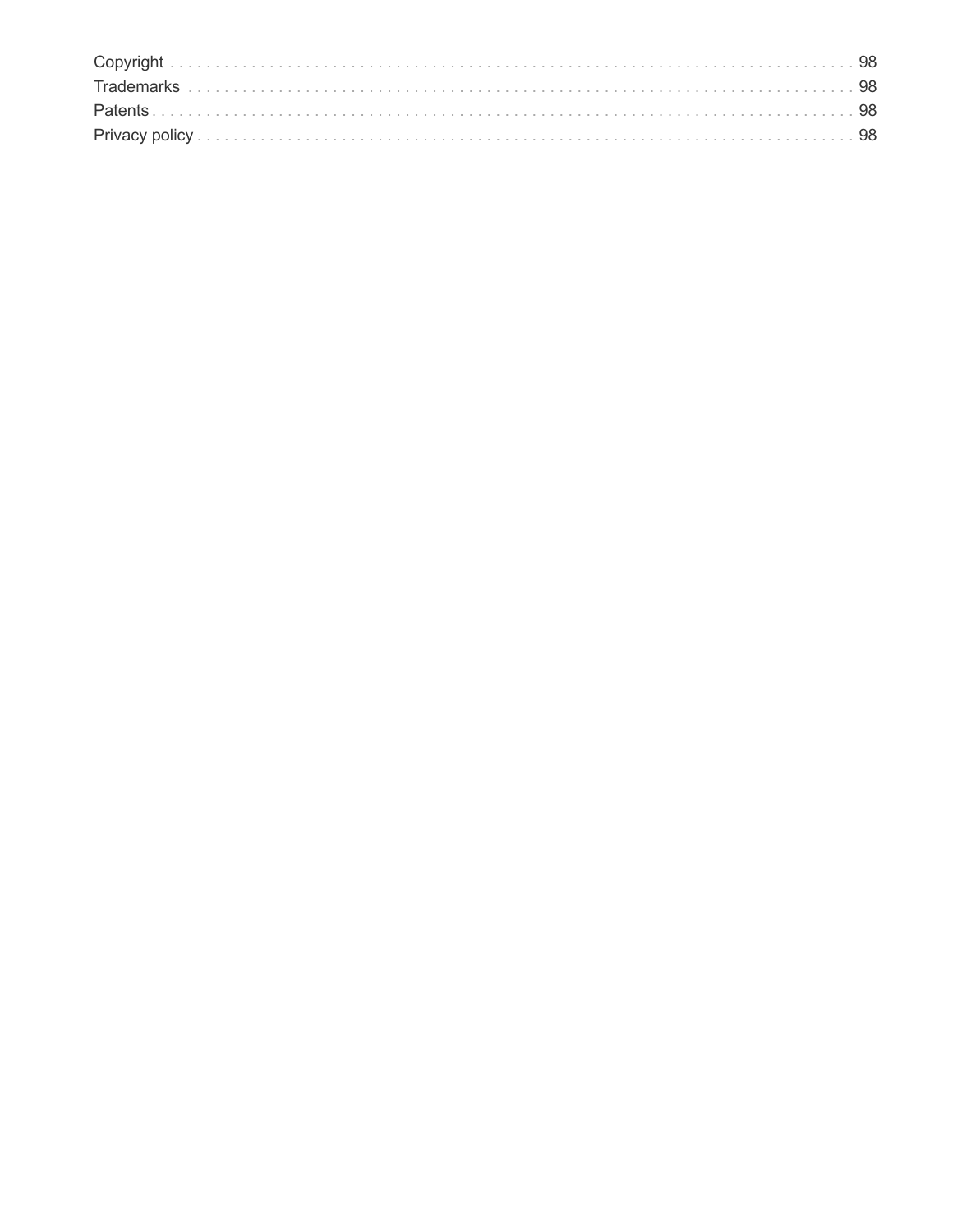# <span id="page-3-0"></span>**ONTAP tools for VMware vSphere Documentation**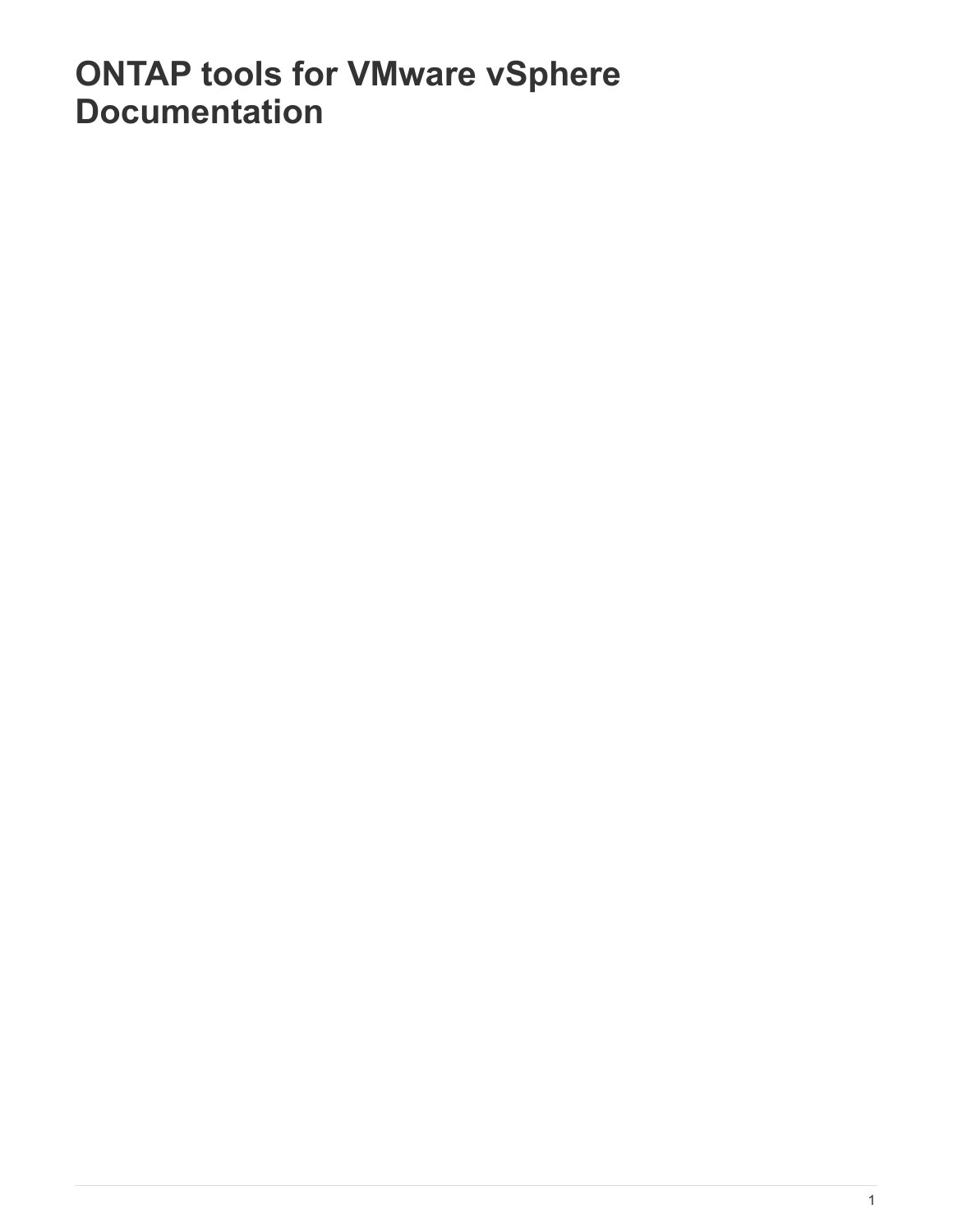# <span id="page-4-0"></span>**Release notes**

Provides important information about this release of ONTAP tools for VMware vSphere, including fixed issues, known issues, cautions, and limitations.

For more information, see the [ONTAP tools for VMware vSphere 9.8 Release Notes.](https://library.netapp.com/ecm/ecm_download_file/ECMLP2875589)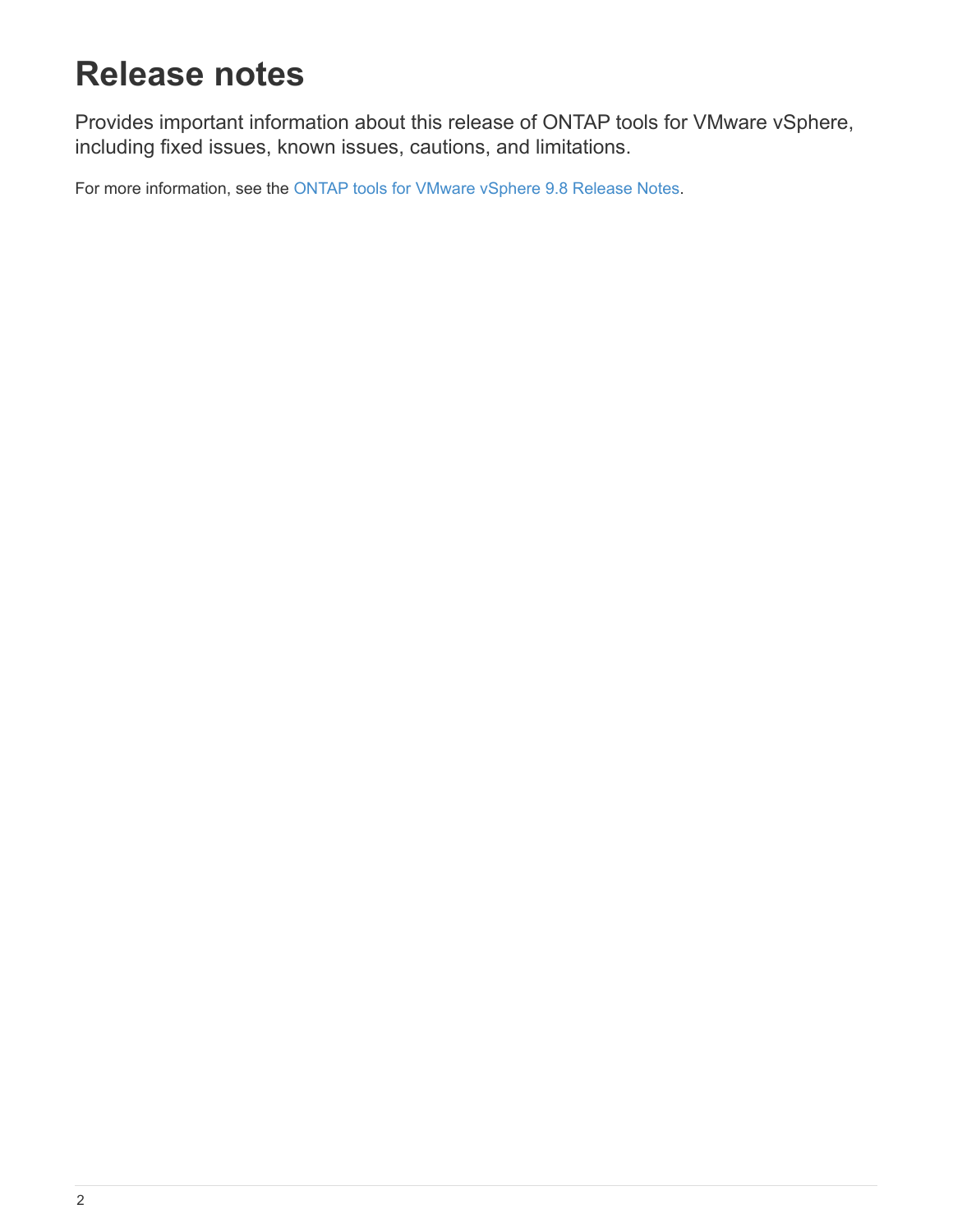# <span id="page-5-0"></span>**Concepts**

# <span id="page-5-1"></span>**ONTAP tools Overview**

The ONTAP tools for VMware vSphere provides end-to-end life cycle management for virtual machines in VMware environments that use NetApp storage systems. It simplifies storage and data management for VMware environments by enabling administrators to directly manage storage within the vCenter Server.

With vSphere 6.5, VMware introduced a new HTML5-based client called vSphere Client. The 9.6 and later releases of ONTAP tools support only vSphere Client. The ONTAP tools integrates with vSphere Client and enables you to use single sign-on (SSO) services. In an environment with multiple vCenter Server instances, each vCenter Server instance that you want to manage must have its own registered instance of VSC.

Each component in ONTAP tools provides capabilities to help manage your storage more efficiently.

## **Virtual Storage Console (VSC)**

VSC enables you to perform the following tasks:

- Add storage controllers, assign credentials, and set up permissions for storage controllers of VSC, that both SRA and VASA Provider can leverage
- Provision datastores
- Monitor the performance of the datastores and virtual machines in your vCenter Server environment
- Control administrator access to the vCenter Server objects by using role-based access control (RBAC) at two levels:
	- vSphere objects, such as virtual machines and datastores

These objects are managed by using the vCenter Server RBAC.

◦ ONTAP storage

The storage systems are managed by using ONTAP RBAC.

• View and update the host settings of the ESXi hosts that are connected to NetApp storage

VSC provisioning operations benefit from using the NFS Plug-in for VMware vStorage APIs for Array Integration (VAAI). The NFS Plug-in for VAAI is a software library that integrates the VMware Virtual Disk Libraries that are installed on the ESXi host. The VMware VAAI package enables the offloading of certain tasks from the physical hosts to the storage array. You can perform tasks such as thin provisioning and hardware acceleration at the array level to reduce the workload on the ESXi hosts. The copy offload feature and space reservation feature improve the performance of VSC operations.

The NetApp NFS Plug-in for VAAI is not shipped with VSC. But you can download the plug-in installation package and obtain the instructions for installing the plug-in from the NetApp Support Site.

## **VASA Provider**

VASA Provider for ONTAP uses VMware vSphere APIs for Storage Awareness (VASA) to send information about storage used by VMware vSphere to the vCenter Server. ONTAP tools has VASA Provider integrated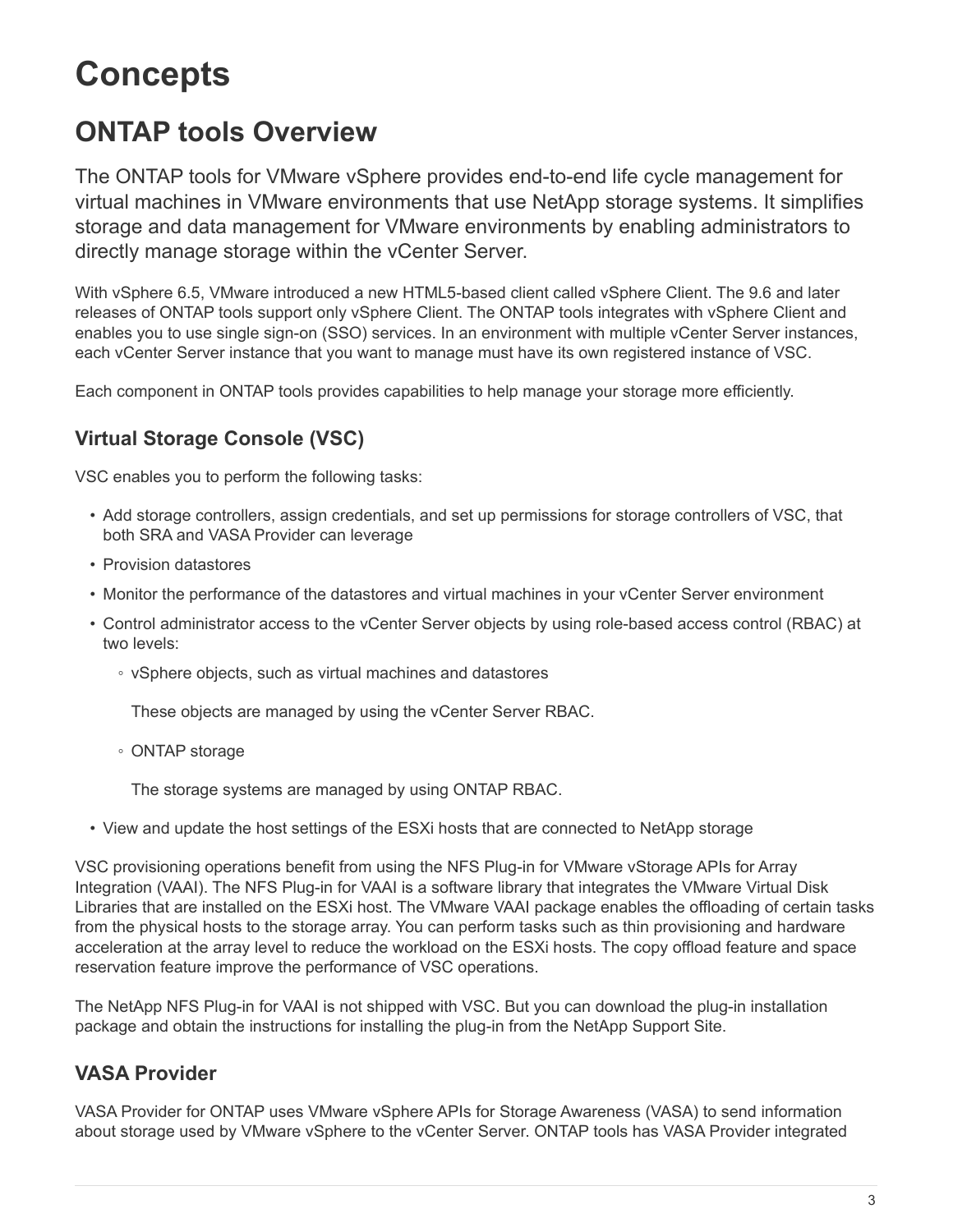with VSC. VASA Provider enables you to perform the following tasks:

- Provision VMware Virtual Volumes (vVols) datastores
- Create and use storage capability profiles that define different storage service level objectives (SLOs) for your environment
- Verify for compliance between the datastores and the storage capability profiles
- Set alarms to warn you when volumes and aggregates are approaching the threshold limits
- Monitor the performance of virtual machine disks (VMDKs) and the virtual machines that are created on vVols datastores

If you are using ONTAP 9.6 or earlier, then VASA Provider communicates with the vCenter Server by using VASA APIs and communicates with ONTAP by using NetApp APIs called ZAPIs. To view the vVols dashboard for ONTAP 9.6 and earlier, you must have installed and registered OnCommand API Services with your vCenter Server. If you are using ONTAP 9.7 and later versions, then you do not require OnCommand API Services to be registered with VASA Provider to view the vVols dashboard.



For ONTAP 9.6 and earlier, VASA Provider requires a dedicated instance of OnCommand API Services. One instance of OnCommand API Services cannot be shared with multiple VASA Provider instances.

## **Storage Replication Adapter (SRA)**

When SRA is enabled and used in conjunction with VMware Site Recovery Manager (SRM), you can recover the vCenter Server datastores and virtual machines in the event of a failure. SRA enables you to use array based replication (ABR) for protected sites and recovery sites for disaster recovery in the event of a failure.

## **Related information**

[NetApp Support](https://mysupport.netapp.com/site/global/dashboard)

# <span id="page-6-0"></span>**VASA Provider configurations for vVols**

You can use VASA Provider for ONTAP to create and manage VMware Virtual Volumes (vVols). You can provision, edit, mount, and delete a vVols datastore. You can also add storage to the vVols datastore or remove storage from the vVols datastore. to provide greater flexibility. You can provision and manage every virtual machine and the related VMDK.

A vVols datastore consists of one or more FlexVol volumes within a storage container (also called "backing storage"). A virtual machine can be spread across one vVols datastore or multiple vVols datastores.

While you can create a vVols datastore that has multiple FlexVol volumes, all of the FlexVol volumes within the storage container must use the same protocol (NFS, iSCSI, or FCP) and the same storage virtual machines (SVMs).

You do not require detailed knowledge of the underlying storage. For example, you do not have to identify a specific FlexVol volume to contain the storage. After you add FlexVol volumes to the vVols datastore, the storage container manages the storage requirements and prevents any situations during VM provisioning where VMware provisioned to a backing volume with no capacity.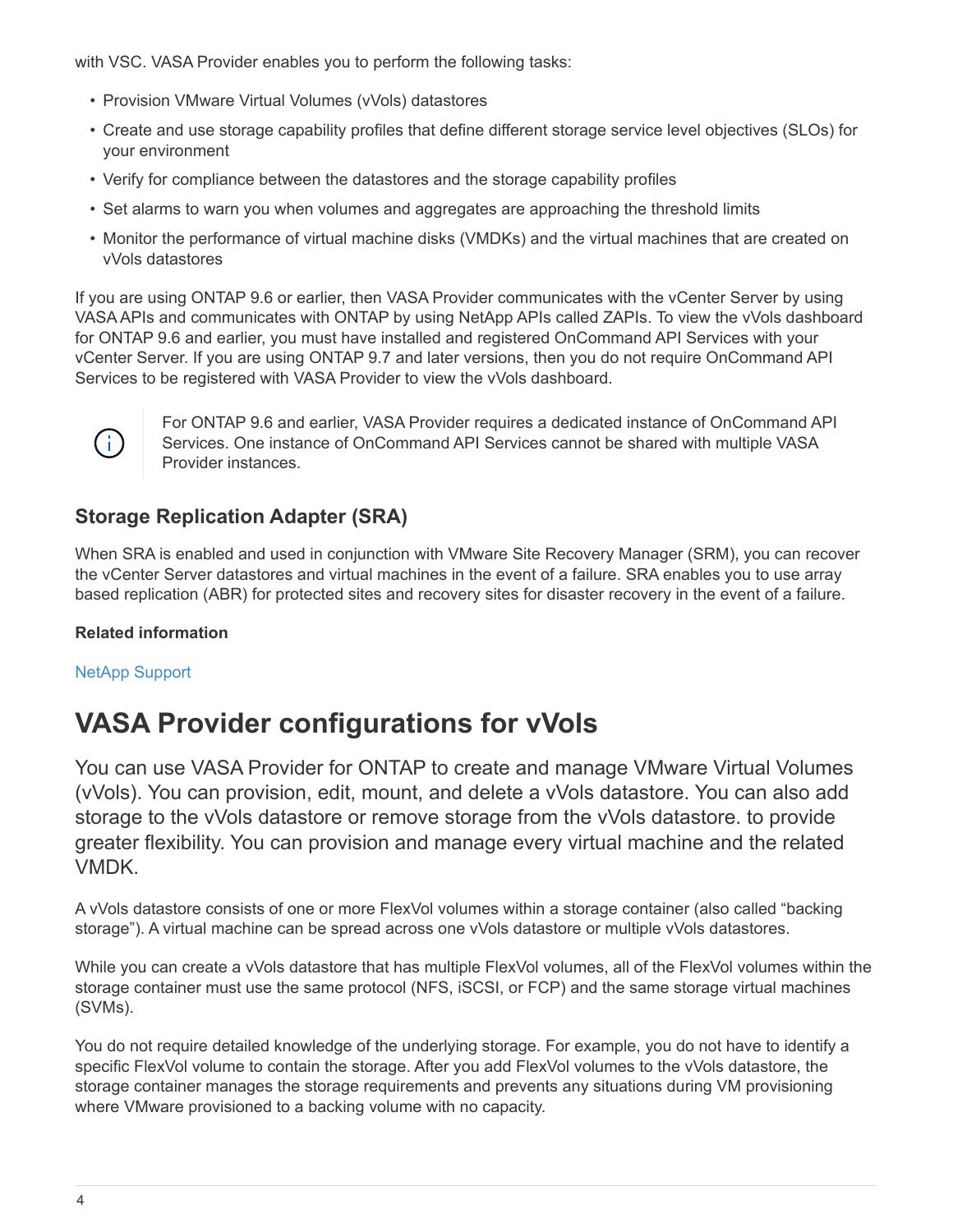

It is a good practice to include multiple FlexVol volumes in a vVols datastore for performance and flexibility. Because FlexVol volumes have LUN count restrictions that limit the number of virtual machines, including multiple FlexVol volumes allows you to store more virtual machines in your vVols datastore.

As part of the setup process, you must specify a storage capability profile for the vVols datastore that you are creating. You can select one or more VASA Provider storage capability profiles for a vVols datastore. You can also specify a default storage capability profile for any vVols datastores that are automatically created in that storage container.

VASA Provider creates different types of vVols during virtual machine provisioning or VMDK creation, as required.

## • **Config**

VMware vSphere uses this vVols datastore to store configuration information.

In SAN (block) implementations, the storage is a 4 GB LUN.

In an NFS implementation, this is a directory containing VM config files such as the vmx file and pointers to other vVols datastores.

#### • **Data**

This vVols contains operating system information and user files.

In SAN implementations, this is a LUN that is the size of the virtual disk.

In an NFS implementation, this is a file that is the size of the virtual disk.

For every NFS data vVols that is provisioned on ONTAP clusters 9.8 and above, all the VMDK files are registered for monitoring performance metrics like IOPS, Throughput, and Latency.

#### • **Swap**

This vVols is created when the virtual machine is powered on and is deleted when the virtual machine is powered off.

In SAN implementations, this is a LUN that is the size of the virtual memory.

In an NFS implementation, this is a file that is the size of the virtual memory.

• **Memory**

This vVols is created if the memory snapshots option is selected when creating VM snapshot.

In SAN implementations, this is a LUN that is the size of the virtual memory.

In an NFS implementation, this is a file that is the size of the virtual memory.

# <span id="page-7-0"></span>**Configure disaster recovery setup**

You can create and manage the disaster recovery setup in your vCenter Server along with VMware's Site Recovery Manager (SRM).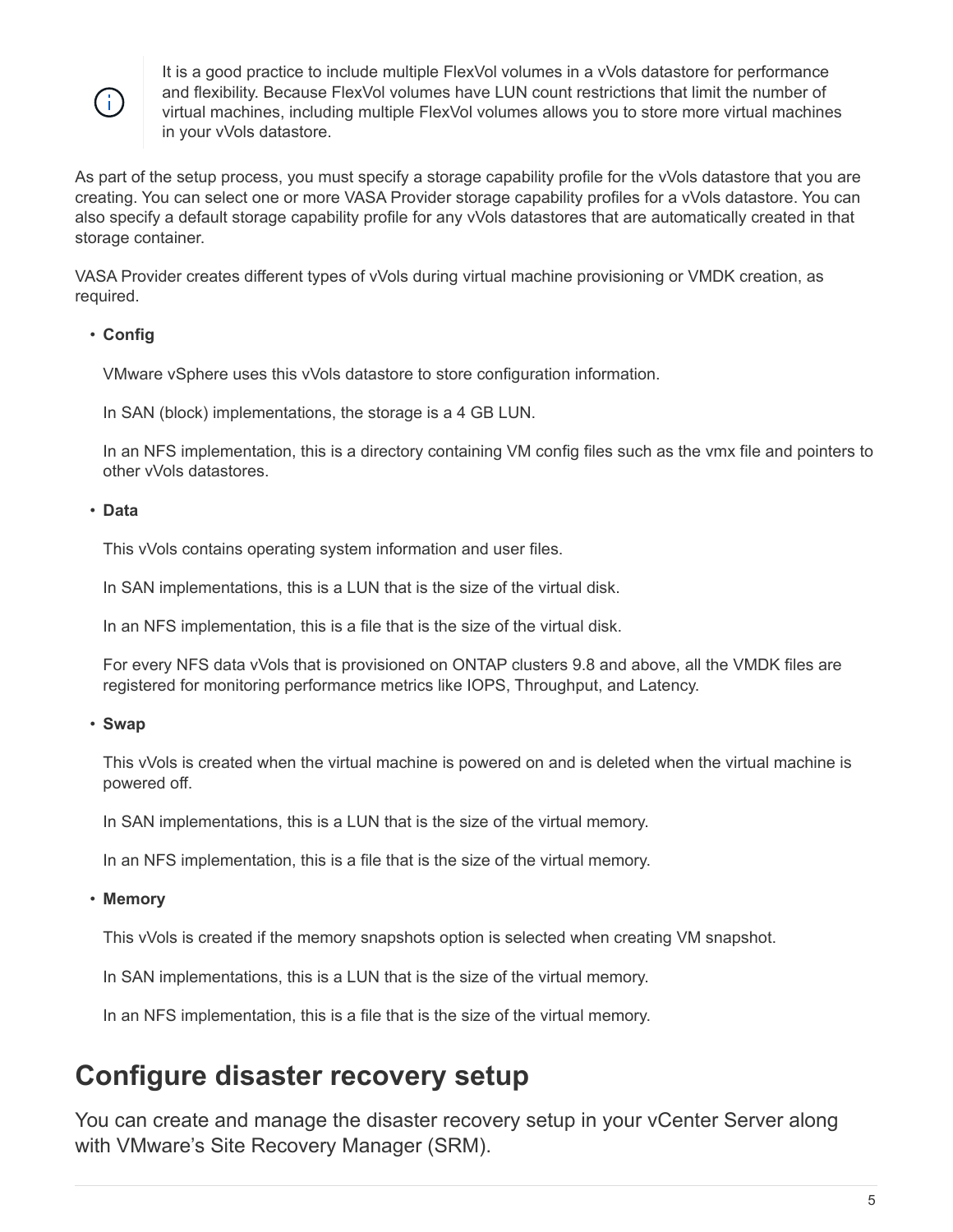VASA Provider now comes built-in with the capabilities of Storage Replication Adapter (SRA). If you have configured vVols datastores in your datacenter, then for recovery of vVols datastores, you do not need to install SRA separately for disaster recovery. In Site Recovery Manager (SRM), you must pair the protected and recovery sites. After the site pairing has occurred, the next part of the SRM configuration involves setting up an array pair which enables SRM to communicate with storage system to discover devices and device replication. Before you can configure the array pair, you must first create a site pair in SRM.

This release of ONTAP tools provides you with an option to use synchronous SnapMirror configuration for disaster recovery.



VMware Site Recovery Manager (SRM) does not use SRA for managing disaster recovery of vVols datastores. Instead VASA Provider is used for replication and failover control of vVols datastores on ONTAP 9.7 and later clusters.

[Enable Storage Replication Adapter](#page-67-1)

# <span id="page-8-0"></span>**Role based access control**

## **Overview of role-based access control in ONTAP tools**

vCenter Server provides role-based access control (RBAC) that enables you to control access to vSphere objects. In ONTAP® tools for VMware vSphere, vCenter Server RBAC works with ONTAP RBAC to determine which VSC tasks a specific user can perform on objects on a specific storage system.

To successfully complete a task, you must have the appropriate vCenter Server RBAC permissions. During a task, VSC checks a user's vCenter Server permissions before checking the user's ONTAP privileges.

You can set the vCenter Server permissions on the root object (also known as the root folder). You can then refine the security by restricting child entities that do not need those permissions.

## **Components of vCenter Server permissions**

The vCenter Server recognizes permissions, not privileges. Each vCenter Server permission consists of three components.

The vCenter Server has the following components:

• One or more privileges (the role)

The privileges define the tasks that a user can perform.

• A vSphere object

The object is the target for the tasks.

• A user or group

The user or group defines who can perform the task.

As the following diagram illustrates, you must have all three elements in order to have a permission.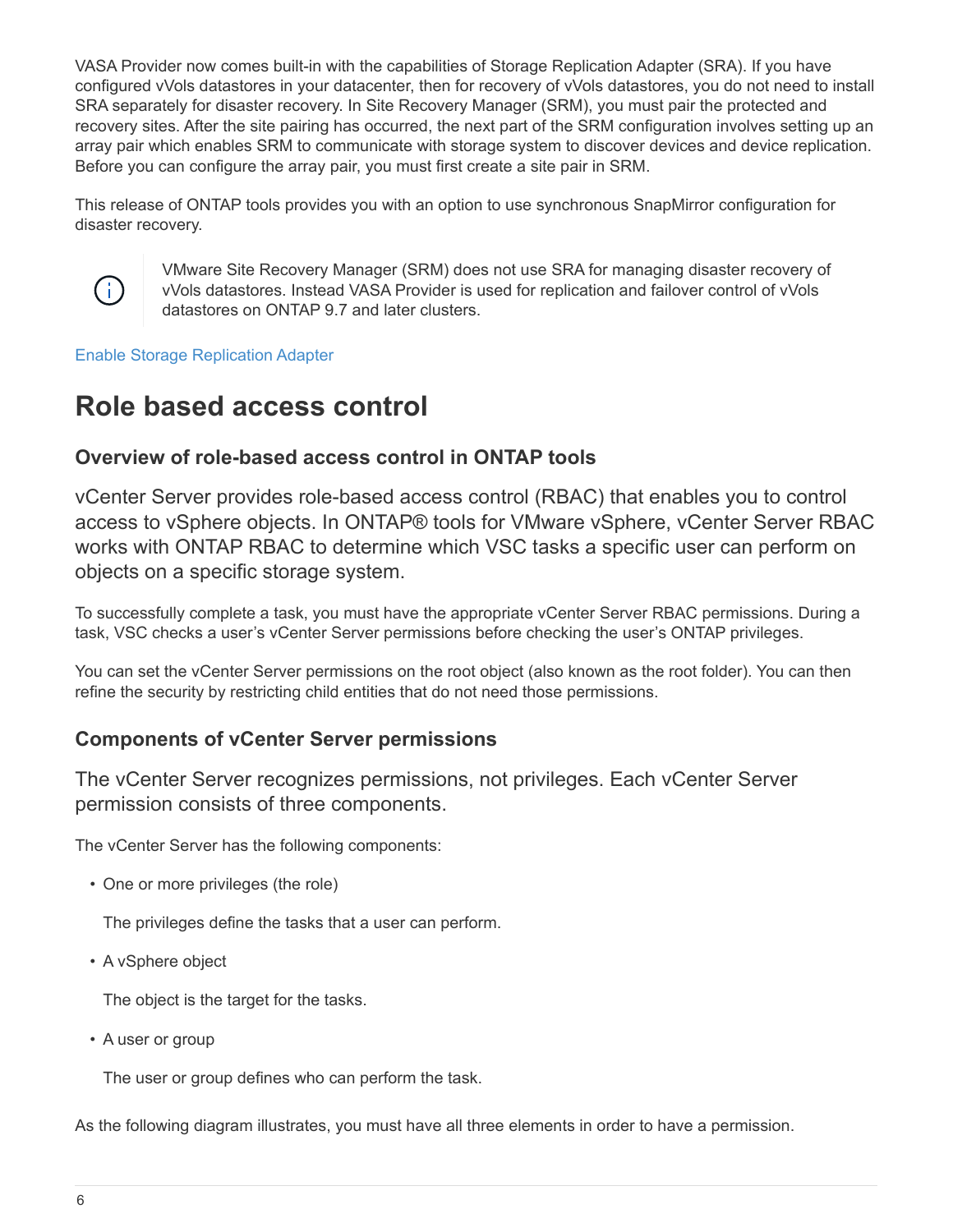In this diagram, the gray boxes indicate components that exist in the vCenter Server, and the white boxes indicate components that exist in the operating system where the vCenter Server is running.



## **Privileges**

Ť.

Two kinds of privileges are associated with ONTAP tools for VMware vSphere:

• Native vCenter Server privileges

These privileges come with the vCenter Server.

• VSC-specific privileges

These privileges are defined for specific VSC tasks. They are unique to VSC.

VSC tasks require both VSC-specific privileges and vCenter Server native privileges. These privileges constitute the "role" for the user. A permission can have multiple privileges. These privileges are for a user that is logged into the vCenter Server.



To simplify working with vCenter Server RBAC, VSC provides several standard roles that contain all the VSC-specific and native privileges that are required to perform VSC tasks.

If you change the privileges within a permission, the user that is associated with that permission should log out, and then log in to enable the updated permission.

| <b>Privilege</b>                     | <b>Roles</b>                                              | Tasks                                                                          |
|--------------------------------------|-----------------------------------------------------------|--------------------------------------------------------------------------------|
| NetApp ONTAP tools Console ><br>View | • VSC Administrator<br>• VSC Provision<br>• VSC Read-Only | All the VSC and VASA Provider<br>specific tasks require the View<br>Privilege. |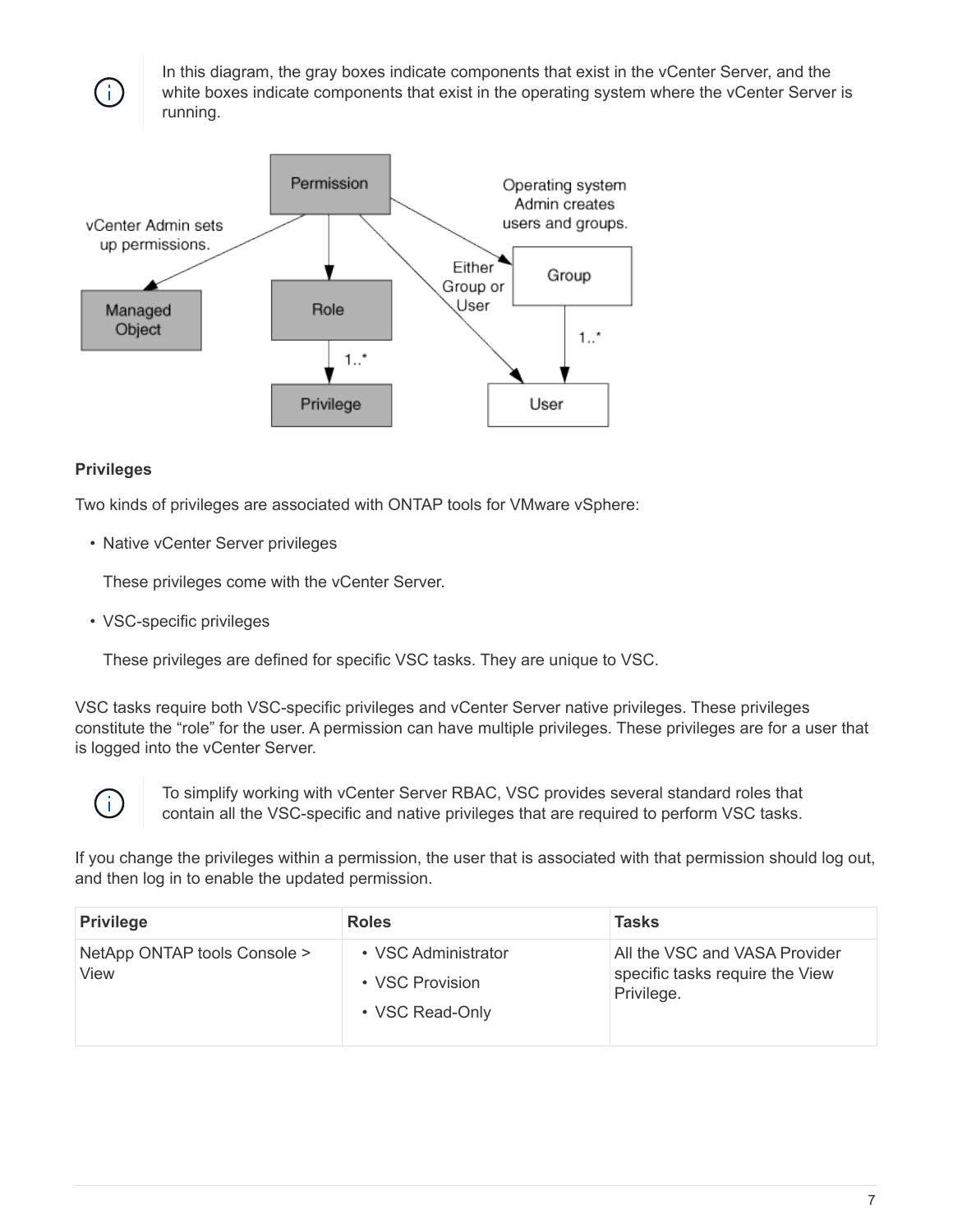| and threshold settings.<br>Management or<br>privilege.nvpfVSC.VASAGroup.co<br>m.netapp.nvpf.label > Management | NetApp Virtual Storage Console ><br>Policy Based Management > | <b>VSC Administrator</b> | VSC and VASA Provider tasks<br>related to storage capability profiles |
|----------------------------------------------------------------------------------------------------------------|---------------------------------------------------------------|--------------------------|-----------------------------------------------------------------------|
|----------------------------------------------------------------------------------------------------------------|---------------------------------------------------------------|--------------------------|-----------------------------------------------------------------------|

## **vSphere objects**

Permissions are associated with vSphere objects, such as the vCenter Server, ESXi hosts, virtual machines, datastores, datacenters, and folders. You can assign permissions to any vSphere object. Based on the permission that is assigned to a vSphere object, the vCenter Server determines who can perform which tasks on that object. For VSC specific tasks, permissions are assigned and validated only at the root-folder level (vCenter Server) and not on any other entity. Except for VAAI plugin operation, where permissions are validated against the concerned ESXi .

#### **Users and groups**

You can use Active Directory (or the local vCenter Server machine) to set up users and groups of users. You can then use vCenter Server permissions to grant access to these users or groups to enable them to perform specific VSC tasks.



These vCenter Server permissions apply to VSC vCenter users, not to VSC administrators. By default, VSC administrators have full access to the product and do not require permissions assigned to them.

Users and groups do not have roles assigned to them. They gain access to a role by being part of a vCenter Server permission.

## **Key points about assigning and modifying permissions for vCenter Server**

There are several key points to keep in mind when you are working with vCenter Server permissions. Whether a ONTAP tools for VMware vSphere task succeeds can depend on where you assigned a permission, or what actions a user took after a permission was modified.

#### **Assigning permissions**

You only need to set up vCenter Server permissions if you want to limit access to vSphere objects and tasks. Otherwise, you can log in as an administrator. This login automatically allows you to access all vSphere objects.

Where you assign a permission determines the VSC tasks that a user can perform.

Sometimes, to ensure the completion of a task, you must assign the permission at a higher level, such as the root object. This is the case when a task requires a privilege that does not apply to a specific vSphere object (for example, tracking the task) or when a required privilege applies to a non-vSphere object (for example, a storage system).

In these cases, you can set up a permission so that it is inherited by the child entities. You can also assign other permissions to the child entities. The permission assigned to a child entity always overrides the permission inherited from the parent entity. This means that you can permissions to a child entity as a way to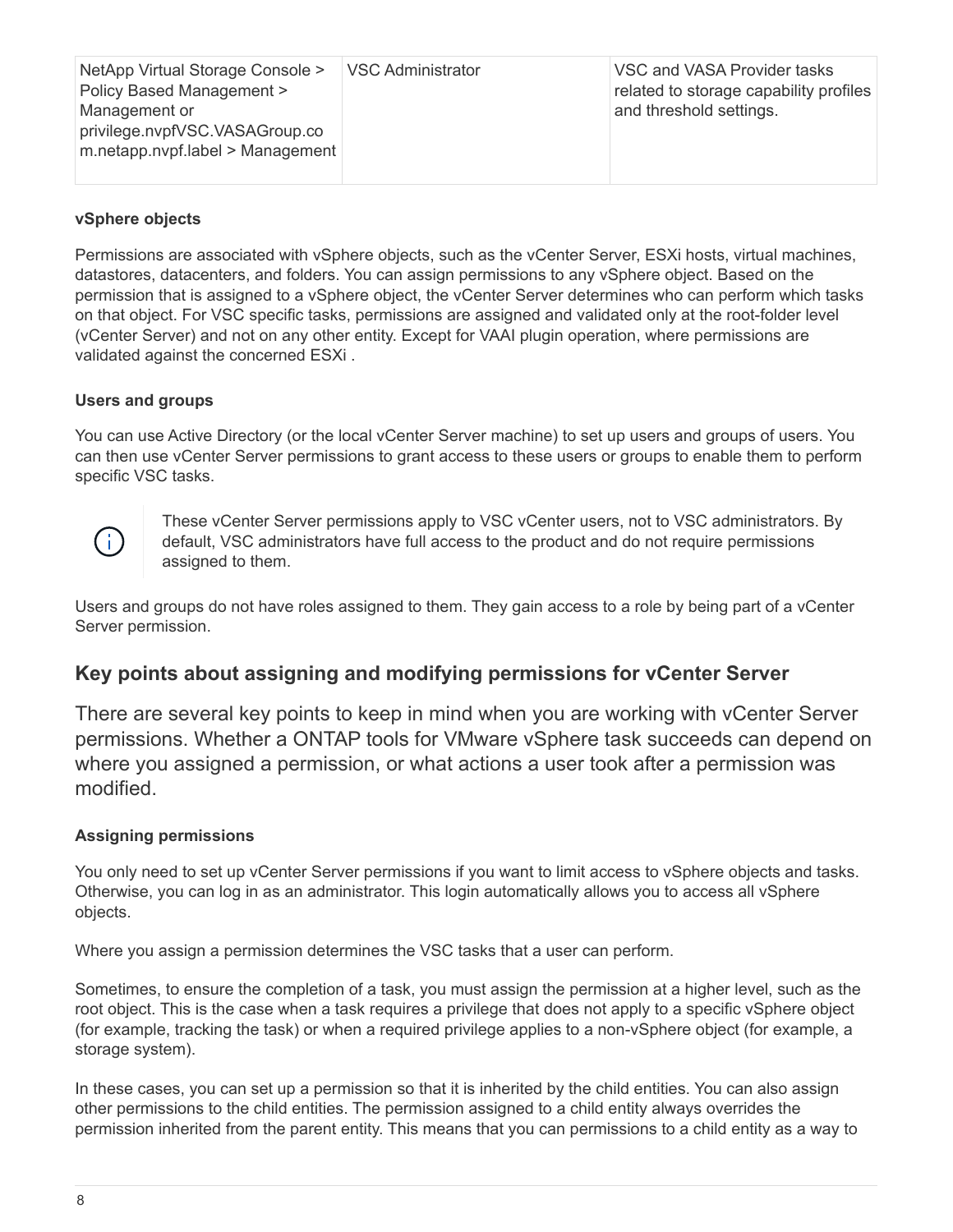restrict the scope of a permission that was assigned to a root object and inherited by the child entity.



Unless your company's security policies require more restrictive permissions, it is a good practice to assign permissions to the root object (also referred to as the root folder).

## **Permissions and non-vSphere objects**

The permission that you create are applied to a non-vSphere object. For example, a storage system is not a vSphere object. If a privilege applies to a storage system, you must assign the permission containing that privilege to the VSC root object because there is no vSphere object to which you can assign it.

For example, any permission that includes a privilege such as the VSC privilege "Add/Modify/Skip storage systems" must be assigned at the root object level.

## **Modifying permissions**

You can modify one permission at any time.

If you change the privileges within a permission, the user associated with that permission should log out and then log back in to enable the updated permission.

## <span id="page-11-0"></span>**Standard roles packaged with ONTAP tools**

To simplify working with vCenter Server privileges and role-based access control (RBAC), Virtual Storage Console (VSC) provides standard VSC roles that enable you to perform key VSC tasks. There is also a read-only role that enables you to view VSC information, but not perform any tasks.

The standard VSC roles have both the required VSC-specific privileges and the native vCenter Server privileges that are required for users to perform VSC tasks. In addition, the roles are set up so that they have the required privileges across all supported versions of the vCenter Server.

As an administrator, you can assign these roles to users as required.



When you upgrade VSC to the latest version, the standard roles are automatically upgraded to work with the new version of VSC.

You can view the VSC standard roles by clicking **Roles** on the vSphere Client Home page.

The roles that VSC provides enable you to perform the following tasks:

| <b>Role</b>              | <b>Description</b>                                                                                                                 |
|--------------------------|------------------------------------------------------------------------------------------------------------------------------------|
| <b>VSC Administrator</b> | Provides all of the native vCenter Server privileges<br>and VSC-specific privileges that are required to<br>perform all VSC tasks. |
| VSC Read-only            | Provides read-only access to VSC. These users<br>cannot perform any VSC actions that are access-<br>controlled.                    |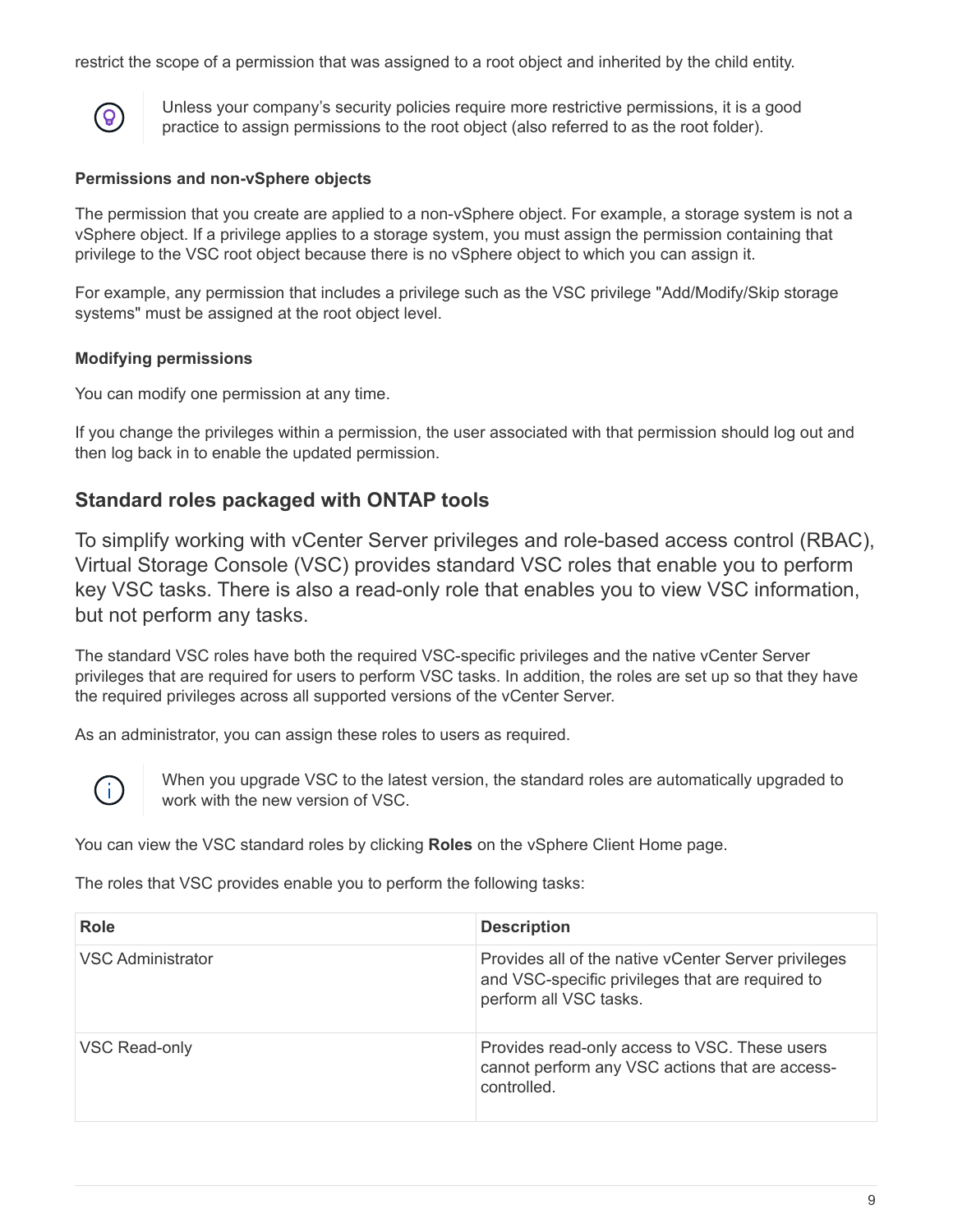| <b>VSC Provision</b> | Provides all of the native vCenter Server privileges<br>and VSC-specific privileges that are required to<br>provision storage. You can perform the following<br>tasks: |
|----------------------|------------------------------------------------------------------------------------------------------------------------------------------------------------------------|
|                      | • Create new datastores<br>• Destroy datastores<br>• View information about storage capability profiles                                                                |

### **Guidelines for using VSC standard roles**

When you work with standard ONTAP tools for VMware vSphere roles, there are certain guidelines you should follow.

You should not directly modify the standard roles. If you do, VSC will overwrite your changes each time you upgrade VSC. The installer updates the standard role definitions each time you upgrade VSC. Doing this ensures that the roles are current for your version of VSC as well as for all supported versions of the vCenter Server.

You can, however, use the standard roles to create roles that are tailored to your environment. To do this, you should copy the VSC standard role and then edit the copied role. By creating a new role, you can maintain this role even when you restart or upgrade the VSC Windows service.

Some of the ways that you might use the VSC standard roles include the following:

• Use the standard VSC roles for all VSC tasks.

In this scenario, the standard roles provide all the privileges a user needs to perform the VSC tasks.

• Combine roles to expand the tasks a user can perform.

If the standard VSC roles provide too much granularity for your environment, you can expand the roles by creating higher-level groups that contain multiple roles.

If a user needs to perform other, non-VSC tasks that require additional native vCenter Server privileges, you can create a role that provides those privileges and add it to the group also.

• Create more fine-grained roles.

If your company requires that you implement roles that are more restrictive than the standard VSC roles, you can use the VSC roles to create new roles.

In this case, you would clone the necessary VSC roles and then edit the cloned role so that it has only the privileges your user requires.

## **Privileges required for VSC tasks**

Different ONTAP tools for VMware vSphere tasks require different combinations of privileges specific to Virtual Storage Console (VSC) and native vCenter Server privileges.

Information about the privileges required for VSC tasks is available in the NetApp Knowledgebase article 1032542.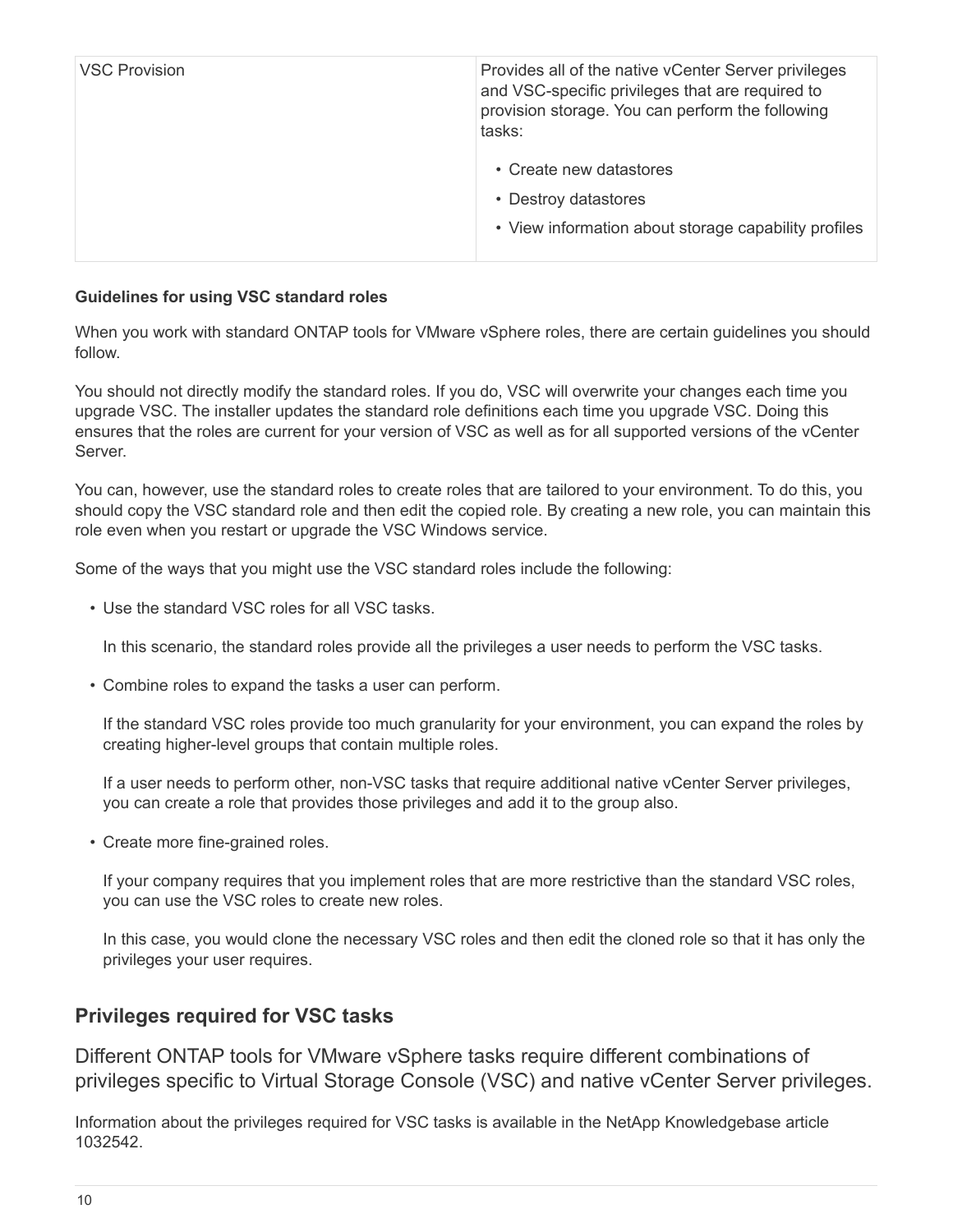## **Product-level privilege required by ONTAP tools for VMware vSphere**

To access the ONTAP tools for VMware vSphere GUI, you must have the product-level, VSC-specific View privilege assigned at the correct vSphere object level. If you log in without this privilege, VSC displays an error message when you click the NetApp icon and prevents you from accessing VSC.

The following information describes the VSC product-level View privilege:

| <b>Privilege</b> | <b>Description</b>                                                                                                                                                                                                                   | <b>Assignment level</b>                                                                                                                                                                                                                                                                                                                                                                                                                                            |
|------------------|--------------------------------------------------------------------------------------------------------------------------------------------------------------------------------------------------------------------------------------|--------------------------------------------------------------------------------------------------------------------------------------------------------------------------------------------------------------------------------------------------------------------------------------------------------------------------------------------------------------------------------------------------------------------------------------------------------------------|
| View             | You can access the VSC GUI. This<br>privilege does not enable you to<br>perform tasks within VSC. To<br>perform any VSC tasks, you must<br>have the correct VSC-specific and<br>native vCenter Server privileges for<br>those tasks. | The assignment level determines<br>which portions of the UI you can<br>see. Assigning the View privilege at<br>the root object (folder) enables you<br>to enter VSC by clicking the<br>NetApp icon.<br>You can assign the View privilege<br>to another vSphere object level;<br>however, doing that limits the VSC<br>menus that you can see and use.<br>The root object is the<br>recommended place to assign any<br>permission containing the View<br>privilege. |

## <span id="page-13-0"></span>**Permissions for ONTAP storage systems and vSphere objects**

ONTAP role-based access control (RBAC) enables you to control access to specific storage systems and to control the actions that a user can perform on those storage systems. In ONTAP® tools for VMware vSphere, ONTAP RBAC works with vCenter Server RBAC to determine which Virtual Storage Console (VSC) tasks a specific user can perform on the objects on a specific storage system.

VSC uses the credentials (user name and password) that you set up within VSC to authenticate each storage system and to determine which storage operations can be performed on that storage system. VSC uses one set of credentials for each storage system. These credentials determine which VSC tasks can be performed on that storage system; in other words, the credentials are for VSC, not for an individual VSC user.

ONTAP RBAC applies only to accessing storage systems and performing VSC tasks that are related to storage, such as provisioning virtual machines. If you do not have the appropriate ONTAP RBAC privileges for a specific storage system, you cannot perform any tasks on a vSphere object that is hosted on that storage system. You can use ONTAP RBAC in conjunction with the VSC-specific privileges to control which VSC tasks a user can perform:

- Monitoring and configuring storage or vCenter Server objects residing on a storage system
- Provisioning vSphere objects residing on a storage system

Using ONTAP RBAC with the VSC-specific privileges provides a storage-oriented layer of security that the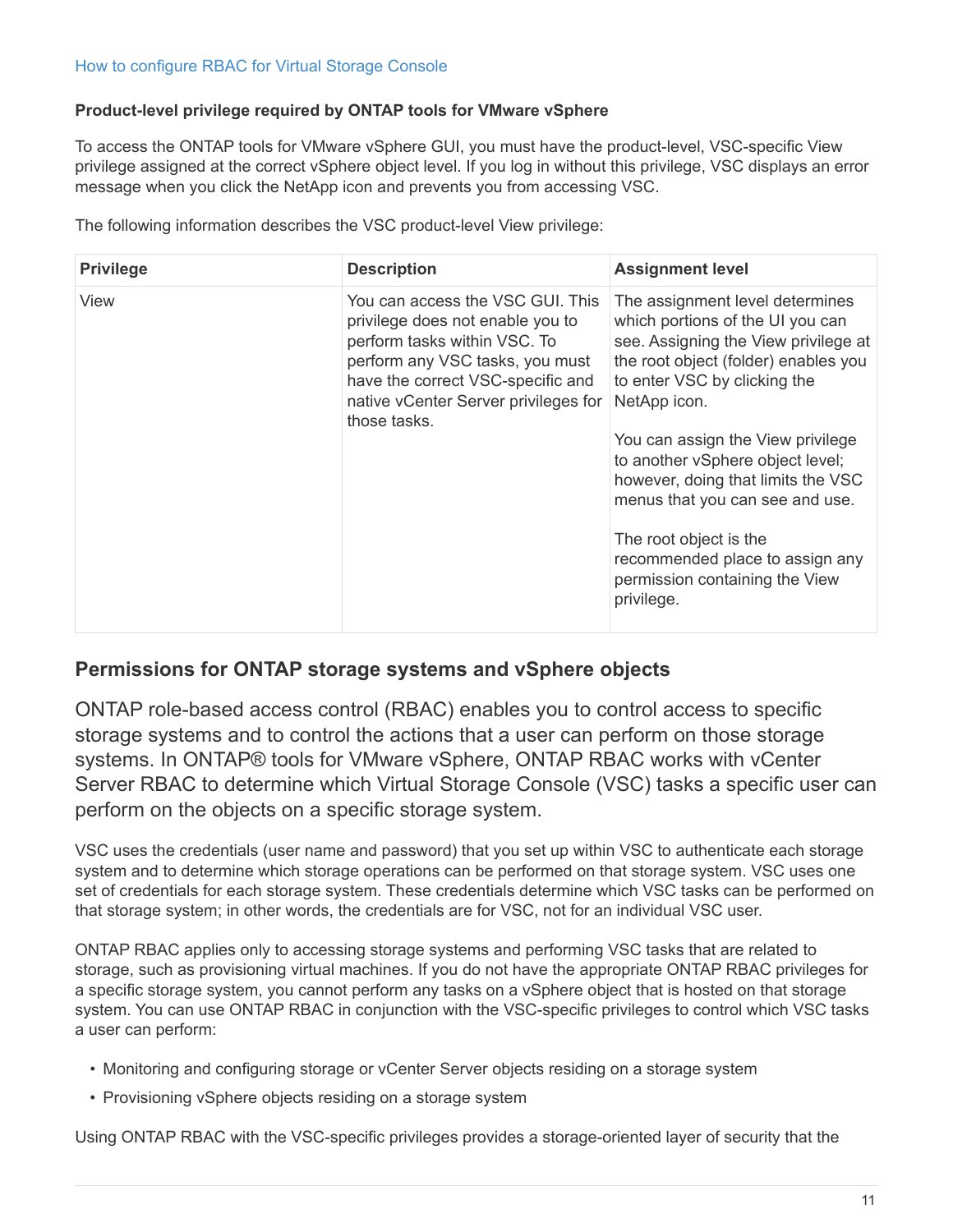storage administrator can manage. As a result, you have more fine-grained access control than what either ONTAP RBAC alone or vCenter Server RBAC alone supports. For example, with vCenter Server RBAC, you can allow vCenterUserB to provision a datastore on NetApp storage while preventing vCenterUserA from provisioning datastores. If the storage system credentials for a specific storage system do not support the creation of storage, then neither vCenterUserB nor vCenterUserA can provision a datastore on that storage system.

When you initiate a VSC task, VSC first verifies whether you have the correct vCenter Server permission for that task. If the vCenter Server permission is not sufficient to allow you to perform the task, VSC does not have to check the ONTAP privileges for that storage system because you did not pass the initial vCenter Server security check. As a result, you cannot access the storage system.

If the vCenter Server permission is sufficient, VSC then checks the ONTAP RBAC privileges (your ONTAP role) that are associated with the storage system credentials (the user name and password) to determine whether you have sufficient privileges to perform the storage operations that are required by that VSC task on that storage system. If you have the correct ONTAP privileges, you can access the storage system and perform the VSC task. The ONTAP roles determine the VSC tasks that you can perform on the storage system.

Each storage system has one set of ONTAP privileges associated with it.

Using both ONTAP RBAC and vCenter Server RBAC provides the following benefits:

• Security

The administrator can control which users can perform which tasks at a fine-grained vCenter Server object level and at a storage system level.

• Audit information

In many cases, VSC provides an audit trail on the storage system that enables you to track events back to the vCenter Server user who performed the storage modifications.

• Usability

You can maintain all of the controller credentials in one place.

#### **Recommended ONTAP roles when using ONTAP tools for VMware vSphere**

You can set up several recommended ONTAP roles for working with ONTAP® tools for VMware vSphere and role-based access control (RBAC). These roles contain the ONTAP privileges that are required to perform the required storage operations that are executed by the Virtual Storage Console (VSC) tasks.

To create new user roles, you must log in as an administrator on storage systems running ONTAP. You can create ONTAP roles using one of the following:

• ONTAP System Manager 9.7 or later

[Configure user roles and privileges](#page-52-0)

• RBAC User Creator for ONTAP tool (if using ONTAP 9.6 or earlier)

[RBAC User Creator tool for VSC, VASA Provider and Storage Replication Adapter 7.0 for VMware vSphere](https://community.netapp.com/t5/Virtualization-Articles-and-Resources/RBAC-User-Creator-tool-for-VSC-VASA-Provider-and-Storage-Replication-Adapter-7-0/ta-p/133203)

Each ONTAP role has an associated user name and password pair, which constitute the credentials of the role. If you do not log in by using these credentials, you cannot access the storage operations that are associated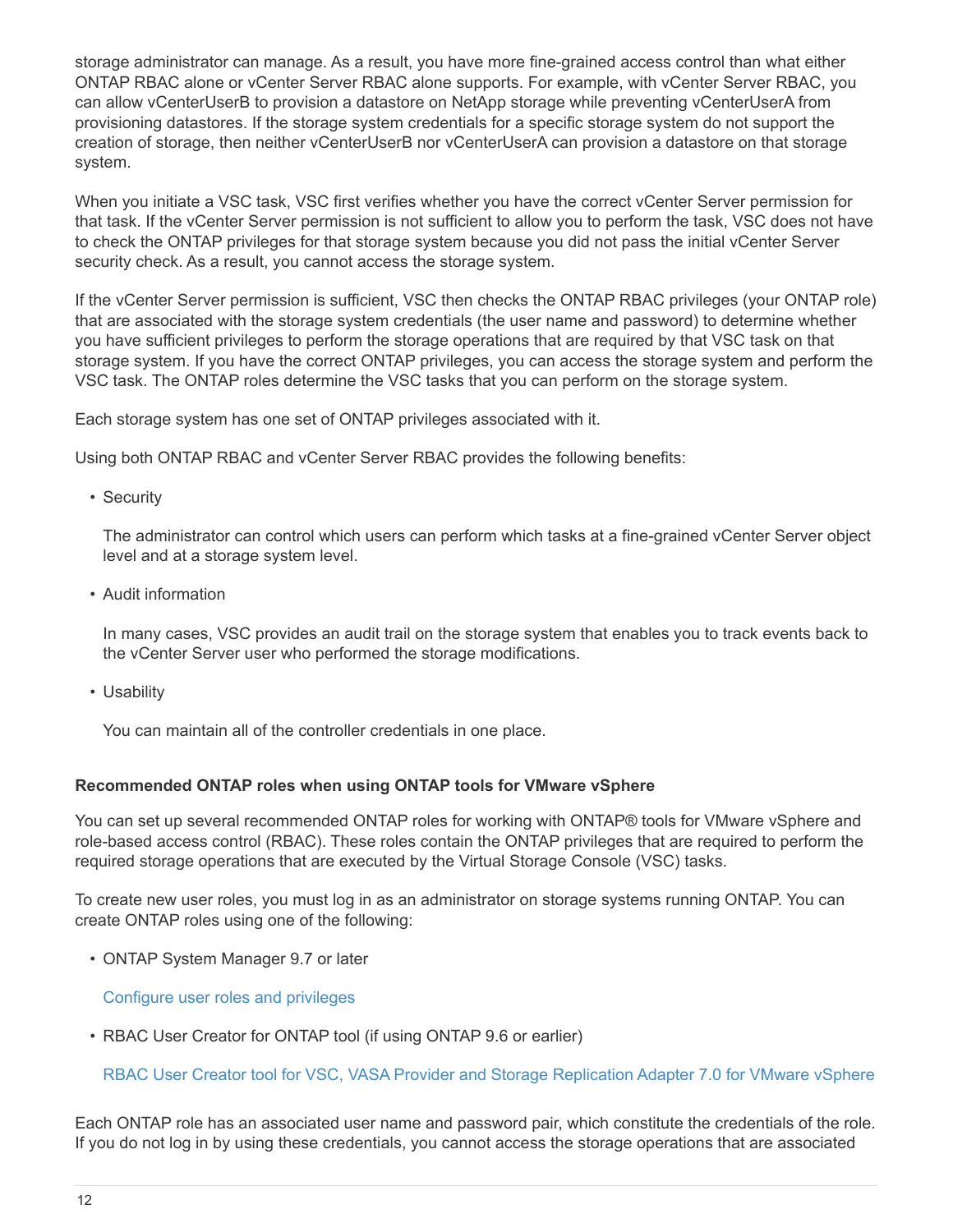with the role.

As a security measure, the VSC-specific ONTAP roles are ordered hierarchically. This means that the first role is the most restrictive role and has only the privileges that are associated with the most basic set of VSC storage operations. The next role includes both its own privileges and all of the privileges that are associated with the previous role. Each additional role is less restrictive with regard to the supported storage operations.

The following are some of the recommended ONTAP RBAC roles when using VSC. After you create these roles, you can assign the roles to users who have to perform tasks related to storage, such as provisioning virtual machines.

1. Discovery

This role enables you to add storage systems.

2. Create Storage

This role enables you to create storage. This role also includes all of the privileges that are associated with the Discovery role.

3. Modify Storage

This role enables you to modify storage. This role also includes all of the privileges that are associated with the Discovery role and the Create Storage role.

4. Destroy Storage

This role enables you to destroy storage. This role also includes all of the privileges that are associated with the Discovery role, the Create Storage role, and the Modify Storage role.

If you are using VASA Provider for ONTAP, you should also set up a policy-based management (PBM) role. This role enables you to manage storage by using storage policies. This role requires that you also set up the "Discovery" role.

## **How to configure ONTAP role-based access control for ONTAP tools for VMware vSphere**

You must configure ONTAP role-based access control (RBAC) on the storage system if you want to use role-based access control with ONTAP® tools for VMware vSphere. You can create one or more custom user accounts with limited access privileges with the ONTAP RBAC feature.

VSC and SRA can access storage systems at either the cluster level or the storage virtual machine (SVM)SVM level. If you are adding storage systems at the cluster level, then you must provide the credentials of the admin user to provide all of the required capabilities. If you are adding storage systems by directly adding SVM details, you must be aware that the "vsadmin" user does not have all of the required roles and capabilities to perform certain tasks.

VASA Provider can access storage systems only at the cluster level. If VASA Provider is required for a particular storage controller, then the storage system must be added to VSC at the cluster level even if you are using VSC or SRA.

To create a new user and to connect a cluster or an SVM to ONTAP tools, you should perform the following: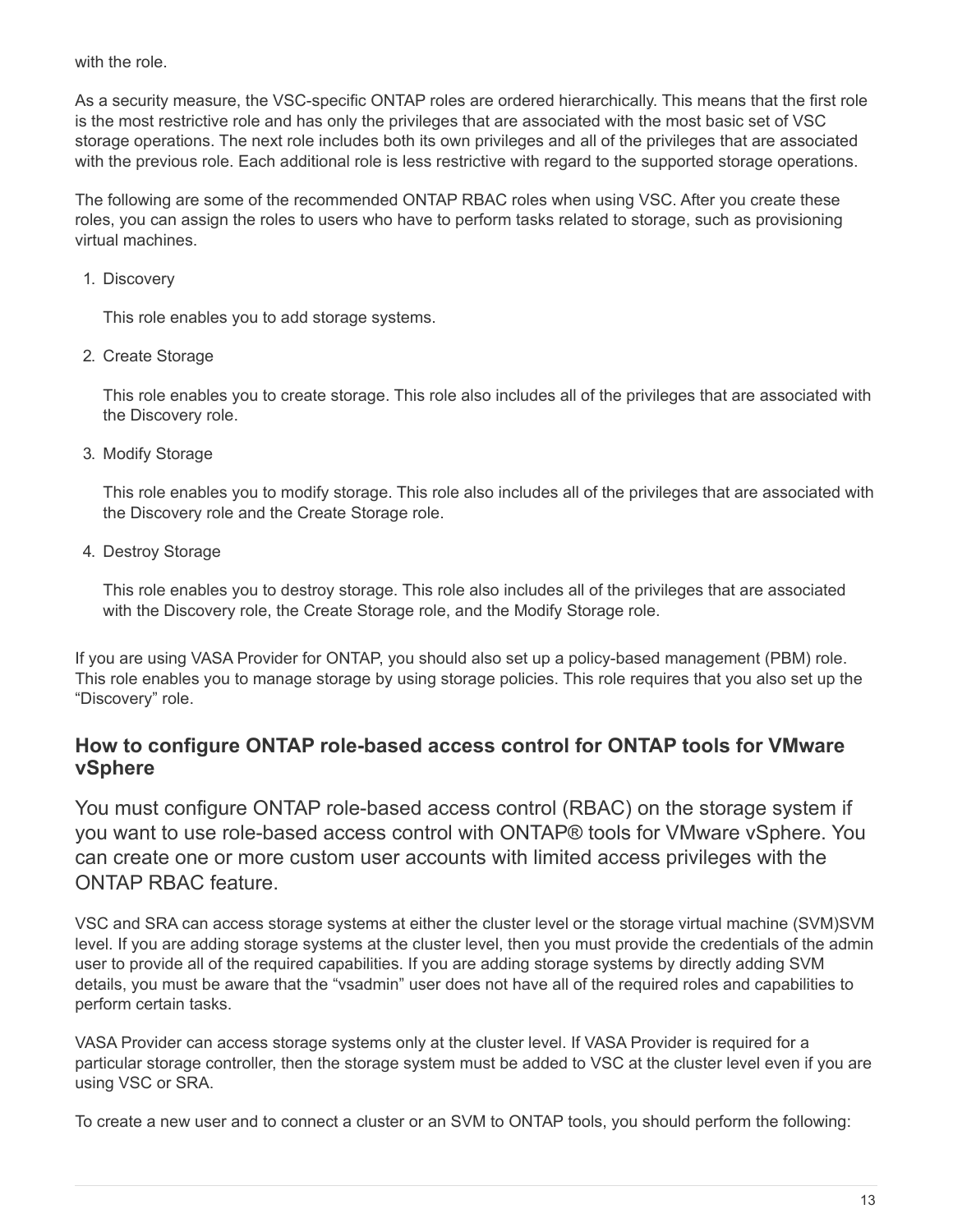• Create a cluster administrator or an SVM administrator role



You can use one of the following to create these roles:

◦ ONTAP System Manager 9.8

[Configure user roles and privileges](#page-52-0)

◦ RBAC User Creator for ONTAP tool (if using ONTAP 9.6 or earlier)

[RBAC User Creator tool for VSC, VASA Provider and Storage Replication Adapter 7.0 for VMware](https://community.netapp.com/t5/Virtualization-Articles-and-Resources/RBAC-User-Creator-tool-for-VSC-VASA-Provider-and-Storage-Replication-Adapter-7-0/ta-p/133203/t5/Virtualization-Articles-and-Resources/How-to-use-the-RBAC-User-Creator-for-Data-ONTAP/ta-p/86601) [vSphere](https://community.netapp.com/t5/Virtualization-Articles-and-Resources/RBAC-User-Creator-tool-for-VSC-VASA-Provider-and-Storage-Replication-Adapter-7-0/ta-p/133203/t5/Virtualization-Articles-and-Resources/How-to-use-the-RBAC-User-Creator-for-Data-ONTAP/ta-p/86601)

• Create users with the role assigned and the appropriate application set using ONTAP

You require these storage system credentials to configure the storage systems for VSC. You can configure storage systems for VSC by entering the credentials in VSC. Each time you log in to a storage system with these credentials, you will have permissions to the VSC functions that you had set up in ONTAP while creating the credentials.

• Add the storage system to VSC and provide the credentials of the user that you just created

#### **VSC roles**

VSC classifies the ONTAP privileges into the following set of VSC roles:

• Discovery

Enables the discovery of all of the connected storage controllers

• Create Storage

Enables the creation of volumes and logical unit number (LUNs)

• Modify Storage

Enables the resizing and deduplication of storage systems

• Destroy Storage

Enables the destruction of volumes and LUNs

#### **VASA Provider roles**

You can create only Policy Based Management at the cluster level. This role enables policy-based management of storage using storage capabilities profiles.

#### **SRA roles**

SRA classifies the ONTAP privileges into a SAN or NAS role at either the cluster level or the SVM level. This enables users to run SRM operations.

VSC performs an initial privilege validation of ONTAP RBAC roles when you add the cluster to VSC. If you have added a direct SVM storage IP, then VSC does not perform the initial validation. VSC checks and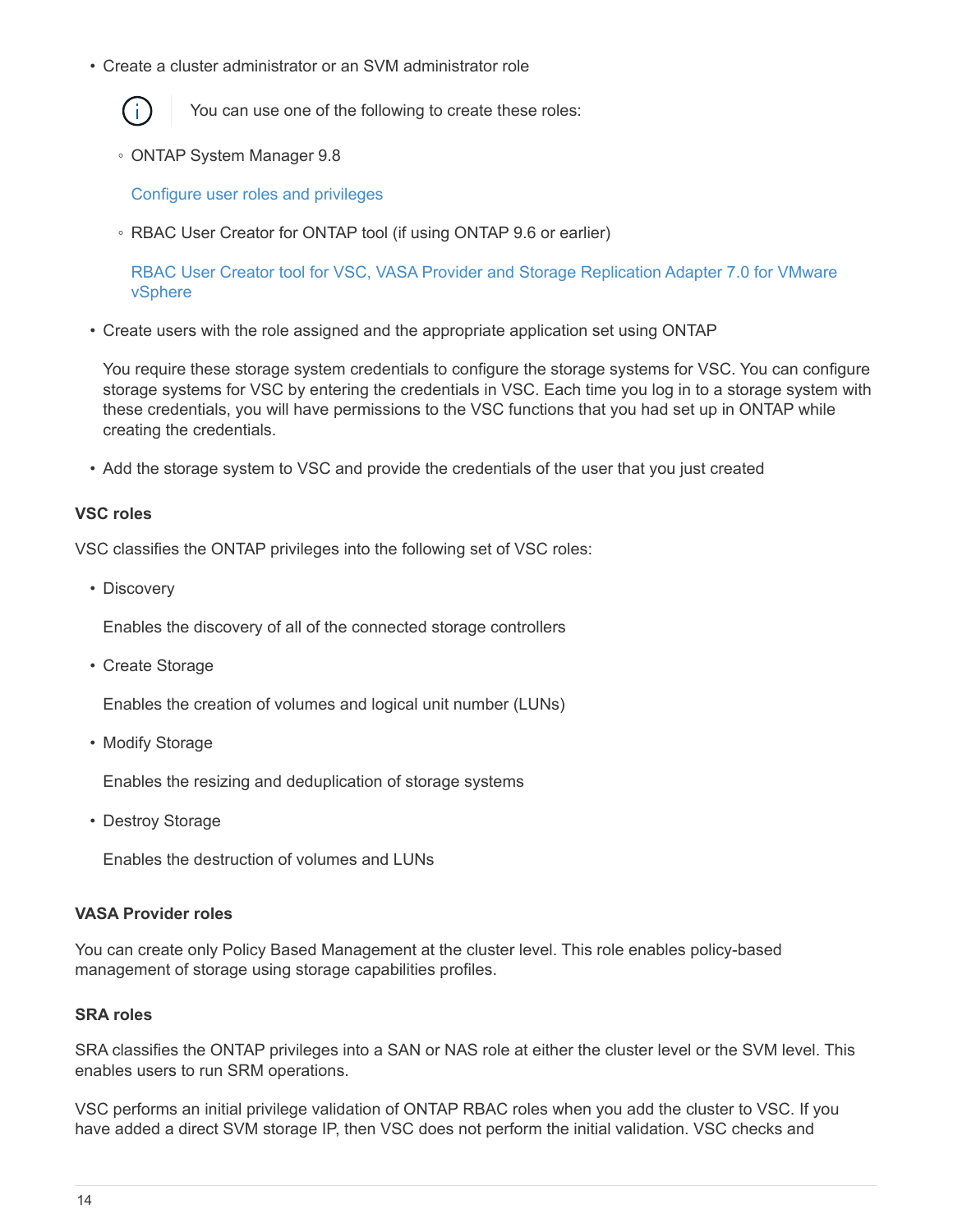# <span id="page-17-0"></span>**Configure high availability for ONTAP tools**

The ONTAP tools supports a high-availability (HA) configuration to help provide uninterrupted functionality of ONTAP tools during failure.

The ONTAP tools relies on the VMware vSphere High-availability (HA) feature and vSphere fault tolerance (FT) feature to provide high availability. High-availability (HA) solution provides for rapid recovery from outages caused by:

- Host failure
- Network failure
- Virtual machine failure (Guest OS failure)
- Application (ONTAP tools) crash

No additional configuration is required for ONTAP tools to provide high availability. Only the vCenter Server and ESXi hosts must be configured with the VMware vSphere HA feature or the vSphere FT feature based on their requirements. Both HA and FT require clustered hosts together with shared storage. FT has additional requirements and limitations.

In addition to the VMware vSphere HA solution and vSphere FT solution, ONTAP tools also helps keep the ONTAP tools services running at all times. The ONTAP tools watchdog process periodically monitors all three services, and restarts them automatically when any kind of failure is detected. This helps to prevent application failures.



vCenter HA is not supported by ONTAP tools.

# **VMware vSphere HA**

You can configure your vSphere environment where ONTAP tools for VMware vSphere is deployed for high availability (HA). The VMware HA feature provides failover protection from hardware failures and operating system failures in virtual environments.

The VMware HA feature monitors virtual machines to detect operating system failures and hardware failures. When a failure is detected, the VMware HA feature restarts the virtual machines on the other physical servers in the resource pool. Manual intervention is not required when a server failure is detected.

The procedure to configure VMware HA depend on the version of your vCenter Server. For example, you can use the following reference link and select the required vCenter Server version to view the steps to configure VMware HA.

[VMware vSphere Documentation: Creating and Using vSphere HA Clusters](https://docs.vmware.com/en/VMware-vSphere/6.5/com.vmware.vsphere.avail.doc/GUID-5432CA24-14F1-44E3-87FB-61D937831CF6.html)

## **VMware vSphere Fault Tolerance**

The VMware vSphere Fault Tolerance (FT) feature provides high availability (HA) at a higher level and enables you to protect virtual machines without any loss of data or connections. You must enable or disable vSphere FT for ONTAP tools from your vCenter Server.

Ensure your vSphere license supports FT with the number of vCPUs needed for ONTAP tools in your environment (at least 2 vCPUs; 4 vCPUs for large scale environments).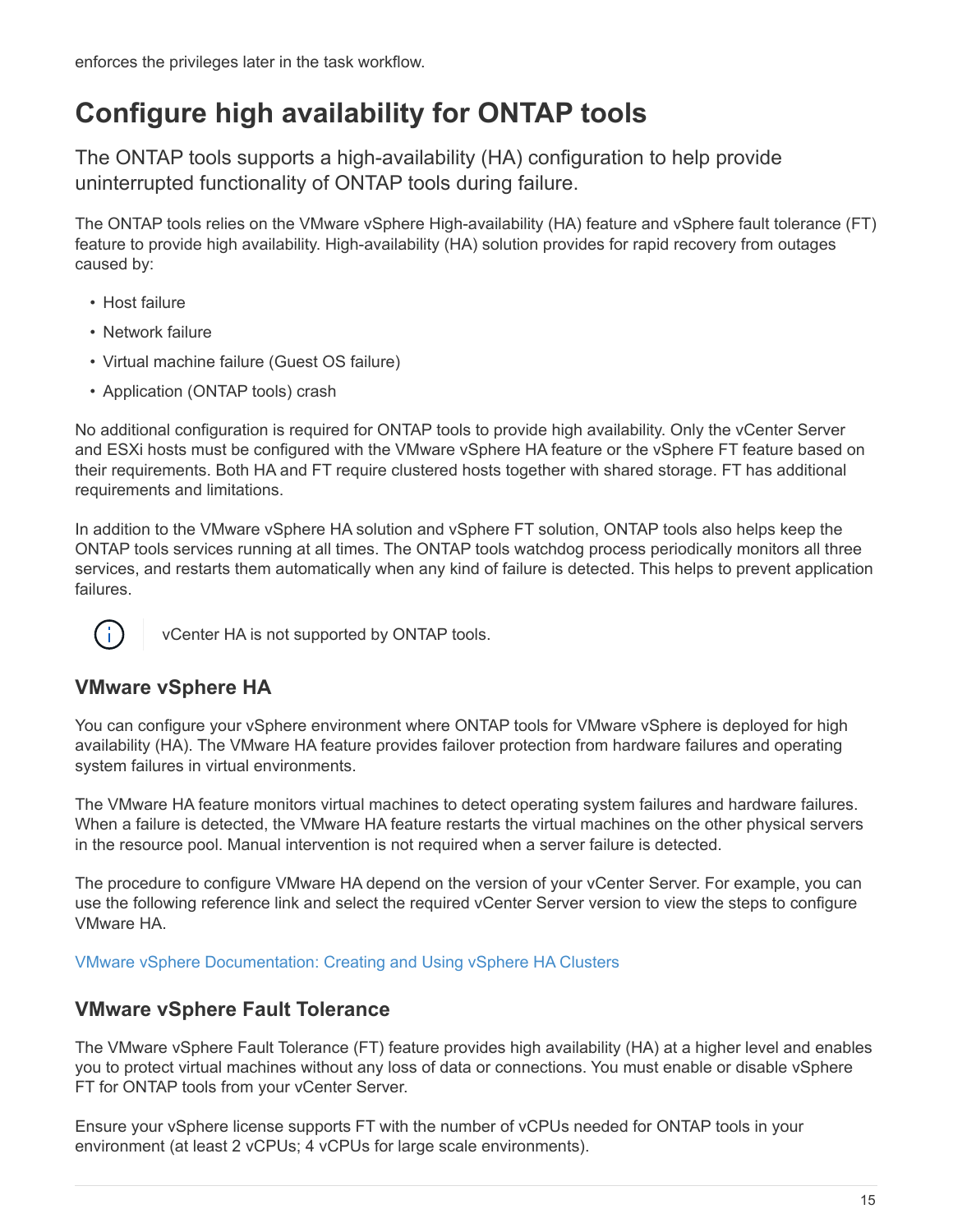vSphere FT enables virtual machines to operate continuously even during server failures. When vSphere FT is enabled on a virtual machine, a copy of the primary virtual machine is automatically created on another host (the secondary virtual machine) that is selected by Distributed Resource Scheduler (DRS). If DRS is not enabled, the target host is selected from the available hosts. vSphere FT operates the primary virtual machine and secondary virtual machine in lockstep mode, with each mirroring the execution state of the primary virtual machine to the secondary virtual machine.

When there is a hardware failure that causes the primary virtual machine to fail, the secondary virtual machine immediately picks up where the primary virtual machine stopped. The secondary virtual machine continues to run without any loss of network connections, transactions, or data.

Your system must meet the CPU requirements, virtual machine limit requirements, and licensing requirements for configuring vSphere FT for your vCenter Server instance.

The procedure to configure HA depend on the version of your vCenter Server. For example, you can use the following reference link and select the required vCenter Server version to view the steps to configure HA.

[VMware vSphere Documentation: Fault Tolerance Requirements, Limits, and Licensing](https://docs.vmware.com/en/VMware-vSphere/6.5/com.vmware.vsphere.avail.doc/GUID-57929CF0-DA9B-407A-BF2E-E7B72708D825.html)

# <span id="page-18-0"></span>**MetroCluster configurations supported by ONTAP tools**

The ONTAP tools for VMware vSphere supports environments that use MetroCluster IP and FC configurations for ONTAP. Most of this support is automatic. However, you might notice a few differences when you use a MetroCluster environment with VSC and VASA Provider.



SRA does not support MetroCluster configurations.

## **MetroCluster configurations and VSC**

You must ensure that VSC discovers the storage system controllers at the primary site and the secondary site. Typically, VSC automatically discovers storage controllers. If you are using a cluster management LIF, then it is a good practice to verify that VSC has discovered the clusters at both sites. Otherwise, you can manually add the storage controllers to VSC. You can also modify the user name and password pairs that VSC uses to connect to the storage controllers.

When a switchover occurs, the SVMs on the secondary site take over. These SVMs have the "-mc" suffix appended to their names. If a switchover operation occurs while you are performing operations such as provisioning a datastore, the name of the SVM where the datastore resides is changed to include the "-mc" suffix. This suffix is dropped when the switchback occurs, and the SVMs on the primary site resume control.



If you have added direct SVMs with MetroCluster configuration to VSC, then after switchover, the change in the SVM name (the addition of the "-mc" suffix) is not reflected. All other switchover operations continue to execute normally.

When a switchover or switchback occurs, VSC might take a few minutes to automatically detect and discover the clusters. If this happens while you are performing a VSC operation such as provisioning a datastore, you might experience a delay.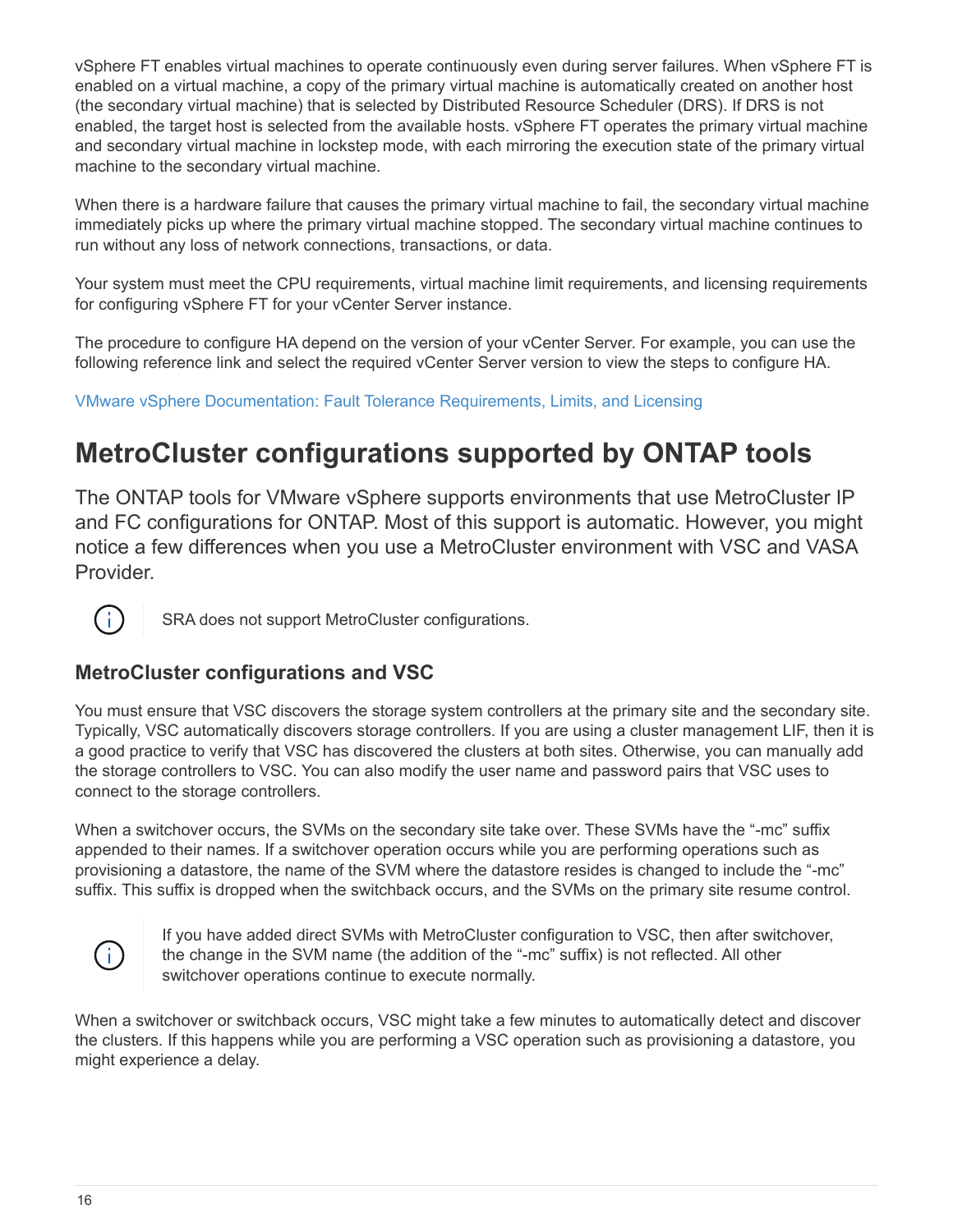## **MetroCluster configurations and VASA Provider**

VASA Provider automatically supports environments that use MetroCluster configurations. The switchover is transparent in VASA Provider environments. You cannot add direct SVMs to VASA Provider.



VASA Provider does not append the "-mc" suffix to the names of the SVMs on the secondary site after a switchover.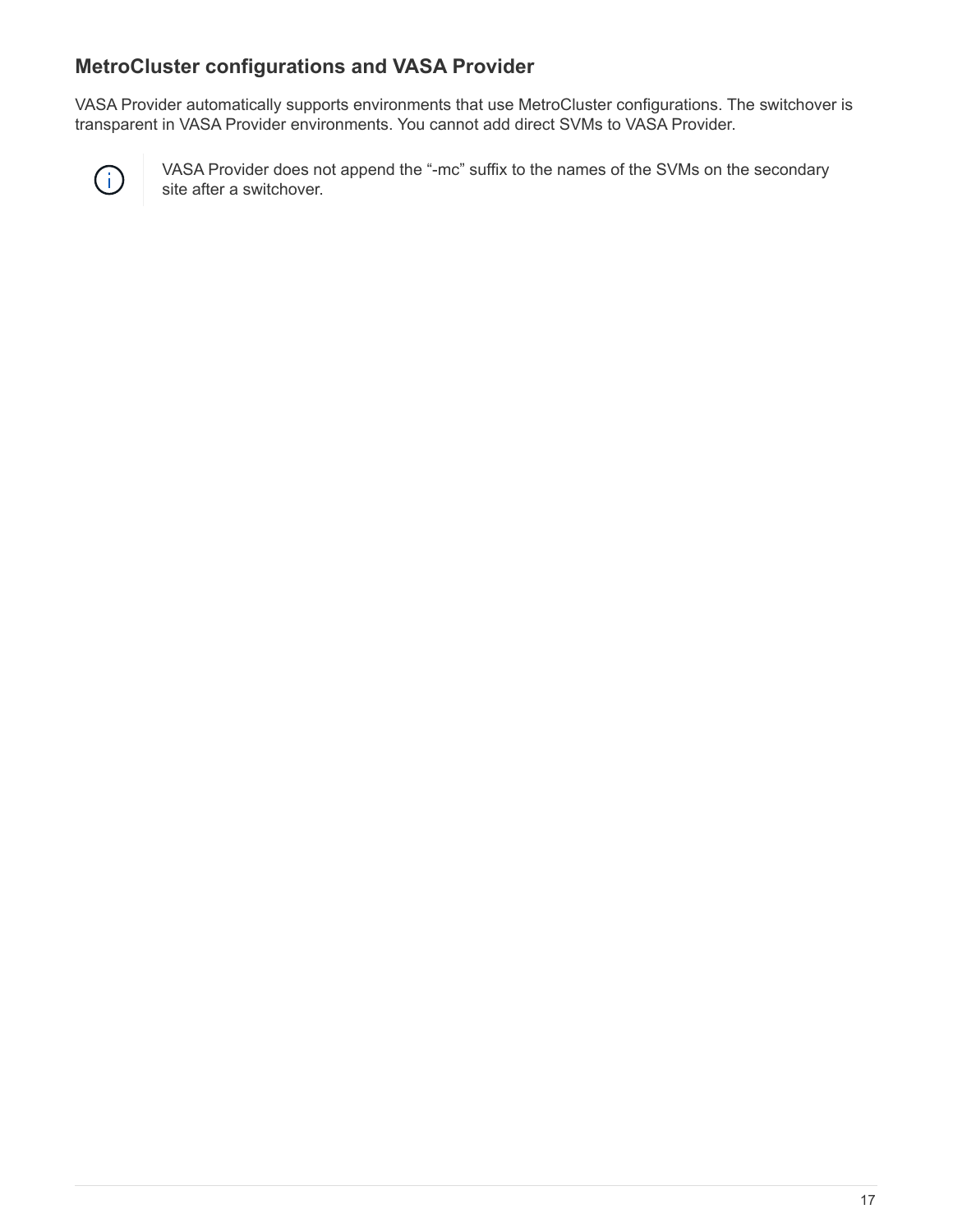# <span id="page-20-0"></span>**Deploy and upgrade ONTAP tools**

# <span id="page-20-1"></span>**Deployment workflow for new users of ONTAP tools for VMware vSphere**

If you are new to VMware and have never used a NetApp VSC product, you need to configure your vCenter Server and setup an ESXi host, before you deploy and configure the ONTAP tools.



# <span id="page-20-2"></span>**Deployment workflow for existing users of ONTAP tools**

The 9.x releases of ONTAP tools for VMware vSphere support in-place upgrade to the latest version.

The earlier releases of individual applications like ONTAP tools use a different upgrade process. If you have VSC or VASA Provider or SRA installed in your setup, then you should perform the following operations:

- 1. Deploy the latest release of ONTAP tools.
- 2. Migrate any existing configuration data.

The configuration data includes storage system credentials, as well as preferences found in the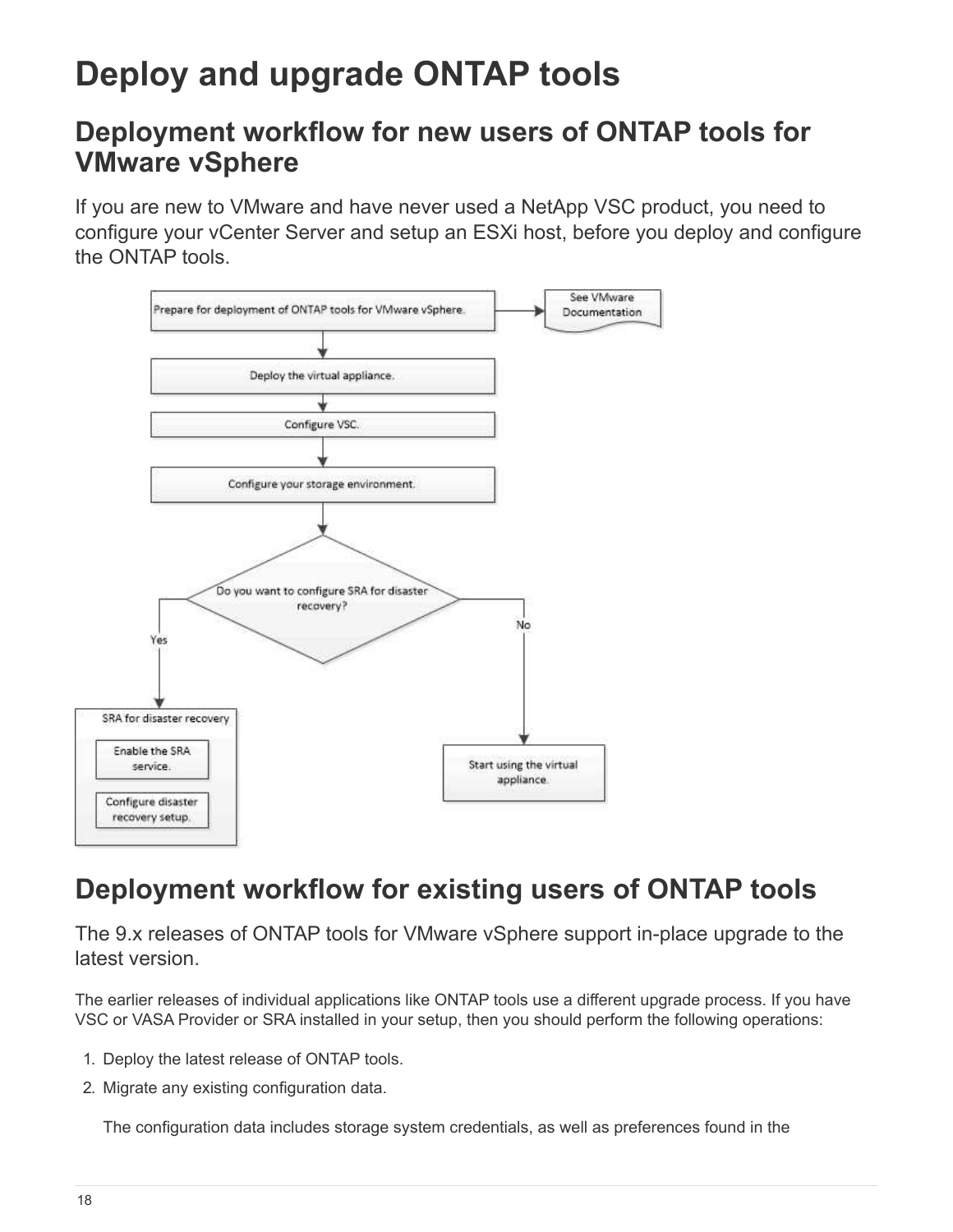kaminoprefs.xml and vscPreferences.xml files.

## [Set IPv4 or IPv6 using the preferences file](#page-45-1)

In many cases, you might not need to migrate configuration data. However, if you have customized the preferences files earlier, you might want to review them and make similar changes to the newly deployed ONTAP tools. You can perform one of the following:

- Use [NetApp Import Utility for SnapCenter and Virtual Storage Console](https://mysupport.netapp.com/tools/index.html) to migrate storage system credentials from VSC 6.X and SRA 4.X to the new deployment.
- Add the storage systems to the newly deployed ONTAP tools and specify the credentials as you add them.

If you are upgrading from VASA Provider 6.X, you should unregister VASA Provider before upgrading. See the documentation for your current release for more details.

If you are also upgrading from SRA 4.0 or earlier:

• If you are using SRA 4.0P1, then you must first upgrade to SRA9.6 and only then you can perform an inplace upgrade of the SRA 9.6 to the latest release.

## [Upgrade to the latest release of ONTAP tools](#page-35-1)

• If you are using SRA 2.1 or 3.0, you should first make note of existing site configuration details.

*Installation and Setup Guide for Storage Replication Adapter 4.0 for ONTAP* has the detailed instructions in the "Upgrade Overview" section. These SRA releases also use the VASA Provider, so you must unregister VASA Provider and then deploy the latest version of ONTAP tools. The previous release of the server (.ova) can be removed when the upgrade is complete.

For any SRA upgrade, the SRA software (the adapter on the Site Recovery Manager server, installed by the .msi file) should be removed from the Site Recovery Manager server. You can use the Windows system control panel to uninstall the software and then install the latest SRA software on the SRA server using the .msi file.

If you have the VASA Provider deployment, then after the upgrade from existing setup, you must configure the memory size for your ONTAP tools to be 12GB using the Edit Settings option. You must also modify the virtual memory reservation. The virtual machine must be powered off to modify the memory size.

If you are having 7.2 or 7.2.1 release of ONTAP tools in your setup, then you cannot directly upgrade to 9.7P1 or later release of the ONTAP tools. You must first upgrade your existing setup to the 9.7 release of ONTAP tools and then upgrade to the latest release.

If you are going to deploy the latest release of ONTAP tools, you must see the topic "Requirements for deploying the ONTAP tools." The topic "Upgrading to the 9.8 release of ONTAP tools" has information on performing an in-place upgrade.

## **Related information**

<https://mysupport.netapp.com/site/tools>

# <span id="page-21-0"></span>**ONTAP tools for VMware vSphere Quick Start**

ONTAP tools for VMware vSphere is a single vCenter Server plug-in that includes VSC,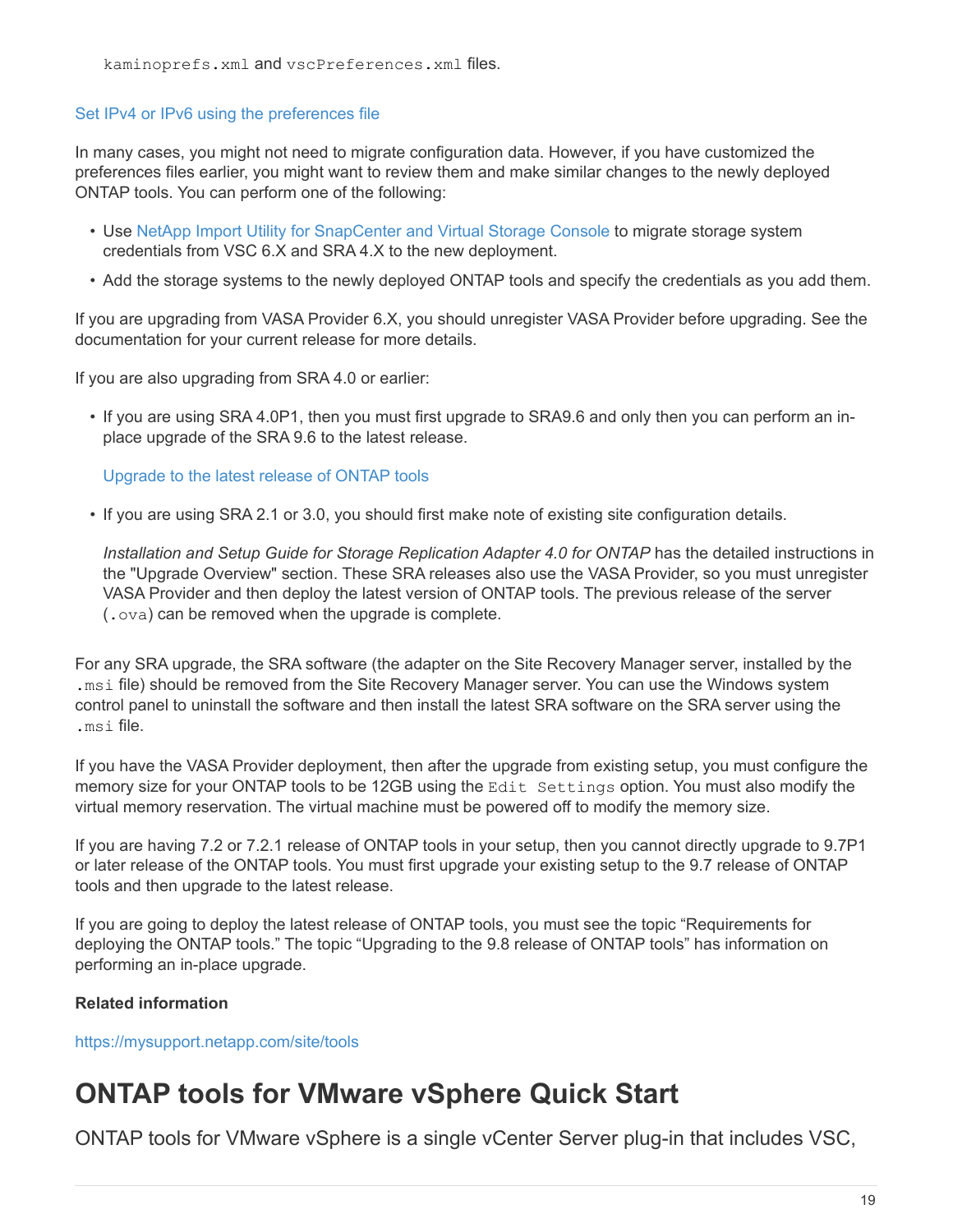VASA Provider and Storage Replication Adapter (SRA) extensions. VSC is recommended for all ONTAP vSphere environments as it configures ESXi host settings and provisions ONTAP storage using best practices. The VASA Provider is required for virtual volumes (vVols) support, and SRA works together with VMware Site Recovery Manager.

## **Preparing for installation**

You deploy the plug-in as a virtual appliance, which reduces your effort of installing and registering each product separately with the vCenter Server.

## **Deployment requirements**

ONTAP tools can be used with either a Windows vCenter Server or with a VMware vCenter Server Virtual Appliance (vCSA). You must be deploy the ONTAP tools on a supported vSphere that includes ESXi system.

The minimum space and host sizing requirements are:

| ∣System     | <b>Minimum requirements</b>                                                            |
|-------------|----------------------------------------------------------------------------------------|
| Space       | 2.1 GB for thin provisioned installations, 54.0 GB for thick provisioned installations |
| Host sizing | Recommended memory: 12 GB, Recommended CPUs: 2                                         |

You should be aware of the following licenses:

| License    | <b>Description</b>                                                                                                |
|------------|-------------------------------------------------------------------------------------------------------------------|
| SnapMirror | (optional) Required for performing failover operations for SRA and VASA Provider<br>if u using vVols replication. |
| FlexClone  | (optional) Required for performing test failover operations for SRA and for vVols<br>operations of VASA Provider. |

ONTAP tools uses the following default bidirectional TCP ports:

| <b>Additional requirements</b> | <b>Description column</b>                                                                                                                                          |
|--------------------------------|--------------------------------------------------------------------------------------------------------------------------------------------------------------------|
| 9083                           | When enabled, both VASA Provider and SRA use this<br>port to communicate with the vCenter Server. This<br>port is also required for obtaining the TCP/IP settings. |
| 443                            | Depending on how you have configured your<br>credentials, the VMware vCenter Server and the<br>storage systems listen for secure communications on<br>this port.   |
| 8143                           | VSC listens for secure communications on this port.                                                                                                                |
|                                | VSC sends an echo request to ONTAP to verify<br>reachability and is required only when adding storage<br>system and can be disabled later.                         |

Minimum storage and application requirements: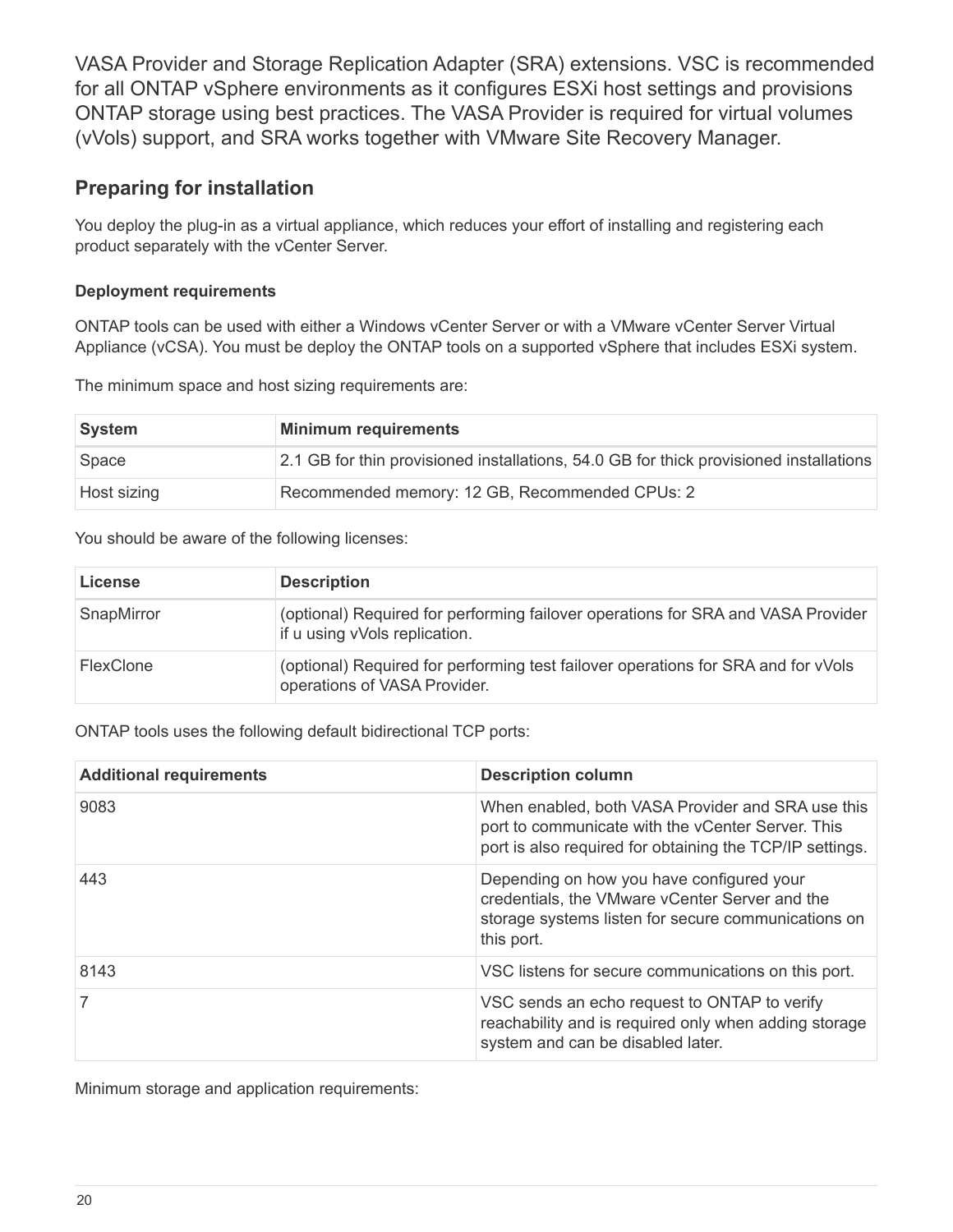| Storage, host, and applications                                                                                             | <b>Version requirements</b>                    |
|-----------------------------------------------------------------------------------------------------------------------------|------------------------------------------------|
| ONTAP                                                                                                                       | ONTAP 9.1, 9.3, 9.5, 9.6, 9.7, 9.8P1 or later. |
| VMware vSphere, vCenter server, ESXi hosts, Site<br>Recovery Manager (SRM), plug-in applications, and<br>databases column 1 | See the Interoperability Matrix Tool           |

## **ONTAP tools requirements**

- Configure and set up your vCenter Server environment.
- Download the .ova file.
- The login credentials for your vCenter Server instance.
- Delete the browser cache to avoid any browser cache issue during the deployment of the ONTAP tools.
- Configure the default gateway to be used by the virtual appliance to respond to ICMP pings.
- A valid DNS hostname for the virtual appliance.
- Download and install OnCommand API Services for ONTAP 9.6 or earlier if you want to view the vVols dashboard.

You do not need to register OnCommand API Services with VASA Provider if you are using ONTAP 9.7 or later.

## **Optional requirements for SRA**

If you are deploying the virtual appliance for use with VMware Site Recovery Manager, then you must have:

\* Downloaded the .msi file for the SRA plug-in only if you want to configure the Site Recovery Manager (SRM) disaster recovery solution. column 1

\* Downloaded the  $\tan{qz}$  file for SRA if you are using the SRM appliance.

# **Deploying ONTAP tools**

## **Steps**

1. Download the .ova file from the [NetApp Support Site](https://mysupport.netapp.com/site/products/all/details/otv/downloads-tab) to a vSphere Client system to deploy the ONTAP tools.

You must deploy the .  $\circ$ va file on both the source and destination sites if you are deploying SRA.

- 2. Log in to the vSphere Web Client, select **Home** > **Host & Clusters**.
- 3. Right-click the required datacenter, and then click **Deploy OVF template**.
- 4. You can either enter the URL for the .ova file or browse to the folder where the .ova file is saved, and then click **Next**.
- 5. Enter the required details to complete the deployment.

You can view the progress of the deployment from the **Tasks** tab, and wait for deployment to complete.

## **Deploying SRA on SRM**

You can deploy SRA either on Windows SRM server or on 8.2 SRM Appliance.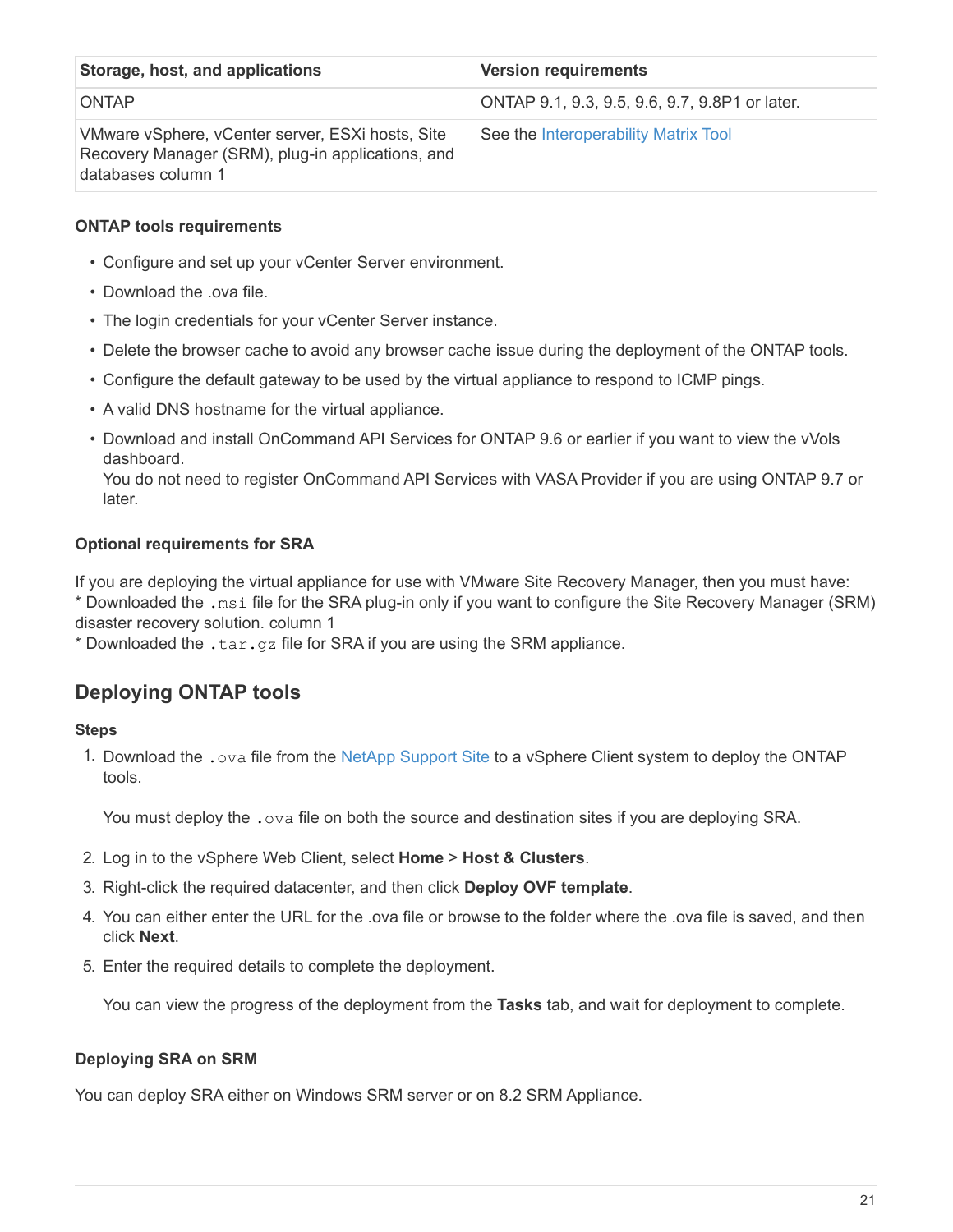#### **Installing SRA on Windows SRM server**

#### **Steps**

- 1. Download the .msi installer for the SRA plug-in from the NetApp Support Site.
- 2. Double-click the downloaded .msi installer for the SRA plug-in and follow the on-screen instructions.
- 3. Enter the IP address and password of your deployed virtual appliance to complete the installation of the SRA plug-in on the SRM server.

#### **Uploading and configuring SRA on SRM Appliance**

#### **Steps**

- 1. Download the .tar.gz file from the [NetApp Support Site.](https://mysupport.netapp.com/site/products/all/details/otv/downloads-tab)
- 2. On the SRM Appliance screen, click **Storage Replication Adapter** > **New Adapter**.
- 3. Upload the .tar.gz file to SRM.
- 4. Rescan the adapters to verify that the details are updated in the SRM Storage Replication Adapters page.
- 5. Log in using administrator account to the SRM Appliance using the putty.
- 6. Switch to the root user: su root
- 7. At the log location enter command to get the docker ID used by SRA docker:  $d$ ocker ps  $-l$
- 8. Login to the container ID: docker exec -it -u srm <container id> sh
- 9. Configure SRM with the ONTAP tools IP address and password: perl command.pl -I <va-IP> administrator <va-password> A success message confirming that the storage credentials are stored is displayed.

#### **Updating SRA credentials**

#### **Steps**

1. Delete the contents of the /srm/sra/conf directory using:

```
a. cd /srm/sra/conf
```
- b.  $rm -rf$  \*
- 2. Execute the perl command to configure SRA with the new credentials:

```
a. cd /srm/sra/
```
b. perl command.pl -I <va-IP> administrator <va-password>

#### **Enabling VASA Provider and SRA**

#### **Steps**

- 1. Log in to the vSphere web client by using the IP address that you specified during deployment.
- 2. Click the **OTV** icon, and enter the username and password specified during deployment, click **Sign In**.
- 3. In the left pane of OTV, **Settings > Administrative Settings > Manage Capabilities**, and enable the required capabilities.



VASA Provider is enabled by default. If you want to use replication capability for vVols datastores, then use the Enable vVols replication toggle button.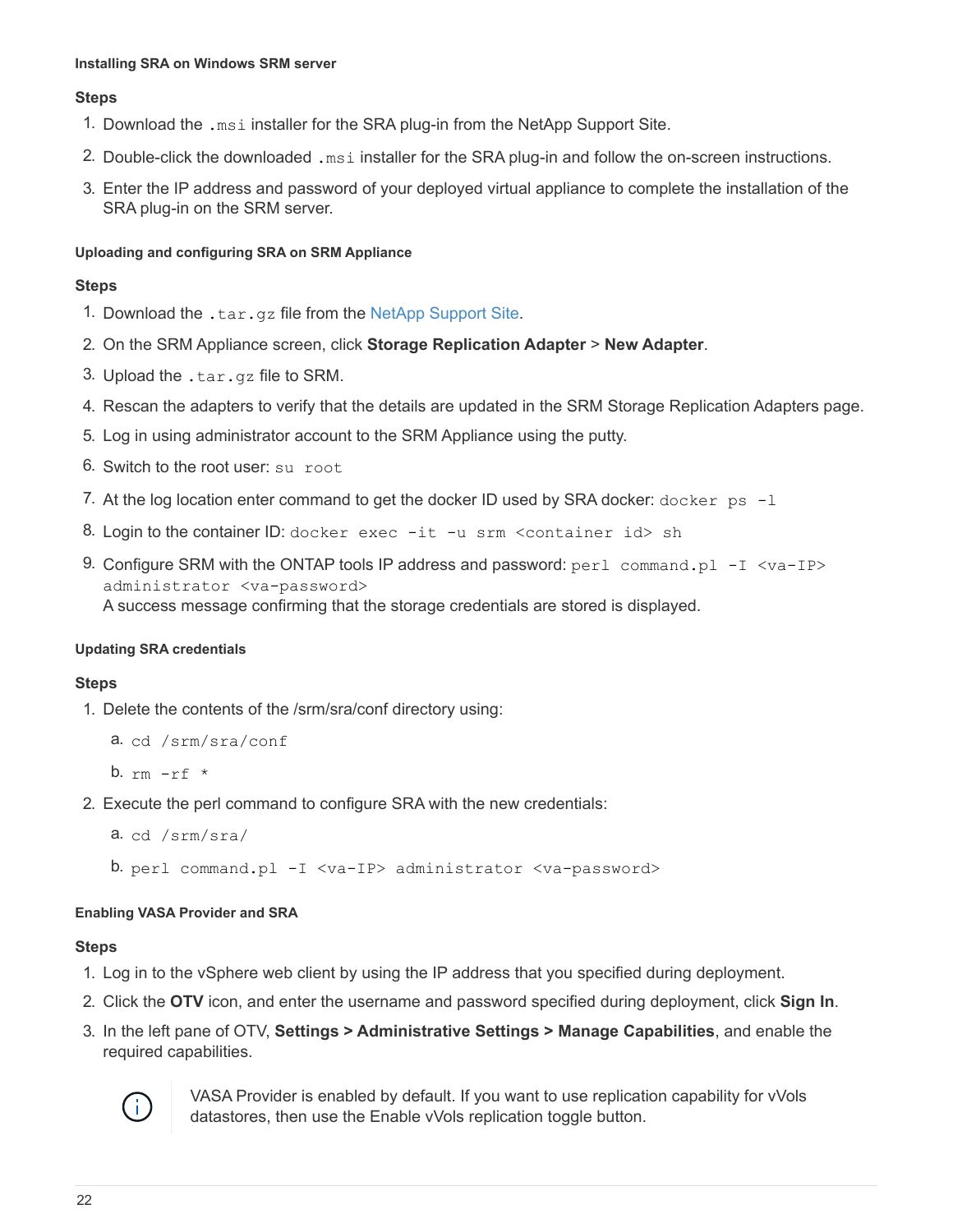4. Enter the IP address of the ONTAP tools and the administrator password, and then click **Apply**.

# <span id="page-25-0"></span>**Requirements for deploying the ONTAP tools**

# **Port requirements for VSC**

 $\left( \begin{array}{c} 1 \end{array} \right)$ 

By default, Virtual Storage Console (VSC) uses designated ports to enable communication between its components, which include storage systems and the VMware vCenter Server. If you have firewalls enabled, you must ensure that the firewalls are set to allow exceptions.

For firewalls other than Windows, you should manually grant access to specific ports that VSC uses. If you do not grant access to these ports, an error message such as the following is displayed.

Unable to communicate with the server.

VSC uses the following default bidirectional TCP ports:

| Default port number | <b>Description</b>                                                                                                                                                                                  |
|---------------------|-----------------------------------------------------------------------------------------------------------------------------------------------------------------------------------------------------|
| 9083                | When enabled, both VASA Provider and Storage<br>Replication Adapter (SRA) use this port to<br>communicate with the vCenter Server. This port is<br>also required for obtaining the TCP/IP settings. |
| 443                 | Depending on how you have configured your<br>credentials, the VMware vCenter Server and the<br>storage systems listen for secure communications on<br>this port.                                    |
| 8143                | VSC listens for secure communications on this port.                                                                                                                                                 |
|                     | VSC sends an echo request to ONTAP to verify<br>reachability and is required only when adding storage<br>system and can be disabled later.                                                          |

You should have enabled Internet Control Message Protocol (ICMP) before deploying the ONTAP tools.

If ICMP is disabled, then the initial configuration of ONTAP tools fails, and VSC cannot start the VSC and VASA Provider services after deployment. You must manually enable the VSC and VASA Provider services after deployment.

## **Space and sizing requirements for the ONTAP tools**

Before deploying the ONTAP tools for VMware vSphere, you should be familiar with the space requirements for the deployment package and some basic host system requirements.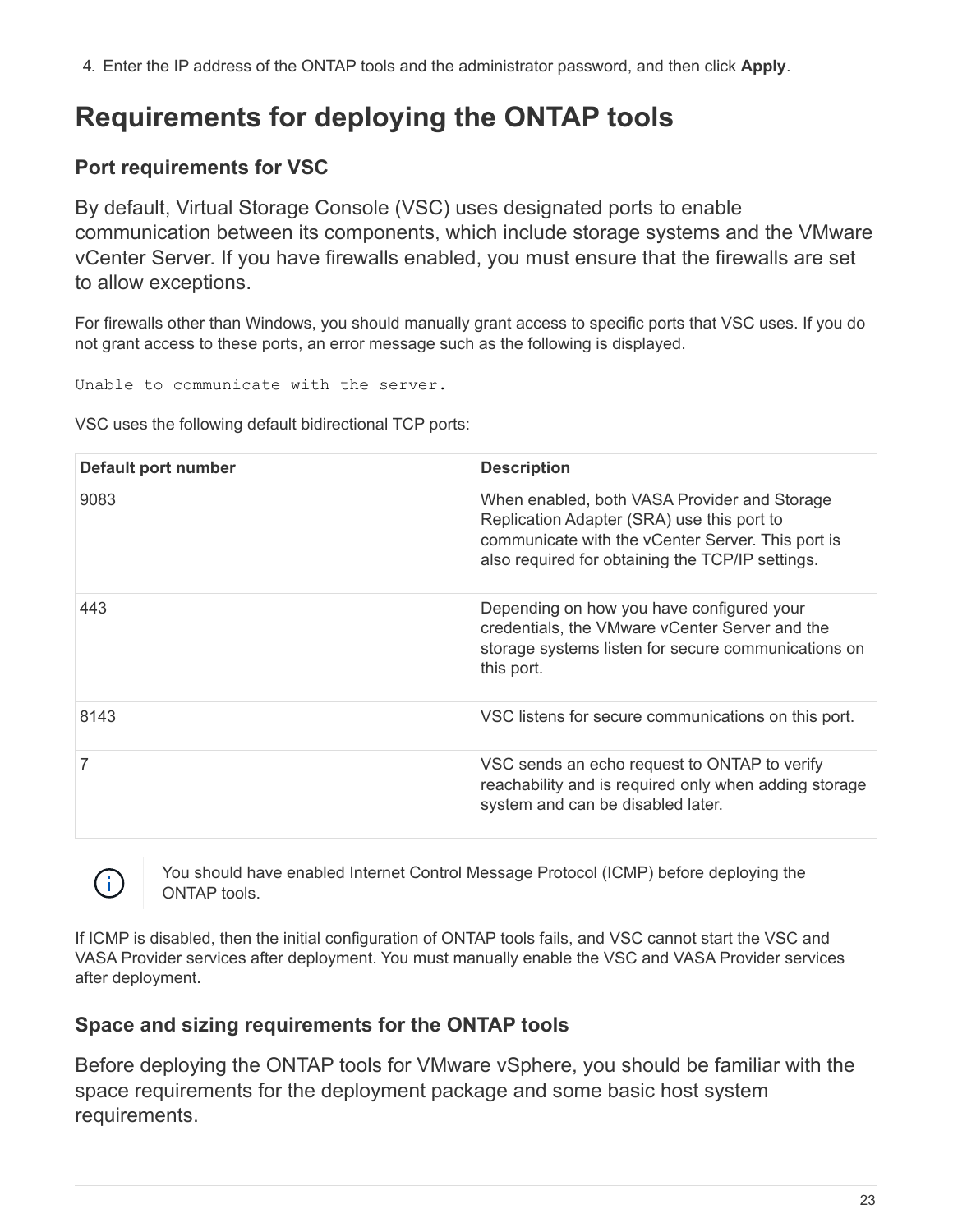### • **Installation package space requirements**

- 2.1 GB for thin provisioned installations
- 54.0 GB for thick provisioned installations

## • **Host system sizing requirements**

- ESXi 6.5U3 or later
- Recommended memory: 12 GB RAM
- Recommended CPUs: 2

## **Supported storage system, licensing, and applications for the ONTAP tools**

You should be aware of the basic storage system requirements, application requirements, and license requirements before you begin deploying the ONTAP tools for VMware vSphere.

The Interoperability Matrix Tool (IMT) contains the latest information about the supported versions of ONTAP, vCenter Server, ESXi hosts, plug-in applications, and Site Recovery Manager (SRM).

## [Interoperability Matrix Tool](https://imt.netapp.com/matrix/imt.jsp?components=99343;&solution=1777&isHWU&src=IMT)

You must enable the FlexClone license for performing virtual machine snapshot operations and clone operations for VMware Virtual Volumes (vVols) datastores.

Storage Replication Adapter (SRA) requires the following licenses:

• SnapMirror license

You must enable the SnapMirror license for performing failover operations for SRA.

• FlexClone license

You must enable the FlexClone license for performing test failover operations for SRA.

To view the IOPS for a datastore, you must either enable Storage I/O control or uncheck the disable Storage I/O statistics collection checkbox in the Storage I/O control configuration. You can enable the Storage I/O control only if you have the Enterprise Plus license from VMware.

- [Troubleshooting Storage I/O Control](https://kb.vmware.com/s/article/1022091)
- [Storage I/O Control Requirements](https://docs.vmware.com/en/VMware-vSphere/6.5/com.vmware.vsphere.resmgmt.doc/GUID-37CC0E44-7BC7-479C-81DC-FFFC21C1C4E3.html)

## <span id="page-26-0"></span>**Considerations for deploying ONTAP tools**

Before you deploy ONTAP tools for VMware vSphere, it is good practice to plan your deployment and decide how you want to configure ONTAP tools in your environment.

The following table presents an overview of what you should consider before you deploy ONTAP tools.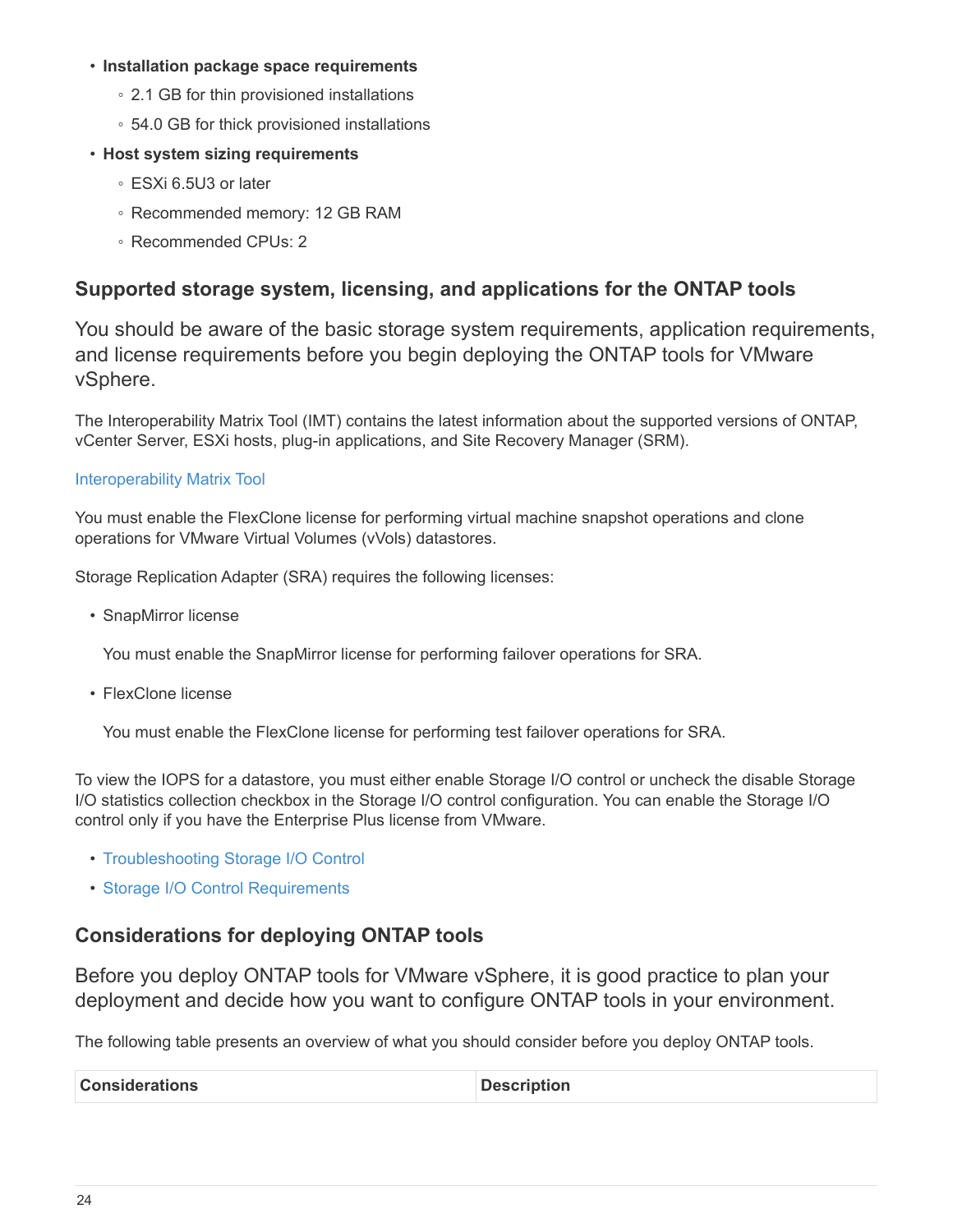| First-time deployment of ONTAP tools         | The deployment of the ONTAP tools automatically<br>installs the VSC features.<br>Deploy and upgrade ONTAP tools<br>Deployment workflow for new users of ONTAP tools<br>for VMware vSphere                                                                                                                                                                                                                                                                                                                                                                                                                                                                                                                                                                                                                                    |
|----------------------------------------------|------------------------------------------------------------------------------------------------------------------------------------------------------------------------------------------------------------------------------------------------------------------------------------------------------------------------------------------------------------------------------------------------------------------------------------------------------------------------------------------------------------------------------------------------------------------------------------------------------------------------------------------------------------------------------------------------------------------------------------------------------------------------------------------------------------------------------|
| Upgrading from an existing deployment of VSC | The upgrade procedure from an existing deployment<br>of VSC to ONTAP tools depends on the version of<br>VSC, and whether you have deployed ONTAP tools.<br>The deployment workflows and upgrade section has<br>more information.<br>Deployment workflow for existing users of ONTAP<br>tools<br>Best practices before an upgrade:<br>• You should record information about the storage<br>systems that are being used and their credentials.<br>After the upgrade, you should verify that all of the<br>storage systems were automatically discovered<br>and that they have the correct credentials.<br>• If you modified any of the standard VSC roles,<br>you should copy those roles to save your<br>changes.<br>VSC overwrites the standard roles with the<br>current defaults each time you restart the VSC<br>service. |
| Regenerating an SSL certificate for VSC      | The SSL certificate is automatically generated when<br>you deploy the ONTAP tools. You might have to<br>regenerate the SSL certificate to create a site-specific<br>certificate.<br>Regenerate an SSL certificate for Virtual Storage<br>Console                                                                                                                                                                                                                                                                                                                                                                                                                                                                                                                                                                             |
| Setting ESXi server values                   | Although most of your ESXi server values are set by<br>default, it is a good practice to check the values.<br>These values are based on internal testing.<br>Depending on your environment, you might have to<br>change some of the values to improve performance.<br>• Configure ESXi server multipathing and timeout<br>settings<br>• ESXi host values set using ONTAP® tools for<br><b>VMware vSphere</b>                                                                                                                                                                                                                                                                                                                                                                                                                 |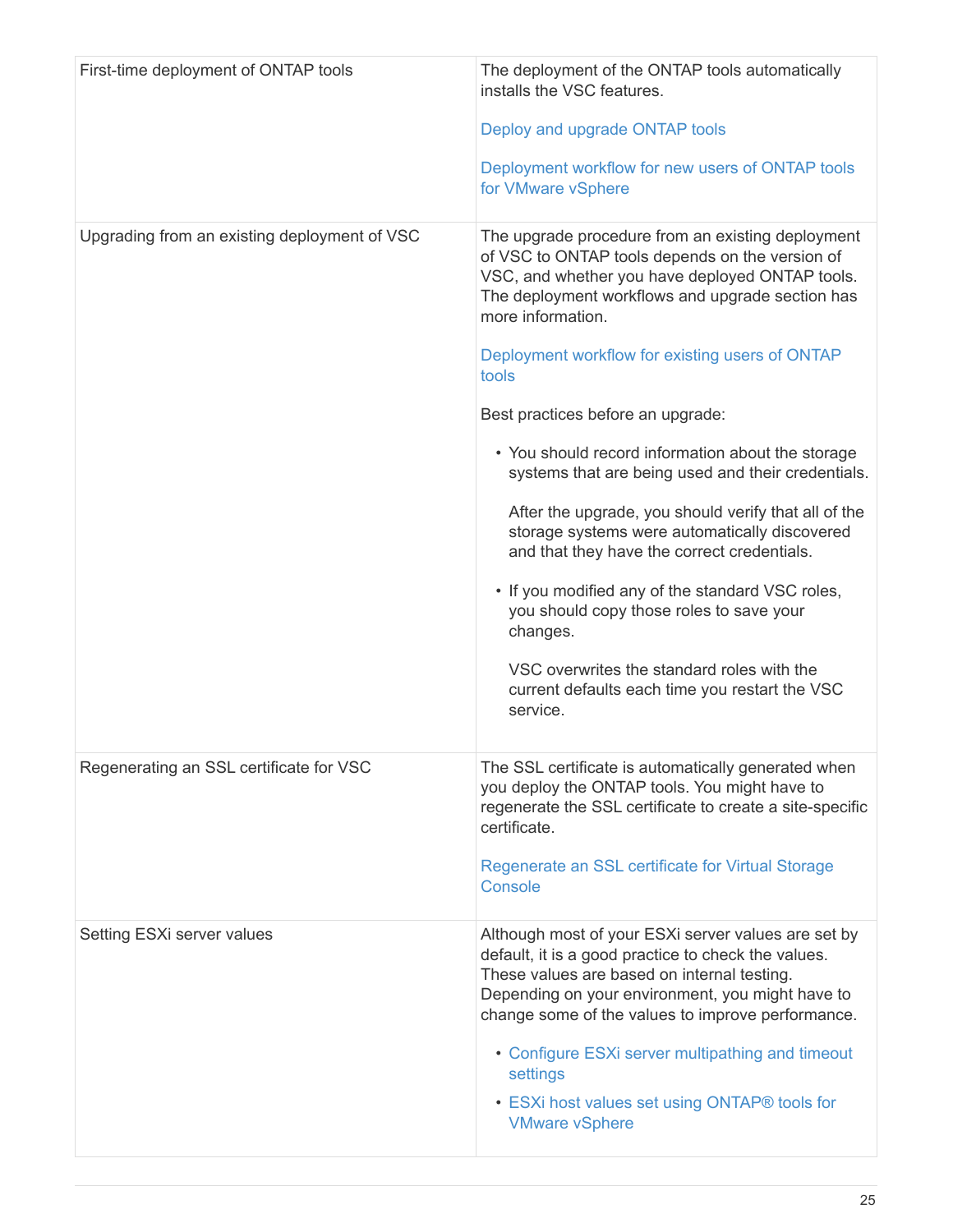| to provide correct failover behavior. | Guest operating system timeout values | The guest operating system (guest OS) timeout<br>scripts set the SCSI I/O timeout values for supported<br>Linux, Solaris, and Windows guest operating systems |
|---------------------------------------|---------------------------------------|---------------------------------------------------------------------------------------------------------------------------------------------------------------|
|---------------------------------------|---------------------------------------|---------------------------------------------------------------------------------------------------------------------------------------------------------------|

The following table presents an overview of what you require to configure the ONTAP tools.

| <b>Considerations</b>                            | <b>Description</b>                                                                                                                                                                                                                                                                                                                                                                                                                                                                                                                                                                                                                                                                                                                                                                                                                                                                                                                                                                                                                          |
|--------------------------------------------------|---------------------------------------------------------------------------------------------------------------------------------------------------------------------------------------------------------------------------------------------------------------------------------------------------------------------------------------------------------------------------------------------------------------------------------------------------------------------------------------------------------------------------------------------------------------------------------------------------------------------------------------------------------------------------------------------------------------------------------------------------------------------------------------------------------------------------------------------------------------------------------------------------------------------------------------------------------------------------------------------------------------------------------------------|
| Requirements of role-based access control (RBAC) | VSC supports both vCenter Server RBAC and<br>ONTAP RBAC. The account used to register VSC to<br><b>vCenter Server</b><br>(https:// <appliance ip="">:8143/<br/>Register.html) must be a vCenter Server<br/>administrator (assigned to the vCenter Server<br/>administrator or administrator role). If you plan to run<br/>VSC as an administrator, you must have all of the<br/>required permissions and privileges for all of the<br/>tasks.<br/>If your company requires that you restrict access to<br/>vSphere objects, you can create and assign standard<br/>VSC roles to users to meet the vCenter Server<br/>requirements.<br/>You can create the recommended ONTAP roles by<br/>using ONTAP System Manager using the JSON file<br/>provided with the ONTAP tools.<br/>If a user attempts to perform a task without the correct<br/>privileges and permissions, the task options are<br/>grayed out.<br/>• Standard roles packaged with ONTAP tools<br/>• Permissions for ONTAP storage systems and<br/>vSphere objects</appliance> |
| <b>ONTAP</b> version                             | Your storage systems must be running ONTAP 9.3,<br>9.5, 9.6, 9.7, 9.8P1 or later.                                                                                                                                                                                                                                                                                                                                                                                                                                                                                                                                                                                                                                                                                                                                                                                                                                                                                                                                                           |
| Storage capability profiles                      | To use storage capability profiles or to set up alarms<br>you must enable VASA Provider for ONTAP. After you<br>enable VASA Provider, you can configure VMware<br>Virtual Volumes (vVols) datastores, and you can<br>create and manage storage capability profiles and<br>alarms. The alarms warn you when a volume or an<br>aggregate is at nearly full capacity or when a<br>datastore is no longer in compliance with the<br>associated storage capability profile.                                                                                                                                                                                                                                                                                                                                                                                                                                                                                                                                                                      |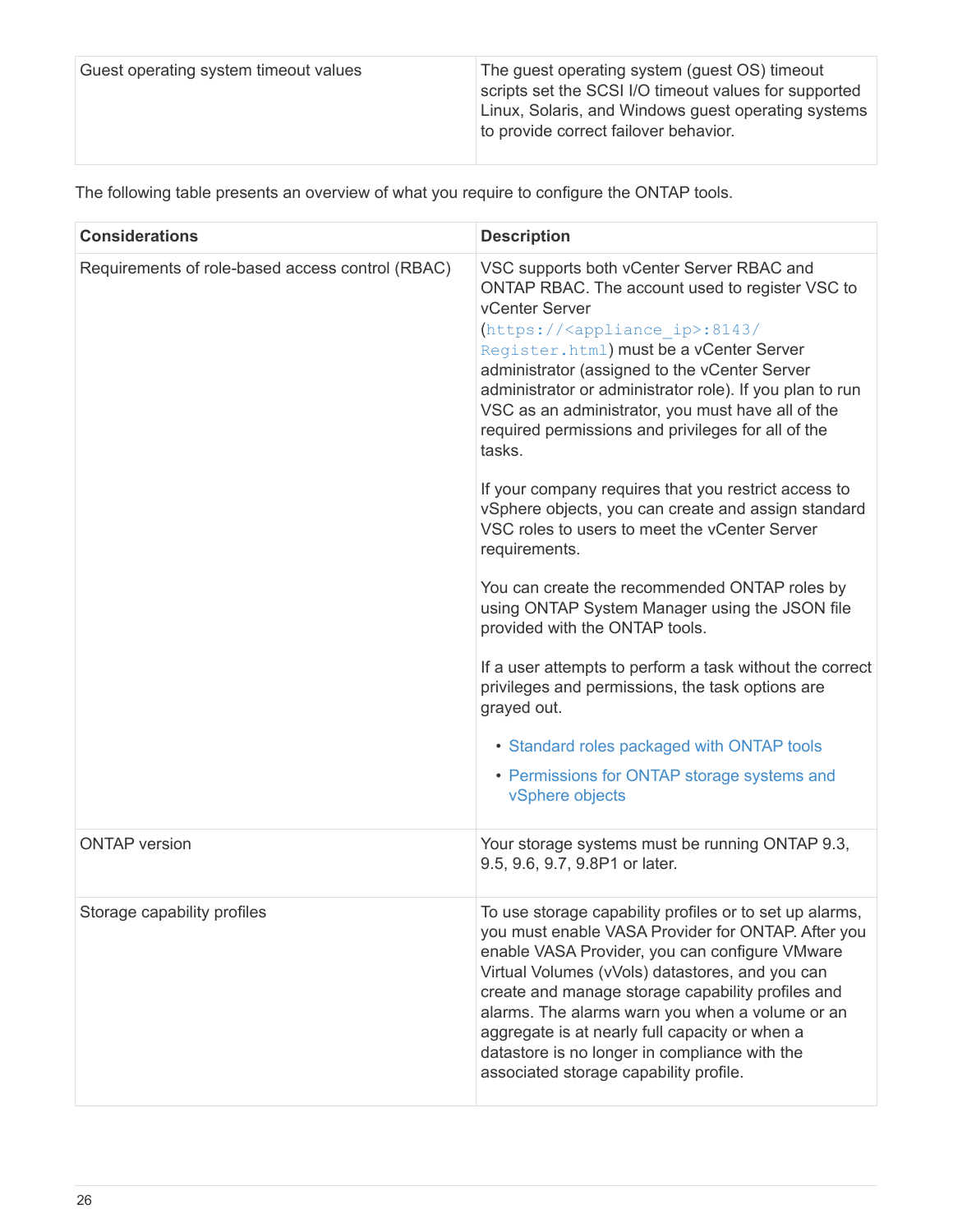## **Additional deployment considerations**

You must consider few requirements while customizing the deployment ONTAP tools.

#### **Appliance administrator user password**

You must not use any spaces in the administrator password.

#### **Appliance maintenance console credentials**

You must access the maintenance console by using the "maint" user name. You can set the password for the "maint" user during deployment. You can use the Application Configuration menu of the maintenance console of your ONTAP tools to change the password.

#### **vCenter Server administrator credentials**

You can set the administrator credentials for the vCenter Server while deploying ONTAP tools.

If the password for the vCenter Server changes, then you can update the password for the administrator by using the following URL: `\https://<IP>:8143/Register.html where the IP address is of ONTAP tools that you provide during deployment.

#### **vCenter Server IP address**

• You should provide the IP address (IPv4 or IPv6) of the vCenter Server instance to which you want to register ONTAP tools.

The type of VSC and VASA certificates generated depends on the IP address (IPv4 or IPv6) that you have provided during deployment. While deploying ONTAP tools, if you have not entered any static IP details and your DHCP then the network provides both IPv4 and IPv6 addresses.

• The ONTAP tools IP address used to register with vCenter Server depends on the type of vCenter Server IP address (IPv4 or IPv6) entered in the deployment wizard.

Both the VSC and VASA certificates will be generated using the same type of IP address used during vCenter Server registration.



IPv6 is supported only with vCenter Server 6.7 and later.

#### **Appliance network properties**

If you are not using DHCP, specify a valid DNS hostname (unqualified) as well as the static IP address for the ONTAP tools and the other network parameters. All of these parameters are required for proper installation and operation.

# <span id="page-29-0"></span>**Deploy ONTAP tools**

## **How to download ONTAP tools**

You can download the *.ova* file for ONTAP tools for VMware vSphere from the NetApp Support Site.

The *.ova* file includes the ONTAP tools. When the deployment is complete, all the three products are installed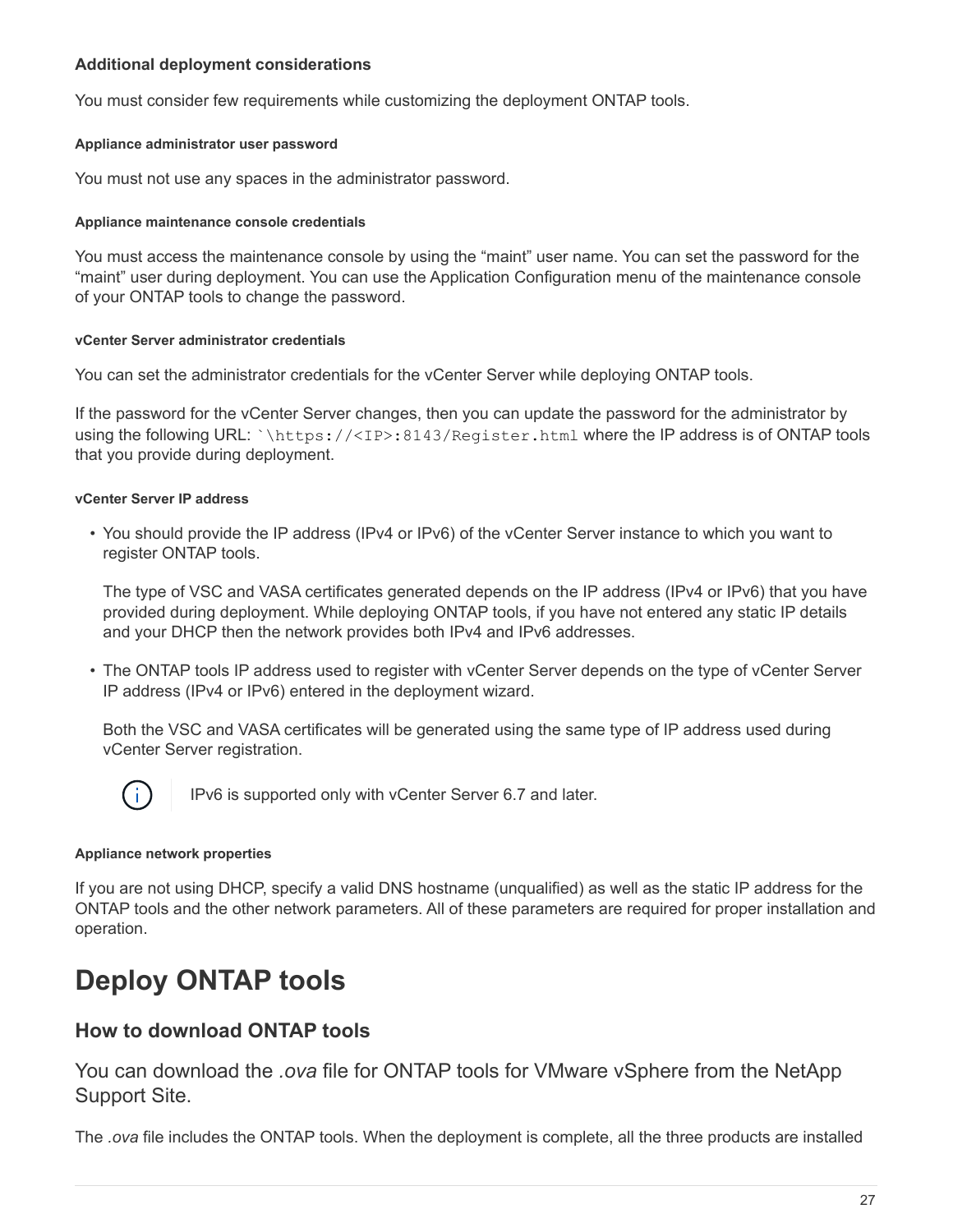in your environment. By default, VSC starts working as soon as you decide on the subsequent deployment model and choose whether to enable VASA Provider and SRA based on your requirements.

You can download ONTAP tools from the [NetApp Support Site](https://mysupport.netapp.com/site/products/all/details/otv/downloads-tab) by using the software download page.

If you want to enable SRA in your deployment of ONTAP tools, then you must have installed the SRA plug-in on the Site Recovery Manager (SRM) server. You can download the installation file for the SRA plug-in from the **Storage Replication Adapter for ONTAP** menu in the Software Downloads section.

## **How to deploy ONTAP tools**

You should deploy ONTAP tools in your environment, and specify the required parameters, to be able to use the appliance.

## **What you will need**

• You must be running a supported release of vCenter Server.



ONTAP tools can be registered either with a Windows deployment of vCenter Server or a VMware vCenter Server Virtual Appliance (vCSA) deployment.

#### [Interoperability Matrix Tool](https://imt.netapp.com/matrix/imt.jsp?components=99343;&solution=1777&isHWU&src=IMT)

- You must have configured and set up your vCenter Server environment.
- You must have set up an ESXi host for your virtual machine.
- You must have downloaded the *.ova* file.
- You must have the administrator login credentials for your vCenter Server instance.
- You should have logged out of and closed all of the browser sessions of vSphere Client, and deleted the browser cache to avoid any browser cache issue during the deployment of ONTAP tools.
- You must have enabled Internet Control Message Protocol (ICMP ).

If ICMP is disabled, then the initial configuration of ONTAP tools fails, and VSC cannot start the VSC and VASA Provider services after deployment. You must manually enable the VSC and VASA Provider services after deployment.

#### **About this task**

If you are deploying a fresh installation of ONTAP tools, then VASA Provider is enabled by default. But in case of an upgrade from an earlier release of the ONTAP tools, the state of VASA Provider is retained and you might need to enable VASA Provider manually.

#### [Enable VASA Provider for configuring virtual datastores](#page-31-0)

#### **Steps**

- 1. Log in to the vSphere Client.
- 2. Select **Home** > **Host & Clusters**.
- 3. Right-click the required datacenter, and then click **Deploy OVA template**.
- 4. Select the applicable method to provide the deployment file for ONTAP tools, and then click **Next**.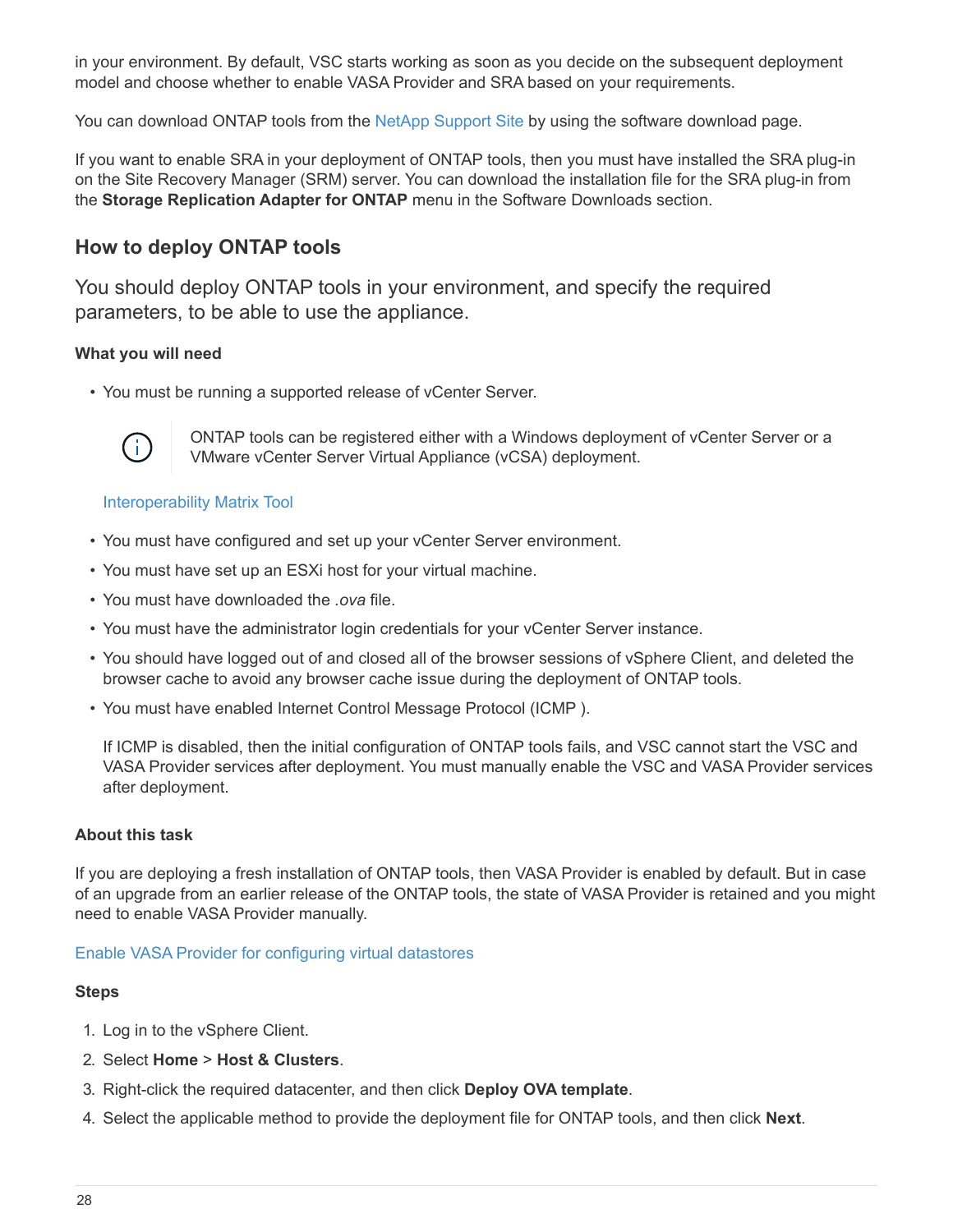| Location   | <b>Action</b>                                                    |
|------------|------------------------------------------------------------------|
| <b>URL</b> | Provide the URL for the <i>ova</i> file for ONTAP tools.         |
| Folder     | Select the .ova file for ONTAP tools from the saved<br>location. |

5. Enter the details to customize the deployment wizard.

See [Deployment customization considerations](#page-26-0) for complete details.

6. Review the configuration data, and then click **Next** to finish deployment.

As you wait for deployment to finish, you can view the progress of the deployment from the Tasks tab.

- 7. Power on the ONTAP tools virtual machine, and then open a console of the virtual machine running the ONTAP tools.
- 8. Verify that ONTAP tools is running after the deployment is completed.
- 9. If ONTAP tools is not registered with any vCenter Server, use `\https://appliance\_ip:8143/Register.html to register the VSC instance.
- 10. Log out and re-log in to the vSphere Client to view the deployed ONTAP tools.

It might take a few minutes for the plug-in to be updated in the vSphere Client.

**Troubleshooting:** If you cannot view the plug-in even after logging in, you must clean the vSphere Client cache.

[Clear the vSphere cached downloaded plug-in packages](#page-34-0)



If you are using ONTAP 9.6 or earlier, then to view the vVols dashboard, you must download and install OnCommand API Services. But for ONTAP 9.7 you do not require OnCommand API Services to be registered with VASA Provider.

[Enable VASA Provider for configuring virtual datastores](#page-31-0)

## **Related information**

[Error during fresh deployment of virtual appliance for VSC, VASA Provider, and SRA](https://kb.netapp.com/?title=Advice_and_Troubleshooting%2FData_Storage_Software%2FVirtual_Storage_Console_for_VMware_vSphere%2FError_during_fresh_deployment_of_virtual_appliance_for_VSC%252C_VASA_Provider%252C_and_SRA)

## <span id="page-31-0"></span>**Enable VASA Provider for configuring virtual datastores**

The ONTAP tools for VMware vSphere has the VASA Provider capability enabled by default. You can configure VMware Virtual Volumes (vVols) datastores with required storage capability profiles for each vVols datastore.

## **What you will need**

- You must have set up your vCenter Server instance and configured ESXi.
- You must have deployed ONTAP tools .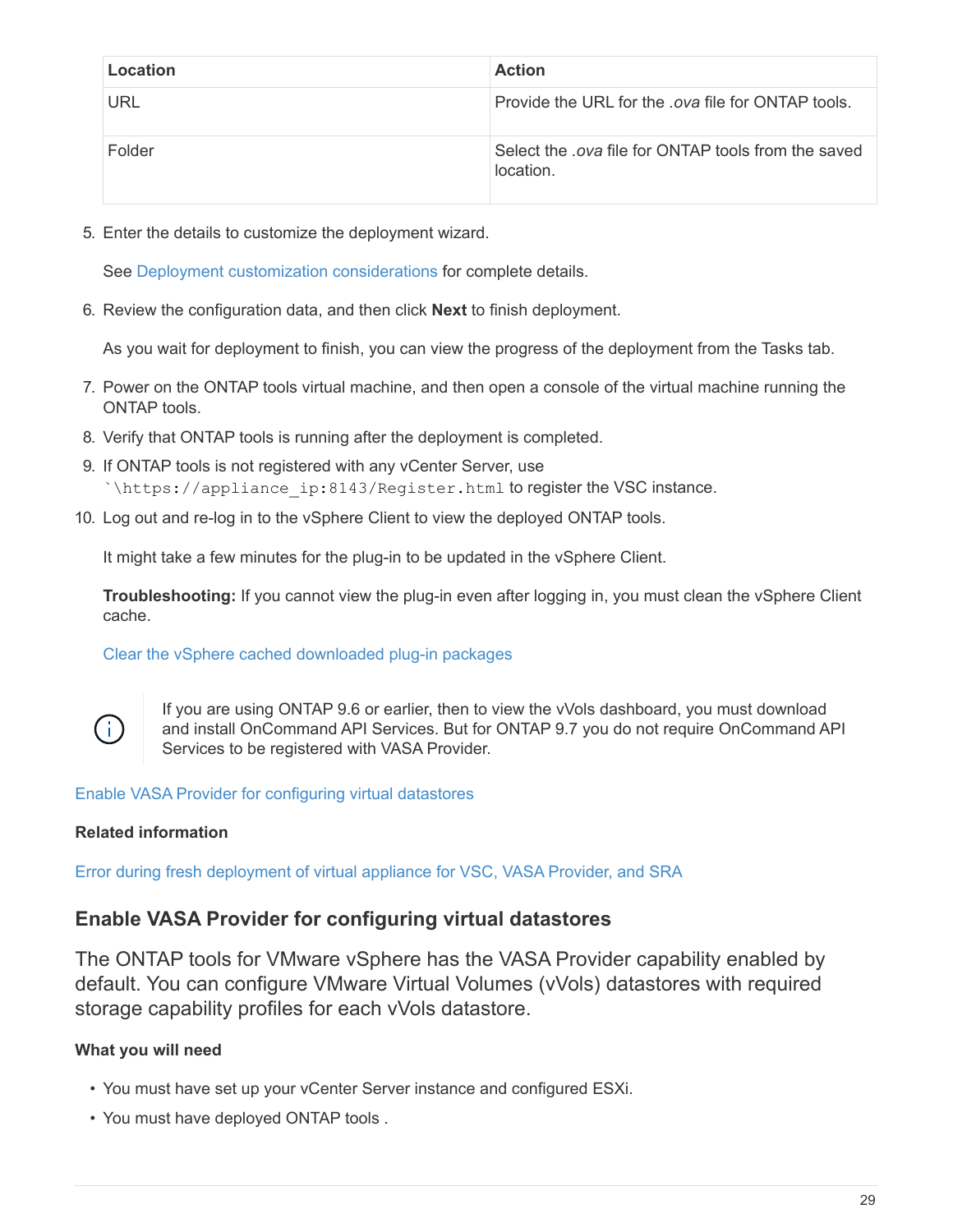## **About this task**

If the VASA Provider capability is disabled before upgrading to the 9.7.1 release of ONTAP tools , the VASA Provider capability remains disabled after the upgrade. This release allows you to enable vVols replication feature for vVols datastores.

#### **Steps**

- 1. Log in to the web user interface of VMware vSphere.
- 2. From the vSphere Client, click **Menu** > **ONTAP tools Console**.
- 3. Click **Settings**.
- 4. Click **Manage Capabilities** in the Administrative Settings tab.
- 5. In the Manage Capabilities dialog box, select the VASA Provider extension to enable.
- 6. If you want to use replication capability for vVols datastores, then use the **Enable vVols replication** toggle button.
- 7. Enter the IP address of ONTAP tools and the administrator password, and then click **Apply**.



If VASA Provider status displays as "Offline" even after enabling the VASA Provider extension, then check the `/var/log/vmware/vmware-sps/sps.log file for any connection errors with VASA Provider or restart the "vmware-sps" service.

### **Register OnCommand API services with ONTAP 9.6 or earlier releases**

If you are using ONTAP 9.6 or earlier, then the vVols dashboard can display the details of VMware Virtual Volumes (vVols) datastores and virtual machines only if you have registered OnCommand API Services for VASA Provider to obtain data for the vVols VM and datastore reports.

#### **What you will need**

You must have downloaded OnCommand API Services 2.1 or later from the NetApp Support Site.



The vVols dashboard displays performance metrics only when the SAN vVols datastores and virtual machines are configured using ONTAP 9.3 or later.

#### **Steps**

- 1. From the ONTAP tools home page, click **Settings**.
- 2. Click **Manage Extension** in the Administrative Settings tab.
- 3. Use the Register OnCommand API Services slider to enable OnCommand API Services.
- 4. Enter the IP address, service port, and credentials for OnCommand API Services.

You can also use the Manage VASA Provider Extensions dialog box for the following modifications:

- To update OnCommand API Services registration when there is any change to the credentials.
- To unregister OnCommand API Services when you no longer require the vVols dashboard.

You must clear the Register OnCommand API Services checkbox to remove the OnCommand API Services registration for VASA Provider.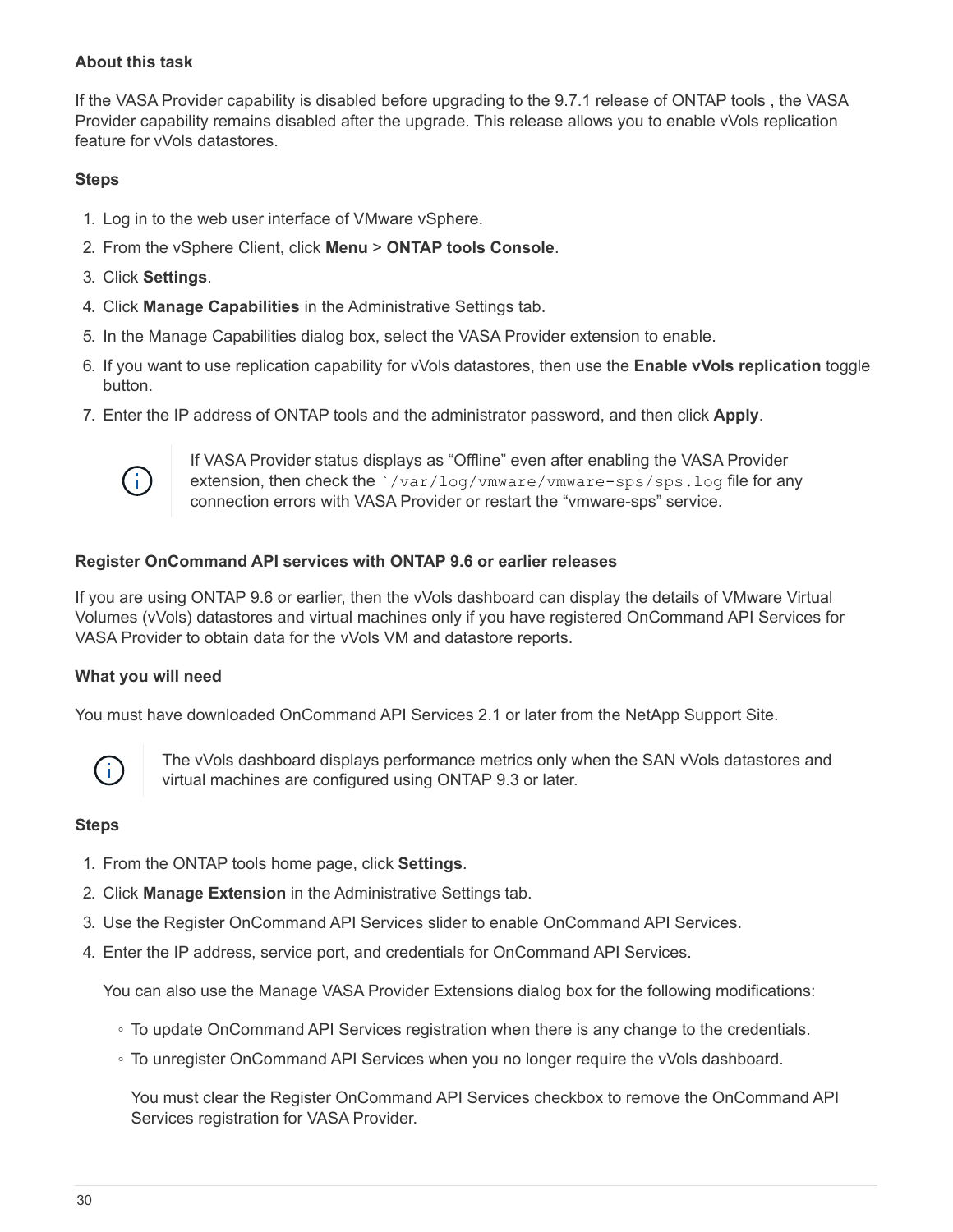## 5. Click **Apply**.

The vVols dashboard displays the metrics for ONTAP 9.6 or earlier SAN vVols datastores only after the registration of OnCommand API Services is complete.

## **Related information**

## [NetApp Support](https://mysupport.netapp.com/site/global/dashboard)

## **Install the NFS VAAI plug-in**

You can install the NetApp NFS Plug-in for VMware vStorage APIs for Array Integration (VAAI) using the GUI of ONTAP tools for VMware vSphere.

## **What you will need**

• You should have downloaded the installation package for the NFS Plug-in for VAAI ( $\cdot$ ,  $\text{vib}$ ) from the NetApp Support Site.

## [NetApp Support](https://mysupport.netapp.com/site/global/dashboard)

- You should have installed ESXi host 6.5 or later and ONTAP 9.1 or later.
- You should have powered on the ESXi host and mounted an NFS datastore.
- You should have set the values of the DataMover. HardwareAcceleratedMove, DataMover.HardwareAcceleratedInit, and VMFS3.HardwareAcceleratedLocking host settings to "1".

These values are set automatically on the ESXi host when the Recommended Settings dialog box is updated.

- You should have enabled the vstorage option on the storage virtual machine (SVM) by using the vserver nfs modify -vserver vserver name -vstorage enabled command.
- You should have ESXi 7.0 update1 or later if you are using NetApp NFS VAAI plug-in 2.0.

## **Steps**

- 1. Rename the .vib file that you downloaded from the NetApp Support Site to NetAppNasPlugin.vib to match the predefined name that VSC uses.
- 2. Click **Settings** in the ONTAP tools home page.
- 3. Click **NFS VAAI Tools** tab.
- 4. Click **Change** in the **Existing version** section.
- 5. Browse and select the renamed .vib file, and then click **Upload** to upload the file to ONTAP tools.
- 6. In the Install on ESXi Hosts section, select the ESXi host on which you want to install the NFS VAAI plugin, and then click **Install**.

You should follow the on-screen instructions to complete the installation. You can monitor the installation progress in the Tasks section of vSphere Web Client.

7. Reboot the ESXi host after the installation finishes.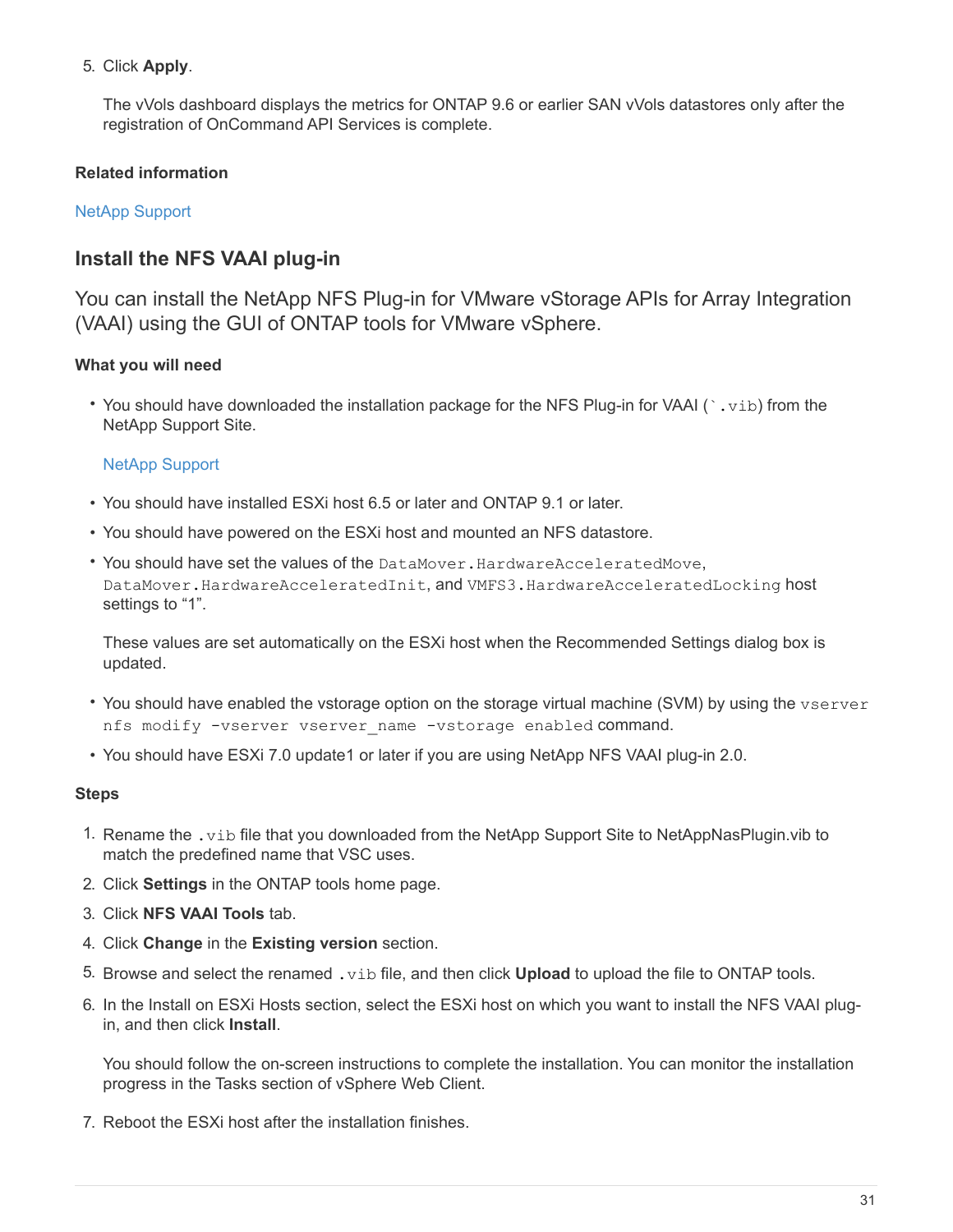When you reboot the ESXi host, VSC automatically detects the NFS VAAI plug-in. You do not have to perform additional steps to enable the plug-in.

## <span id="page-34-0"></span>**Clear the vSphere cached downloaded plug-in packages**

If plug-ins are not updated automatically after deploying or upgrading ONTAP tools, you should clean up the cached download plug-in packages on the browser and on the vCenter Server to resolve vCenter Server plug-in issues.

## **Steps**

- 1. Logout from your existing vSphere web client or vSphere Client.
- 2. Remove the browser cache.
- 3. Remove the vSphere Client cached plug-in packages.

| If you are using       | Perform the following                                                                                                                                                                                                                                                    |
|------------------------|--------------------------------------------------------------------------------------------------------------------------------------------------------------------------------------------------------------------------------------------------------------------------|
| Windows vCenter server | Remove the following folders<br>com.netapp.vasa.vvol.webclient-<br>x.x.x.xxxx, com.netapp.nvpf.webclient-<br>x.x.x.xxxx, and com.netapp.vsch5-<br>x.x.x.xxxx located at:<br>• vSphere Web Client path:<br>C:\ProgramData\VMware\vCenterServer<br>\cfq\vsphere-client\vc- |
|                        | packages\vsphere-client-serenity                                                                                                                                                                                                                                         |
|                        | • vSphere Client(HTML5) path:<br>C:\ProgramData\VMware\vCenterServer<br>\cfq\vsphere-ui\vc-<br>packages\vsphere-client-serenity                                                                                                                                          |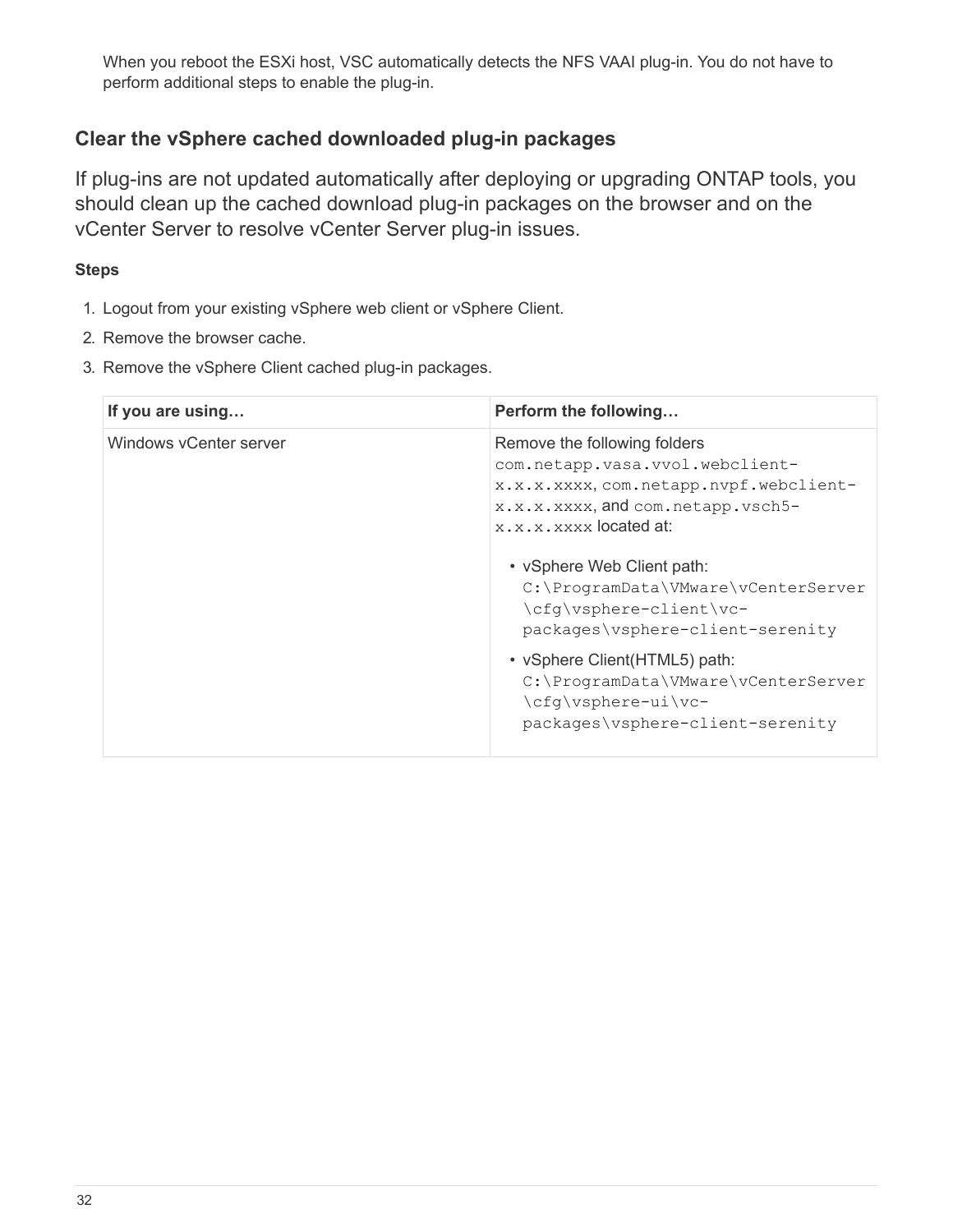| <b>VCSA</b> | a. SSH into the VCSA appliance.                                                                                                                               |
|-------------|---------------------------------------------------------------------------------------------------------------------------------------------------------------|
|             | b. Change directories to the vCenter web client UI<br>extensions directory using cd<br>/etc/vmware/vsphere-client/vc-<br>packages/vsphere-client-serenity     |
|             | c. Remove the cached plug-in packages specific<br>to NetApp using the $rm -rf$ commands:<br>Example: Here x.x.x.xxxx is the version of your<br>plug-in.       |
|             | rm -rf com.netapp.vasa.vvol.webclient-<br>X.X.X.XXXX<br>rm-rf com.netapp.nvpf.webclient-x.x.x.xxxx<br>rm-rf com.netapp.vsch5-x.x.x.xxxx                       |
|             | d. Change directories to the vCenter<br>client(HTML5) UI extensions directory using cd<br>/etc/vmware/vsphere-client/vc-<br>packages/vsphere-client-serenity  |
|             | e. Remove the cached plugin packages specific to<br>NetApp plug-in using the $rm -rf$ commands:<br>Example: Here x.x.x.xxxx is the version of your<br>plug-in |
|             | rm -rf com.netapp.vasa.vvol.webclient-<br>X.X.X.XXXX<br>rm-rf com.netapp.nvpf.webclient-x.x.x.xxxx<br>rm-rf com.netapp.vsch5-x.x.x.xxxx                       |
|             |                                                                                                                                                               |

4. Login to vSphere and restart vSphere Web client and vSphere Client services by using the following commands:

```
service-control --stop vsphere-client vsphere-ui
service-control --start vsphere-client vsphere-ui
```
# <span id="page-35-0"></span>**Upgrade ONTAP tools**

## <span id="page-35-1"></span>**Upgrade to the latest release of ONTAP tools**

You can perform an in-place upgrade to the 9.8 release of ONTAP tools from your existing 9.7 setup following the instructions provided here.

## **What you will need**

• You must have downloaded the *.iso* file for the 9.8 release of ONTAP tools.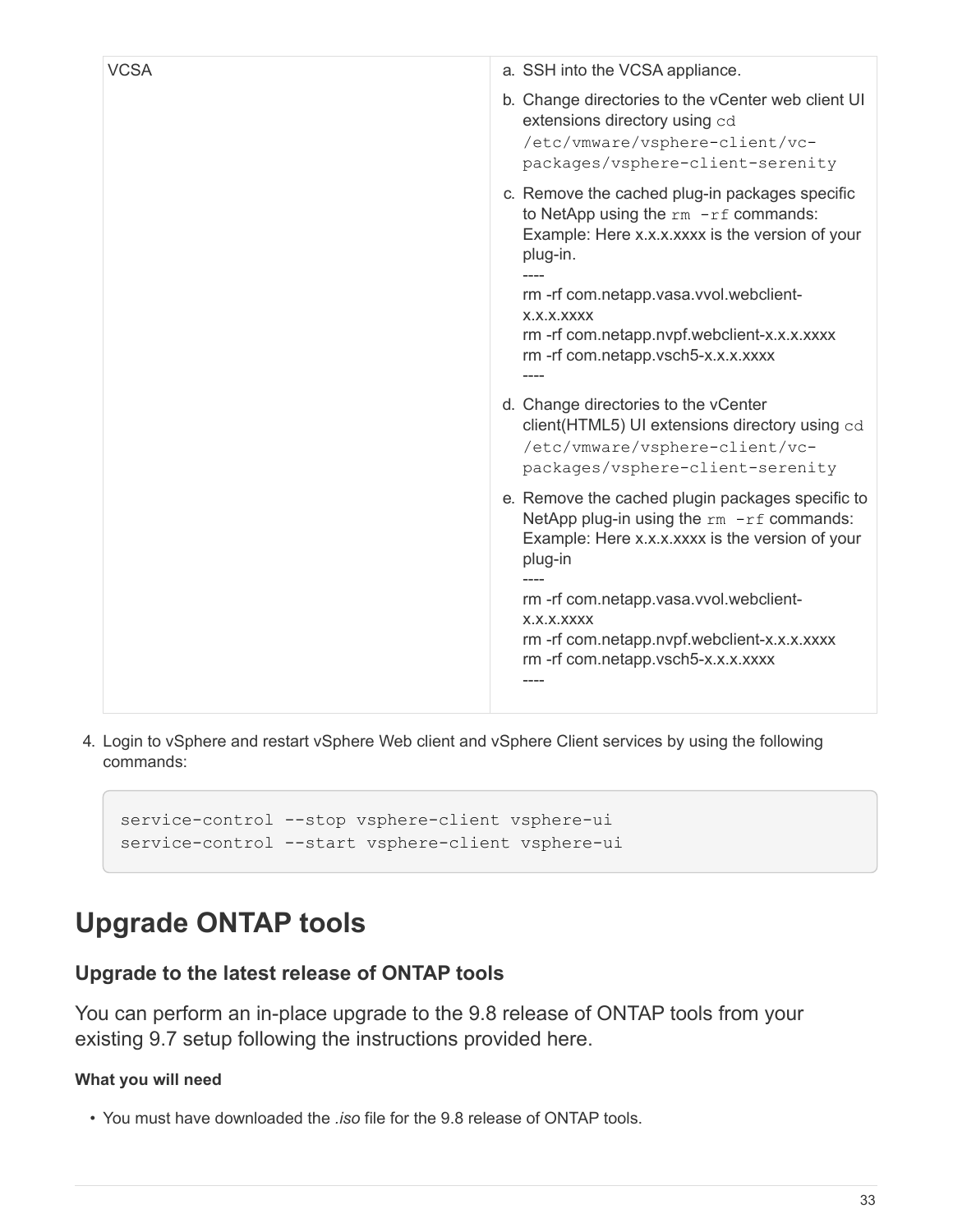- You must have reserved at least 12 GB of RAM for the ONTAP tools to work optimally after the upgrade.
- You must clean the vSphere Client browser cache.

# [Clear the vSphere cached downloaded plug-in packages](#page-34-0)

The status of VASA Provider from the existing deployment is retained after the upgrade. You should manually enable or disable VASA Provider based on your requirement after you upgrade. However, it is best to enable VASA Provider even if VMware Virtual Volumes (vVols) are not in use, as it enables storage capability profiles for traditional datastore provisioning, and storage alarms.



You can perform an in-place upgrade to the 9.8 release of ONTAP tools only from your existing 9.7 version. When you upgrade to 9.7.1 release of ONTAP tools and you want to use vVols replication, then you will need to setup one more vCenter Server with ONTAP tools with Site Recovery Manager (SRM) installed.

## **Steps**

- 1. Mount the downloaded *.iso* file to the ONTAP tools:
	- a. Click **Edit Settings** > **DVD/CD-ROM Drive**.
	- b. Select **Datastore ISO** file from the drop-down list.
	- c. Browse to and select the downloaded *.iso* file, and then select the **Connect at power on** checkbox.
- 2. Access the Summary tab of your deployed ONTAP tools.
- 3. Click  $\blacksquare$  to start the maintenance console.
- 4. At the "Main Menu" prompt, enter option 2 for **System Configuration**, and then enter option 8 for **Upgrade**.

After the upgrade finishes, the ONTAP tools restarts. ONTAP tools is registered to the vCenter Server with the same IP address as before the upgrade.

- 5. If you want ONTAP tools to be registered with the vCenter Server with the IPv6 address, then you must perform the following:
	- a. Unregister ONTAP tools.
	- b. Register the IPv6 address of ONTAP tools to vCenter Server using the **Register** page.
	- c. Regenerate VSC and VASA Provider certificates after the registration.



IPv6 is supported only with vCenter Server 6.7 and later.

- 6. Log out and re-login to the vSphere Client to view the deployed ONTAP tools.
	- a. Log out from your existing vSphere web client or vSphere Client and close the window.
	- b. Log in to the vSphere Client.

It might take a few minutes for the plug-in to be updated in the vSphere Client.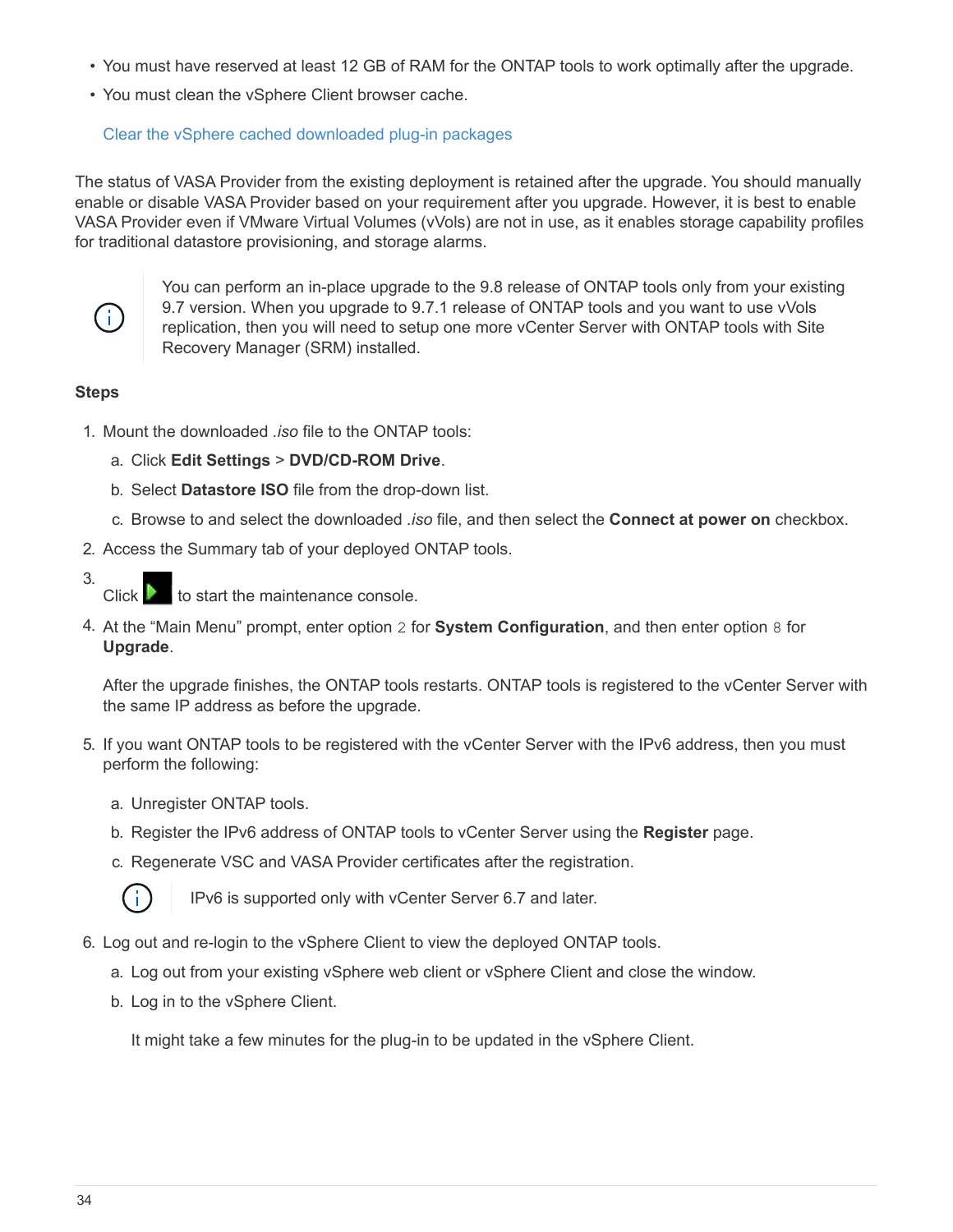- If upgrading from the 7.0 version of ONTAP tools to the latest version of ONTAP tools, you must first create storage capability profiles before attempting to edit an existing VM Storage Policy or you might get an error that there are incorrect or missing values.
- $(i)$
- If upgrading from an earlier version to the 9.8 version of ONTAP tools, it is found that the vvol.rebalance.threshold property is missing in the `vvol.properties file.

The default value of the property is set to 85%.

# **Upgrade Storage Replication Adapter**

After upgrading ONTAP tools or deploying the latest version of ONTAP tools, you have to upgrade your Storage Replication Adapter (SRA).

# **Step**

1. You must upgrade to the latest adapter using one of the following procedures based on your adapter:

| For                     | Perform the following                                                                                                      |
|-------------------------|----------------------------------------------------------------------------------------------------------------------------|
| Windows                 | a. Log in to the SRM Windows Server.                                                                                       |
|                         | b. Uninstall existing SRA .msi installer from SRM<br>Server.                                                               |
|                         | c. Change the system path to $C:\$ Program<br>Files\VMware\VMware vCenter Site<br>Recovery<br>Manager\external\perl\c\bin  |
|                         | d. Double-click on the .msi installer you<br>downloaded from NetApp support site, and<br>follow on-screen instructions.    |
|                         | e. Enter the IP address and password of your<br>deployed ONTAP tools.                                                      |
| Appliance based adapter | a. Log in to the SRM Appliance Management<br>page.                                                                         |
|                         | b. Click Storage Replication Adapter, and click<br><b>Delete</b> to remove the existing SRA.                               |
|                         | c. Click New Adapter > Browse.                                                                                             |
|                         | d. Click to select the latest SRA tarball file that you<br>downloaded from NetApp support site, and then<br>click Install. |
|                         | e. Configure SRA on the SRM Appliance.                                                                                     |
|                         | Configuring SRA on the SRM Appliance                                                                                       |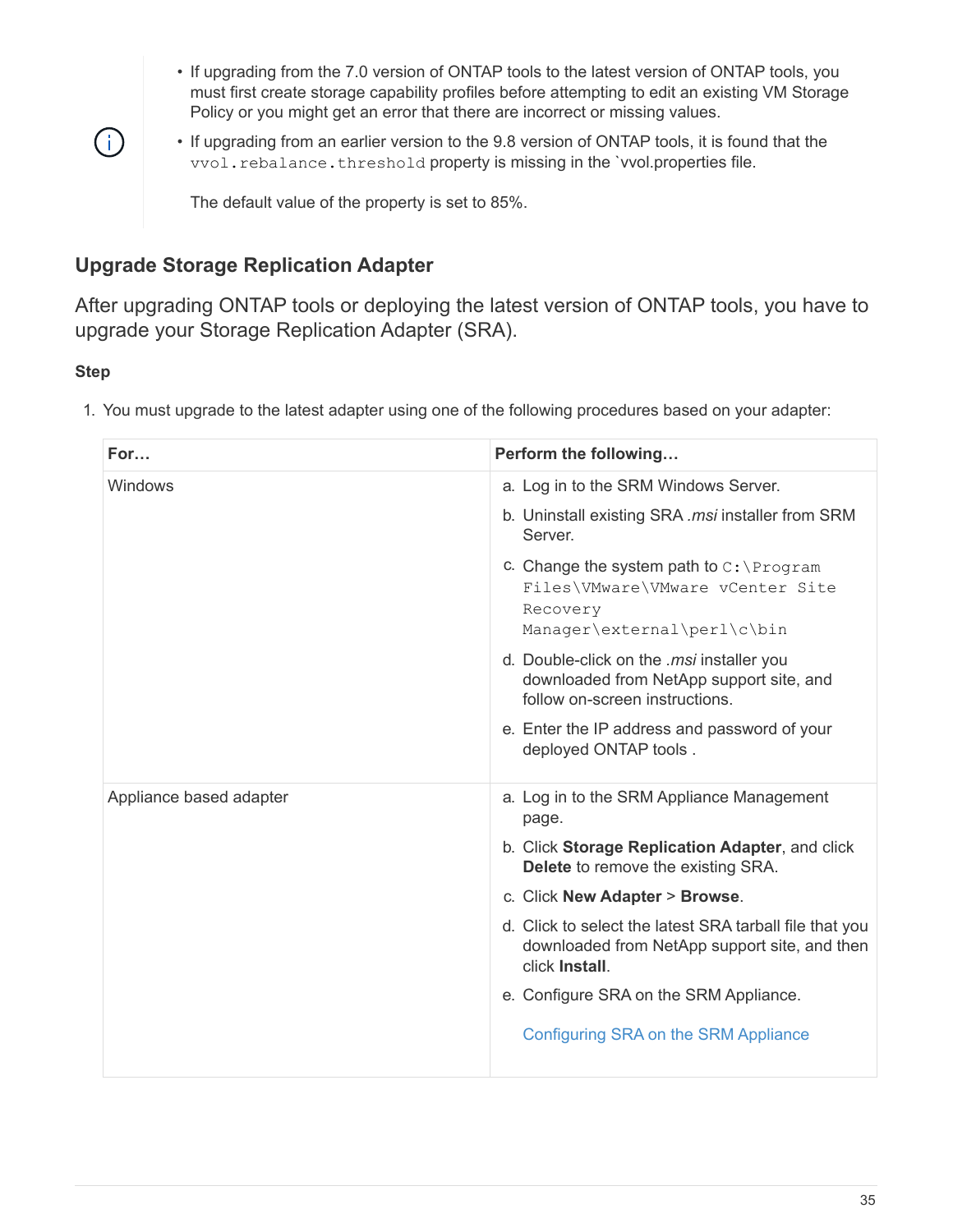# **Configure ONTAP tools**

# **Workflow for configuring ONTAP tools**

Configuring ONTAP tools involves configuring your storage systems, creating a storage capability profile, provisioning the datastore, and optionally configuring SRA for disaster recovery.



# **Configure ESXi settings**

# **Configure ESXi server multipathing and timeout settings**

ONTAP tools for VMware vSphere checks and sets the ESXi host multipath settings and HBA timeout settings that work best with NetApp storage systems.

# **About this task**

This process might take a long time, depending on your configuration and system load. The task progress is displayed in the Recent Tasks panel. As the tasks are completed, the host status Alert icon is replaced by the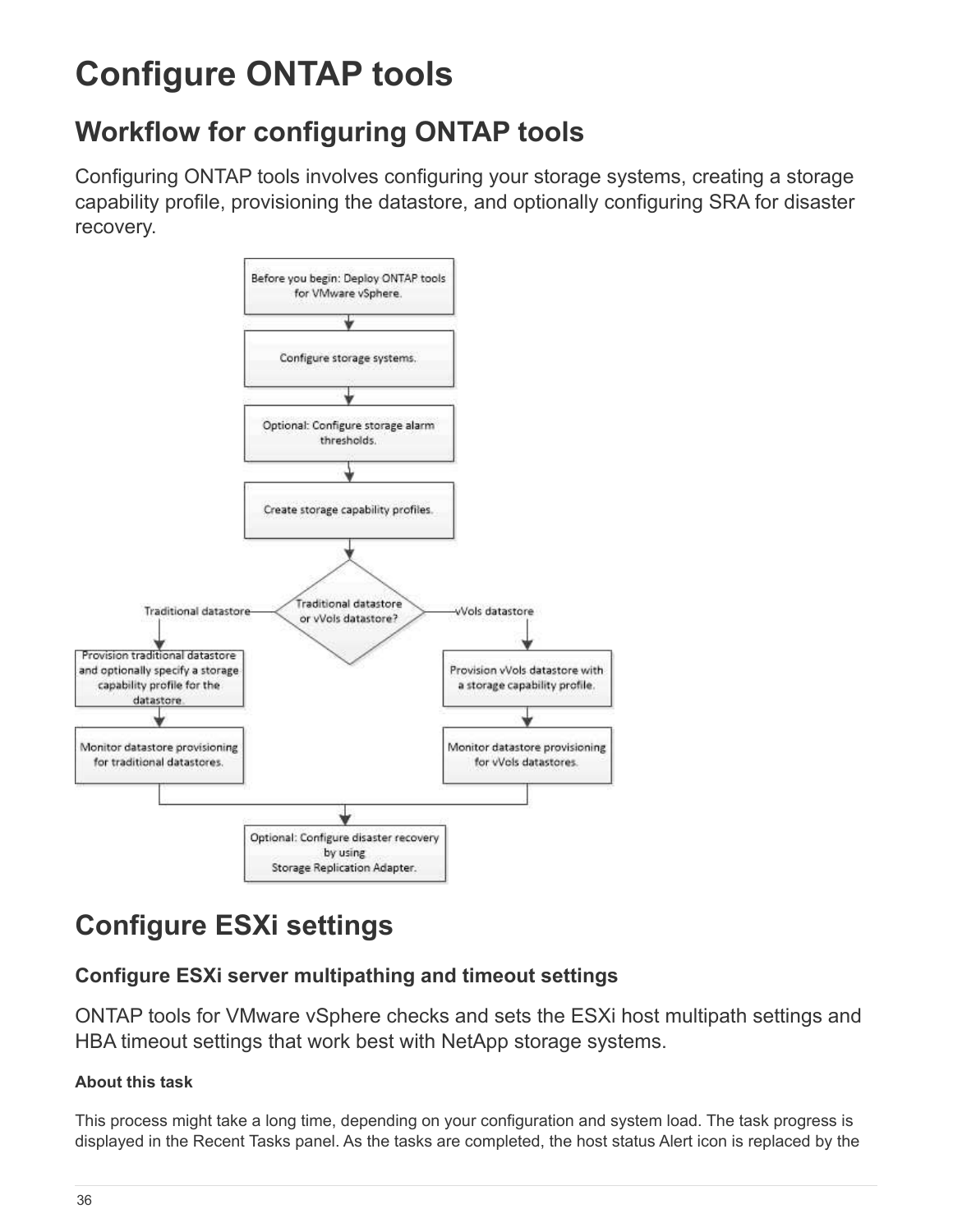Normal icon or the Pending Reboot icon.

### **Steps**

- 1. From the VMware vSphere Web Client Home page, click **vCenter** > **Hosts**.
- 2. Right-click a host, and then select **Actions** > **NetApp VSC** > **Set Recommended Values**.
- 3. In the NetApp Recommended Settings dialog box, select the values that work best with your system.

The standard, recommended values are set by default.

| Set Recommended Values                                                                                                                                                                                                                                |  |
|-------------------------------------------------------------------------------------------------------------------------------------------------------------------------------------------------------------------------------------------------------|--|
| <b>HEA/CNA Adapter Settings</b><br>Sets the recommended HBA timeout settings for NetApp storage systems.<br><b>MPIO Settings</b>                                                                                                                      |  |
| Configures preferred paths for NetApp storage systems. Determines which of the available paths are<br>optimized paths (as opposed to non-optimized paths that traverse the interconnect cable), and sets the<br>preferred path to one of those paths. |  |
| NFS Settings<br>Sets the recommended NFS Heartbeat settings for NetApp storage systems.                                                                                                                                                               |  |
| OК<br>CANCEL                                                                                                                                                                                                                                          |  |

4. Click **OK**.

# **ESXi host values set using ONTAP tools**

You can set timeouts and other values on the ESXi hosts using ONTAP® tools for VMware vSphere to ensure best performance and successful failover. The values that Virtual Storage Console (VSC) sets are based on internal NetApp testing.

You can set the following values on an ESXi host:

### **ESXi advanced configuration**

### • **VMFS3.HardwareAcceleratedLocking**

You should set this value to 1.

#### • **VMFS3.EnableBlockDelete**

You should set this value to 0.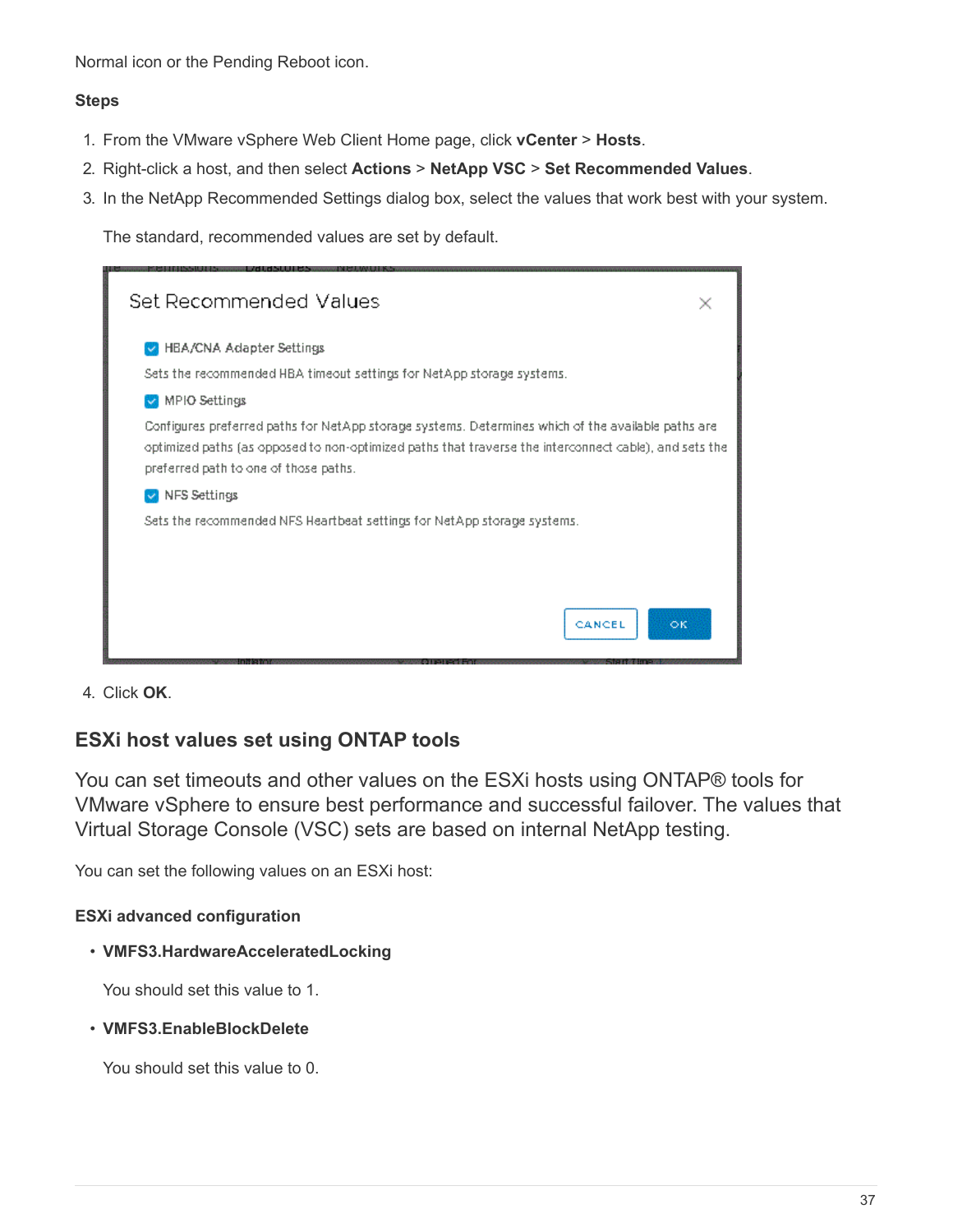#### **NFS settings**

#### • **Net.TcpipHeapSize**

If you are using vSphere 6.0 or later, you should set this value to 32.

#### • **Net.TcpipHeapMax**

If you are using vSphere 6.0 or later, you should set this value to 1536.

#### • **NFS.MaxVolumes**

If you are using vSphere 6.0 or later, you should set this value to 256.

#### • **NFS41.MaxVolumes**

If you are using vSphere 6.0 or later, you should set this value to 256.

#### • **NFS.MaxQueueDepth**

If you are using the vSphere 6.0 or later version of ESXi host, then you should set this value to 128 or higher to avoid queuing bottlenecks.

For vSphere versions prior to 6.0, you should set this value to 64.

#### • **NFS.HeartbeatMaxFailures**

You should set this value to 10 for all NFS configurations.

#### • **NFS.HeartbeatFrequency**

You should set this value to 12 for all NFS configurations.

#### • **NFS.HeartbeatTimeout**

You should set this value to 5 for all NFS configurations.

### **FC/FCoE settings**

#### • **Path selection policy**

You should set this value to "RR" (round robin) when FC paths with ALUA are used.

You should set this value to "FIXED" for all other configurations.

Setting this value to "RR" helps to provide load balancing across all of the active/optimized paths. The value "FIXED" is used for older, non-ALUA configurations and helps to prevent proxy I/O.

#### • **Disk.QFullSampleSize**

You should set this value to 32 for all configurations. Setting this value helps to prevent I/O errors.

#### • **Disk.QFullThreshold**

You should set this value to 8 for all configurations. Setting this value helps prevent I/O errors.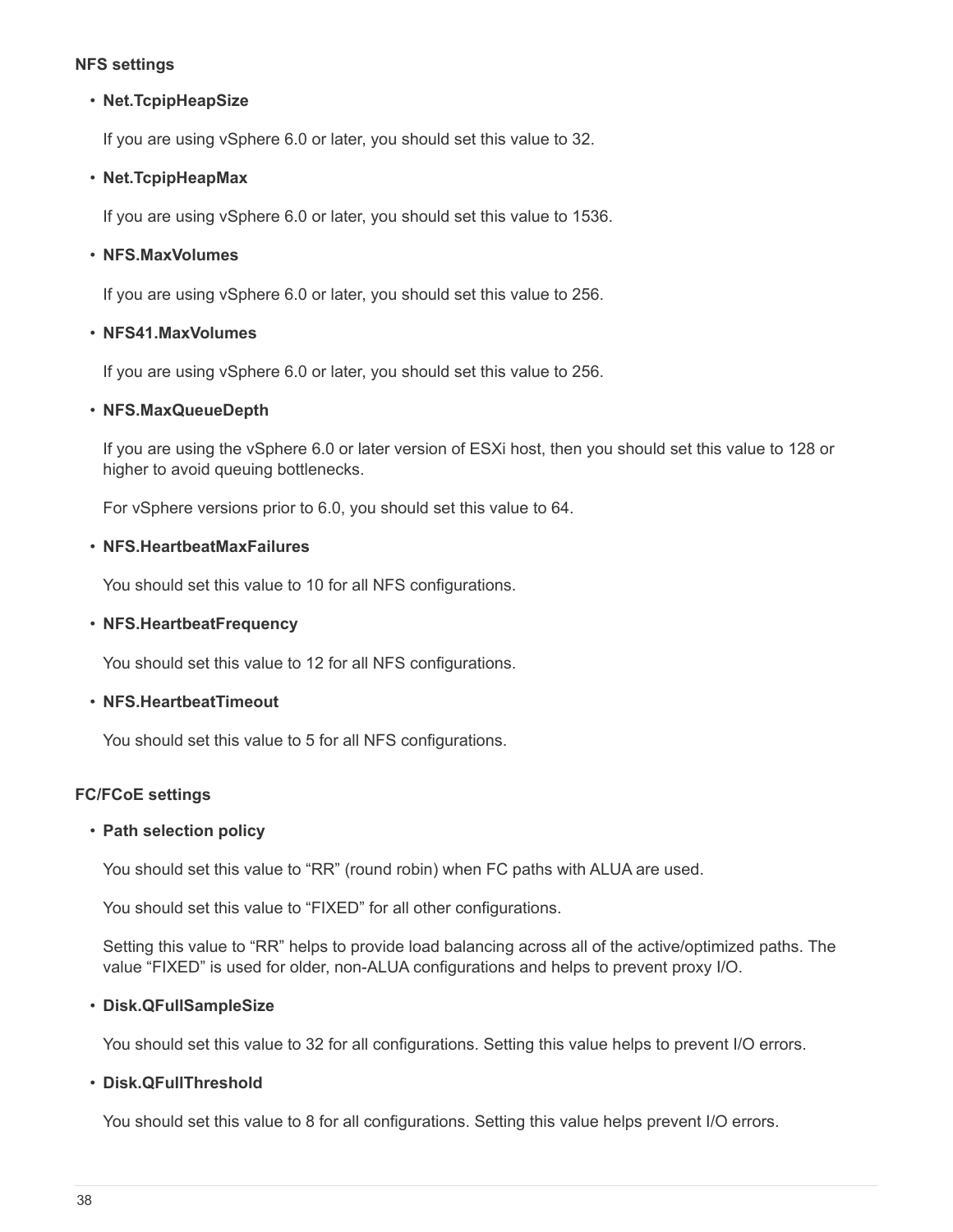### • **Emulex FC HBA timeouts**

Use the default value.

• **QLogic FC HBA timeouts**

Use the default value.

### **iSCSI settings**

• **Path selection policy**

You should set this value to "RR" for all iSCSI paths.

Setting this value to "RR" helps to provide load balancing across all of the active/optimized paths.

### • **Disk.QFullSampleSize**

You should set this value to 32 for all configurations. Setting this value helps to prevent I/O errors.

• **Disk.QFullThreshold**

You should set this value to 8 for all configurations. Setting this value helps prevent I/O errors.

# **Configure guest operating systems**

# **Configure guest operating system scripts**

The ISO images of the guest operating system (OS) scripts are mounted on ONTAP® tools for VMware vSphere server. To use the guest OS scripts to set the storage timeouts for virtual machines, you must mount the scripts from the vSphere Client.

| <b>Operating System Type</b> | 60-second timeout settings                                                                                | 190-second timeout settings                                                                                   |
|------------------------------|-----------------------------------------------------------------------------------------------------------|---------------------------------------------------------------------------------------------------------------|
| Linux                        | https:// <appliance_ip>:8143/vsc/pu<br/>blic/writable/linux gos timeout-<br/>install.jso</appliance_ip>   | https:// <appliance_ip>:8143/vsc/pu<br/>blic/writable/linux gos timeout 190<br/>-install.iso</appliance_ip>   |
| <b>Windows</b>               | https:// <appliance_ip>:8143/vsc/pu<br/>blic/writable/windows gos timeout.<br/><b>iso</b></appliance_ip>  | https:// <appliance ip="">:8143/vsc/pu<br/>blic/writable/windows gos timeout<br/>190.iso</appliance>          |
| Solaris                      | https:// <appliance_ip>:8143/vsc/pu<br/>blic/writable/solaris gos timeout-<br/>install.jso</appliance_ip> | https:// <appliance_ip>:8143/vsc/pu<br/>blic/writable/solaris gos timeout 1<br/>90-install.iso</appliance_ip> |

You should install the script from the copy of the VSC instance that is registered to the vCenter Server that manages the virtual machine. If your environment includes multiple vCenter Servers, you should select the server that contains the virtual machine for which you want to set the storage timeout values.

You should log in to the virtual machine, and then run the script to set the storage timeout values.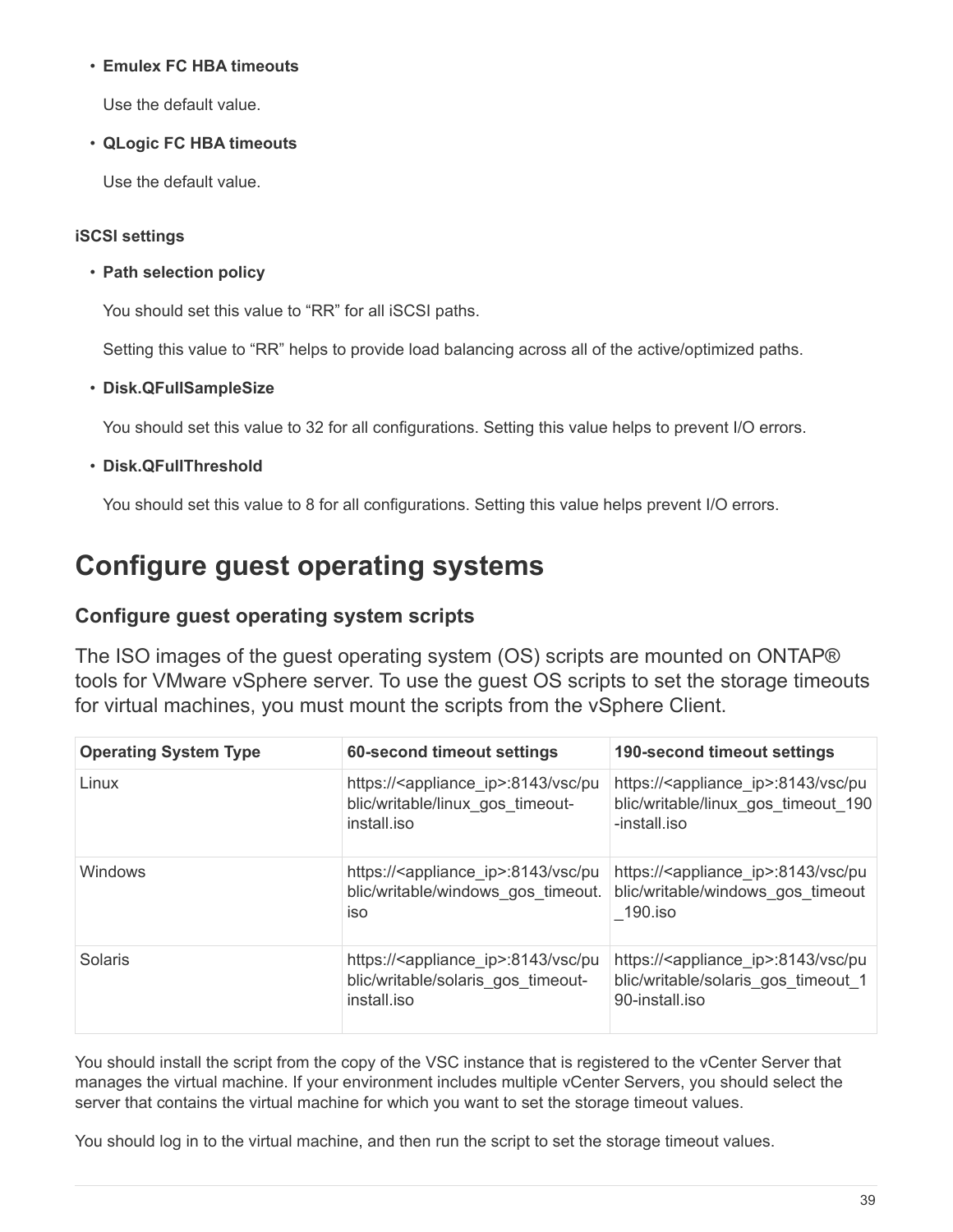# **Set timeout values for Windows guest operating systems**

The guest operating system (OS) timeout scripts set the SCSI I/O timeout settings for Windows guest operating systems. You can specify either a 60-second timeout or a 190 second timeout. You must reboot the Windows guest OS for the settings to take effect.

## **What you will need**

You must have mounted the ISO image containing the Windows script.

## **Steps**

- 1. Access the console of the Windows virtual machine, and log in to an account with Administrator privileges.
- 2. If the script does not automatically start, open the CD drive, and then run the windows gos timeout.reg script.

The Registry Editor dialog is displayed.

3. Click **Yes** to continue.

The following message is displayed:

```
The keys and values contained in 'D:\windows gos timeout.reg' have been
successfully added to the registry.`
```
- 4. Reboot the Windows guest OS.
- 5. Unmount the ISO image.

# **Set timeout values for Solaris guest operating systems**

The guest operating system (OS) timeout scripts set the SCSI I/O timeout settings for Solaris 10. You can specify either a 60-second timeout or a 190-second timeout.

### **What you will need**

You must have mounted the ISO image containing the Solaris script.

### **Steps**

- 1. Access the console of the Solaris virtual machine, and log in to an account with root privileges.
- 2. Run the solaris gos timeout-install.sh script.

For Solaris 10, a message similar to the following is displayed:

Setting I/O Timeout for /dev/s-a - SUCCESS!

3. Unmount the ISO image.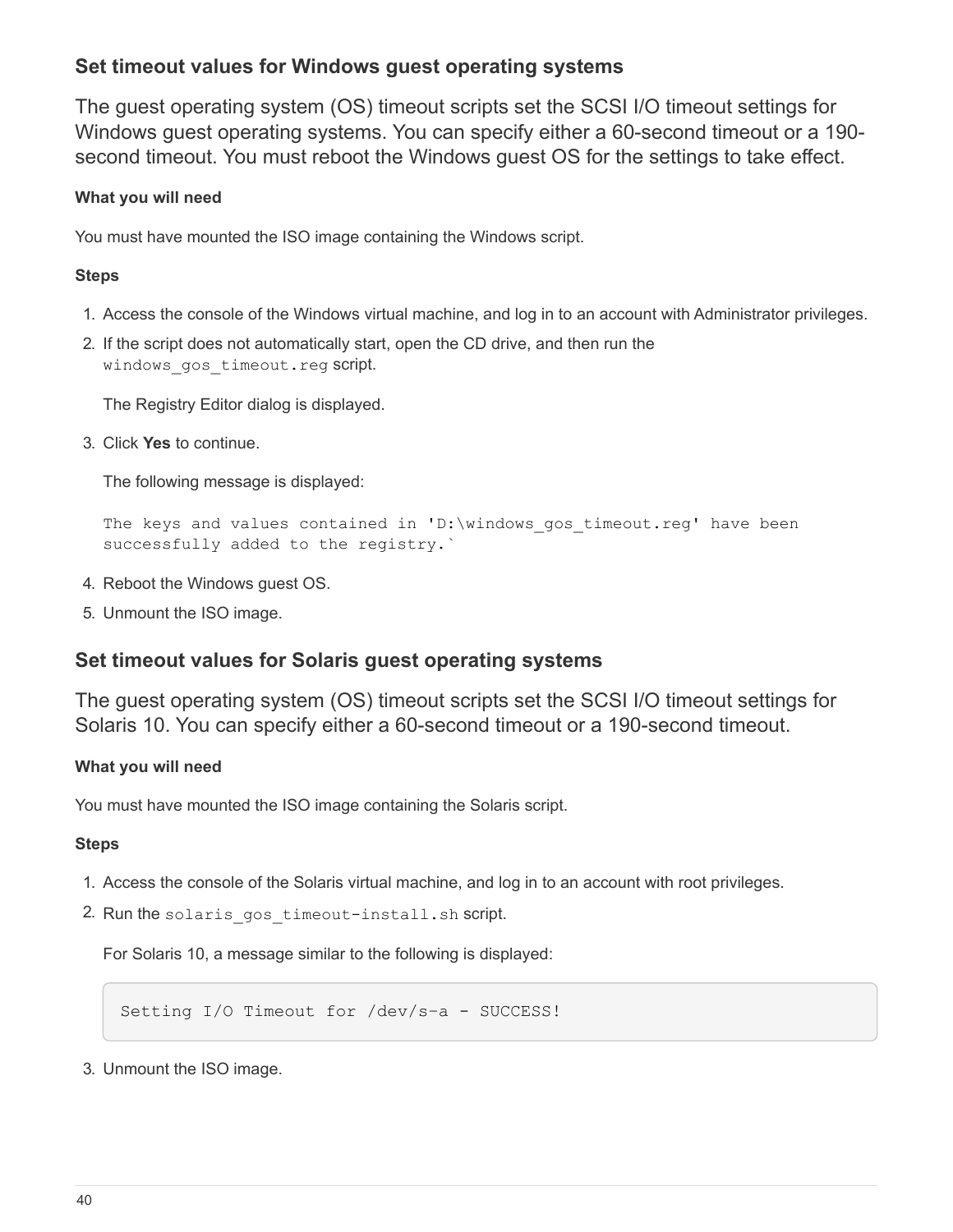# **Set timeout values for Linux guest operating systems**

The guest operating system (OS) timeout scripts set the SCSI I/O timeout settings for versions 4, 5, 6, and 7 of Red Hat Enterprise Linux and versions 9, 10, and 11 of SUSE Linux Enterprise Server. You can specify either a 60-second timeout or a 190-second timeout. You must run the script each time you upgrade to a new version of Linux.

## **What you will need**

You must have mounted the ISO image containing the Linux script.

## **Steps**

- 1. Access the console of the Linux virtual machine, and log in to an account with root privileges.
- 2. Run the linux gos timeout-install.sh script.

For Red Hat Enterprise Linux 4 or SUSE Linux Enterprise Server 9, a message similar to the following is displayed:

Restarting udev... this may take a few seconds.

Setting I/O Timeout (60s) for /dev/sda - SUCCESS!

For Red Hat Enterprise Linux 5, Red Hat Enterprise Linux 6, and Red Hat Enterprise Linux 7 a message similar to the following is displayed:

patching file /etc/udev/rules.d/50-udev.rules

Hunk #1 succeeded at 333 (offset 13 lines).

Restarting udev... this may take a few seconds.

```
Starting udev: [ OK ]
```
Setting I/O Timeout (60s) for /dev/sda - SUCCESS!

For SUSE Linux Enterprise Server 10 or SUSE Linux Enterprise Server 11, a message similar to the following is displayed: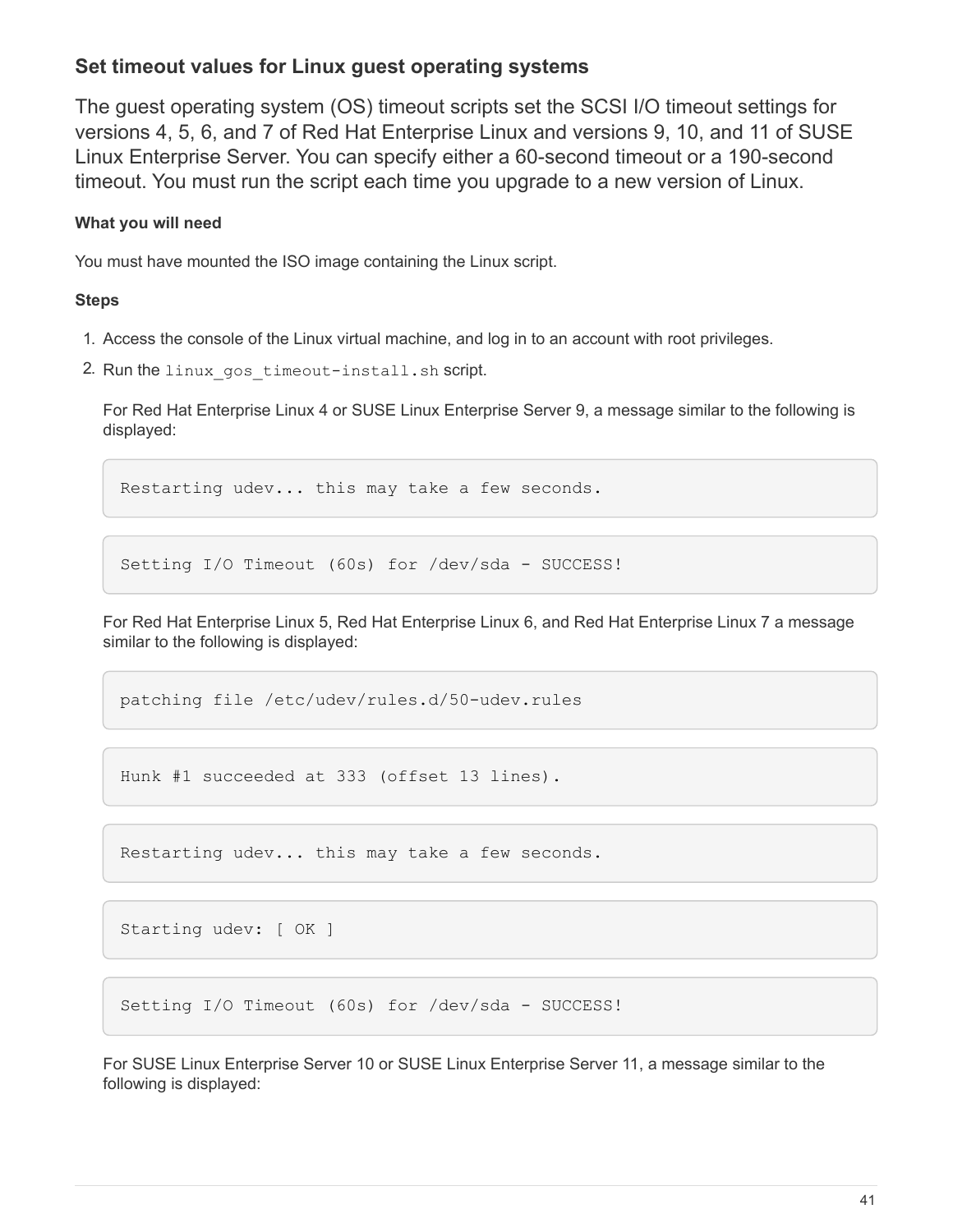patching file /etc/udev/rules.d/50-udev-default.rules

Hunk #1 succeeded at 114 (offset 1 line).

Restarting udev ...this may take a few seconds.

Updating all available device nodes in /dev: done

3. Unmount the ISO image.

# **Requirements for registering VSC in multiple vCenter Servers environment**

If you are using ONTAP® tools for VMware vSphere in an environment where a single VMware vSphere HTML5 client is managing multiple vCenter Server instances, you must register one instance of VSC with each vCenter Server so that there is a 1:1 pairing between VSC and the vCenter Server. Doing this enables you to manage all of the servers running vCenter 6.0 or later in both linked mode and non-linked mode from a single vSphere HTML5 client.



If you want to use VSC with a vCenter Server, then you must have set up or registered one VSC instance for every vCenter Server instance that you want to manage. Each registered VSC instance must be of the same version.

Linked mode is installed automatically during the vCenter Server deployment. Linked mode uses Microsoft Active Directory Application Mode (ADAM) to store and synchronize data across multiple vCenter Server systems.

Using the vSphere HTML5 client to perform VSC tasks across multiple vCenter Servers requires the following:

• Each vCenter Server in the VMware inventory that you want to manage must have a single VSC server registered with it in a unique 1:1 pairing.

For example, you can have VSC server A registered to vCenter Server A, VSC server B registered to vCenter Server B, VSC server C registered to vCenter Server C, and so on.

You **cannot** have VSC server A registered to both vCenter Server A and vCenter Server B.

If a VMware inventory includes a vCenter Server that does not have a VSC server registered to it, but there are one or more vCenter Servers that are registered with VSC, then you can view the instances of VSC and perform VSC operations for the vCenter Servers that have VSC registered.

• You must have the VSC-specific View privilege for each vCenter Server that is registered to the single signon (SSO).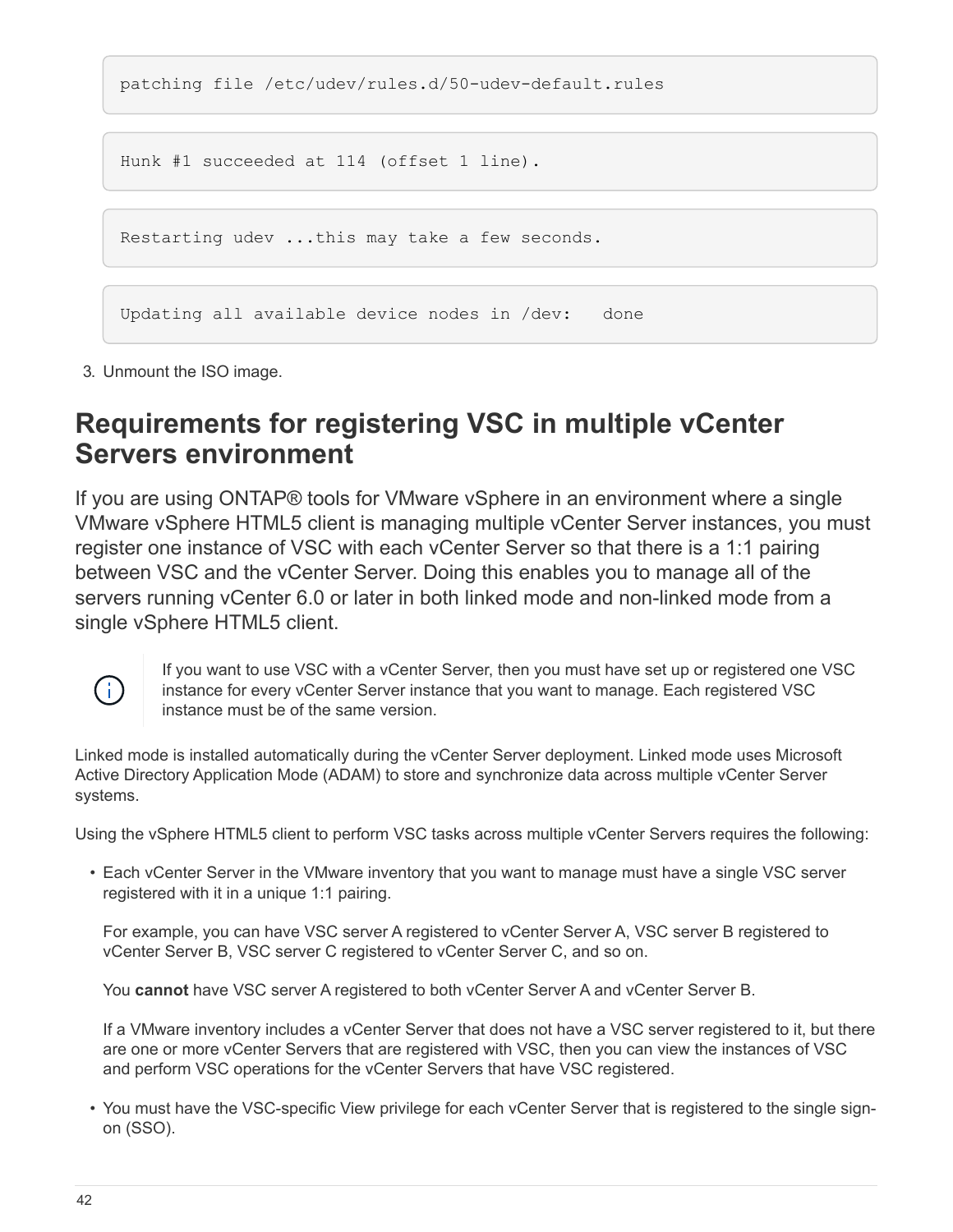You must also have the correct RBAC permissions.

When you are performing a task that requires you to specify a vCenter Server, the **vCenter Server** drop-down box displays the available vCenter Servers in alphanumeric order. The default vCenter Server is always the first server in the drop-down list.

If the location of the storage is known (for example, when you use the Provisioning wizard and the datastore is on a host managed by a specific vCenter Server), the vCenter Server list is displayed as a read-only option. This happens only when you use the right-click option to select an item in the vSphere Web Client.

VSC warns you when you attempt to select an object that it does not manage.

You can filter storage systems based on a specific vCenter Server from the VSC summary page. A summary page appears for every VSC instance that is registered with a vCenter Server. You can manage the storage systems that are associated with a specific VSC instance and vCenter Server, but you should keep the registration information for each storage system separate if you are running multiple instances of VSC.

# **Configure the ONTAP tools preferences file**

# **Set IPv4 or IPv6 using the preferences file**

The preferences files contain settings that control ONTAP tools for VMware vSphere operations. Under most circumstances, you do not have to modify the settings in these files. It is helpful to know which preference files Virtual Storage Console (VSC) uses.

VSC has several preference files. These files include entry keys and values that determine how VSC performs various operations. The following are some of the preference files that VSC uses:

/opt/netapp/vscserver/etc/kamino/kaminoprefs.xml

/opt/netapp/vscserver/etc/vsc/vscPreferences.xml

You might have to modify the preferences files in certain situations. For example, if you use iSCSI or NFS and the subnet is different between your ESXi hosts and your storage system, you have to modify the preferences files. If you do not modify the settings in the preferences file, datastore provisioning fails because VSC cannot mount the datastore.

There is a new option added to the preference file kaminoprefs.xml that you can set to enable support for IPv4 or IPv6 for all storage systems added to VSC.

• The default.override.option.provision.mount.datastore.address.family parameter has been added to the kaminoprefs.xml preference file to set a preferred data LIF protocol for datastore provisioning.

This preference is applicable for all of the storage systems added to VSC.

- The values for the new option are IPv4, IPv6, and NONE.
- By default the value is set to NONE.

| Value | <b>Description</b> |
|-------|--------------------|
|       |                    |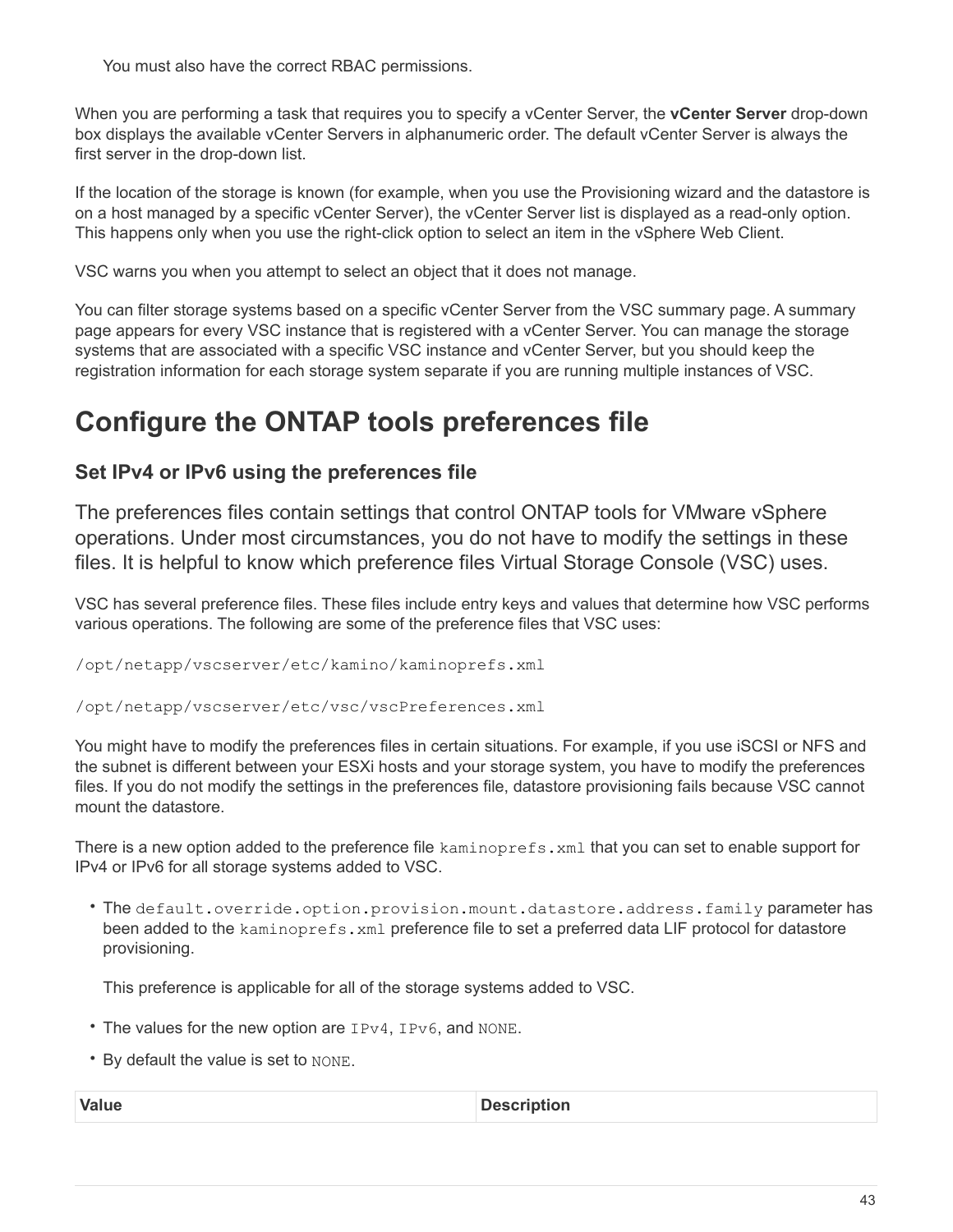| <b>NONE</b>      | • Provisioning happens using the same IPv6 or<br>IPv4 address type of data LIF as the type of<br>cluster or SVM management LIF used for adding<br>the storage.<br>• If the same IPv6 or IPv4 address type of data LIF<br>is not present in the SVM, then the provisioning<br>happens through the other type of data LIF, if<br>available. |
|------------------|-------------------------------------------------------------------------------------------------------------------------------------------------------------------------------------------------------------------------------------------------------------------------------------------------------------------------------------------|
| IPv4             | • Provisioning happens using the IPv4 data LIF in<br>the selected SVM.<br>• If the SVM does not have an IPv4 data LIF, then<br>the provisioning happens through the IPv6 data<br>LIF, if it is available in the SVM.                                                                                                                      |
| IP <sub>v6</sub> | • Provisioning happens using the IPv6 data LIF in<br>the selected SVM.<br>• If the SVM does not have an IPv6 data LIF, then<br>the provisioning happens through the IPv4 data<br>LIF, if it is available in the SVM.                                                                                                                      |

# **Enable datastore mounting across different subnets**

If you use iSCSI or NFS and the subnet is different between your ESXi hosts and your storage system, you have to modify the ONTAP® tools for VMware vSphere preferences files. If you do not modify the preferences file, then datastore provisioning fails because Virtual Storage Console (VSC) cannot mount the datastore.

## **About this task**

When datastore provisioning fails, VSC logs the following error messages:

`Unable to continue. No ip addresses found when cross-referencing kernel ip addresses and addresses on the controller.

Unable to find a matching network to NFS mount volume to these hosts.`

### **Steps**

- 1. Log in to your vCenter Server instance.
- 2. Launch the maintenance console using your unified appliance virtual machine.

### [Maintenance Console of ONTAP tools for VMware vSphere](https://docs.netapp.com/us-en/ontap-tools-vmware-vsphere-98/configure/reference_maintenance_console_of_ontap_tools_for_vmware_vsphere.html)

- 3. Enter 4 to access the Support and Diagnostics option.
- 4. Enter 2 to access the Access Diagnostic Shell option.
- 5. Enter vi /opt/netapp/vscserver/etc/kamino/kaminoprefs.xml to update the kaminoprefs.xml file.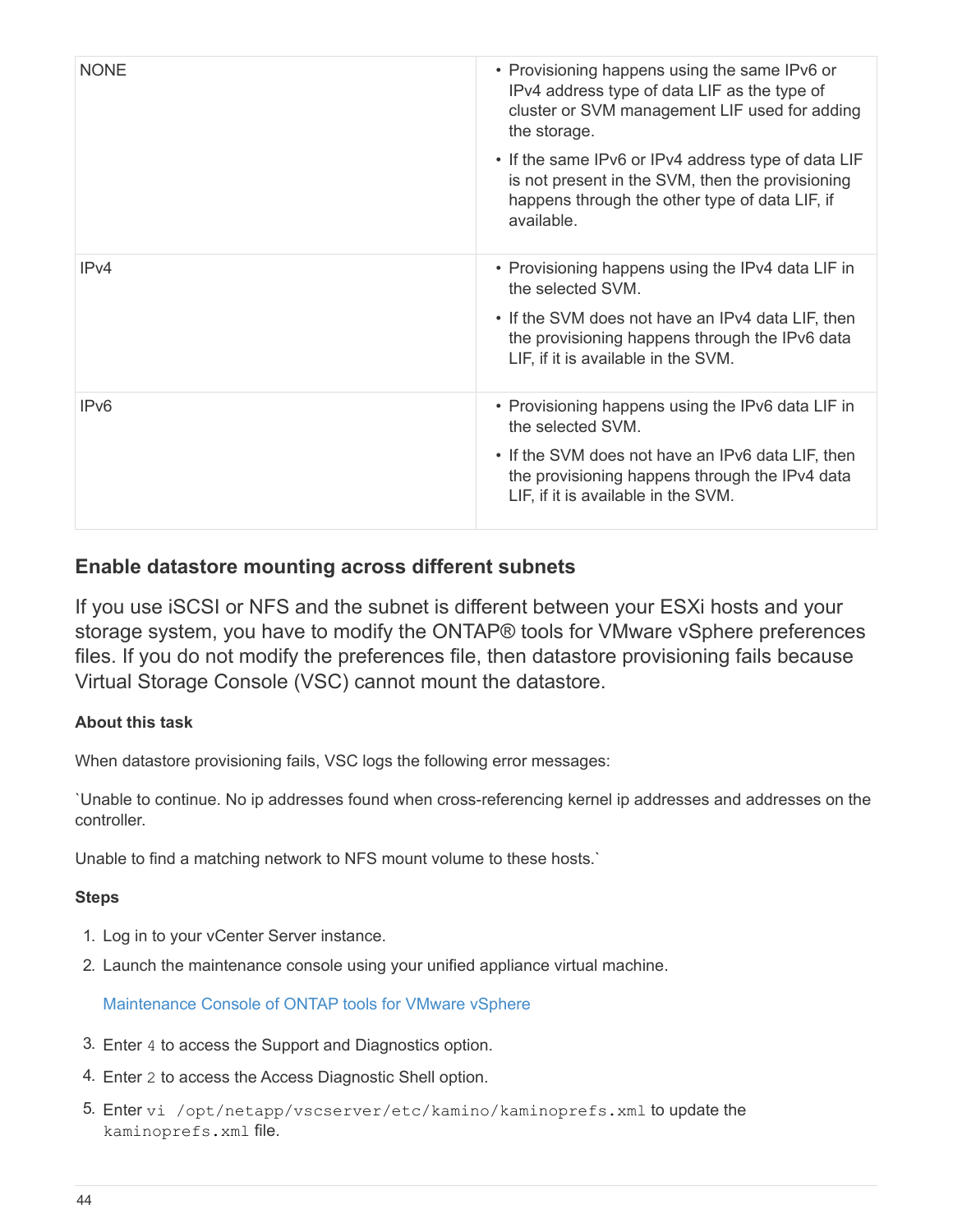6. Update the kaminoprefs.xml file.

| If you use   | Do this                                                                                                                     |
|--------------|-----------------------------------------------------------------------------------------------------------------------------|
| <b>iSCSI</b> | Change the value of the entry key<br>default.allow.iscsi.mount.networksfrom<br>ALL to the value of your ESXi host networks. |
| <b>NFS</b>   | Change the value of the entry key<br>default.allow.nfs.mount.networksfrom<br>ALL to the value of your ESXi host networks.   |

The preferences file includes sample values for these entry keys.



The value "ALL" does not mean all networks. The "ALL" value enables all of the matching networks, between the host and the storage system, to be used for mounting datastores. When you specify host networks, then you can enable mounting only across the specified subnets.

7. Save and close the kaminoprefs.xml file.

# **Regenerate an SSL certificate for Virtual Storage Console**

The SSL certificate is generated when you install Virtual Storage Console (VSC). The distinguished name (DN) that is generated for the SSL certificate might not be a common name (CN) that the client machines recognize. By changing the keystore and private key passwords, you can regenerate the certificate and create a site-specific certificate.

## **About this task**

You can enable remote diagnostic using the maintenance console and generate site-specific certificate.

[Virtual Storage Console: Implementing CA signed certificates](https://kb.netapp.com/advice_and_troubleshooting/data_storage_software/vsc_and_vasa_provider/virtual_storage_console%3a_implementing_ca_signed_certificates)

## **Steps**

- 1. Log in to the maintenance console.
- 2. Enter 1 to access the Application Configuration menu.
- 3. In the Application Configuration menu, enter 3 to stop the VSC service.
- 4. Enter 7 to regenerate SSL certificate.

# **Configure storage systems**

# **Overview of storage systems for ONTAP tools**

You should add storage systems to ONTAP tools and set default credentials, if required, by using the VSC interface.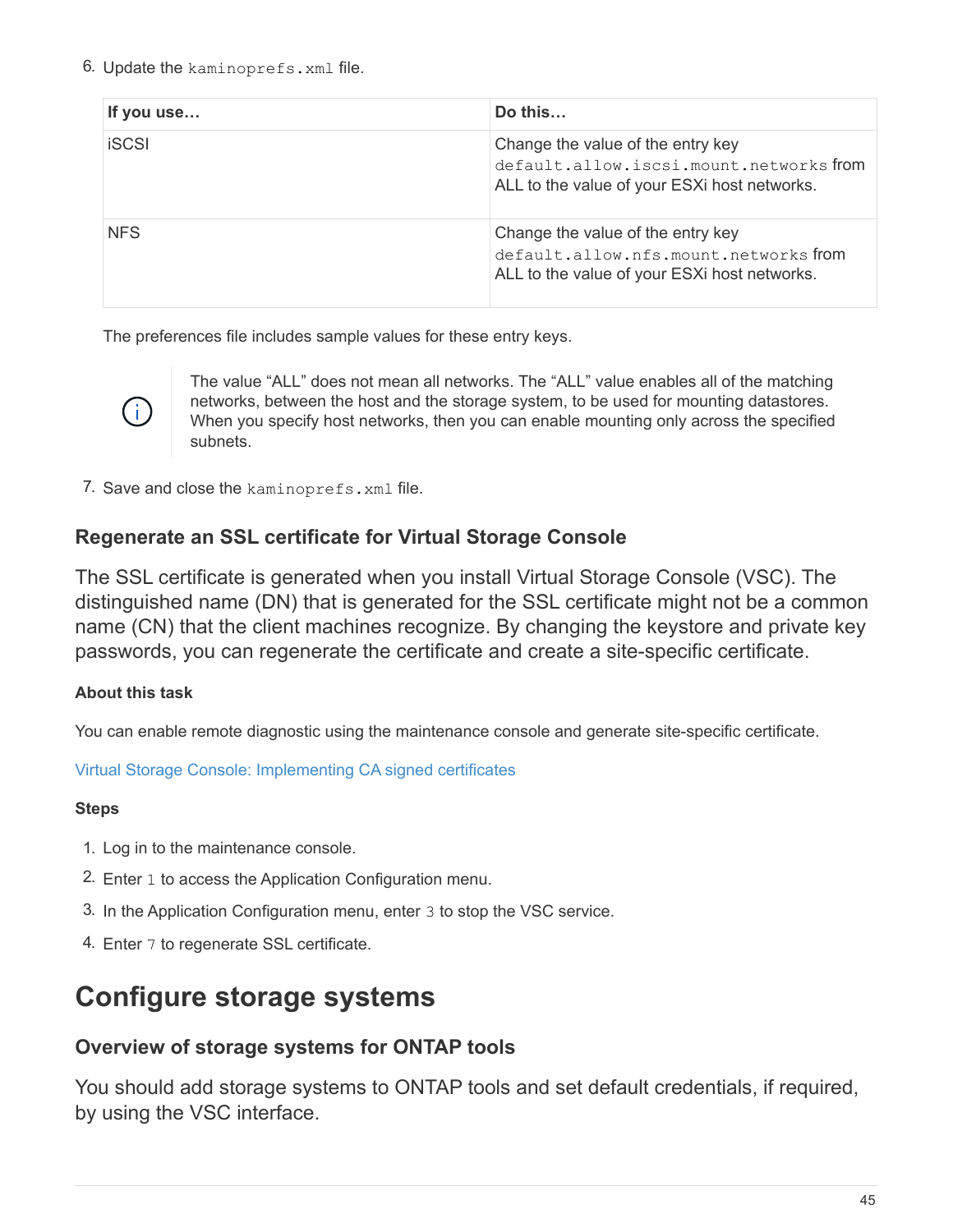ONTAP tools for VMware vSphere provides a single mechanism to discover storage systems and to set the storage credentials. The credentials provide the ONTAP permissions that are required to enable Virtual Storage Console (VSC) users to perform tasks by using the storage systems.

Before VSC can display and manage the storage resources, VSC must discover the storage systems. As part of the discovery process, you must supply the ONTAP credentials for your storage systems. These are the privileges (or roles) that are associated with the user name and password pair that is assigned to each storage system. These user name and password pairs use ONTAP role-based access control (RBAC) and must be set up from within ONTAP. You cannot change these credentials from within VSC. You can define ONTAP RBAC roles by using ONTAP System Manager.



If you log in as an administrator, you automatically have all of the privileges for that storage system.

When you add a storage system to VSC, you must supply an IP address for the storage system and the user name and password pair that is associated with that system. You can set up default credentials that VSC will use during the storage system discovery process, or you can manually enter credentials when the storage system is discovered. The details of the storage system that is added to VSC are automatically pushed to the extensions that you enable in your deployment. You do not have to manually add storage to VASA Provider and Storage Replication Adapter (SRA). Both VSC and SRA support the addition of credentials at the cluster level and storage virtual machine (SVM) level. VASA Provider supports only cluster-level credentials for adding storage systems.

If your environment includes multiple vCenter Server instances, when you add a storage system to VSC from the Storage Systems page, the Add Storage System dialog box displays a vCenter Server box where you can specify to which vCenter Server instance the storage system is to be added. If you add a storage system by right-clicking a datacenter name, you do not have the option to specify a vCenter Server instance because the server is already associated with that datacenter.

Discovery happens in one of the following ways. In each case, you must supply credentials for any newly discovered storage system.

- When the VSC service starts, VSC begins its automatic background discovery process.
- You can click the REDISCOVER All button in the **Storage Systems** page, or on a host or datacenter to select it from the **Actions** menu ( **Actions** > **Netapp ONTAP tools** > **Update Host and Storage Data** ). You can also click **DISCOVER** on the **Getting Started** tab of the 'Overview' section.

All of the VSC features require specific permissions to perform tasks. You can limit what users can do based on the credentials that are associated with the ONTAP role. All of the users that have the same storage system user name and password pair share the same set of storage system credentials and can perform the same operations.

# **Set default credentials for storage systems**

You can use ONTAP tools for VMware vSphere to set default credentials for a storage system in your vCenter Server.

### **What you will need**

You must have selected the vCenter Server that you want to use for creating default credentials.

### **About this task**

If you set up default credentials for storage systems, Virtual Storage Console (VSC) uses these credentials to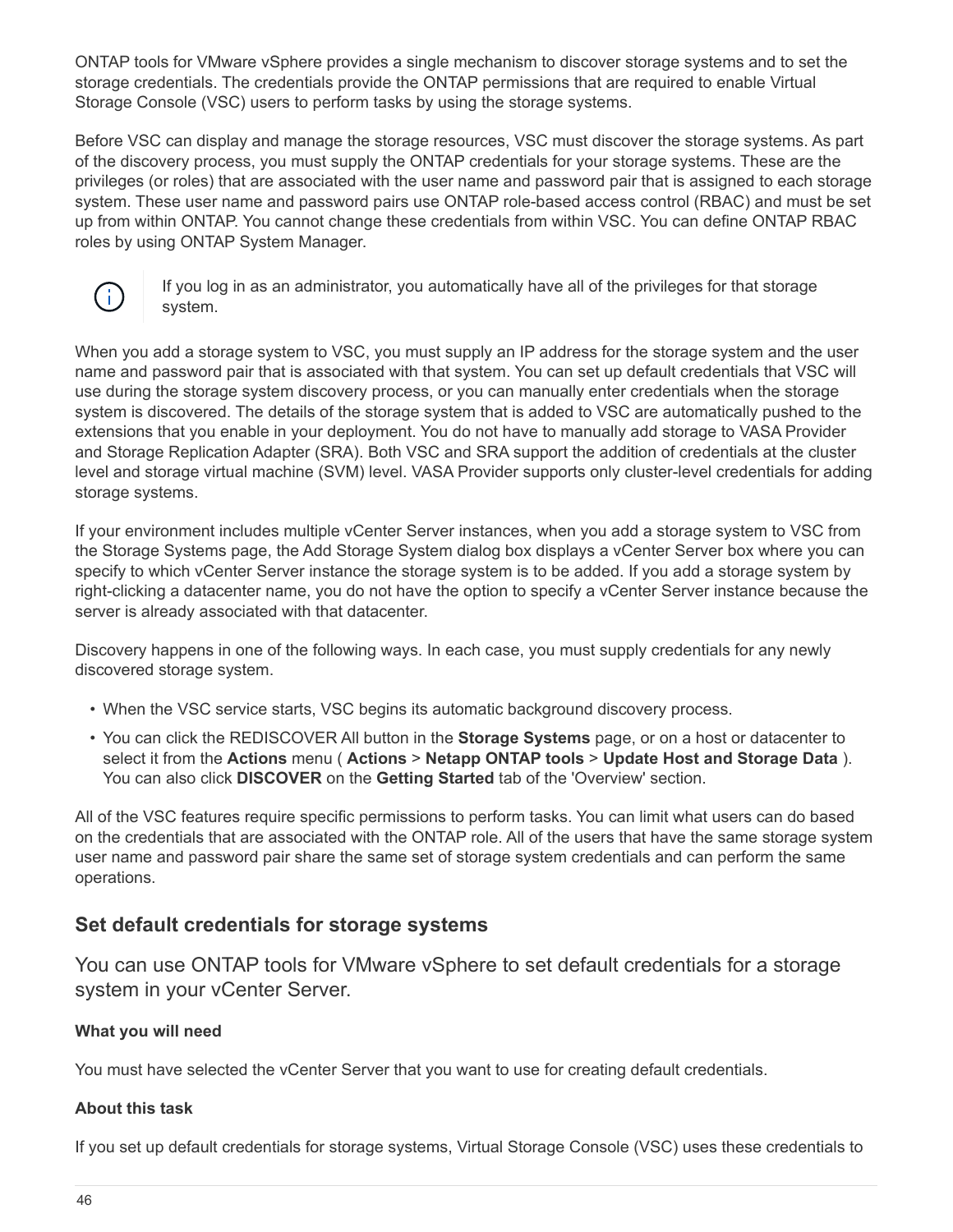log in to a storage system that VSC has just discovered. If the default credentials do not work, you must manually log in to the storage system. VSC and SRA support addition of storage system credentials at the cluster level or the SVM level. But VASA Provider will only work with cluster level credentials.

## **Steps**

- 1. On the ONTAP tools Home page, click **Settings** > **Administrative Settings** > **Configure Default Credentials for Storage System**.
- 2. In the Storage System Default Credentials dialog box, enter the user name and password for the storage system.

Storage controller credentials are assigned in ONTAP based on the user name and password pair. The storage controller credentials can either be the administrator account or a custom account that uses rolebased access control (RBAC).

You cannot use VSC to change the roles that are associated with the user name and password pair of the storage controller. To modify or create a new ONTAP user role for use with ONTAP tools, you can use System Manager.

See the "Configuring user roles and privileges" section.

3. Click **OK** to save the default credentials.

If you updated the storage system credentials because a storage system reported "Authentication Failure" status, you should click the **REDISCOVER ALL** option available on the Storage Systems page. When you do this, VSC tries to connect to the storage system by using the new credentials.

# **Add storage systems to VSC**

You can manually add storage system to Virtual Storage Console (VSC).

## **About this task**

Each time you start Virtual Storage Console (VSC) or select the **REDISCOVER All** option, VSC automatically discovers the available storage systems.

## **Steps**

- 1. Add a storage system to VSC by using the ONTAP tools home page:
	- Click **Storage Systems** > **Add**.
	- Click **Overview** > **Getting Started**, and then click **ADD** button under Add Storage System.
- 2. In the **Add Storage System** dialog box, enter the management IP address and credentials for that storage system.

You can also add storage systems using the IPv6 address of the cluster or SVM. You can also change the defaults for TLS and the port number in this dialog box.

When you add storage from the VSC Storage System page, you must also specify the vCenter Server instance where the storage will be located. The Add Storage System dialog box provides a drop-down list of the available vCenter Server instances. VSC does not display this option if you are adding storage to a datacenter that is already associated with a vCenter Server instance.

3. Click **OK** after you have added all of the required information.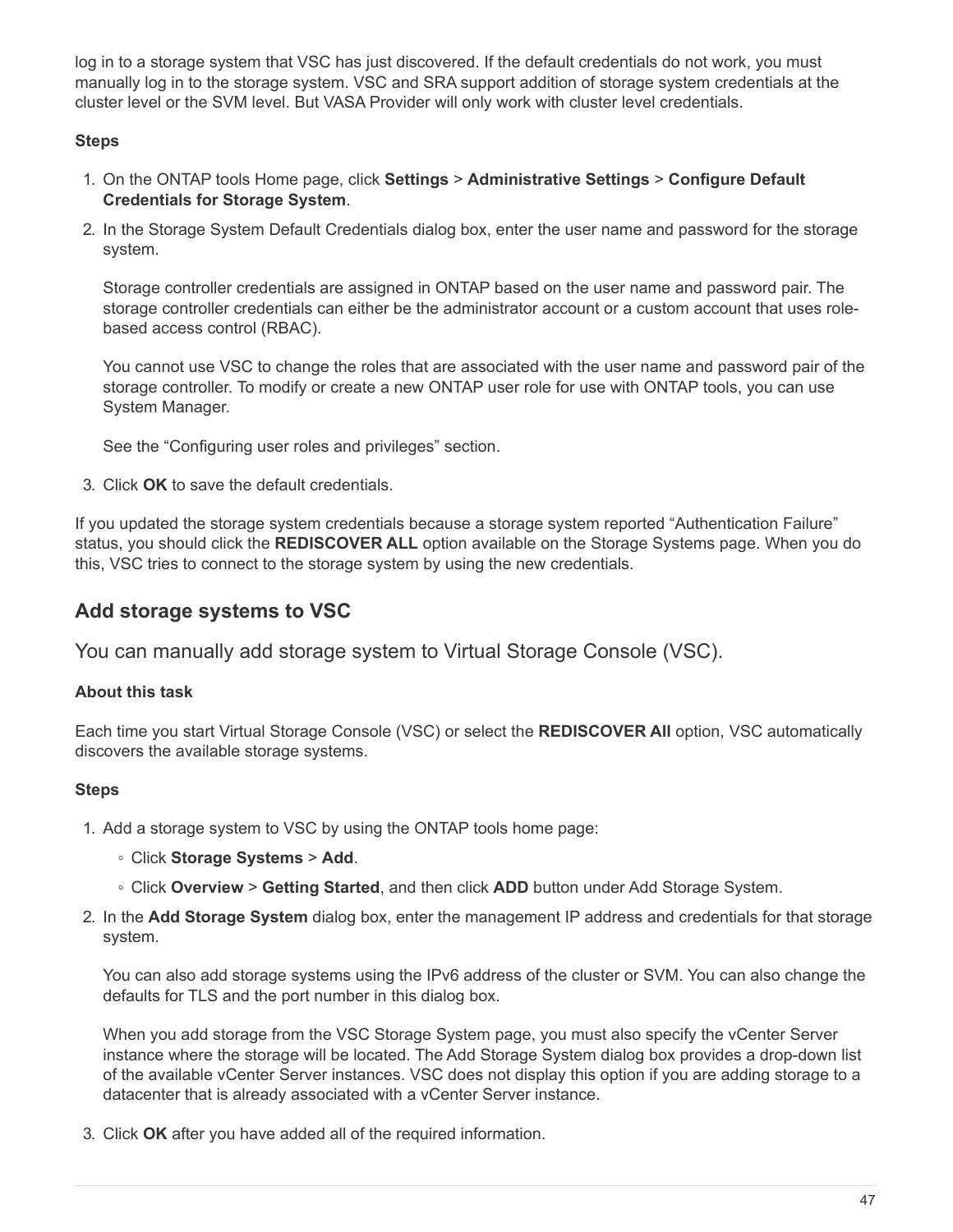# **Discover storage systems and hosts**

When you first run Virtual Storage Console (VSC) in a vSphere Client, VSC discovers the ESXi hosts, their LUNs and NFS exports, and the NetApp storage systems that own those LUNs and exports.

## **What you will need**

- All of the ESXi hosts must be powered on and connected.
- All the storage virtual machines (SVMs) to be discovered must be running, and each cluster node must have at least one data LIF configured for the storage protocol in use (NFS, iSCSI or FC).

# **About this task**

You can discover new storage systems or update information about existing storage systems to obtain the latest capacity and configuration information at any time. You can also modify the credentials that VSC uses to log in to the storage systems.

While discovering the storage systems, VSC collects information from the ESXi hosts that are managed by the vCenter Server instance.

# **Steps**

- 1. From the vSphere Client Home page, select **Hosts and Clusters**.
- 2. Right-click the required datacenter, and then select **NetApp VSC** > **Update Host and Storage Data** .

VSC displays a Confirm dialog box that informs you that this operation might take a long time.

- 3. Click **OK**.
- 4. Select the discovered storage controllers that have the status "Authentication Failure", and then click **ACTIONS** > **Modify**.
- 5. Fill in the required information in the Modify Storage System dialog box.
- 6. Repeat steps 4 and 5 for all storage controllers with "Authentication Failure" status.

After the discovery process is complete, perform the following:

- Use VSC to configure ESXi host settings for hosts that display the Alert icon in the Adapter Settings column, the MPIO Settings column, or the NFS Settings column.
- Provide the storage system credentials.

# **Refresh the storage system display**

You can use the update feature that is provided by ONTAP® tools for VMware vSphere to refresh the information about storage systems and to force Virtual Storage Console (VSC) to discover storage systems.

## **About this task**

The "refresh" option is useful if you changed the default credentials for the storage systems after receiving an authentication error. You should always perform an update operation if you changed the storage system credentials after the storage system reported an "Authentication Failure Status". During the update operation,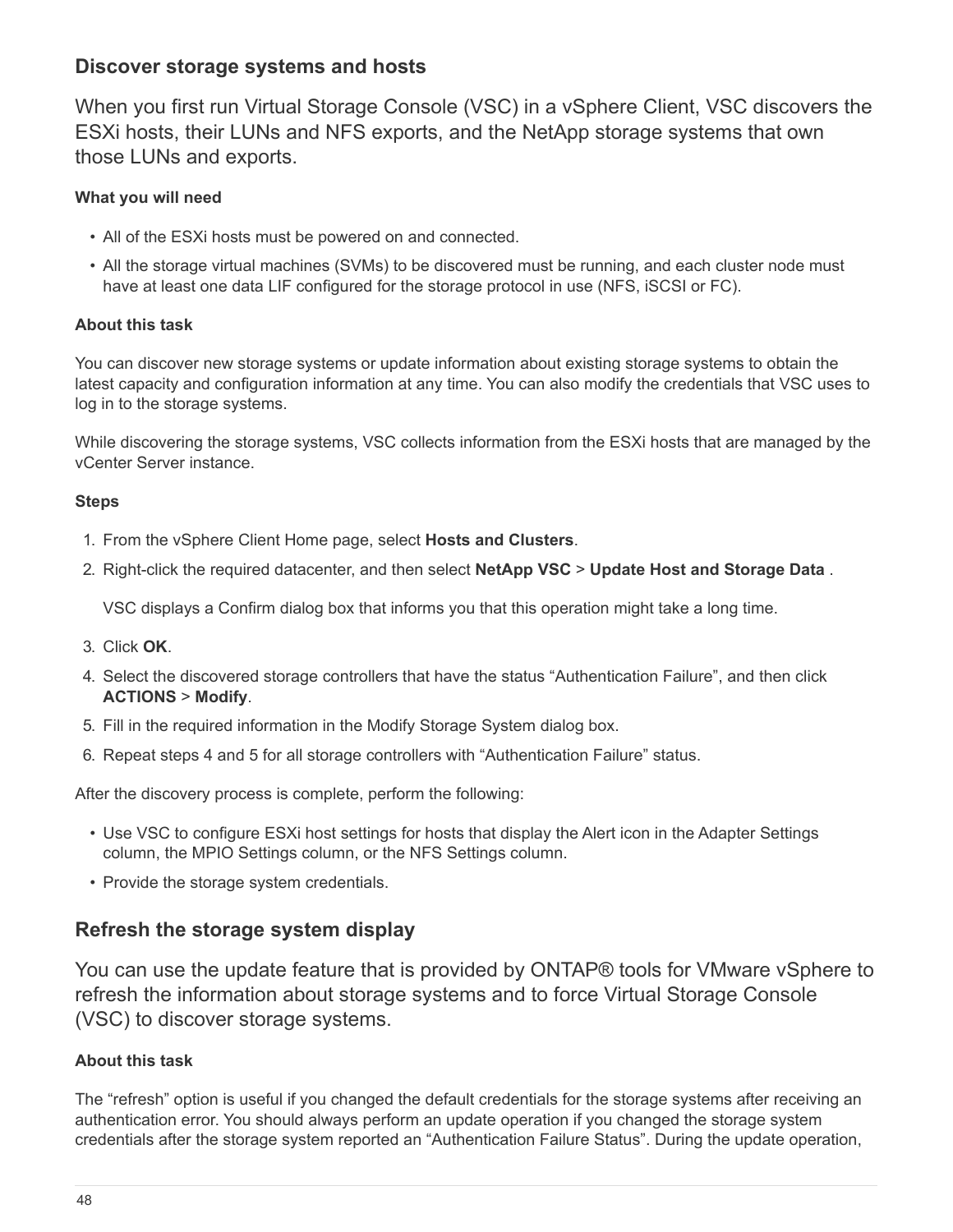VSC tries to connect to the storage system by using the new credentials.

Depending on your system setup, this task can take a long time to complete.

### **Steps**

- 1. On the VMware vSphere Client Home page, click **Storage Systems**.
- 2. Start the update:

| If this location is     | Click                                                                                    |
|-------------------------|------------------------------------------------------------------------------------------|
| Virtual Storage Console | The <b>REDISCOVER ALL</b> icon.                                                          |
| Datacenter              | Right-click the datacenter, and then click NetApp<br>VSC > Update Host and Storage Data. |

3. In the Update Host and Storage Data dialog box, click **OK**.

The discovery might take few minutes depending on the number of hosts and storage systems in your datacenter. This discovery operation works in the background.

4. Click **OK** in the Success dialog box.

# **Configure alarm thresholds**

You can use VSC to set alarms to notify you when volume thresholds and aggregate thresholds reach the set limits.

## **Steps**

- 1. From the ONTAP tools Home page, click **Settings**.
- 2. Click **Unified Appliance Settings**.
- 3. Specify the percent values for the **Nearly full threshold (%)** field and the **Full threshold (%)** field for both the volume alarm thresholds and the aggregate alarm thresholds.

While setting the values, you must keep the following information in mind:

◦ Clicking **Reset** resets the thresholds to the previous values.

Clicking **Reset** does not reset the thresholds to the default values of 80 percent for "Nearly full" and 90 percent for "Full".

- There are two ways to set the values:
	- You can use the up and down arrows next to the values to adjust the threshold values.
	- You can slide the arrows on the track bar below the values to adjust the threshold values.
- The lowest value that you can set for the **Full threshold (%)** field for volumes and aggregates is 6 percent.
- 4. After specifying the required values, click **Apply**.

You must click **Apply** for both volume alarm and aggregate alarm.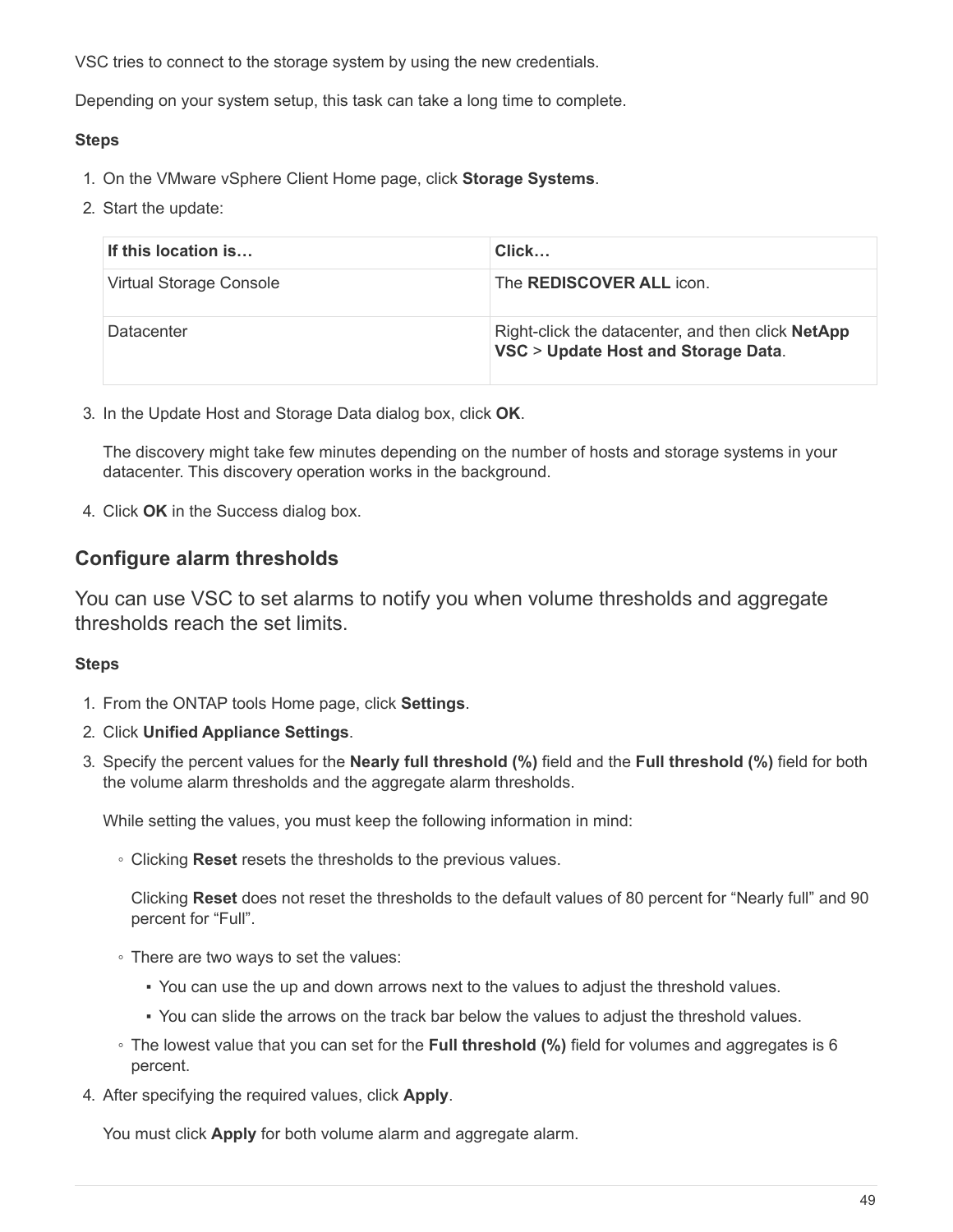# **Configure user roles and privileges**

You can configure new user roles for managing storage systems using the JSON file provided with ONTAP tools and ONTAP System Manager.

# **What you'll need**

- You should have downloaded the ONTAP Privileges file from ONTAP tools using https://{virtual\_appliance\_IP}:9083/vsc/config/VSC\_ONTAP\_User\_Privileges.zip.
- You should have configured ONTAP 9.8 storage.
- You should have logged in with administrator privileges for the storage system.

## **Steps**

1. Unzip the downloaded

```
https://{virtual_appliance_IP}:9083/vsc/config/VSC_ONTAP_User_Privileges.zip
file.
```
- 2. Access ONTAP System Manager.
- 3. Click **CLUSTER** > **Settings** > **Users and Roles**.
- 4. Click **Add User**.
- 5. In the Add User dialog box, select **Virtualization products**.
- 6. Click **Browse** to select and upload the ONTAP Privileges JSON file.

The PRODUCT field is auto populated.

7. Select the required capability from the PRODUCT CAPABILITY drop-down menu.

The **ROLE** field is auto populated based on the product capability selected.

- 8. Enter the required username and password.
- 9. Select the privileges (Discovery, Create Storage, Modify Storage, Destroy Storage) required for the user, and then click **Add**.

The new role and user is added and you can see the detailed privileges under the role that you have configured.



The uninstall operation does not remove VSC roles but removes the localized names for the VSC-specific privileges and appends the prefix to "XXX missing privilege" them. This behavior happens because the vCenter Server does not provide an option to remove privileges. When you reinstall VSC or upgrade to a newer version of VSC, all of the standard VSC roles and VSCspecific privileges are restored.

# **Configure storage capability profiles**

# **Overview of storage capability profiles**

VASA Provider for ONTAP allows you to create storage capability profiles and map them to your storage. This helps you maintain consistency across the storage. You can also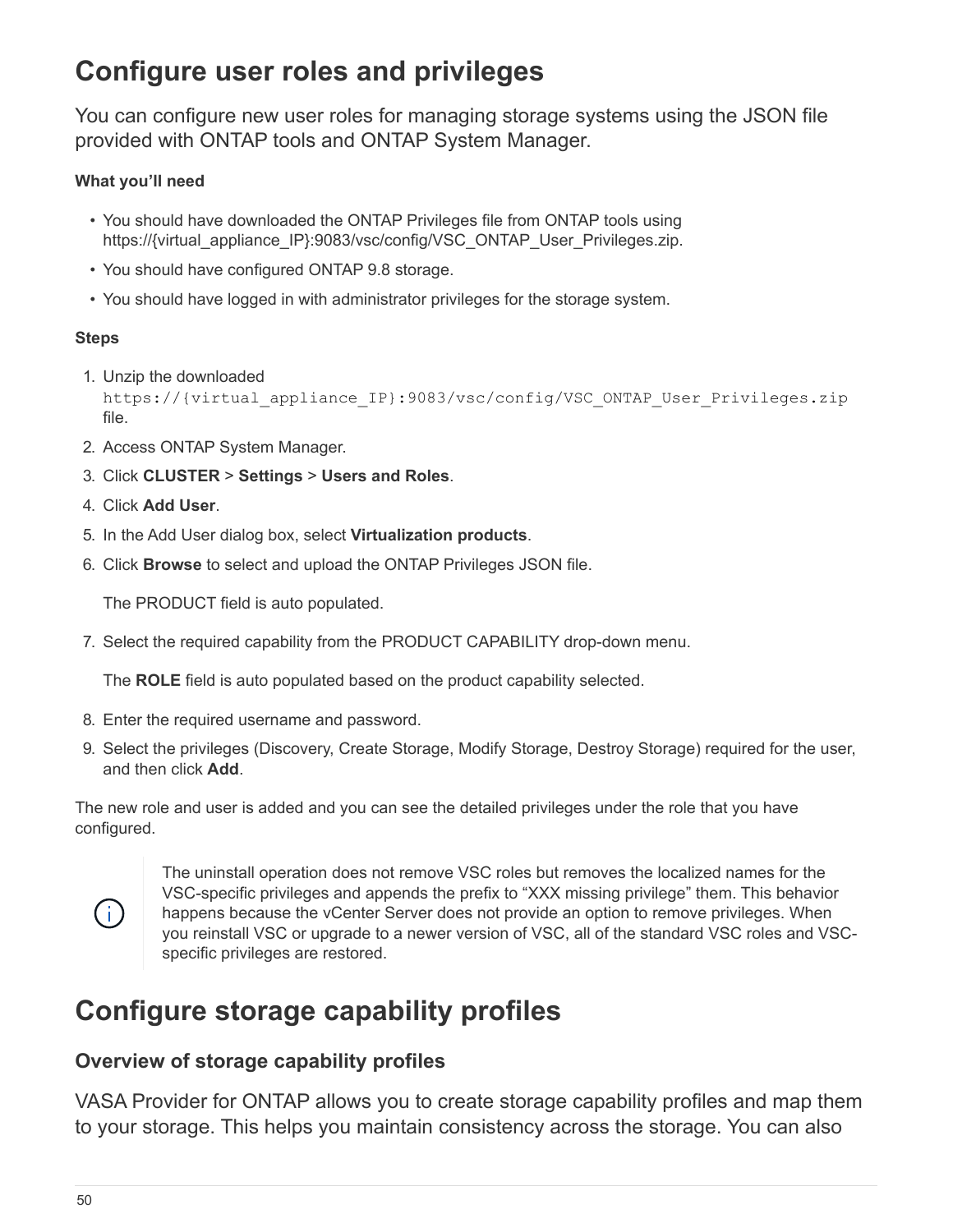# use VASA Provider to check for compliance between the storage and the storage capability profiles.

A storage capability is a set of storage system attributes that identifies a specific level of storage performance, storage efficiency, and other capabilities such as encryption for the storage object that is associated with the storage capability.

For traditional datastores, you can use a storage capability profile to create datastores consistently with common attributes, and assign QoS policy to them. During provisioning VSC displays clusters, SVMs, and aggregates that match the storage capability profile. You can generate a storage capability profile from existing traditional datastores by using the **GLOBAL AUTO-GENERATE PROFILES** option from the Storage Mapping menu. After the profile is created, you can use VSC to monitor the compliance of datastores with the profile.

When used with vVols datastores, the provisioning wizard can use multiple storage capability profiles to create different FlexVol volumes in the datastore. You can use the VM storage policy to automatically create vVols for a virtual machine in appropriate FlexVol volumes as defined. For example, you can create profiles for common storage classes (such as for performance limits and other capabilities like encryption or FabricPool). You can later create VM storage policies in vCenter Server representing business classes of virtual machines and link these to the appropriate storage capability profile by name (for example Production, Test, HR).

When used with vVols, the storage capability profile is also used to set the storage performance for the individual virtual machine and place it on the FlexVol volume in the vVols datastore that best satisfies the performance requirement. You can specify QoS policy with minimum and/or maximum IOPS for performance. You can use the default policies when you initially provision a virtual machine, or change your VM storage policy later if your business requirements change. The 9.8 release of ONTAP tools provides the following new default storage capability profiles:

- FAS\_MAX20
- FAS\_Default
- AFF\_Default
- AFF\_Tiering
- AFF\_Encrypted
- AFF Encrypted Tiering
- AFF Encrypted Min50

The vCenter Server then associates the storage capability of a LUN or volume with the datastore that is provisioned on that LUN or volume. This enables you to provision a virtual machine in a datastore that matches the storage profile of the virtual machine and to ensure that all of the datastores in a datastore cluster have the same storage service levels.

With ONTAP tools for VMware vSphere, you can configure every virtual volume (vVols) datastore with a new storage capability profile that supports the provisioning of virtual machines with varying IOPS requirements on the same vVols datastore. While executing the VM provisioning workflow with IOPS requirement, all of the vVols datastores are listed in the compatible datastore list.



When you try to provision or modify virtual machines for vCenter Server earlier than 6.5, only the vVols datastores that contain storage capability profiles with performance set to "MAX\_IOPS" are listed in the compatible datastore list. The remaining vVols datastores are listed in the incompatible datastore list. You can ignore this classification and select any vVols datastore from the incompatible datastore list to provision or modify the virtual machine.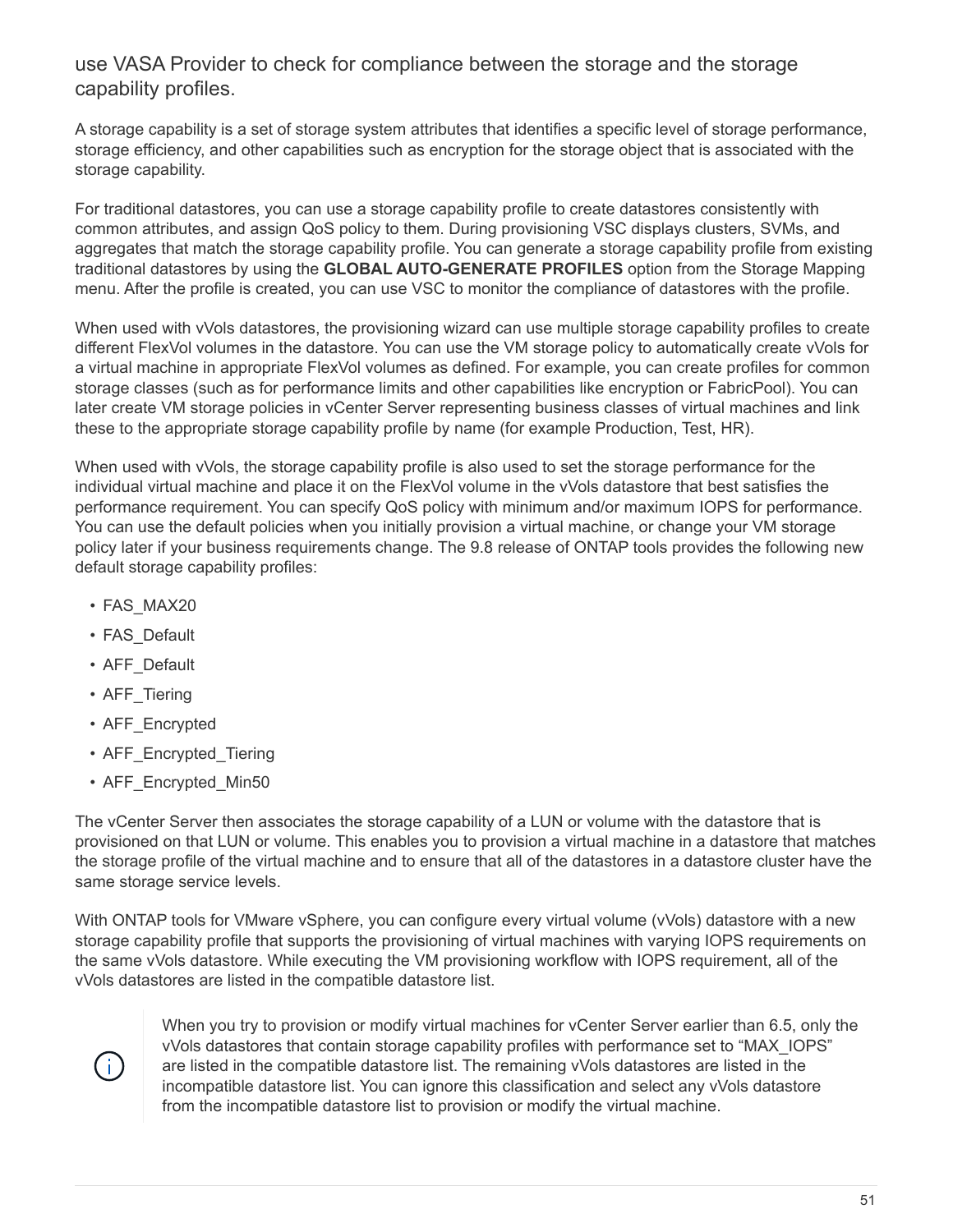#### **Considerations for creating and editing storage capability profiles**

You should be aware of the considerations for creating and editing storage capability profiles.

- You can configure Min IOPS only on AFF systems.
- You can configure QoS metrics at a virtual volume (VVol) datastore level.

This capability provides greater flexibility in assigning varied QoS metrics for different VMDKs of the same virtual machine that is provisioned on a virtual datastore.

• You can configure storage capability profiles for both FAS and AFFdatastores.

For FAS systems, you can configure space reserve to be either thick or thin, but for AFF systems, space reserve can only be configured to thin.

- You can use storage capability profiles to provide encryption for your datastores.
- You cannot modify existing storage capability profiles (created prior to 7.2 version) after upgrading from an earlier version of the ONTAP tools for VMware vSphere to the latest version of the ONTAP tools.

The legacy storage capability profiles are retained for backward compatibility. If the default templates are not in use, then during the upgrade to the latest version of the ONTAP tools, the existing templates are overridden to reflect the new QoS metrics related to the performance of the storage capability profiles.

- You cannot modify or use the legacy storage capability profiles to provision new virtual datastores or VM storage policies.
- You must use new storage capability profiles for all new datastores.

# **Create storage capability profiles**

You can use VSC to manually create storage capability profiles, automatically generate a profile based on the capabilities of a datastore, or modify a profile to meet your requirements.

### **What you'll need**

You must have registered your VASA Provider instance with ONTAP® tools for VMware vSphere.

After setting up a profile, you can edit the profile as required.

#### **Steps**

- 1. On the ONTAP tools Home page, click **Storage Capability Profiles**.
- 2. Create a profile or edit an existing profile, as required:

| If you want to   | Do this                                                         |
|------------------|-----------------------------------------------------------------|
| Create a profile | CREATE<br><b>Click</b><br>and accountance of the company of the |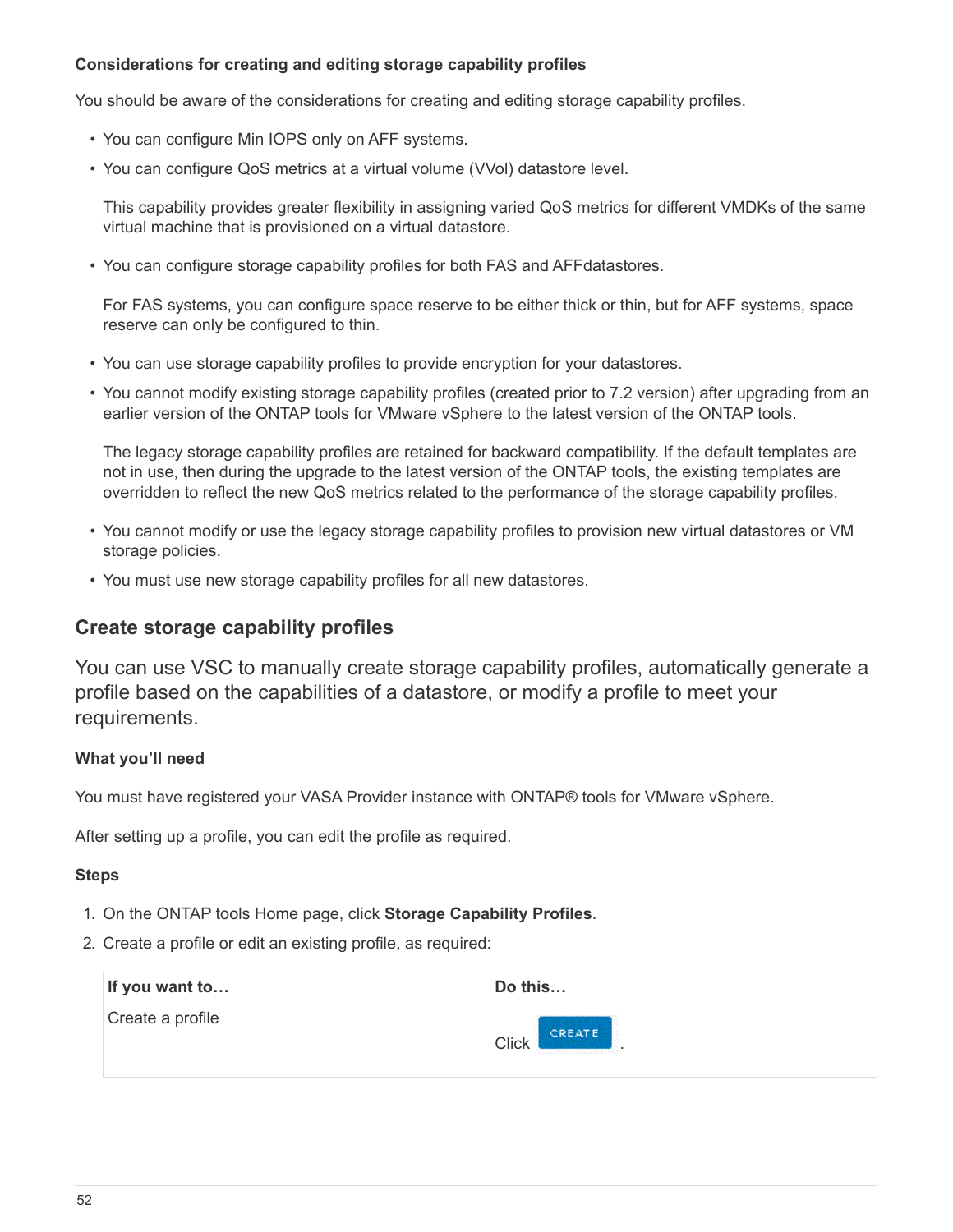| Edit an existing profile | Click the profile that you want to modify from the<br>profiles listed on the Storage Capability Profiles<br>page. |
|--------------------------|-------------------------------------------------------------------------------------------------------------------|
|                          |                                                                                                                   |

### **Note:**

- To view the values that are associated with an existing profile, you can click the profile name in the Storage Capabilities Profile page. VASA Provider then displays the Summary page for that profile.
- You cannot modify any existing storage capability profiles that were created before the 9.6 ONTAP tools.
- 3. Complete the pages in the Create Storage Capability Profile wizard to set up a profile or to edit values to modify an existing profile.

Most of the fields in this wizard are self-explanatory. The following table describes some of the fields for which you might require guidance.

| <b>Field</b>                  | <b>Explanation</b>                                                                                                                                                                                                                                                                                                                                            |
|-------------------------------|---------------------------------------------------------------------------------------------------------------------------------------------------------------------------------------------------------------------------------------------------------------------------------------------------------------------------------------------------------------|
| Identifying multiple profiles | You can use the Description field on the Name and<br>Description tab to describe the purpose of the<br>storage capability profile. Providing a good<br>description is useful because it is a good practice to<br>set up different profiles based on the applications<br>that are being used.                                                                  |
|                               | For example, a business-critical application requires<br>a profile with capabilities that support higher<br>performance, such as an AFF platform. A datastore<br>that is used for testing or training might use a profile<br>with a lower performance FAS platform, and enable<br>all of the storage efficiency capabilities and tiering to<br>control costs. |
|                               | If you have enabled "linked" mode for your vCenter<br>Servers, then you must select the vCenter Server<br>for which you are creating the storage capability<br>profile.                                                                                                                                                                                       |
| Platform                      | You can select your storage system to have either<br>the AFF or FAS platform type. The options on the<br>subsequent screens are updated based on your<br>selection of the type of storage system.                                                                                                                                                             |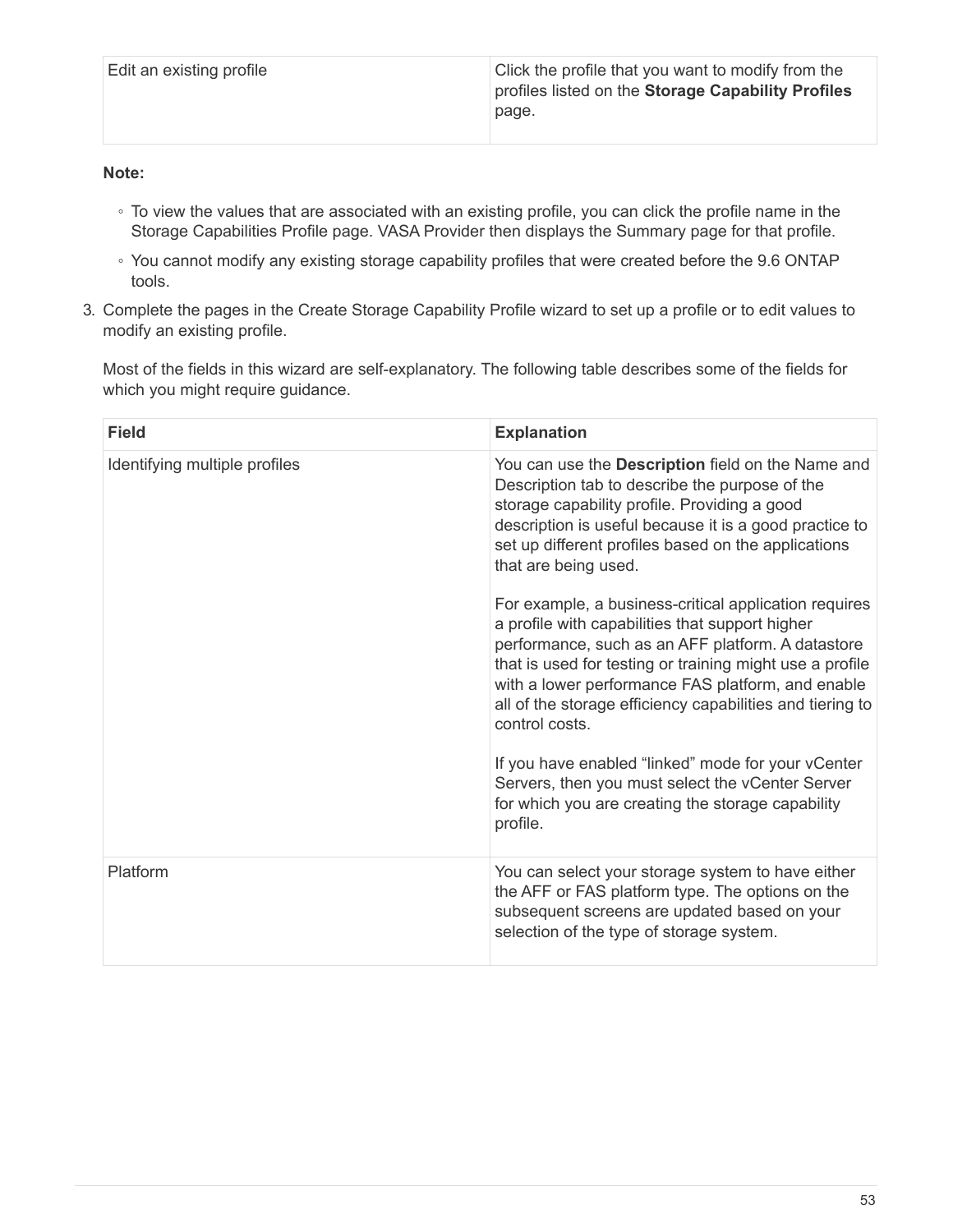| Performance | You can set traditional QoS policies for your storage<br>system by using the Performance tab.                                                                                                                                                                                                                                                                                                                                        |
|-------------|--------------------------------------------------------------------------------------------------------------------------------------------------------------------------------------------------------------------------------------------------------------------------------------------------------------------------------------------------------------------------------------------------------------------------------------|
|             | • When you select None, a QoS policy with no<br>limit (infinite) is applied to a data VVol.                                                                                                                                                                                                                                                                                                                                          |
|             | • When you select QoS Policy Group, then a<br>traditional QoS policy is applied to a VVol.                                                                                                                                                                                                                                                                                                                                           |
|             | You can set the value for Max IOPS and Min<br><b>IOPS</b> which enables you to use the QoS<br>functionality. If you select Infinite IOPS, the Max<br>IOPS field is disabled. When applied for a<br>traditional datastore, a QoS policy with "Max<br>IOPS" value is created and assigned to a<br>FlexVol volume. When used with a VVol<br>datastore, a QoS policy with Max IOPS and Min<br>IOPS values is created for each data VVol. |
|             | <b>NOTE:</b>                                                                                                                                                                                                                                                                                                                                                                                                                         |
|             | • Max IOPS and Min IOPS can also be<br>applied to the FlexVol volume for a<br>traditional datastore.                                                                                                                                                                                                                                                                                                                                 |
|             | • You must ensure that the performance<br>metrics are not also set separately at an<br>storage virtual machine (SVM) level, an<br>aggregate level, or a FlexVol volume level.                                                                                                                                                                                                                                                        |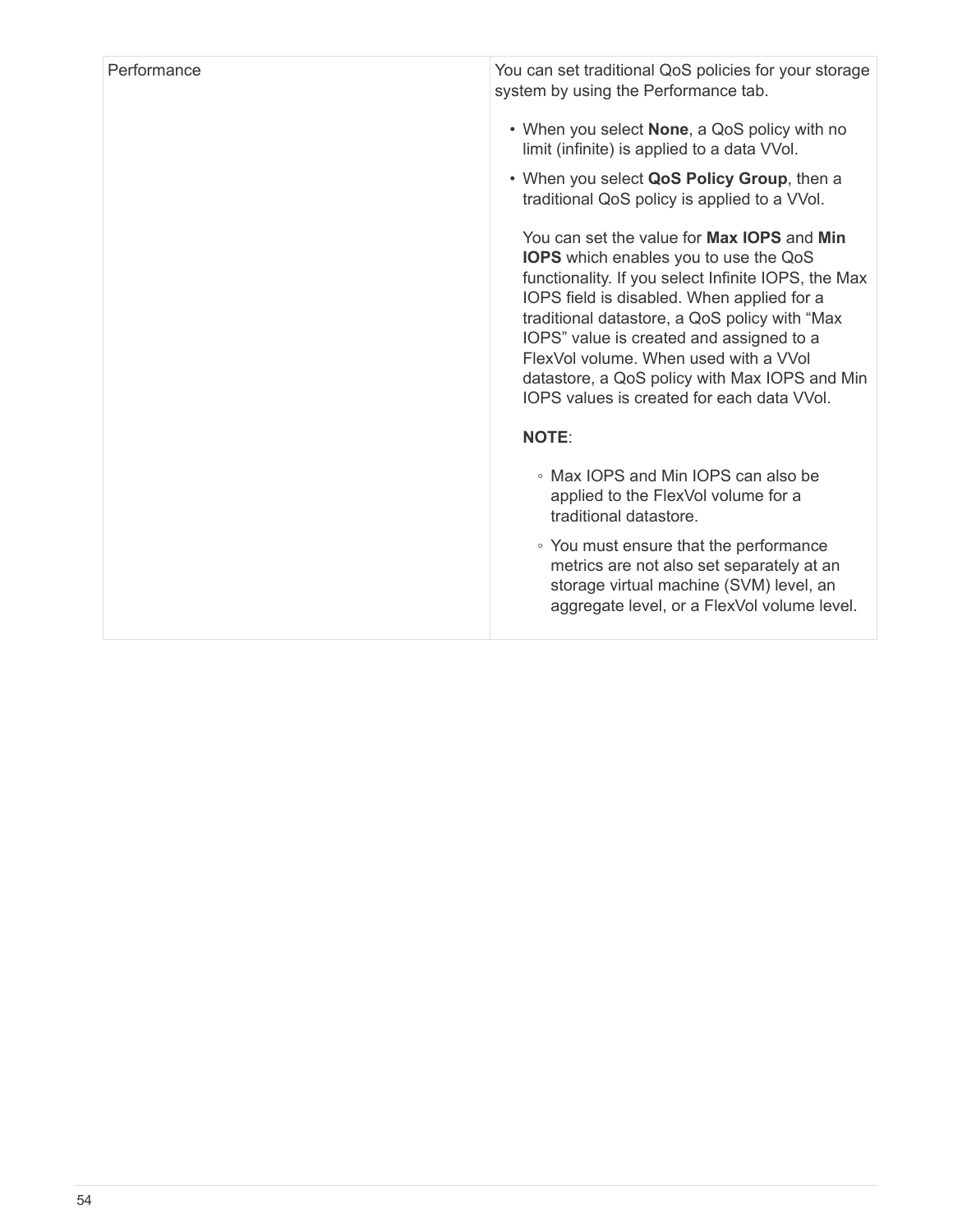| • If you select FAS storage, you can configure<br>space reserve (thick or thin), enable<br>deduplication, compression, and encryption.<br>The tiering attribute is disabled because this<br>attribute is not applicable to FAS storage.<br>• If you select AFF storage, you can enable<br>encryption and tiering.<br>Deduplication and compression are enabled by<br>default for AFF storage and cannot be disabled.<br>Space reserve is configured as thin and cannot<br>be changed to thick (thin is required for<br>aggregate efficiency and tiering).<br>The tiering attribute enables the use of volumes<br>that are part of a FabricPool-enabled aggregate<br>(supported by VASA Provider for AFF systems<br>with ONTAP 9.4 and later). You can configure<br>one of the following policies for the tiering |
|------------------------------------------------------------------------------------------------------------------------------------------------------------------------------------------------------------------------------------------------------------------------------------------------------------------------------------------------------------------------------------------------------------------------------------------------------------------------------------------------------------------------------------------------------------------------------------------------------------------------------------------------------------------------------------------------------------------------------------------------------------------------------------------------------------------|
|                                                                                                                                                                                                                                                                                                                                                                                                                                                                                                                                                                                                                                                                                                                                                                                                                  |
|                                                                                                                                                                                                                                                                                                                                                                                                                                                                                                                                                                                                                                                                                                                                                                                                                  |
|                                                                                                                                                                                                                                                                                                                                                                                                                                                                                                                                                                                                                                                                                                                                                                                                                  |
|                                                                                                                                                                                                                                                                                                                                                                                                                                                                                                                                                                                                                                                                                                                                                                                                                  |
| attribute:                                                                                                                                                                                                                                                                                                                                                                                                                                                                                                                                                                                                                                                                                                                                                                                                       |
| • Any: Allows use of this storage capability profile<br>with any FlexVol volume whether Fabric Pool is<br>used or not                                                                                                                                                                                                                                                                                                                                                                                                                                                                                                                                                                                                                                                                                            |
| • None: Prevents volume data from being moved<br>to the capacity tier                                                                                                                                                                                                                                                                                                                                                                                                                                                                                                                                                                                                                                                                                                                                            |
| • Snapshot-Only: Moves user data blocks of<br>volume Snapshot copies that are not associated<br>with the active file system to the capacity tier                                                                                                                                                                                                                                                                                                                                                                                                                                                                                                                                                                                                                                                                 |
| • Auto: Moves cold user data blocks in the<br>Snapshot copies and the active file system to<br>the capacity tier                                                                                                                                                                                                                                                                                                                                                                                                                                                                                                                                                                                                                                                                                                 |

4. Review your selections on the Summary page, and then click **OK**.

After you create a profile, you can return to the Storage Mapping page to view which profiles match which datastores.

# **Generate storage capability profiles automatically**

VASA Provider for ONTAP enables you to automatically generate storage capability profiles for existing traditional datastores. When you select the auto-generate option for a datastore, VASA Provider creates a profile that contains the storage capabilities that are used by that datastore.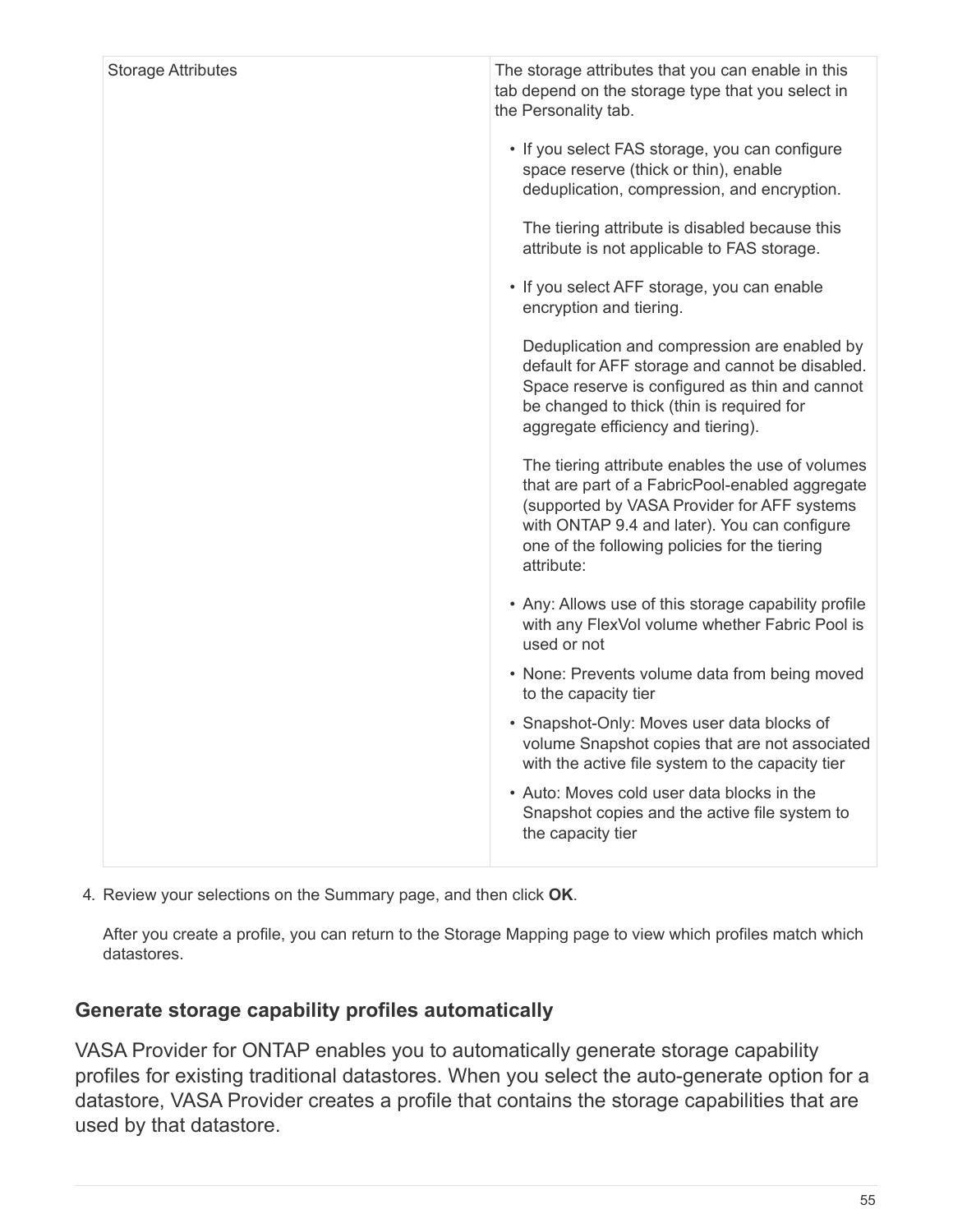#### **What you will need**

- You must have registered your VASA Provider instance with Virtual Storage Console (VSC).
- VSC must have discovered your storage.

#### **About this task**

After you create a storage capability profile, you can modify the profile to include more capabilities. The Create storage capability profile wizard provides information about the capabilities that you can include in a profile.

#### **Steps**

- 1. From the ONTAP tools home page, click **Storage Mapping**.
- 2. Select the datastore from the available list.
- 3. From the Actions menu, select **Auto-generate**.
- 4. When the auto-generate process finishes, refresh the screen to view information about the new profile.

The new profile is listed in the Associated profile column. The name of the new profile is based on the resources in the profile. You can rename the profile, if required.

# **Configure datastores**

# **Provision traditional datastores**

Provisioning a datastore creates a logical container for your virtual machines and their virtual machine disks (VMDKs). You can provision a datastore, and then attach the datastore to a single host, to all of the hosts in a cluster, or to all of the hosts in a datacenter.

### **What you will need**

• To provision a datastore on an SVM that is directly connected to Virtual Storage Console (VSC), you must have added the SVM to VSC by using a user account that has the appropriate privileges, not the default vsadmin user account or vsadmin role.

You can also provision a datastore by adding a cluster.

• You must ensure that the subnet details of all the networks to which the ESXi host is connected is entered in the kaminoprefs.xml.

See "Enabling datastore mounting across different subnets" section in *VSC 9.8 Deployment and Setup Guide*.

• If you use NFS or iSCSI, and the subnet is different between your ESXi hosts and your storage system, then the NFS or iSCSI settings in the kaminoprefs preferences file must include ESXi host subnet masks.

This preference file is also applicable to vVols datastore creation. *ONTAP tools for VMware vSphere Deployment and Setup Guide for 9.8 release* has more information on preferences file and enabling datastore mounting across different subnets.

• If you have enabled VASA Provider and you want to specify storage capability profiles for your NFS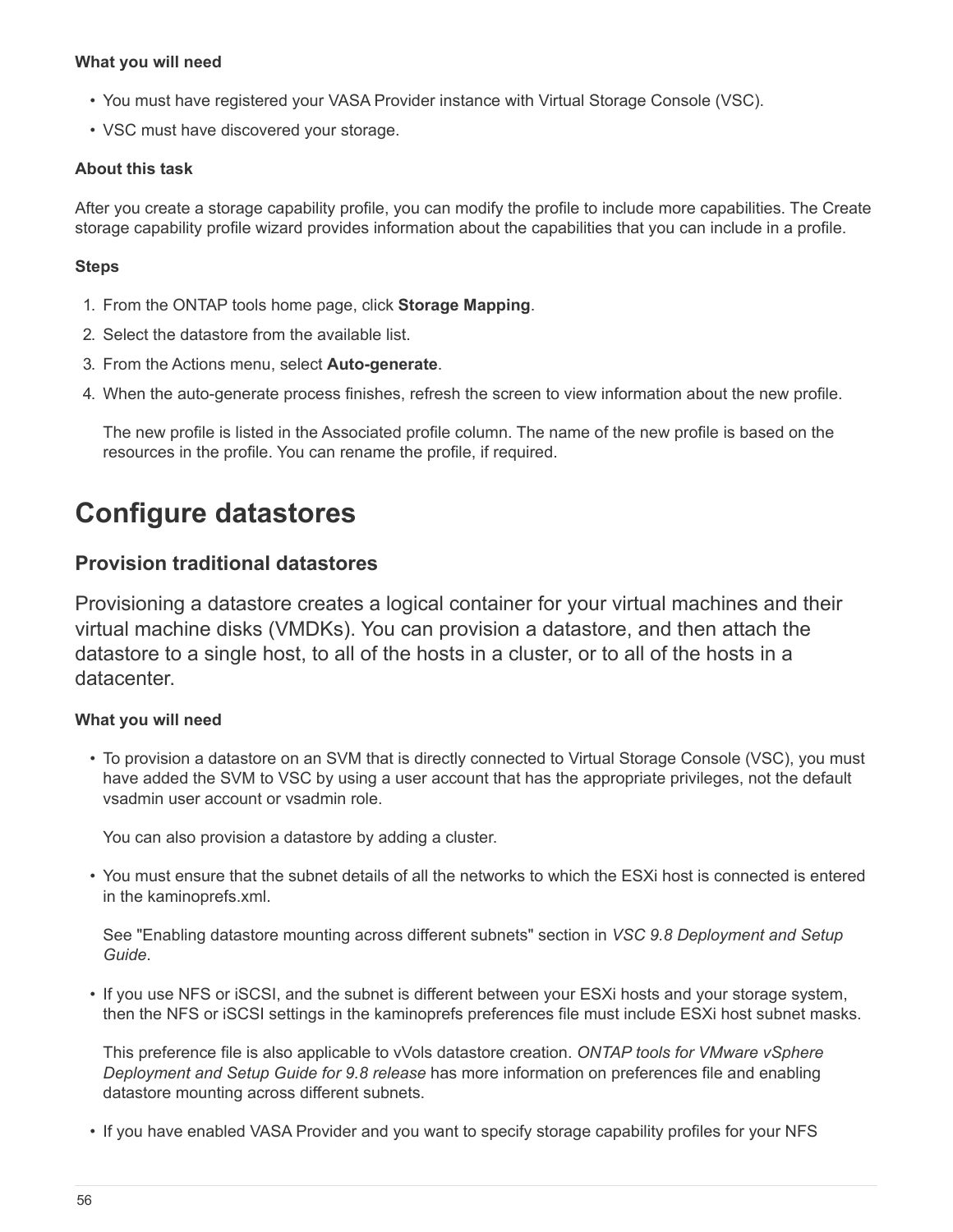datastores or VMFS datastores, then you must have created one or more storage capability profiles.

• To create an NFSv4.1 datastore, you must have enabled NFSv4.1 at the SVM level.

The **Provision Datastore** option enables you to specify a storage capability profile for the datastore. Storage capability profiles help in specifying consistent service level objectives (SLOs) and simplify the provisioning process. You can specify a storage capability profile only if you have enabled VASA Provider. The ONTAP tools for VMware vSphere supports the following protocols:

- NFSv3 and NFSv4.1
- VMFS5 and VMFS6

VSC can create a datastore on either an NFS volume or a LUN:

- For an NFS datastore, VSC creates an NFS volume on the storage system, and then updates the export policies.
- For a VMFS datastore, VSC creates a new volume (or uses an existing volume, if you selected that option), and then creates a LUN and an igroup.
	- The 9.8 version of ONTAP tools supports provisioning of VMFS5 and VMFS6 datastores up to the maximum VMFS LUN and volume size of 64TB when used with ASA and approved AFF systems running ONTAP 9.8 and later.

On other platforms the maximum LUN size supported is 16TB.

• VMware does not support NFSv4.1 with datastore clusters.

If a storage capability profile is not specified during provisioning, you can later use the Storage Mapping page to map a datastore to a storage capability profile. You can apply storage QoS settings, throughput ceiling (Max IOPS) and throughput floor (Min IOPS) on data VMDK files of virtual machines provisioned on FlexGroup backed datastore. QoS settings can be applied either at datastore level or at individual virtual machine level by right clicking the datastore. The right click option is available only on those datastores or virtual machines that are backed by FlexGroup datastore. After the QoS is applied to a datastore, any pre-existing datastore or virtual machine QoS settings are overridden. QoS settings cannot be applied at a datastore level or at a virtual machine level for datastores that are provisioned on direct SVM's, because ONTAP does not support QoS at SVM management level.

### **Steps**

 $\left(\begin{array}{c} \vdots \end{array}\right)$ 

1. You can access the datastore provisioning wizard using one of the following:

| If you select from       | Perform the following                                                                             |
|--------------------------|---------------------------------------------------------------------------------------------------|
| vSphere Client home page | a. Click Hosts and Clusters.                                                                      |
|                          | b. In the navigation pane, select the datacenter on<br>which you want to provision the datastore. |
|                          | c. To specify the hosts to mount the datastore, see<br>the next step.                             |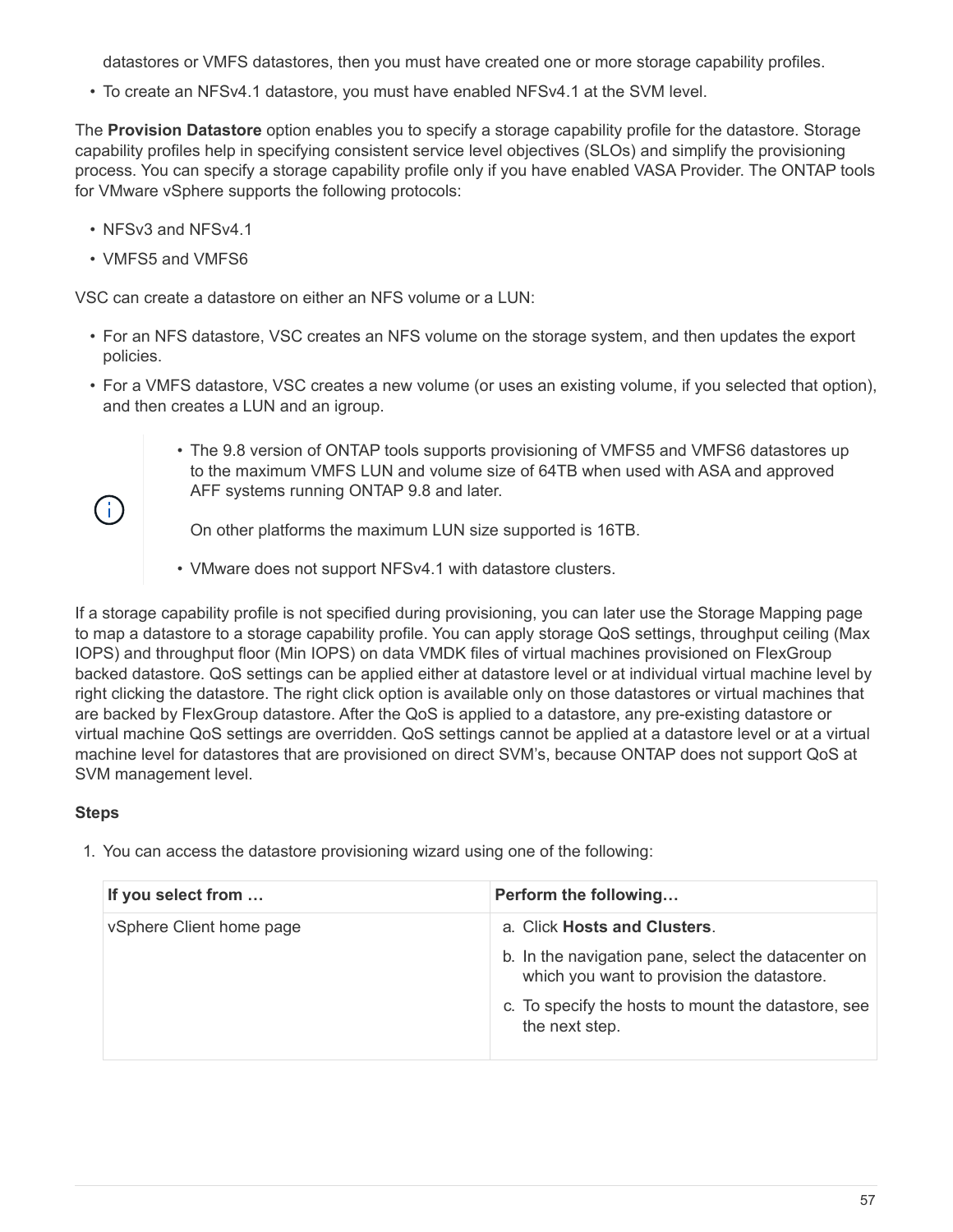| ONTAP tools home page | a. Click Overview.                                                                                   |
|-----------------------|------------------------------------------------------------------------------------------------------|
|                       | b. Click Getting Started tab.                                                                        |
|                       | c. Click <b>Provision</b> button.                                                                    |
|                       | d. Click <b>Browse</b> to select the destination to<br>provision the datastore as per the next step. |

2. Specify the hosts on which you want to mount the datastore.

| To make the datastore available to | Do this                                                                                                   |
|------------------------------------|-----------------------------------------------------------------------------------------------------------|
| All of the hosts in a datacenter   | Right-click a datacenter, and then select NetApp<br><b>ONTAP tools &gt; Provision Datastore.</b>          |
| All of the hosts in a cluster      | Right-click a host cluster, and then select <b>NetApp</b><br><b>ONTAP tools &gt; Provision Datastore.</b> |
| A single host                      | Right-click a host, and select <b>NetApp ONTAP tools</b><br>> Provision Datastore.                        |

3. Complete the fields in the New Datastore dialog box to create the datastore.

Most of the fields in the dialog box are self-explanatory. The following table describes some of the fields for which you might require guidance.

| <b>Section</b> | <b>Description</b>                                                                                                                                                                                                                                                                                                                                                                                                                                                                                                                                                                                                                                                                                                                                                                                                                                                                                                                                                                                                                                                               |
|----------------|----------------------------------------------------------------------------------------------------------------------------------------------------------------------------------------------------------------------------------------------------------------------------------------------------------------------------------------------------------------------------------------------------------------------------------------------------------------------------------------------------------------------------------------------------------------------------------------------------------------------------------------------------------------------------------------------------------------------------------------------------------------------------------------------------------------------------------------------------------------------------------------------------------------------------------------------------------------------------------------------------------------------------------------------------------------------------------|
| General        | The General section of the New Datastore<br>provisioning dialog box provides options to enter the<br>destination, name, size, type, and protocol for the<br>new datastore. You can select NFS or VMFS<br>protocol to configure a traditional datastore. This<br>release allows you to configure a VMFS datastore<br>of maximum size 64TB. You can select the option<br>"Distribute datastore data across the ONTAP<br>cluster" to provision a FlexGroup volume on the<br>storage system. Selecting this option automatically<br>deselects the checkbox "Use Storage Capability<br>Profile for provisioning". For FlexGroup datastore<br>provisioning, ONTAP cluster that are 9.8 and above<br>only are listed for selection. The vVols datastore<br>type is used to configure a vVols datastore. If VASA<br>Provider is enabled, then you can also decide<br>whether to use storage capability profiles. The<br>Datastore cluster option is available only for<br>traditional datastores. You should use the<br><b>Advanced option to specify VMFS5 or VMFS6 file</b><br>system. |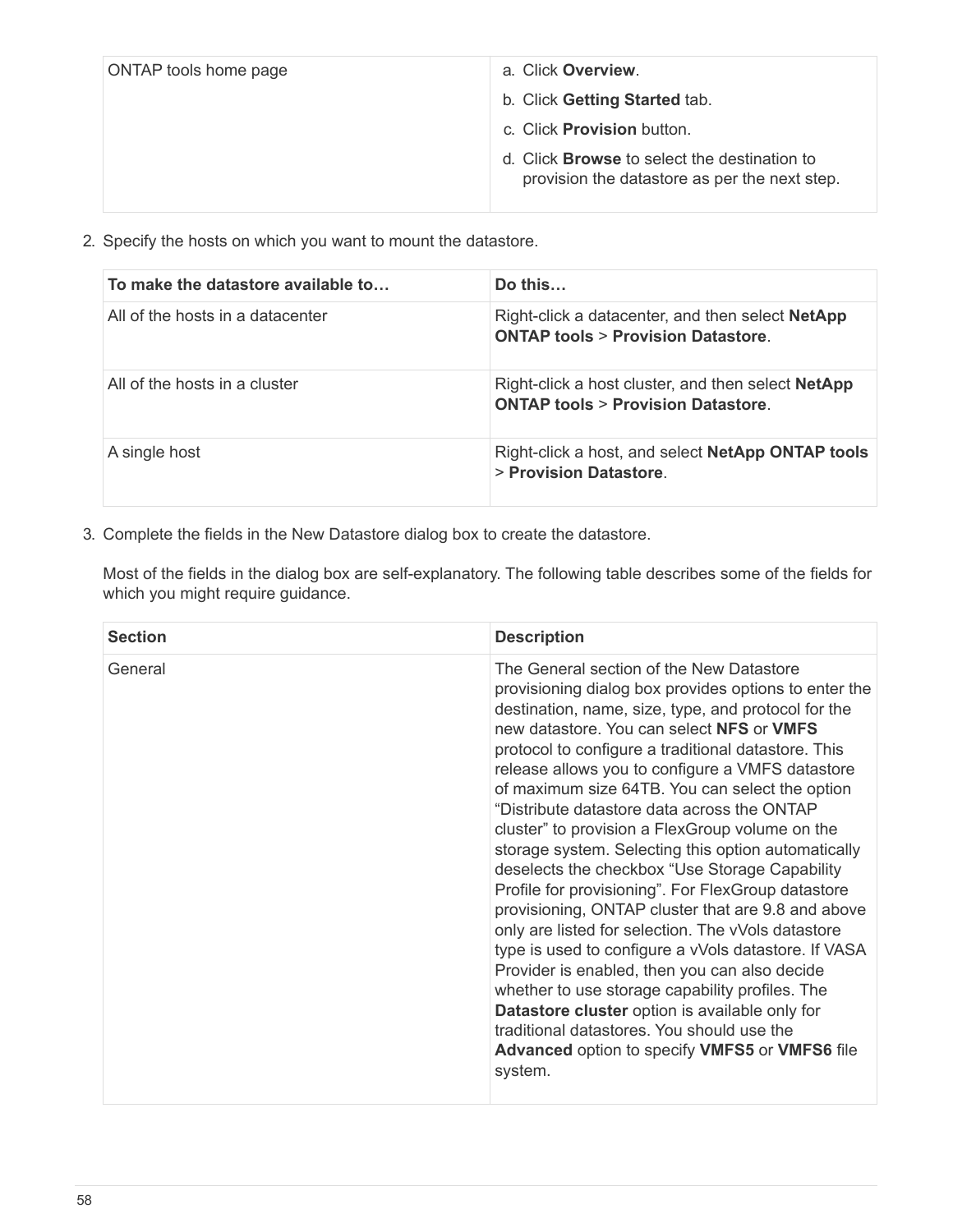| Storage system     | You can select one of the listed storage capability<br>profiles if you have selected the option in the<br>General section. If you are provisioning a FlexGroup<br>datastore, then storage capability profile for this<br>datastore is not supported. The system-<br>recommended values for the storage system and<br>storage virtual machine are populated for ease. But<br>you can modify the values if required. |
|--------------------|--------------------------------------------------------------------------------------------------------------------------------------------------------------------------------------------------------------------------------------------------------------------------------------------------------------------------------------------------------------------------------------------------------------------|
| Storage attributes | By default, VSC populates the recommended<br>values for Aggregates and Volumes options. You<br>can customize the values based on your<br>requirements. Aggregate selection is not supported<br>for FlexGroup datastores as ONTAP manages the<br>aggregate selection. The Space reserve option<br>available under Advanced menu is also populated<br>to give optimum results.                                       |
| Summary            | You can review the summary of the parameters you<br>specified for the new datastore. There is a new field<br>"Volume Style" available in the Summary page that<br>enables you to differentiate the type of datastore<br>created. The "Volume Style" can be either "FlexVol"<br>or "FlexGroup".                                                                                                                     |



A FlexGroup that is part of a traditional datastore cannot shrink below the existing size but can grow by 120% maximum. Default snapshots are enabled on these FlexGroup volumes. . In the Summary section, click **Finish**.

## **Related information**

[Datastore inaccessible when volume status is changed to offline](https://kb.netapp.com/Advice_and_Troubleshooting/Data_Storage_Software/Virtual_Storage_Console_for_VMware_vSphere/Datastore_inaccessible_when_volume_status_is_changed_to_offline)

# **Map datastores to storage capability profiles**

You can map the datastores that are associated with VASA Provider for ONTAP to storage capability profiles. You can assign a profile to a datastore that is not associated with a storage capability profile.

## **What you will need**

- You must have registered your VASA Provider instance with ONTAP® tools for VMware vSphere.
- Virtual Storage Console (VSC) must have already discovered your storage.

You can map traditional datastore with a storage capability profile or change the storage capability profile that is associated with a datastore. VASA Provider does *not* display any virtual volume (VVol) datastores on the Storage Mappings page. All the datastores that are referred to in this task are traditional datastores.

**Steps**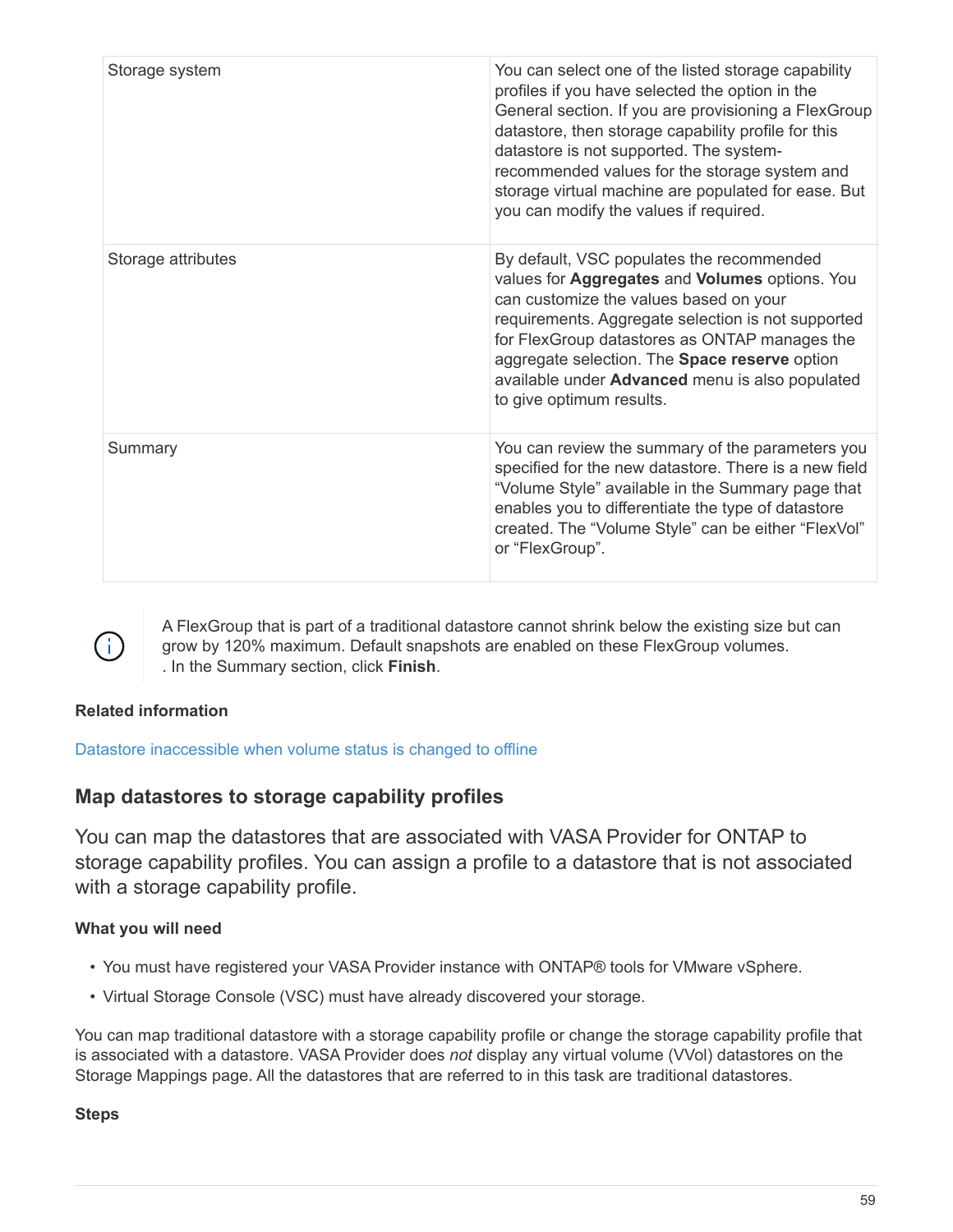1. From the ONTAP tools Home page, click **Storage Mapping**.

From the Storage Mapping page, you can determine the following information:

- The vCenter Server that is associated with the datastore
- How many profiles match the datastore

The Storage Mapping page displays only traditional datastores. This page does not display any VVol datastores or qtree datastores.

◦ Whether the datastore is currently associated with a profile

A datastore can match multiple profiles, but a datastore can be associated with only one profile.

- Whether the datastore is compliant with the profile that is associated with it
- 2. To map a storage capability profile to a datastore or to change the existing profile of a datastore, select the datastore.

To locate specific datastores or other information on the Storage Mapping page, you can enter a name or a partial string in the search box. VSC displays the search results in a dialog box. To return to the full display, you should remove the text from the search box, and then click **Enter**.

- 3. From the Actions menu, select **Assign matching profile**.
- 4. Select the profile that you want to map to the datastore from the list of matching profiles that is provided in the **Assign profile to datastore** dialog box, and then click **OK** to map the selected profile to the datastore.
- 5. Refresh the screen to verify the new assignment.

# **Assign QoS policies**

The provisioning of FlexGroup datastores does not support assigning storage capability profiles to the datastores. But you can assign QoS policies to virtual machines that are created on FlexGroup backed datastores.

### **About this task**

The QoS policies can be applied either at a virtual machine level or a datastore level. The QoS policies are required for a datastore to configure throughput (Max and Min IOPS) thresholds. When you set QoS on a datastore it is applied to the virtual machines residing on the datastore and not on the FlexGroup volume. But if you set QoS on all the virtual machines in a datastore, then any individual QoS settings for the virtual machines are overridden. This is applicable only to the virtual machines available in the datastore and not to any migrated or added virtual machines. If you want to apply QoS to newly added or migrated virtual machines of a particular datastore, then you have to manually set the QoS values.



You cannot apply QoS settings at a datastore or virtual machine level for datastores that are provisioned on direct storage VM's because ONTAP does not support QoS at storage VM management level.

### **Steps**

- 1. On the ONTAP tools homepage, click **Menu** > **Host and Clusters**.
- 2. Right-click the required datastore or virtual machine and click **NetApp ONTAP tools** > **Assign QoS**.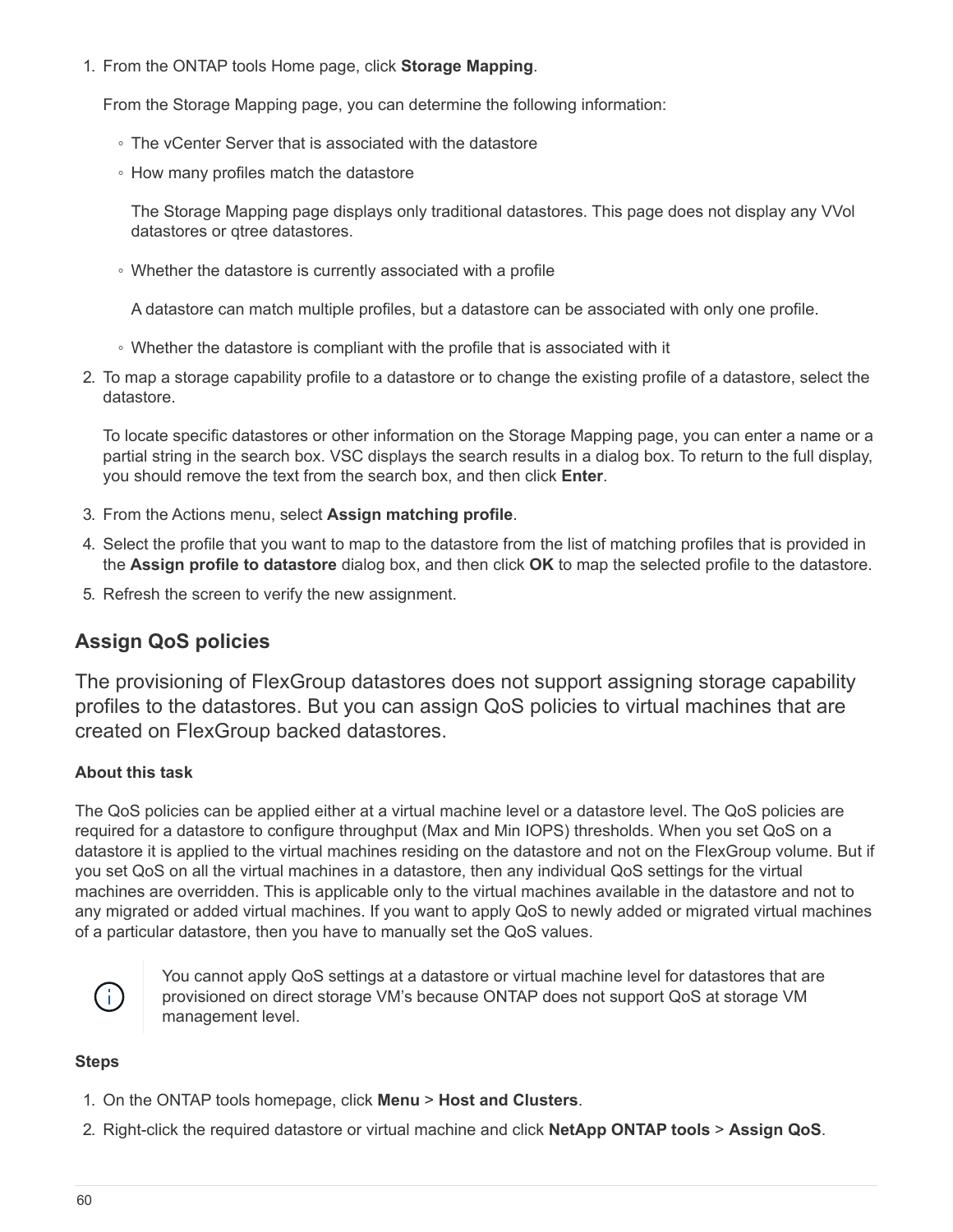3. In the Assign QoS dialog box, enter values the required IOPS values, and click **Apply**.

# **Verify datastore compliance with the mapped storage capability profile**

You can quickly verify whether your datastores are compliant with the storage capability profiles that are mapped to the datastores.

## **What you will need**

- You must have registered your VASA Provider instance with ONTAP® tools for VMware vSphere (VSC).
- VSC must have discovered your storage.

### **Steps**

- 1. From the ONTAP tools Home page, click **Storage Mapping**.
- 2. Review the information in the Compliance Status column to identify non-compliant datastores and review the alerts for non-compliance reason.



When you click the **COMPLIANCE CHECK** button, VSC performs a rediscovery operation for all of the storage, which might take few minutes.

If a datastore is no longer compliant with its profile, then the Compliance Status column displays an alert stating the reason for non-compliance. For example, a profile might require compression. If that setting has been changed on the storage, compression is no longer used, and the datastore is non-compliant.

When you discover a datastore that is not compliant with its profile, you can modify the settings on the volume backing the datastore to make the datastore compliant, or you can assign a new profile to the datastore.

You can modify the settings from the Storage Capability Profile page.

# **Provision vVols datastores**

You can provision a vVols datastore using the Provision Datastore wizard only if VASA Provider is enabled in your ONTAP tools.

### **What you will need**

• You should ensure that the subnet details of all the networks to which the ESXi hosted is connected is entered in the Kaminoprefs.xml.

### See **Enabling datastore mounting across different subnets** section.

• You should configure similar replication policy and schedule on the datastores at both the source and target sites for reverse replication to be successful.

The Provision datastore menu enables you to specify a storage capability profile for the datastore, which helps in specifying consistent service level objectives (SLOs) and simplifies the provisioning process. You can specify a storage capability profile only if you have enabled VASA Provider.

FlexVol volumes that are used as backing storage are displayed on the vVols dashboard only if they are running ONTAP 9.5 or later. You should not use the vCenter Server New Datastore wizard to provision vVols datastores.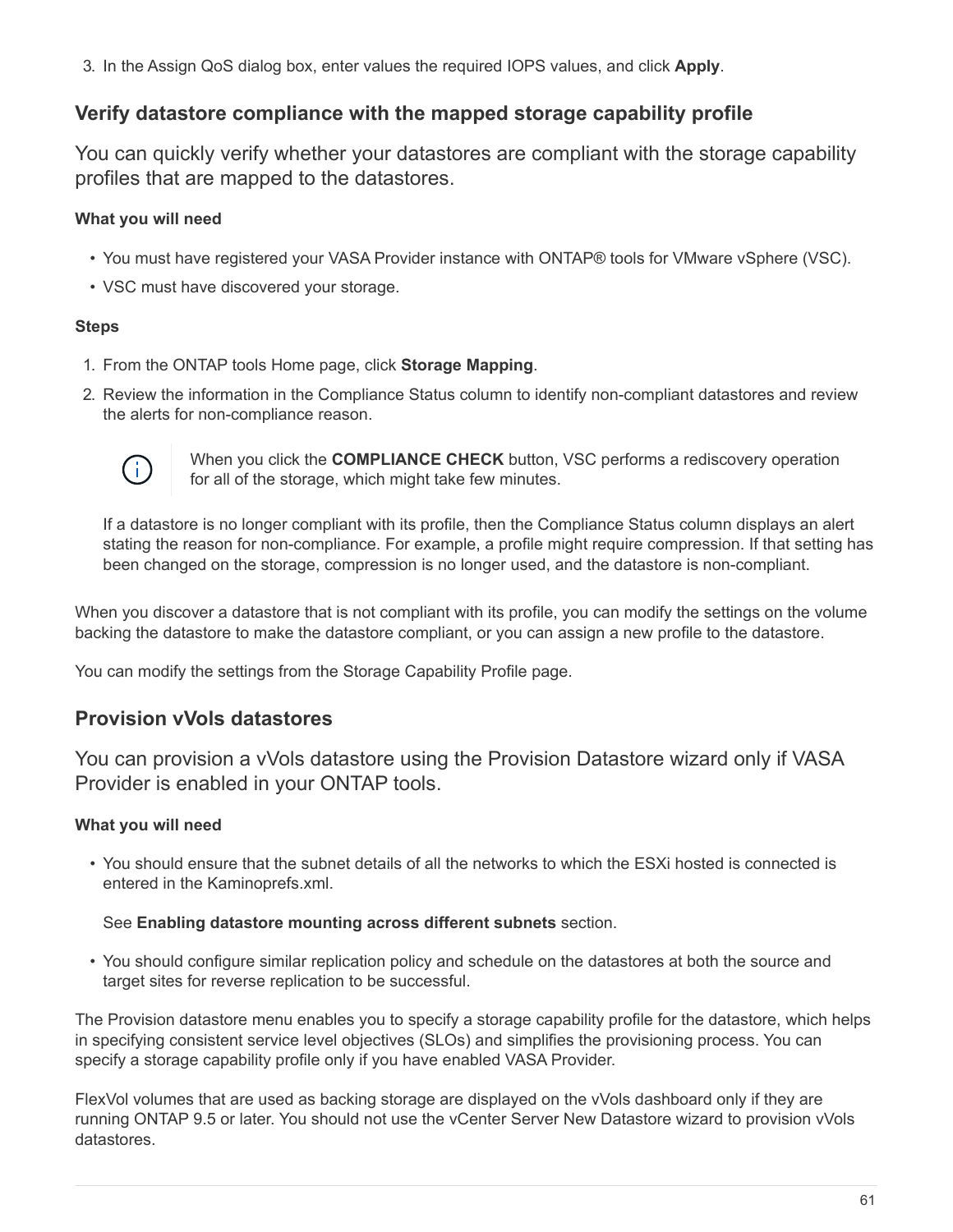• You must use cluster credentials to create vVols datastores.

You cannot use SVM credentials to create vVols datastores.

- VASA Provider does not support the cloning of a virtual machine that is hosted on the vVols datastore of one protocol to another datastore with a different protocol.
- You should have completed cluster pairing and SVM pairing both on the source and destination sites.

#### **Steps**

- 1. From the vSphere Client home page, click **Hosts and Clusters**.
- 2. In the navigation pane, select the datacenter on which you want to provision the datastore.
- 3. Specify the hosts on which you want to mount the datastore.

| To make the datastore available to | Do this $\ldots$                                                                          |
|------------------------------------|-------------------------------------------------------------------------------------------|
| All of the hosts in a datacenter   | Right-click a datacenter, and then select <b>NetApp</b><br>VSC > Provision Datastore.     |
| All of the hosts in a cluster      | Right-click a cluster, and then select <b>NetApp VSC</b> ><br><b>Provision Datastore.</b> |
| A single host                      | Right-click a host, and then select NetApp VSC ><br><b>Provision Datastore.</b>           |

4. Complete the fields in the New Datastore dialog box to create the datastore.

Most of the fields in the dialog box are self-explanatory. The following table describes some of the fields for which you might require guidance.

| <b>Section</b> | <b>Description</b>                                                                                                                                                                                                                                                                                                                                                                                                                                          |
|----------------|-------------------------------------------------------------------------------------------------------------------------------------------------------------------------------------------------------------------------------------------------------------------------------------------------------------------------------------------------------------------------------------------------------------------------------------------------------------|
| General        | The General section of the New Datastore dialog<br>box provides options to enter the location, name,<br>description, type, and protocol for the new<br>datastore. The vVols datastore type is used to<br>configure a vVols datastore.<br><b>Note:</b> If you are provisioning iSCSI vVols datastore<br>for vVols replication, then before creating vVols<br>datastore at the target site, you need to perform<br>SnapMirror update and cluster rediscovery. |
|                |                                                                                                                                                                                                                                                                                                                                                                                                                                                             |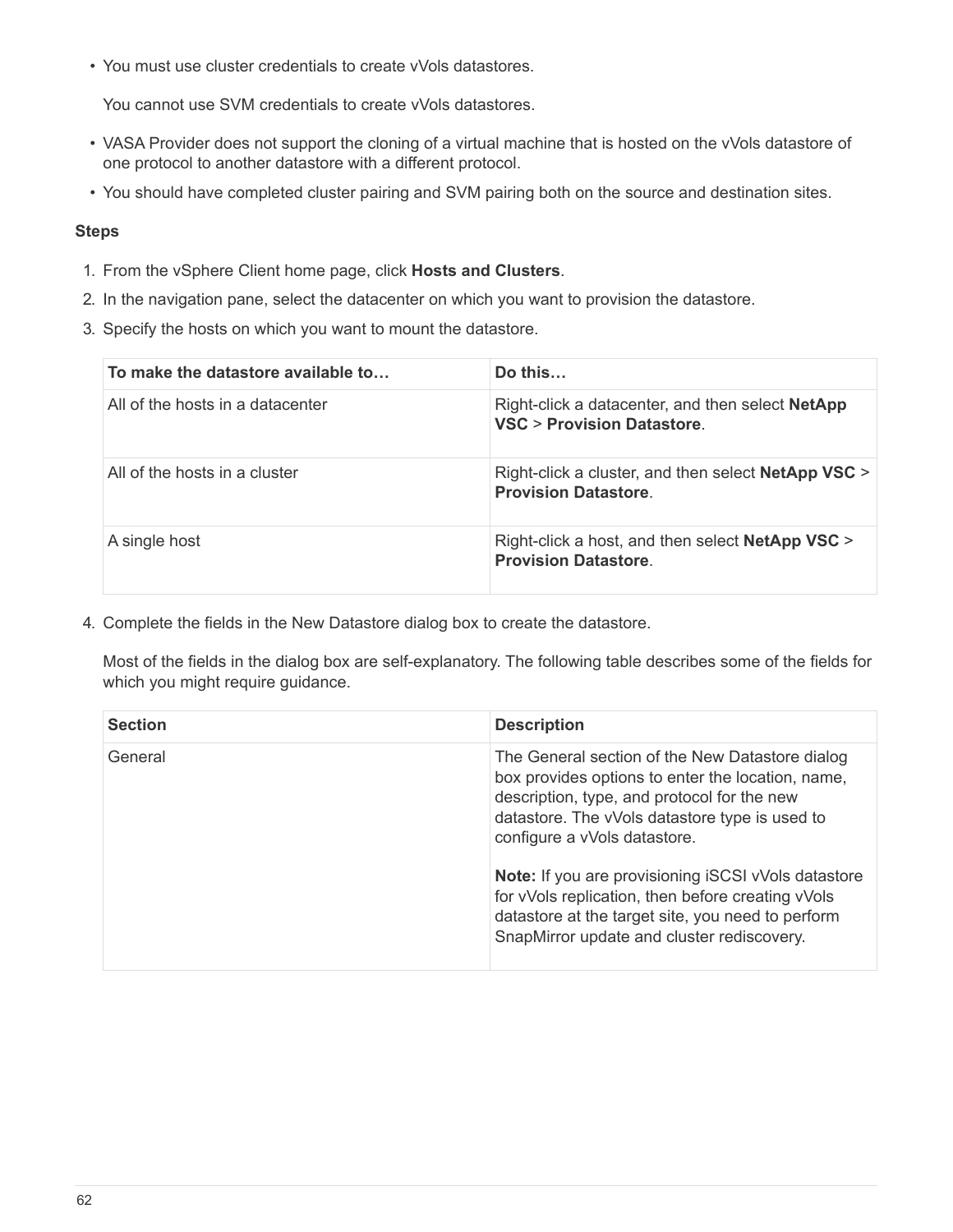| Storage system     | This section enables you to select whether you want<br>the vVols datastore to have either replication<br>enabled or disabled. Only asynchronous type<br>replication profile is allowed for this release. You<br>can then select one or more storage capability<br>profiles listed. The system recommended values of<br>paired Storage system and Storage VM are<br>populated automatically. The recommended values<br>are populated only if they are paired in ONTAP. You<br>can modify these values if required.<br>Note: While creating FlexVol volumes in ONTAP,<br>you should ensure to create them with the attributes<br>you wish to select in the storage capability profile.<br>Both read write and data protection FlexVol volumes<br>should have similar attributes.<br>After FlexVol volumes are created and SnapMirror<br>is initialized in ONTAP, you should run a storage<br>rediscovery in VSC to be able to see the new<br>volumes. |
|--------------------|-----------------------------------------------------------------------------------------------------------------------------------------------------------------------------------------------------------------------------------------------------------------------------------------------------------------------------------------------------------------------------------------------------------------------------------------------------------------------------------------------------------------------------------------------------------------------------------------------------------------------------------------------------------------------------------------------------------------------------------------------------------------------------------------------------------------------------------------------------------------------------------------------------------------------------------------------------|
| Storage attributes | You should select the schedule for SnapMirror and<br>the required FlexVol volume from the existing list.<br>This schedule should be similar to the one selected<br>in the VM Storage Policies page. The user should<br>have created FlexVol volumes on ONTAP with<br>SnapMirror that are listed. You can select the<br>default storage capability profile to be used for<br>creating vVols using the Default storage capability<br>profile option. By default all the volumes are set to<br>maximum Autogrow size to 120 % and default<br>Snapshots are enabled on these volumes.<br>Note: A FlexVol volume that is part of a vVols<br>datastore cannot shrink below the existing size but<br>can grow by 120% maximum. Default snapshots are<br>enabled on this FlexVol volume.                                                                                                                                                                    |

5. In the Summary section, click **Finish**.

## **Result**

A Replication group is created in the backend when a vVols datastore is configured.

## **Related information**

[Analyze performance data using the vVols dashboard](#page-97-0)

# **Rebalance vVols datastores**

The 9.8 release of ONTAP tools supports a command to rebalance FlexVol volumes in your datacenter. The main goal is to enable even space utilization among FlexVol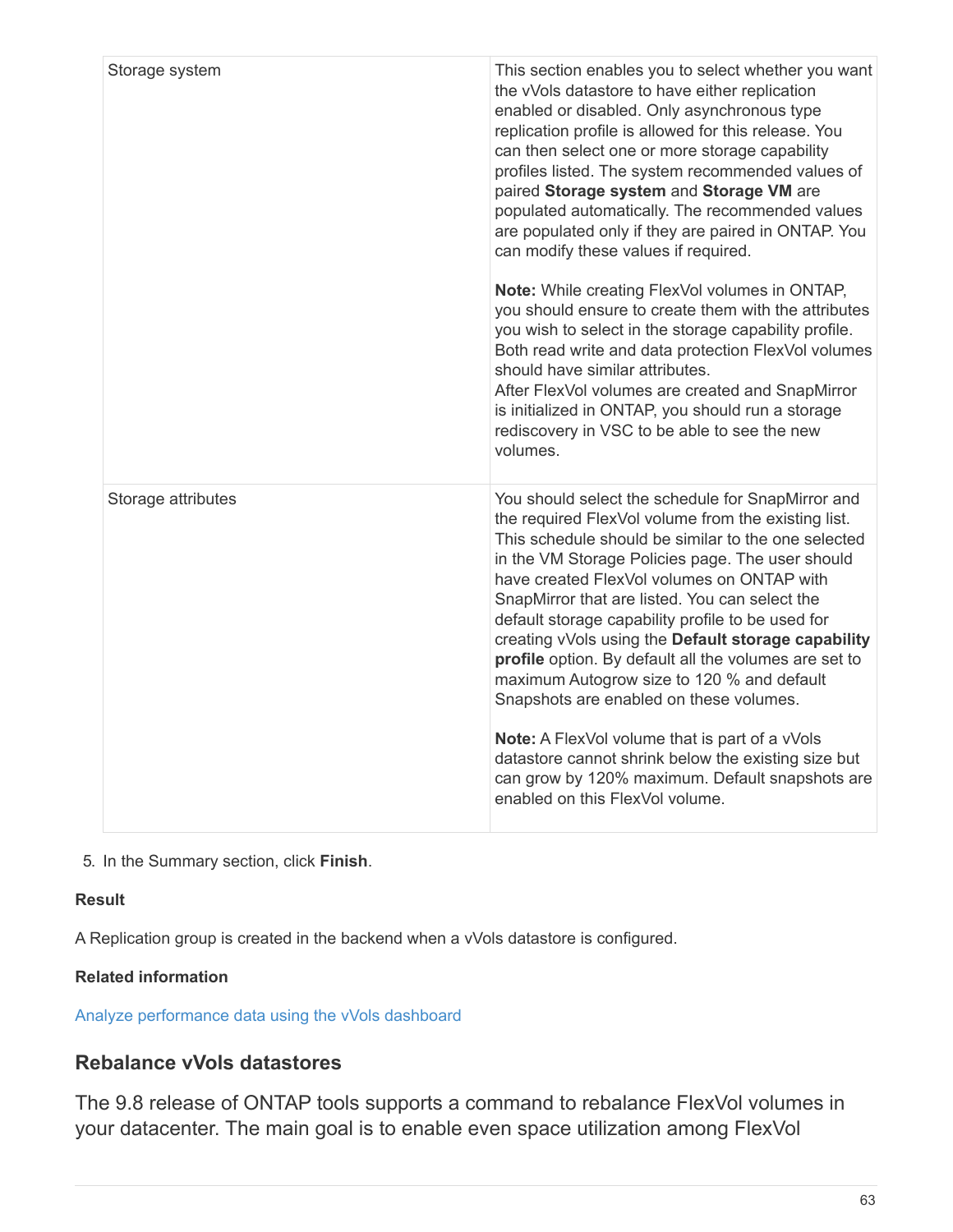volumes. ONTAP tools redistributes vVols among existing volumes based on space usage, thin provisioning, LUN count, and storage capability profiles.

The rebalancing of vVols datastore is performed by LUN move or file move. The criteria considered during vVols rebalancing is:

- Existing FlexVol volumes will not be resized and neither will new FlexVol volumes be added
- Only FlexVol volumes that have same storage capability or volume attributes are rebalanced
- FlexVol volumes with highest space utilization are considered for rebalancing
- All vVols associated with a virtual machine are moved to the same FlexVol volumes
- LUN and File count limit is retained
- Rebalance is not performed if the delta between the FlexVol volumes space utilization is 10%

The rebalance command removes empty FlexVol volumes to provide space for other datastores. Thus, the command enables you to remove unwanted FlexVol volumes so that they can be removed from the datastore. The command intends to move all the vVols associated with a virtual machine to same FlexVol volume. There is a precheck performed by the command before rebalance is started to minimize failures. But even with successful precheck, the rebalance operation might fail for one or more vVols. When this happens, then there is no rollback of the rebalance operation. So, vVols associated with a virtual machine might be placed on different FlexVol volumes and will result in warning logs.

- Parallel datastore and virtual machine operations are not supported.
- You must perform cluster rediscovery operation after every vVols rebalance operation completes.
- During vVols rebalance operation, if large number of vVols datastores are identified, then the transfer operation times out after the set default value.
	- If this occurs, then you should modify the vvol.properties file to set the value to offtap.operation.timeout.period.seconds=29700 and restart VASA Provider service.
- If a FlexVol volume has Snapshots, then during the vVols rebalance operation, the vVols are not correctly rebalanced due to insufficient details on the space utilization.

 $\mathbf{f}$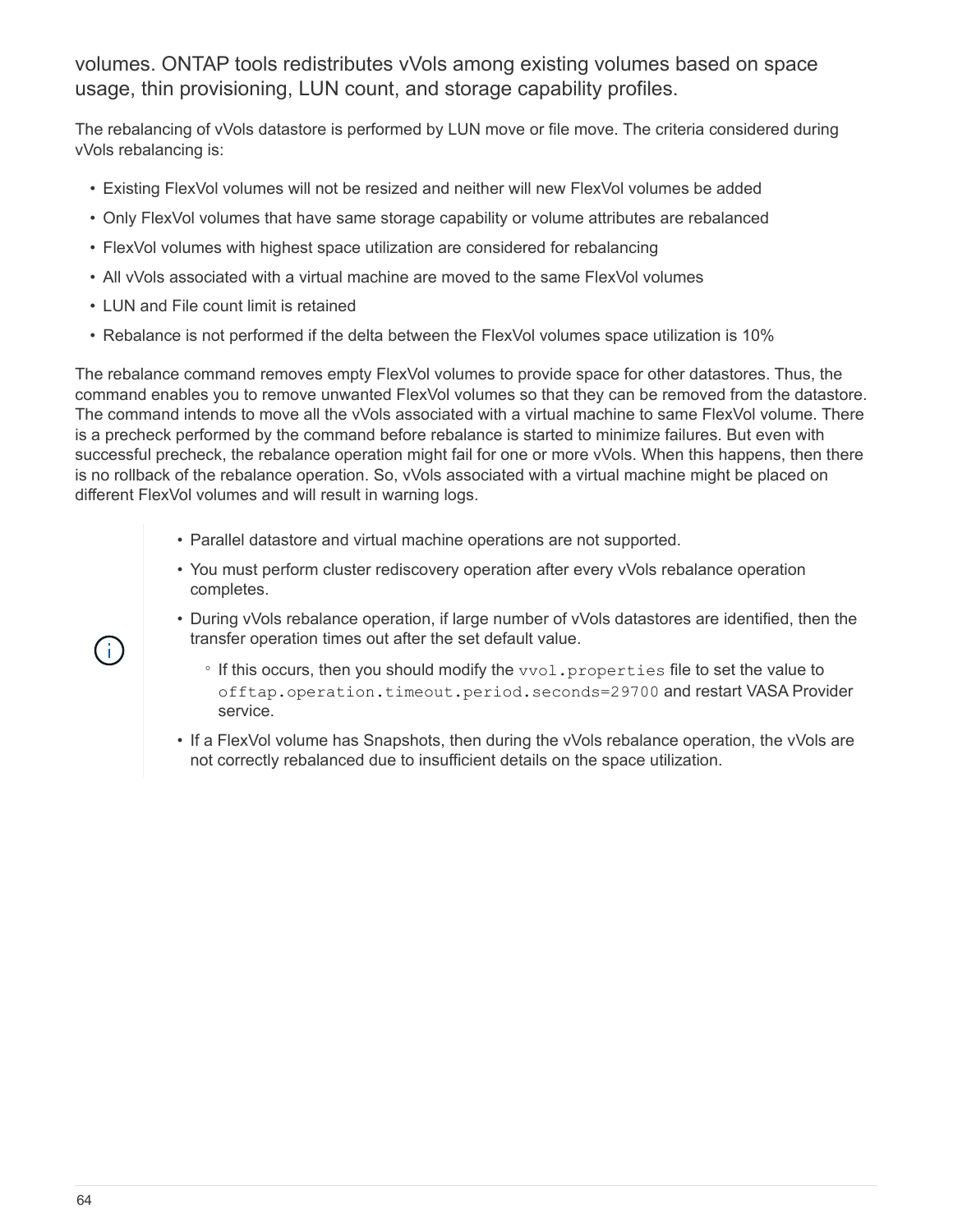# **Protect datastores and virtual machines**

# **Enable SRA to protect datastores**

The ONTAP tools for VMware vSphere provides the option to enable the SRA capability to be used with VSC to configure disaster recovery.

# **What you will need**

- You must have set up your vCenter Server instance and configured ESXi.
- You must have deployed ONTAP tools.
- You must have downloaded the .msi file for the SRA plug-in, or the .tar.gz file for SRM appliance only if you want to configure the Site Recovery Manager (SRM) disaster recovery solution.

[Site Recovery Manager Installation and Configuration Site Recovery Manager 8.2](https://docs.vmware.com/en/Site-Recovery-Manager/8.2/com.vmware.srm.install_config.doc/GUID-B3A49FFF-E3B9-45E3-AD35-093D896596A0.html) has more information.

## **About this task**

The flexibility to enable VASA Provider and SRA capabilities enables you to execute only the workflows that you require for your enterprise.

### **Steps**

- 1. Log in to the web user interface of VMware vSphere.
- 2. From the vSphere Client, click **Menu** > **ONTAP tools Console**.
- 3. Click **Settings**.
- 4. Click **Manage Capabilities** in the **Administrative Settings** tab.
- 5. In the **Manage Capabilities** dialog box, select the SRA extension want to enable.
- 6. Enter the IP address of ONTAP tools and the administrator password, and then click **Apply**.
- 7. You can use one of the following methods to deploy SRA:

| <b>For Windows SRM</b>                                                                                                                                                                   | <b>For SRM appliance</b>                                                                                                                                                                                                                                                                                              |
|------------------------------------------------------------------------------------------------------------------------------------------------------------------------------------------|-----------------------------------------------------------------------------------------------------------------------------------------------------------------------------------------------------------------------------------------------------------------------------------------------------------------------|
| a. Double-click the downloaded . msi installer for<br>the SRA plug-in.<br>b. Follow the on-screen instructions.<br>c. Enter the IP address and password of your<br>deployed ONTAP tools. | a. Access the SRM appliance page, and then go to<br>Storage Replication Adapters page of SRM<br>appliance.<br>b. Click <b>New Adapter.</b><br>c. Upload the <i>tar.gz</i> installer for the SRA plug-in to<br>SRM.<br>d. Rescan the adapters to verify that the details<br>are updated in the SRM Storage Replication |
|                                                                                                                                                                                          | Adapters page.                                                                                                                                                                                                                                                                                                        |

You must log out of the vSphere Client, and then log in again to verify that your selected extension is available for configuration.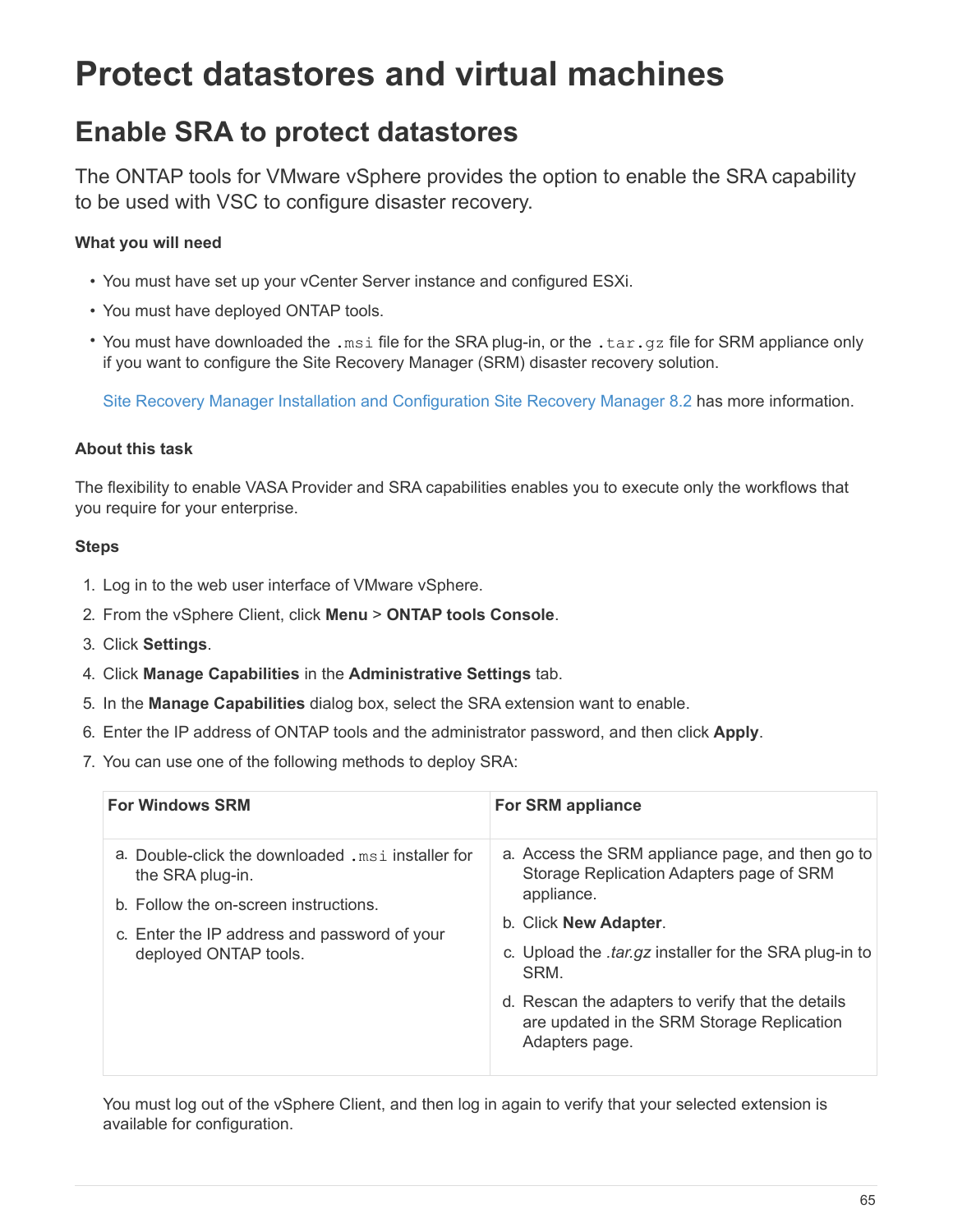[Configure Storage Replication Adapter for disaster recovery](#page-7-0)

# **Configure storage system for disaster recovery**

# **Configure Storage Replication Adapter for SAN environment**

You must set up the storage systems before running Storage Replication Adapter (SRA) for Site Recovery Manager (SRM).

### **What you will need**

You must have installed the following programs on the protected site and the recovery site:

• SRM

Documentation about installing SRM is on the VMware site.

[VMware Site Recovery Manager Documentation](https://www.vmware.com/support/pubs/srm_pubs.html)

• SRA

The adapter is installed either on SRM.

#### **Steps**

- 1. Verify that the primary ESXi hosts are connected to the LUNs in the primary storage system on the protected site.
- 2. Verify that the LUNS are in igroups that have the ostype option set to *VMware* on the primary storage system.
- 3. Verify that the ESXi hosts at the recovery site have appropriate FC or iSCSI connectivity to the storage virtual machine (SVM).

You can do this either by verifying that the ESXi hosts have local LUNs connected on the SVM or by using the fcp show initiators command or the iscsi show initiators command on the SVMs.

### **Configure Storage Replication Adapter for NAS environment**

#### **What you will need**

You must have installed the following programs on the protected site and the recovery site:

• SRM

Documentation about installing SRM can be found on the VMware site.

#### [VMware Site Recovery Manager Documentation](https://www.vmware.com/support/pubs/srm_pubs.html)

• SRA

The adapter is installed on SRM and the SRA server.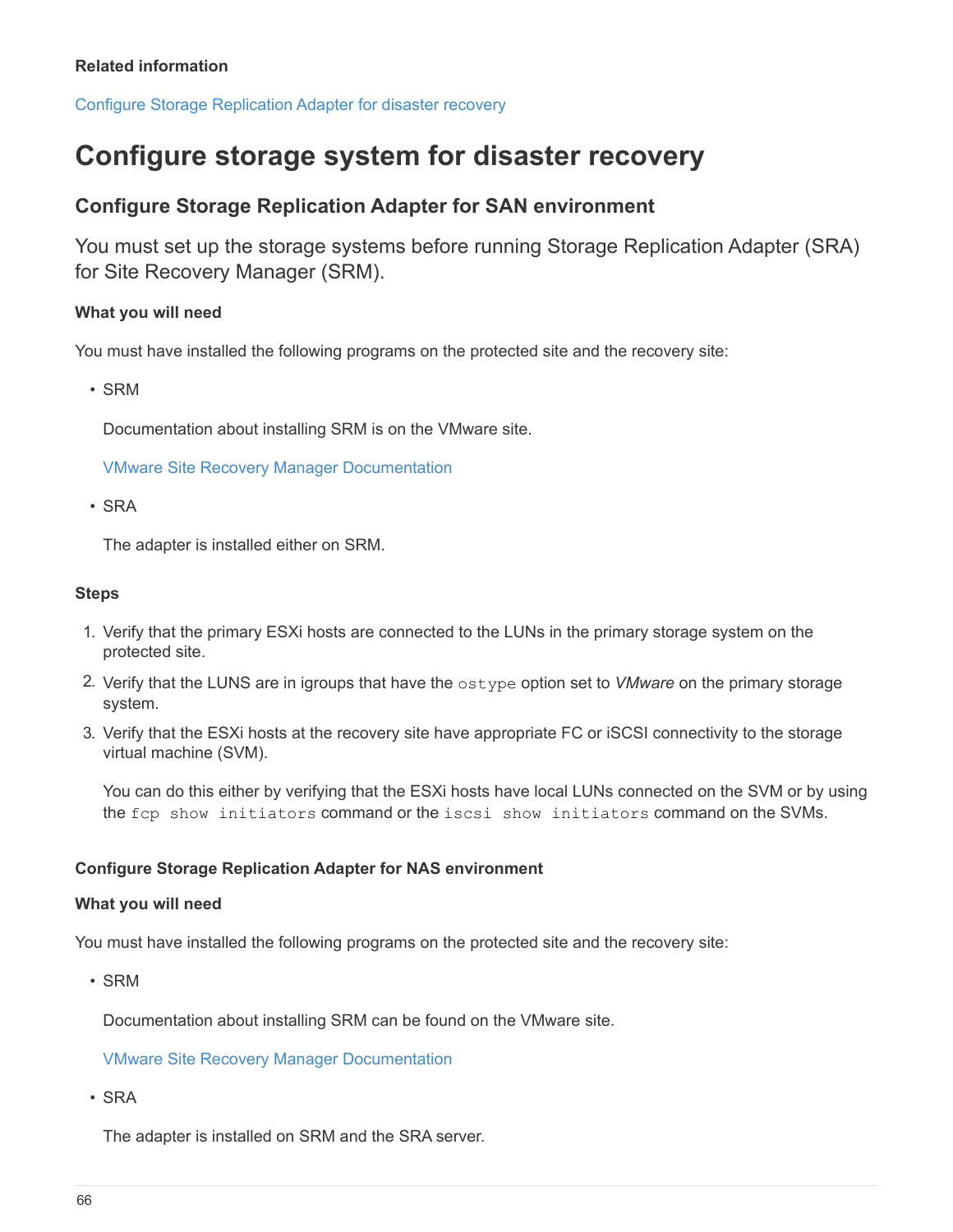## **Steps**

- 1. Verify that the datastores at the protected site contain virtual machines that are registered with vCenter Server.
- 2. Verify that the ESXi hosts at the protected site have mounted the NFS exports volumes from the storage virtual machine (SVM).
- 3. Verify that valid addresses such as the IP address, host name, or FQDN on which the NFS exports are present are specified in the **NFS Addresses** field when using the Array Manager wizard to add arrays to SRM.
- 4. Use the ping command on each ESXi host at the recovery site to verify that the host has a VMkernel port that can access the IP addresses that are used to serve NFS exports from the SVM.

# [NetApp Support](https://mysupport.netapp.com/site/global/dashboard)

# **Configure Storage Replication Adapter for highly scaled environment**

You must configure the storage timeout intervals per the recommended settings for Storage Replication Adapter (SRA) to perform optimally in highly scaled environments.

## **Storage Provider settings**

You should set the following timeout values on SRM for scaled environment:

| <b>Advanced settings</b>             | <b>Timeout values</b>                                                     |
|--------------------------------------|---------------------------------------------------------------------------|
| StorageProvider.resignatureTimeout   | Increase the value of the setting from 900 seconds to<br>$12000$ seconds. |
| storageProvider.hostRescanDelaySec   | 60                                                                        |
| storageProvider.hostRescanRepeatCnt  | 20                                                                        |
| storageProvider.hostRescanTimeoutSec | Set a high value (For example: 99999)                                     |

You should also enable the StorageProvider.autoResignatureMode option.

See VMware documentation for more information on modifying Storage Provider settings.

[VMware vSphere Documentation: Change Storage Provider Settings](https://docs.vmware.com/en/Site-Recovery-Manager/6.5/com.vmware.srm.admin.doc/GUID-E4060824-E3C2-4869-BC39-76E88E2FF9A0.html)

### **Storage settings**

You must set the value of the storage.commandTimeout and storage.maxConcurrentCommandCnt timeout interval for highly scaled environments to 99,999 seconds.



The timeout interval specified is the maximum value. You do not need to wait for the maximum timeout to be reached. Most commands finish within the set maximum timeout interval.

You should also set the maximum time for SRA to perform a single operation in the vvol.properties file: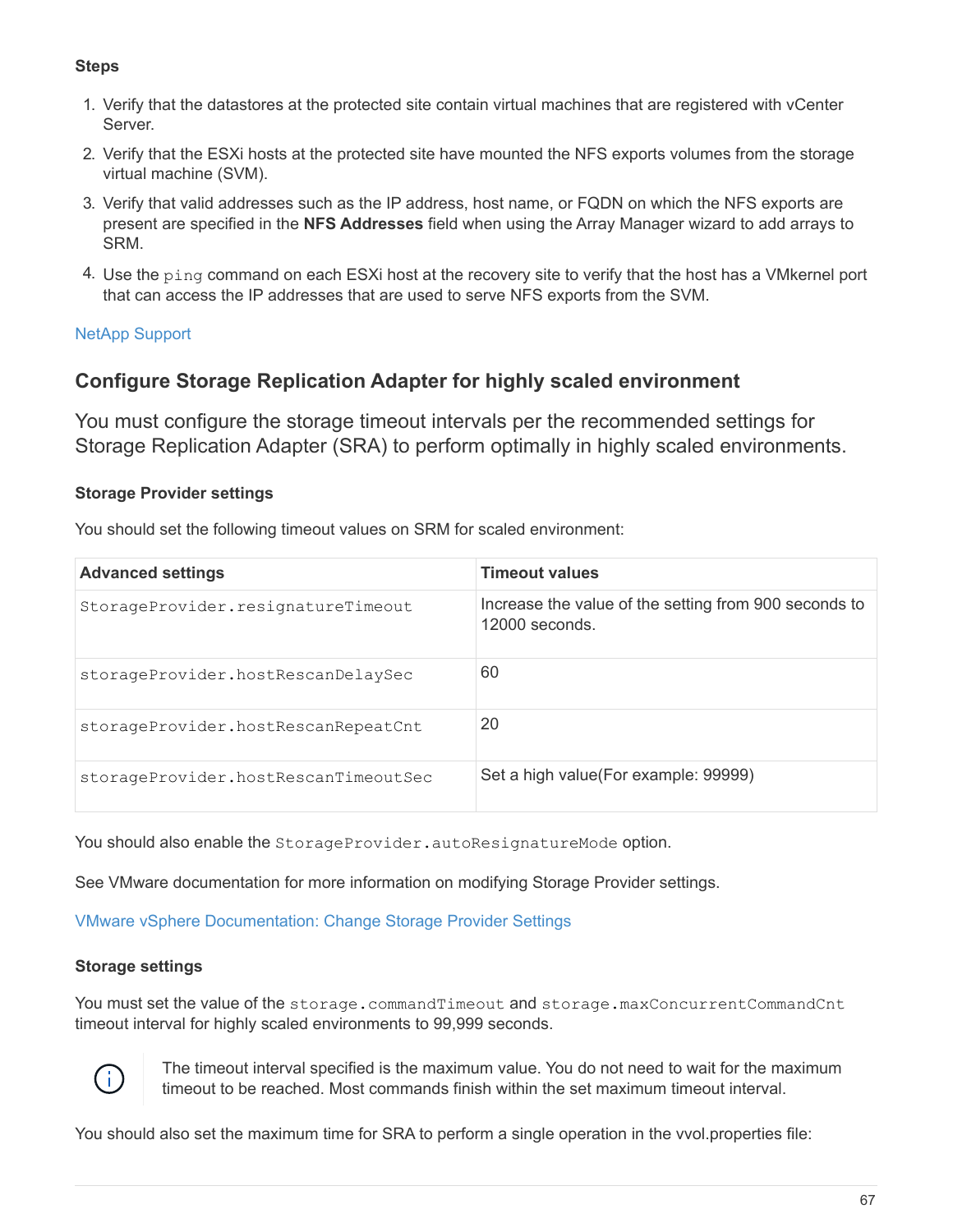offtap.operation.timeout.period.seconds=86400.

[NetApp Knowledgebase Answer 1001111: NetApp Storage Replication Adapter 4.0/7.X for ONTAP Sizing](https://kb.netapp.com/app/answers/answer_view/a_id/1001111) **[Guide](https://kb.netapp.com/app/answers/answer_view/a_id/1001111)** 

VMware documentation on modifying SAN Provider settings has more information.

[VMware Site Recovery Manager Documentation: Change Storage Settings](https://docs.vmware.com/en/Site-Recovery-Manager/6.5/com.vmware.srm.admin.doc/GUID-711FD223-50DB-414C-A2A7-3BEB8FAFDBD9.html)

# <span id="page-70-0"></span>**Configure SRA on the SRM Appliance**

After you have deployed the SRM Appliance, you should configure SRA on the SRM Appliance. The successful configuration of SRA enables SRM Appliance to communicate with SRA for disaster recovery management. You should store the ONTAP tools credentials (IP address and administrator password) in the SRM Appliance to enable communication between SRM Appliance and SRA.

## **What you will need**

You should have uploaded the *tar.gz* file to SRM Appliance.

## **About this task**

The configuration of SRA on SRM Appliance stores the SRA credentials in the SRM Appliance.

### **Steps**

- 1. Log in using administrator account to the SRM Appliance using putty.
- 2. Switch to the root user using the command: su root
- 3. At the log location enter the command to get the docker ID used by SRA docker  $ps -1$
- 4. To login to the container ID, enter command docker  $exec -it -u srm *command* (constant) -v sch$
- 5. Configure SRM with the ONTAP tools IP address and password using the command:  $perl$  command.pl -I <va-IP> administrator <va-password>`

A success message confirming that the storage credentials are stored is displayed. SRA can communicate with SRA server using the provided IP address, port and credentials.

# **Update SRA credentials**

For SRM to communicate with SRA, you should update SRA credentials on the SRM server if you have modified the credentials.

## **What you will need**

You should have executed the steps mentioned in the topic "Configuring SRA on SRM appliance".

[Configuring SRA on the SRM Appliance](#page-70-0)

### **Steps**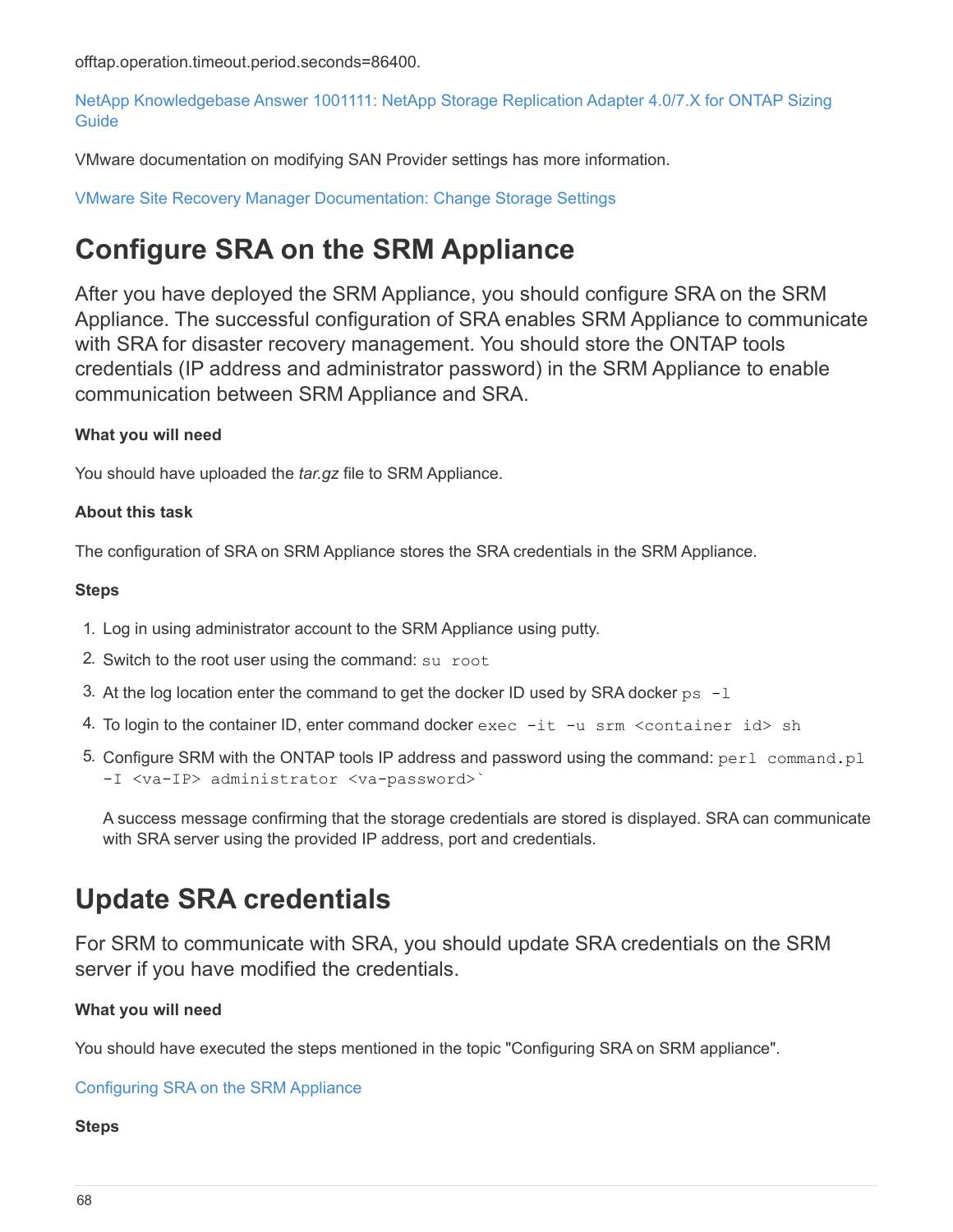1. Delete the contents of the /srm/sra/confdirectory using:

```
a. cd /srm/sra/conf
b. rm -rf *
```
2. Execute the perl command to configure SRA with the new credentials:

```
a. cd /srm/sra/
```

```
b. perl command.pl -I <va-IP> administrator <va-password>
```
# **Migration of Windows SRM to SRM Appliance**

If you are using Windows based Site Recovery Manager(SRM) for disaster recovery and you want to use the SRM Appliance for the same setup, then you should migrate your Windows disaster recovery setup to the appliance based SRM.

The steps involved in the migration of the disaster recovery are:

1. Upgrading your existing ONTAP tools to the 9.7.1 release.

[Upgrade to the latest release of ONTAP tools](#page-35-0)

- 2. Migrating Windows based Storage Replication Adapter to Appliance based SRA.
- 3. Migrating Windows SRM data to SRM Appliance.

See [Migrate from Site Recovery Manager for Windows to Site Recovery Manager Virtual Appliance](https://docs.vmware.com/en/Site-Recovery-Manager/8.2/com.vmware.srm.install_config.doc/GUID-F39A84D3-2E3D-4018-97DD-5D7F7E041B43.html) for detailed steps

# **Configure replication for vVols datastore to protect virtual machines**

You can configure replication for your vVols datastore using ONTAP tools. The main aim of vVols replication is to protect critical virtual machines during disaster recovery using VMware Site Recovery Manager (SRM).

However, to configure vVols replication for ONTAP tools, VASA Provider capability and vVols replication must be enabled. VASA Provider is enabled by default in ONTAP tools. The Array Based Replication is performed at the FlexVol level. Each vVols datastore is mapped to a storage container that consists of one or more FlexVol volumes. The FlexVol volumes should be pre-configured with SnapMirror from ONTAP.



You should not configure a mix of protected and unprotected virtual machines in a single vVols datastore. A reprotect operation after failover will cause unprotected virtual machines to be deleted. Ensure that all virtual machines in a vVols datastore are protected when using replication.

Replication groups are created during vVols datastore create workflow for each FlexVol volume. To use vVols replication, you will need to create VM Storage Policies that include replication status and schedule along with storage capability profile. A Replication group includes virtual machines that are replicated as part of disaster recovery to the target site. You can configure replication groups with protection groups and recovery plans using SRM console, for DR workflows.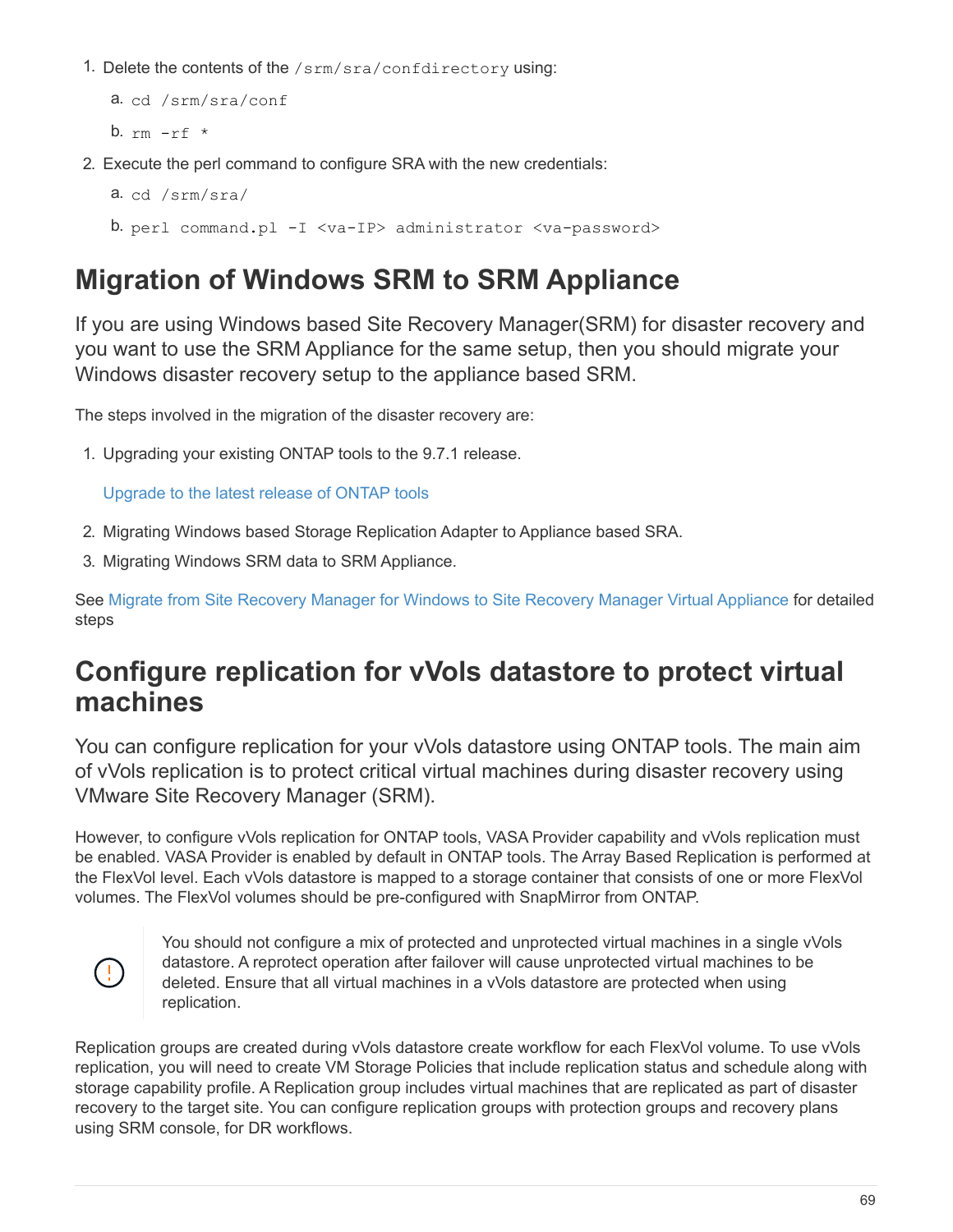

If you are using disaster recovery for vVols datastore, then you do not need to configure Storage Replication Adapter (SRA) separately as VASA Provider capability is enhanced to have vVols replication.



## **Protect unprotected virtual machines**

You can configure protection for your existing unprotected virtual machines that were created using VM storage Policy with replication disabled. To provide protection, you should change the VM storage policy and assign a replication group.

## **About this task**

If SVM is having both IPv4 and IPv6 LIFs, then you should disable IPv6 LIFs and later perform disaster recovery workflows.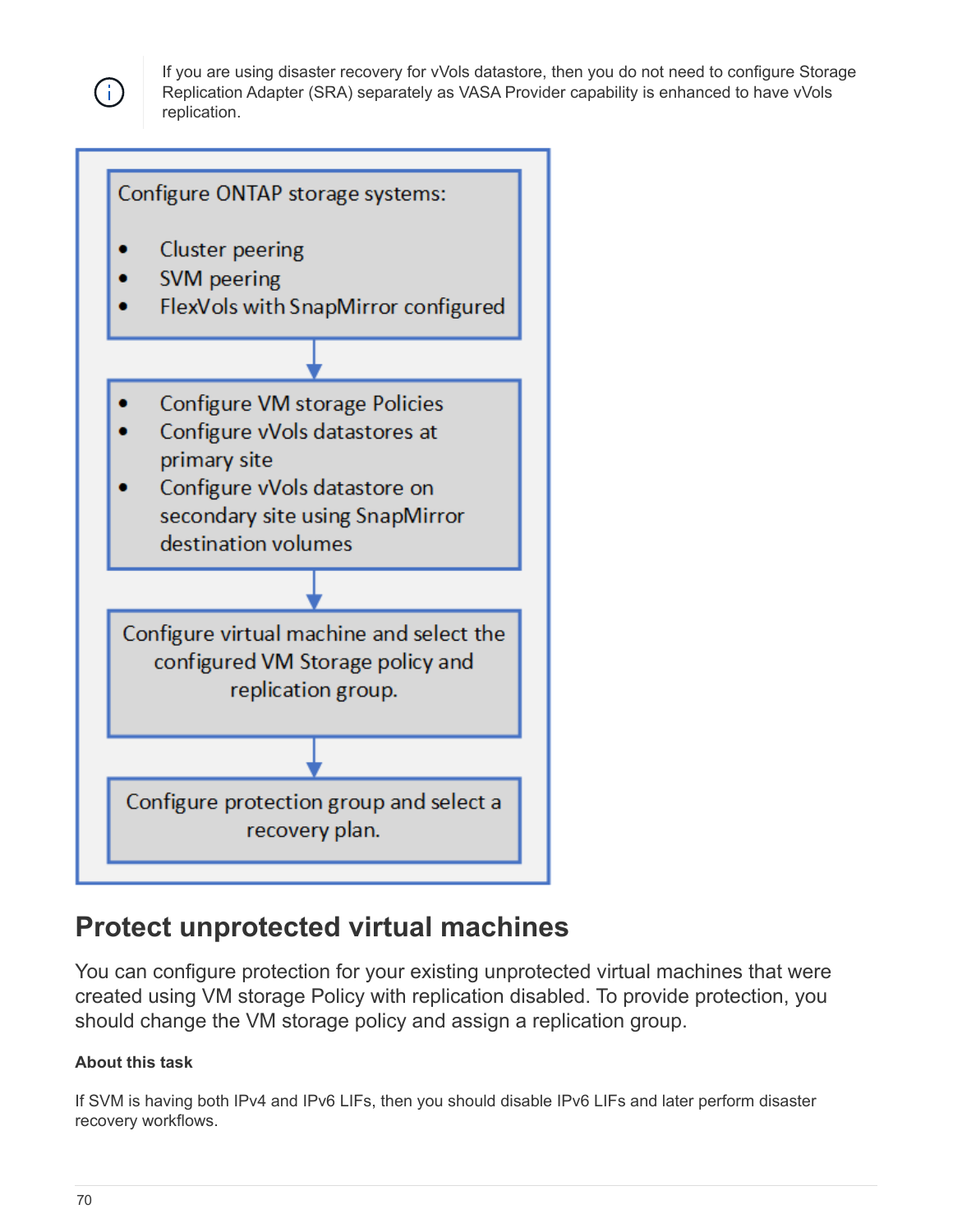#### **Steps**

- 1. Click the required virtual machine and verify that it is configured with default VM storage policy.
- 2. Right-click the selected virtual machine, and click **VM Policies** > **Edit VM Storage Policies**.
- 3. Select a VM Storage policy that has replication enabled from the **VM storage policy** drop-down.
- 4. Select a replication group from the **Replication group** drop-down, and then click **OK**.
- 5. Verify the Summary of the virtual machine to confirm that the virtual machine is protected.
	- This release of ONTAP tools does not support hot clone of protected virtual machines. You should power off the virtual machine and then perform the clone operation.



◦ If a datastore does not appear in ONTAP tools after a Reprotect operation, then you should run a storage system discovery or wait for the next scheduled discovery operation.

## **Configure protected and recovery sites**

## **Configure VM Storage Policies**

You should configure VM storage policies to manage virtual machines that are configured on vVols datastore and to enable services like replication for the virtual disks. For the traditional datastores, it is optional to use these VM storage policies.

#### **About this task**

The vSphere web client provides default storage policies. But you can create policies and assign them to the virtual machines.

#### **Steps**

- 1. On the vSphere Client page, click **Menu** > **Policies and Profiles**.
- 2. Click **VM Storage Policies** > **Create VM Storage Policy**.
- 3. In the Create VM Storage Policy page, provide the following details:
	- a. Enter a name and description for the VM Storage Policy.
	- b. Select **Enable rules for "NetApp clustered Data ONTAP.VP.vvol" storage**.
	- c. Select the required storage capability profile in the Placement tab.
	- d. Select the **Custom** option to enable Replication.
	- e. Click **ADD RULE** to select **Asynchronous** replication and required SnapMirror Schedule, and then click **NEXT**.
	- f. Verify the compatible datastores listed, and then click **NEXT** in the Storage compatibility tab.

For vVols datastores having data protection FlexVol volumes, compatible datastores check is not performed.

4. Review your VM Storage Policy selection in the **Review and finish** tab, and then click **Finish**.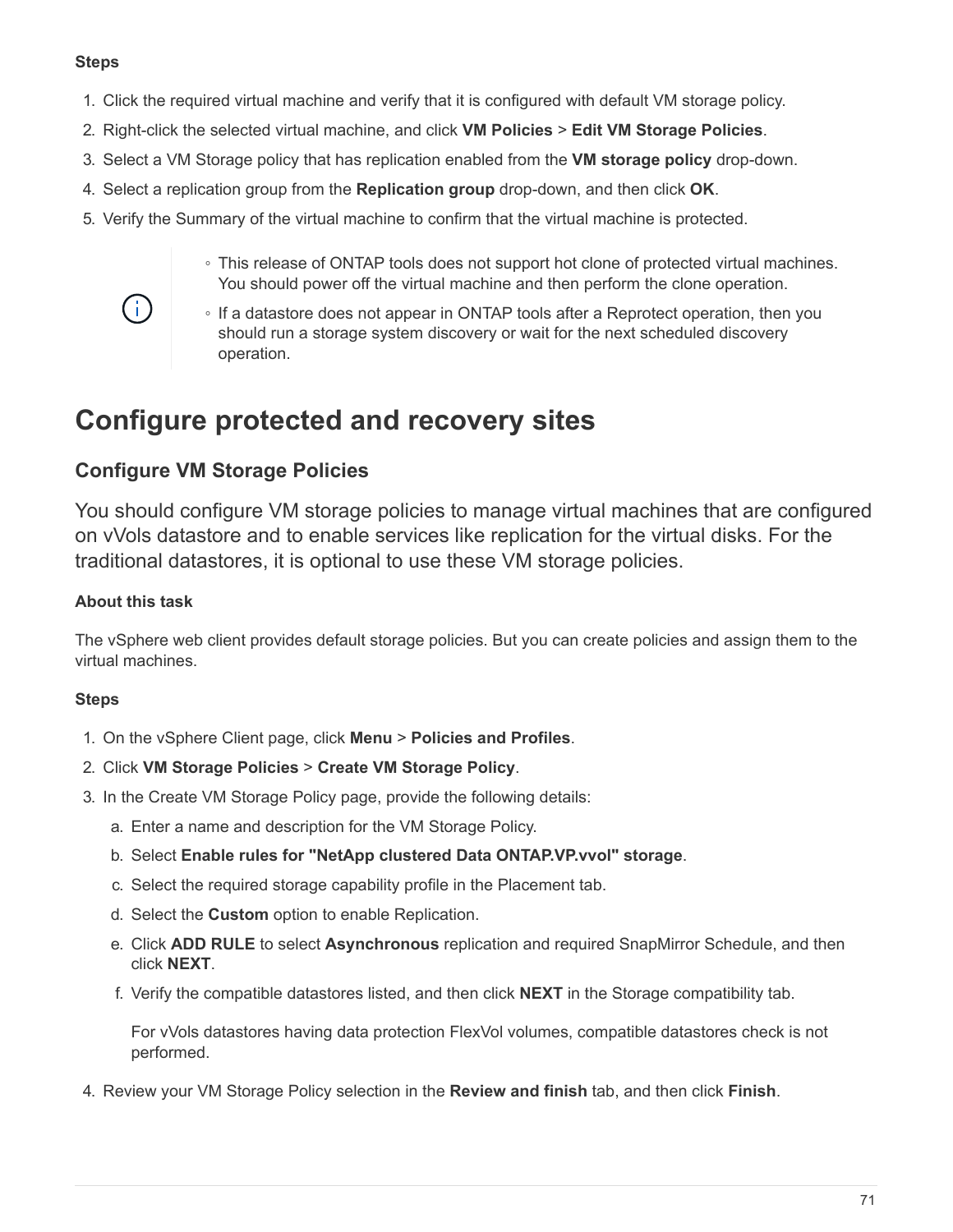## **Configure protection groups**

You must create protection groups to protect a group of virtual machines on the protected site.

#### **What you will need**

You should ensure that both the source and target sites are configured for the following:

- Same version of SRM installed
- vVols datastore configured with replication enabled and datastore mounted
- Similar storage capability profiles
- Similar VM Storage Policies with replication capability that must be mapped in SRM
- Virtual machines
- Paired protected and recovery sites
- Source and destination datastores should be mounted on respective sites

#### **Steps**

- 1. Log in to your vCenter Server, and then click **Site Recovery** > **Protection Groups**.
- 2. In the **Protection Groups** pane, click **New**.
- 3. Specify a name and description for the protection group, direction, and then click **NEXT**.
- 4. In the **Type** field, select one of the following:

| For                   | Type field option                          |
|-----------------------|--------------------------------------------|
| Traditional datastore | Datastore groups (array-based replication) |
| vVols datastore       | Virtual Volumes (vVol replication)         |

The fault domain is nothing but SVMs with replication enabled. The SVMs that have only peering implemented and with no issues are displayed.

5. In the Replication groups tab, select either the enabled array pair or the replication groups that have the virtual machine you configured, and then click **NEXT**.

All of the virtual machines on the replication group are added to the protection group.

- 6. Select either the existing recovery plan or create a new plan by clicking **Add to new recovery plan**.
- 7. In the Ready to complete tab, review the details of the protection group that you created, and then click **Finish**.

## **Pair protected and recovery sites**

You must pair the protected and recovery sites created using your vSphere Client to enable Storage Replication Adapter (SRA) to discover the storage systems.

#### **What you will need**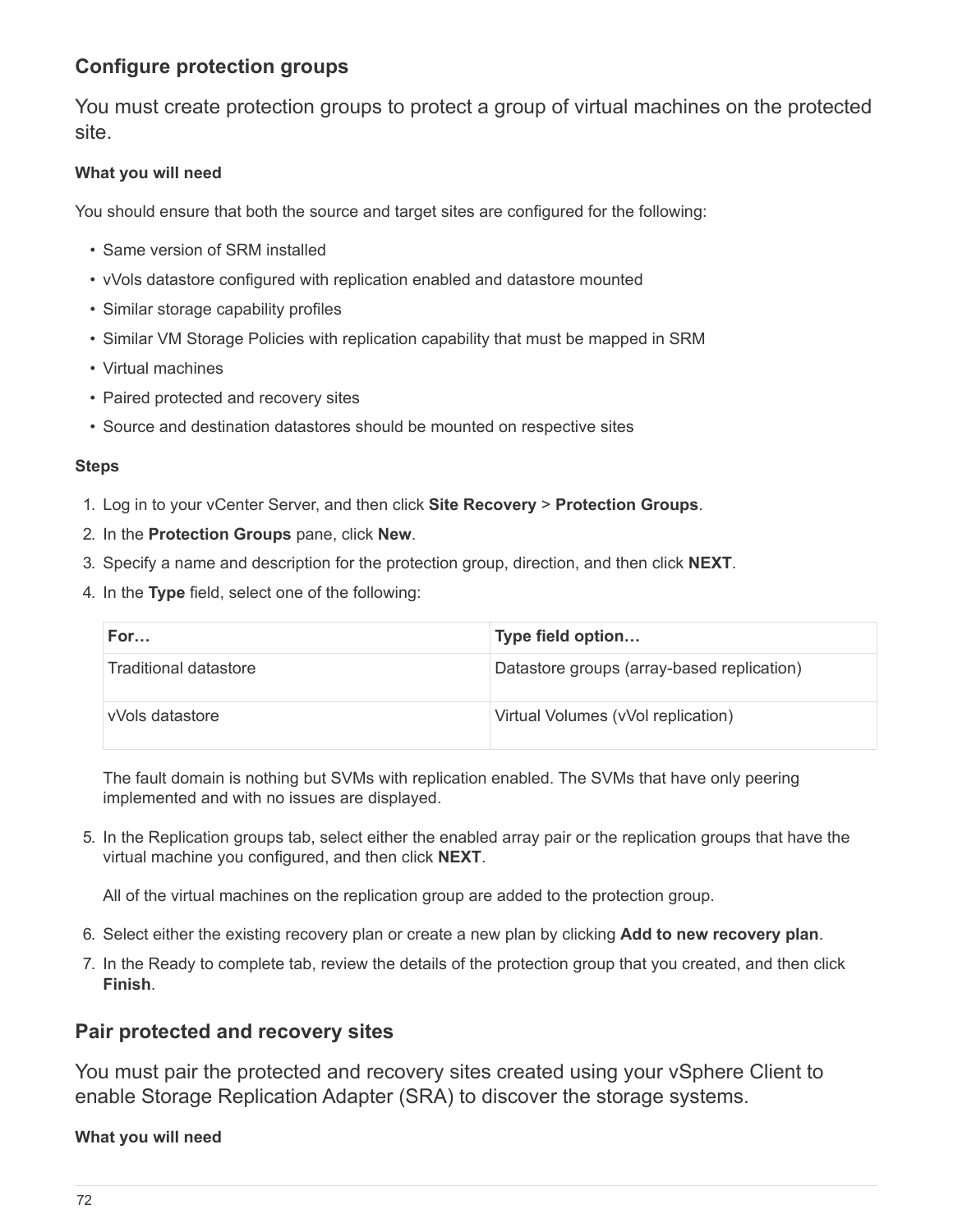- You must have installed Site Recovery Manager (SRM) on the protected and recovery sites.
- You must have installed SRA on the protected and recovery sites.

#### **About this task**

SnapMirror fan-out configurations are those where a source volume is replicated to two different destinations. These create a problem during recovery when SRM needs to recover the virtual machine from destination.



Storage Replication Adapter (SRA) does not support fan-out SnapMirror configurations.

### **Steps**

- 1. Double-click **Site Recovery** on the vSphere Client home page, and then click **Sites**.
- 2. Click **Objects** > **Actions** > **Pair Sites**.
- 3. In the Pair Site Recovery Manager Servers dialog box, enter the address of the protected site's Platform Services Controller, and then click **Next**.
- 4. In the Select vCenter Server section, do the following:
	- a. Verify that the protected site's vCenter Server appears as a matching candidate to pair.
	- b. Enter the SSO administrative credentials, and then click **Finish**.
- 5. If prompted, click **Yes** to accept the security certificates.

### **Result**

Both the protected and recovery sites will appear in the Objects dialog box.

## **Configure protected and recovery site resources**

#### **Configure network mappings**

You must configure your resource mappings like VM networks, ESXi hosts, and folders on both sites to enable the mapping of each resource from the protected site to the appropriate resource at the recovery site.

You must complete the following resource configurations:

- Network mappings
- Folder mappings
- Resource mappings
- Placeholder datastores

#### **What you will need**

You must have connected the protected and recovery sites.

#### **Steps**

- 1. Log in to your vCenter Server and click on **Site Recovery** > **Sites**.
- 2. Select your protected site, and then click **Manage**.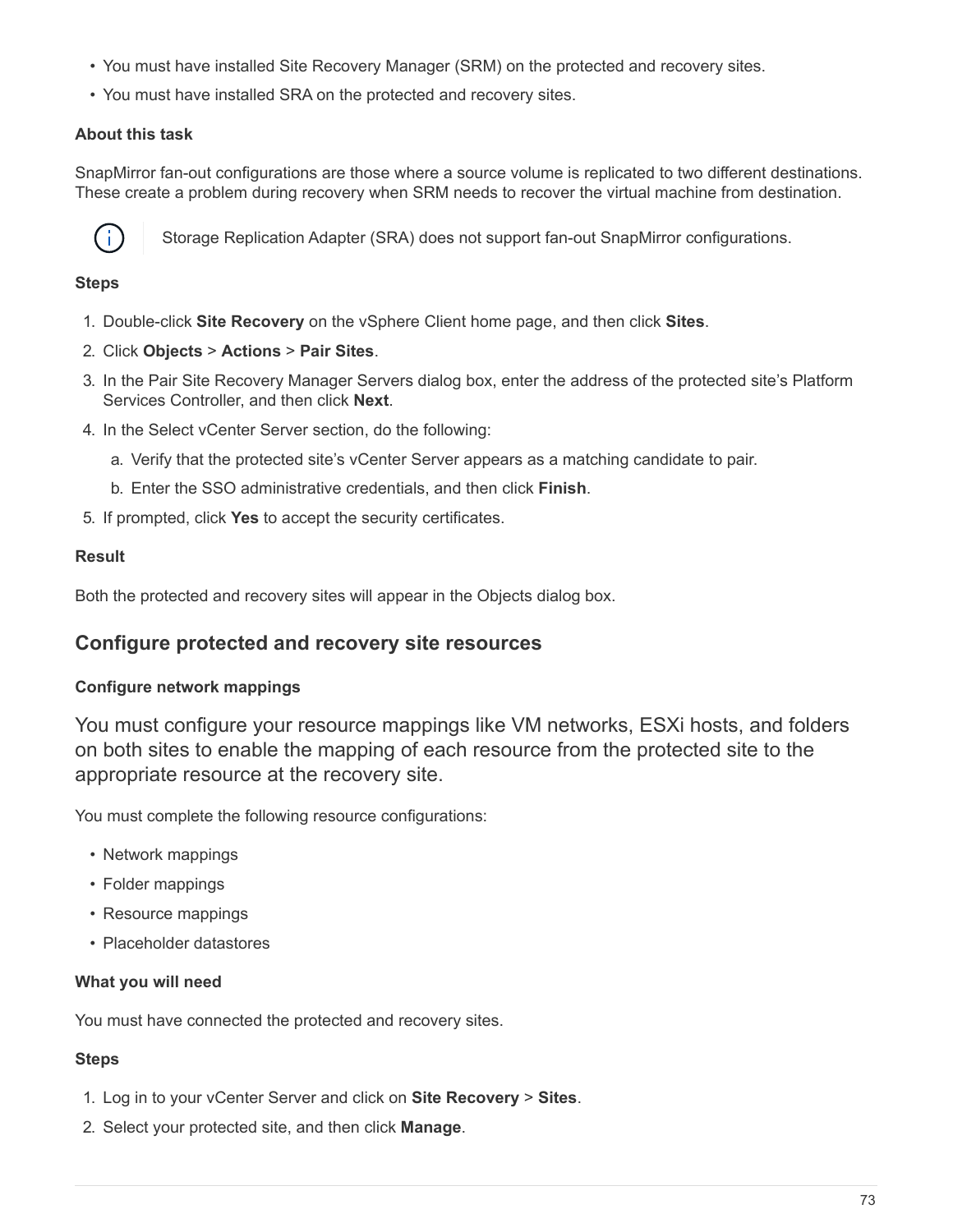- 3. In the Manage tab, select **Network Mappings**.
- 4.
- Click the  $\mathbb{R}$  icon to create a new network mapping.

The Create Network Mapping wizard appears.

- 5. In the Create Network Mapping wizard, perform the following:
	- a. Select **Automatically Prepare Mappings for Networks with Matching Names**, and click **Next**.
	- b. Select the required data center objects for the protected and recovery sites, and click **Add Mappings**.
	- c. Click **Next** after mappings are created successfully.
	- d. Select the object that was used earlier to create reverse mapping, and then click **Finish**.

#### **Result**

The Network Mappings page displays the protected site resources and the recovery site resources. You can follow the same steps for other networks in your environment.

#### **Configure folder mappings**

You must map your folders on the protected site and recovery site to enable communication between them.

#### **What you will need**

You must have connected the protected and recovery sites.

#### **Steps**

- 1. Log in to your vCenter Server, and click on **Site Recovery** > **Sites**.
- 2. Select your protected site, and then click **Manage**.
- 3. In the Manage tab, select **Folder Mappings**.
- 4. Click the  $\mathbb{F}_1$  icon to create a new folder mapping.

The Create Folder Mapping wizard appears.

- 5. In the Create Folder Mapping wizard, perform the following:
	- a. Select **Automatically Prepare Mappings for Folders with Matching Names**, and click **Next**.
	- b. Select the required data center objects for the protected and recovery sites, and click **Add Mappings**.
	- c. Click **Next** after mappings are created successfully.
	- d. Select the object that was used earlier to create reverse mapping, and then click **Finish**.

#### **Result**

The Folder Mappings page displays the protected site resources and the recovery site resources. You can follow the same steps for other networks in your environment.

#### **Configure resource mappings**

You must map your resources on the protected site and recovery site so that virtual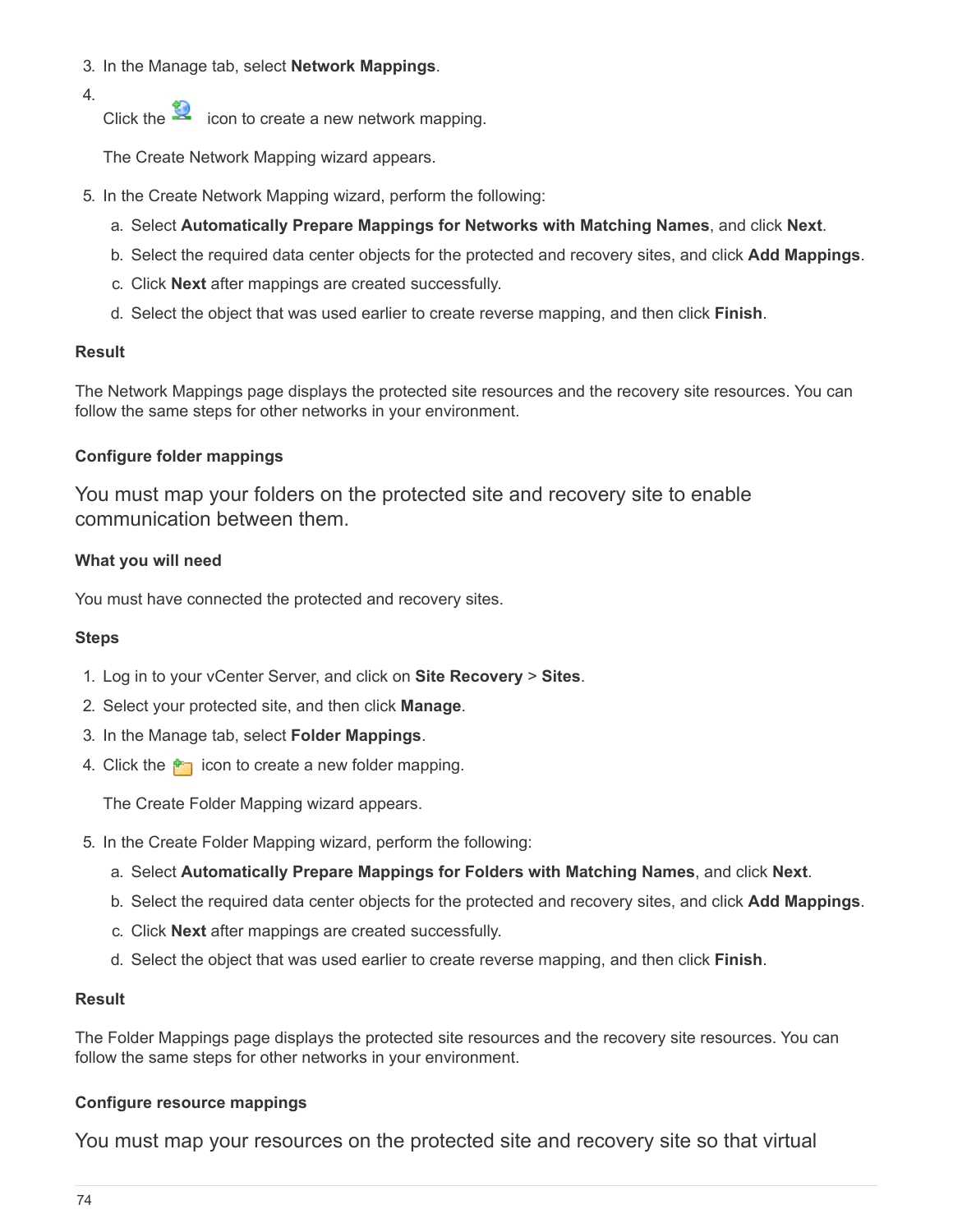machines are configured to fail over into one group of hosts or the other.

#### **What you will need**

You must have connected the protected and recovery sites.



In Site Recovery Manager (SRM), resources can be resource pools, ESXi hosts, or vSphere clusters.

#### **Steps**

- 1. Log in to your vCenter Server, and click on **Site Recovery** > **Sites**.
- 2. Select your protected site, and then click **Manage**.
- 3. In the Manage tab, select **Resource Mappings**.
- 4. Click the  $\mathcal{E}_1$  icon to create a new resource mapping.

The Create Resource Mapping wizard appears.

- 5. In the Create Resource Mapping wizard, perform the following:
	- a. Select **Automatically Prepare Mappings for Resource with Matching Names**, and click **Next**.
	- b. Select the required data center objects for the protected and recovery sites, and click **Add Mappings**.
	- c. Click **Next** after mappings are created successfully.
	- d. Select the object that was used earlier to create reverse mapping, and then click **Finish**.

#### **Result**

The Resource Mappings page displays the protected site resources and the recovery site resources. You can follow the same steps for other networks in your environment.

#### **Map storage policies**

You should map the storage policies on the protected site to the storage policies on the recovery site for your recovery plan to place the recovered virtual machines on the appropriate datastores based on your mappings. After the virtual machine is recovered on recovery site, mapped VM Storage Policy will be assigned to virtual machine.

#### **Steps**

- 1. On the vSphere Client, click **Site Recovery** > **Open Site Recovery**.
- 2. In the Site Pair tab, click **Configure** > **Storage Policy Mappings**.
- 3. Select the required site, and then click **New** to create a new mapping.
- 4. Select the option **Automatically prepare mappings for storage policies with matching names**, and then click **NEXT**.

SRM will select storage policies on the protected site for which a storage policy with the same name exists on the recovery site. You can also select the manual mapping option to select multiple storage policies.

5. Click **Add mappings**, and the click **NEXT**.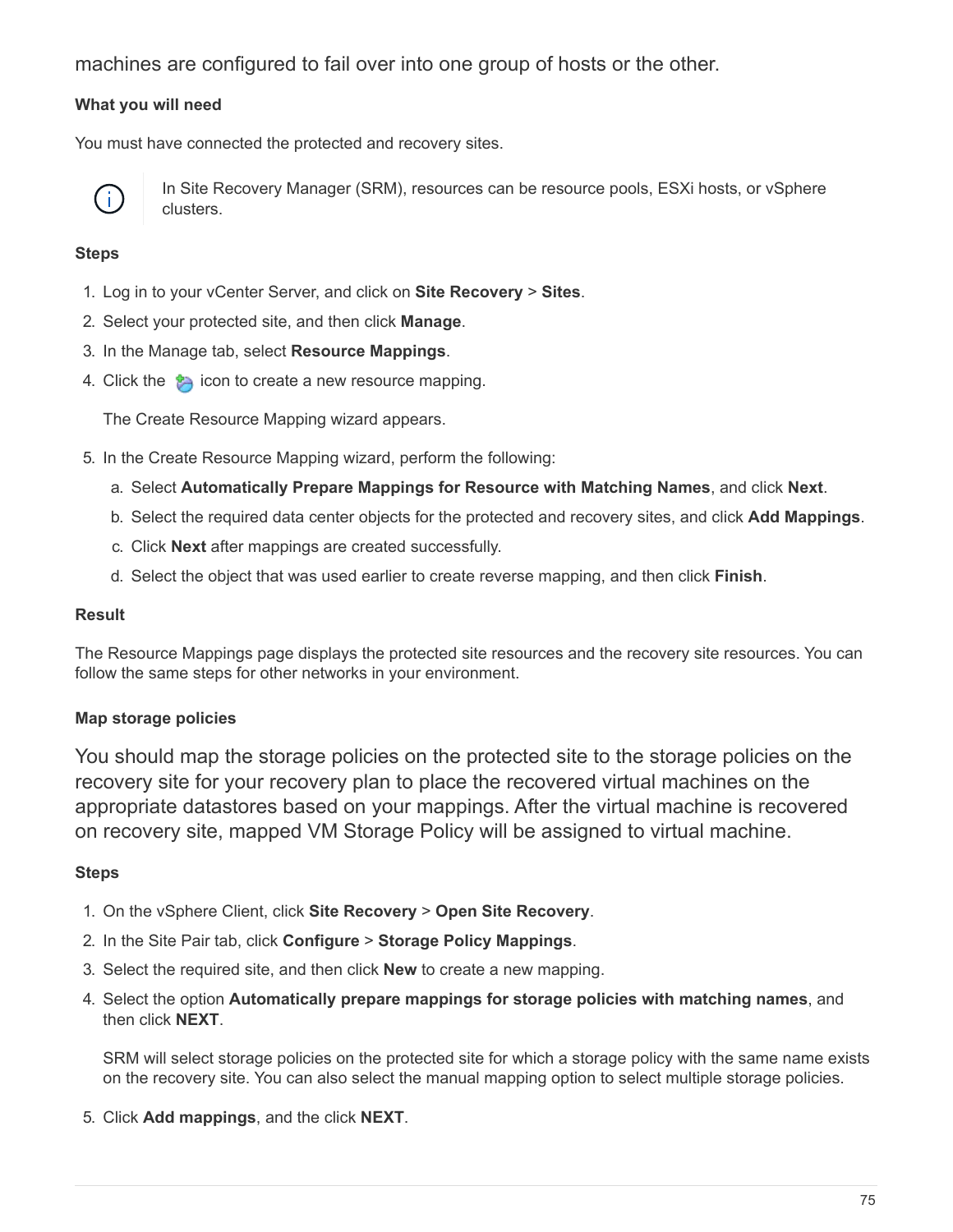- 6. In the **Reverse mapping** section, select the required check boxes for mapping, and then click **NEXT**.
- 7. In the **Ready to complete** section, review your selections and click **FINISH**.

## **Configure placeholder datastores**

You must configure a placeholder datastore to hold a place in the vCenter inventory at the recovery site for the protected virtual machine (VM). The placeholder datastore does not need to be large as the placeholder VMs are small and use only a few hundred or fewer kilobytes.

## **What you will need**

- You must have connected the protected and recovery sites.
- You must have configured your resource mappings.

## **Steps**

- 1. Log in to your vCenter Server, and click on **Site Recovery** > **Sites**.
- 2. Select your protected site, and then click **Manage**.
- 3. In the Manage tab, select **Placeholder Datastores**.
- 4. Click the  $\mathbb{E} \mathbf{Q}$  icon to create a new placeholder datastore.
- 5. Select the appropriate datastore, and then click **OK**.

Placeholder datastores can be local or remote and should not be replicated.

6. Repeat the steps 3 to 5 to configure a placeholder datastore for the recovery site.

## **Configure SRA using array manager**

You can configure Storage Replication Adapter (SRA) by using the Array Manager wizard of Site Recovery Manager (SRM) to enable interactions between SRM and storage virtual machines (SVMs).

## **What you will need**

- You must have paired the protected sites and recovery sites in SRM.
- You must have configured your storage before configuring the array manager.
- You must have configured and replicated the SnapMirror relationships between the protected sites and recovery sites.
- You must have enabled the SVM management LIFs to enable multitenancy.

SRA supports cluster-level management and SVM-level management. If you add storage at a cluster level, then you can discover and perform operations on all of the SVMs in the cluster. If you add storage at an SVM level, then you can manage only that specific SVM.



VMware does not support NFS4.1 protocol for SRM.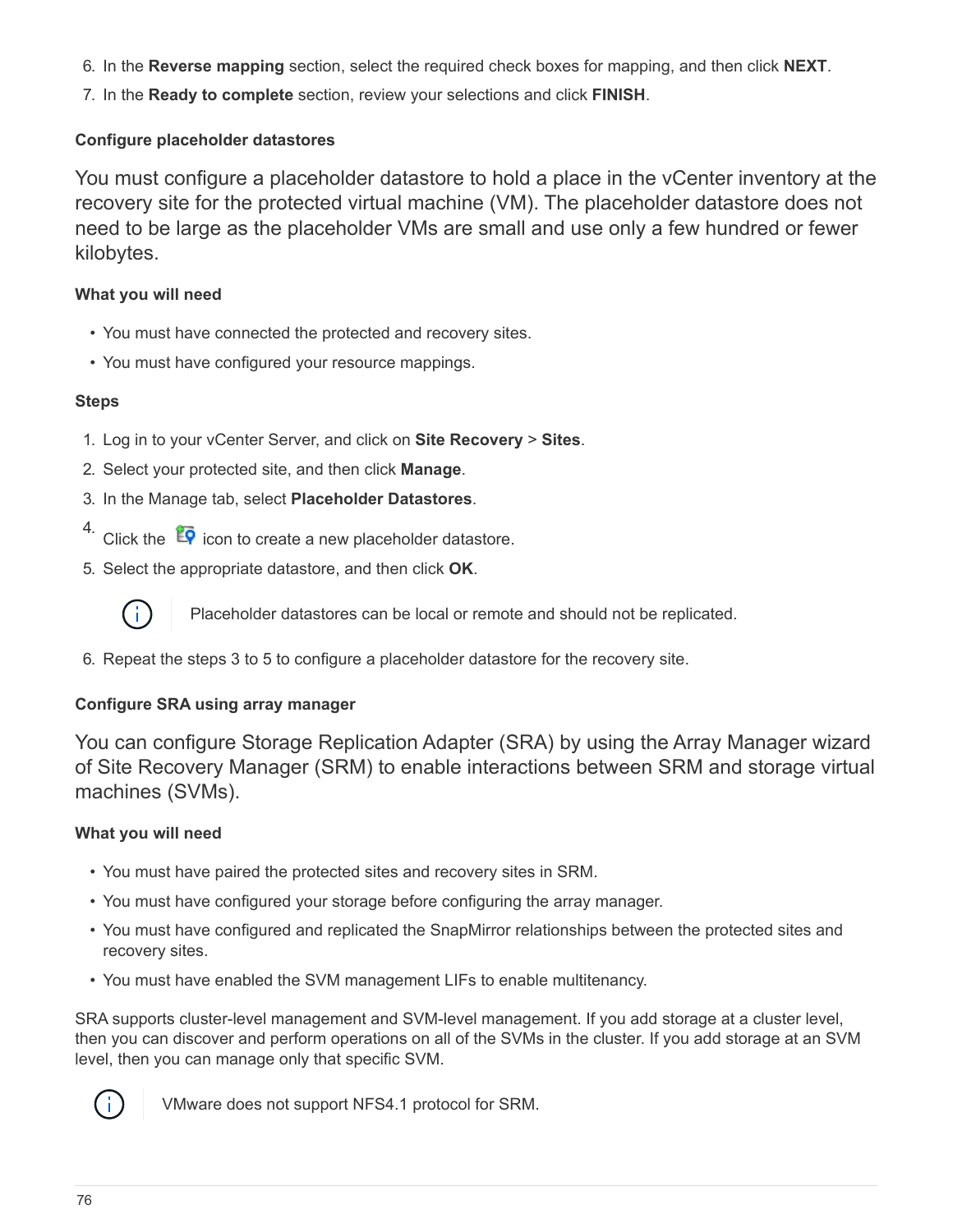#### **Steps**

- 1. In SRM, click **Array Managers**, and then click **Add Array Manager**.
- 2. Enter the following information to describe the array in SRM:
	- a. Enter a name to identify the array manager in the **Display Name** field.
	- b. In the **SRA Type** field, select **NetApp Storage Replication Adapter for ONTAP**.
	- c. Enter the information to connect to the cluster or the SVM:
		- If you are connecting to a cluster, you should enter the cluster management LIF.
		- If you are connecting directly to an SVM, you should enter the IP address of the SVM management LIF.



When configuring the array manager, you must use the same connection and credentials for the storage system that was used to add the storage system in Virtual Storage Console's Storage Systems menu. For example, if the array manager configuration is SVM scoped, then the storage under VSC must be added at SVM level.

d. If you are connecting to a cluster, enter the name of the SVM in the **SVM name** field.

You can also leave this field blank.

e. Enter the volumes to be discovered in the **Volume include list** field.

You can enter the source volume at the protected site and the replicated destination volume at the recovery site. You can enter either the full volume name or the partial volume name.

For example, if you want to discover volume src vol1 that is in a SnapMirror relationship with volume dst vol1, you must specify src vol1 in the protected site field and dst vol1 in the recovery site field.

f. **(Optional)** Enter the volumes to be excluded from discovery in the **Volume exclude list** field.

You can enter the source volume at the protected site and the replicated destination volume at the recovery site. You can enter either the full volume name or the partial volume name.

For example, if you want to exclude volume *src\_vol1* that is in a SnapMirror relationship with volume *dst\_vol1*, you must specify *src\_vol1* in the protected site field and *dst\_vol1* in the recovery site field.

- g. **(Optional)** Enter the user name of the cluster-level account or SVM-level account in the **Username** field.
- h. Enter the password of the user account in the **Password** field.
- 3. Click **Next**.
- 4. Verify that the array is discovered and displayed at the bottom of the Add Array Manager window.
- 5. Click **Finish**.

You can follow the same steps for the recovery site by using the appropriate SVM management IP addresses and credentials. On the Enable Array Pairs screen of the Add Array Manager wizard, you should verify that the correct array pair is selected, and that it shows as ready to be enabled.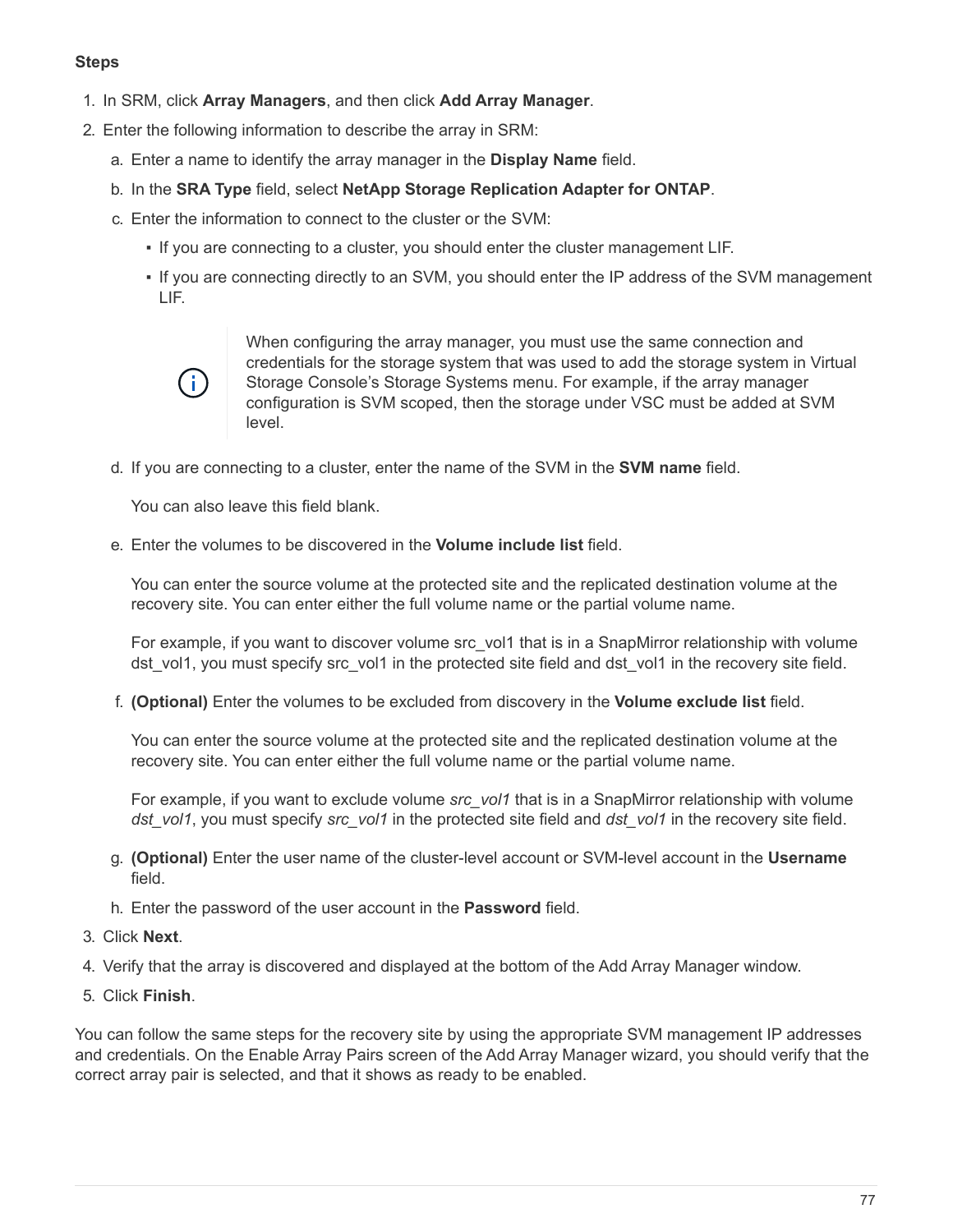## **Verify replicated storage systems**

You must verify that the protected site and recovery site are successfully paired after configuring Storage Replication Adapter (SRA). The replicated storage system must be discoverable by both the protected site and the recovery site.

#### **What you will need**

- You must have configured your storage system.
- You must have paired the protected site and recovery site by using the SRM array manager.
- You must have enabled FlexClone license and SnapMirror license before performing the test failover operation and failover operation for SRA.

#### **Steps**

- 1. Log in to your vCenter Server.
- 2. Navigate to **Site Recovery** > **Array Based Replication**.
- 3. Select the required SVM, and then verify the corresponding details in the Array Pairs.

The storage systems must be discovered at the protected site and recovery site with the Status as "Enabled".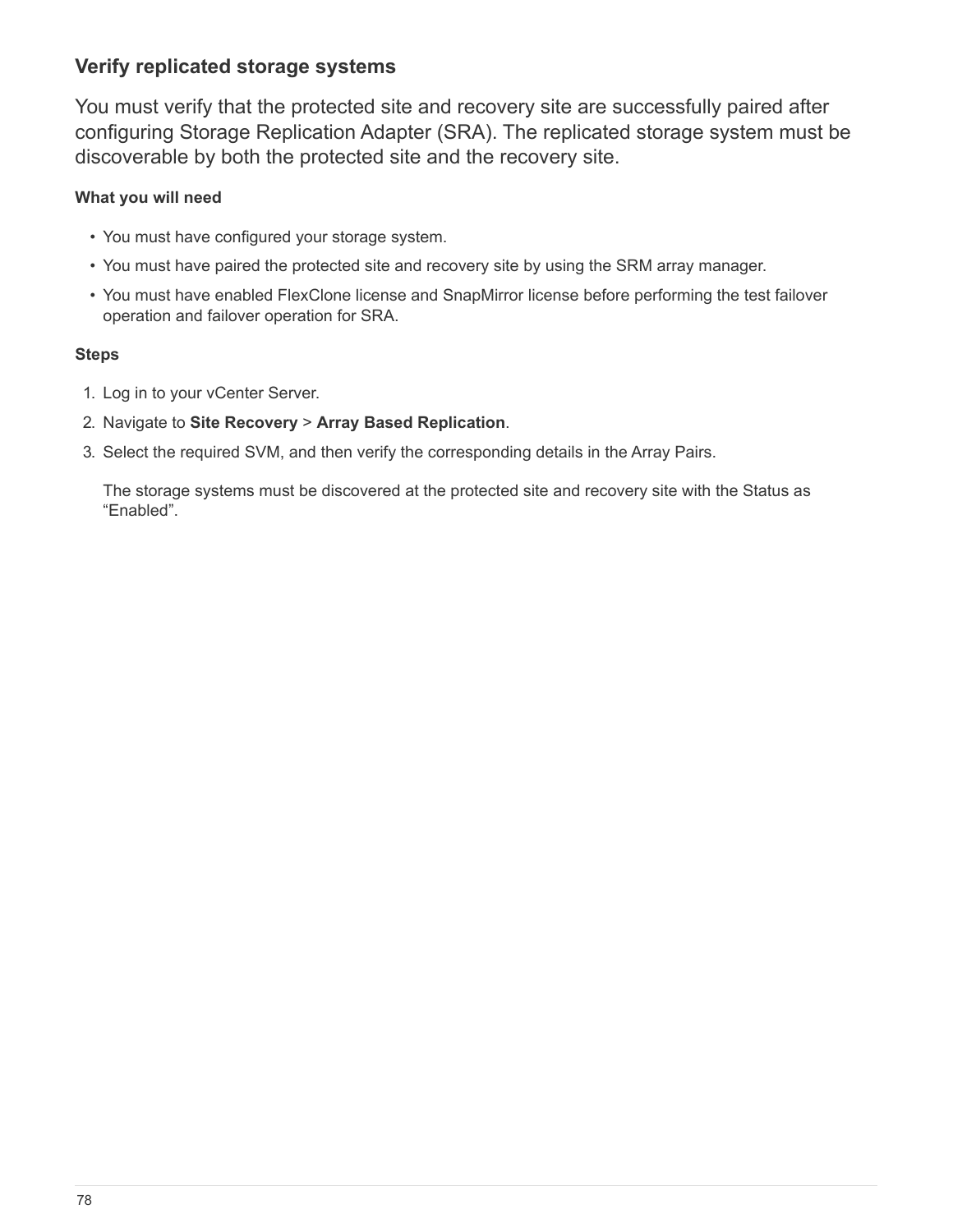# **Manage ONTAP tools**

## **Manage datastores**

## **Mount datastore on additional hosts**

Mounting a datastore provides storage access to additional hosts. You can mount the datastore on the additional hosts after you add the hosts to your VMware environment.

### **What you will need**

You must ensure that the subnet details of all the networks to which the ESXi hosted is connected is entered in the Kaminoprefs.xml.

See Enabling datastore mounting across different subnets section.

#### **Steps**

- 1. From the vSphere Client Home page, click **Hosts and Clusters**.
- 2. In the navigation pane, select the datacenter that contains the host.
- 3. Repeat Step 2 for any additional hosts.
- 4. Right-click the host, and then select **NetApp ONTAP tools** > **Mount Datastores**.
- 5. Select the datastores that you want to mount, and then click **OK**.

## **Resize datastores**

Resizing a datastore enables you to increase or decrease the storage for your virtual machine files. You might need to change the size of a datastore as your infrastructure requirements change.

#### **About this task**

If you want VSC to resize the containing volume when it resizes the VMFS datastore, you should not use the **Use existing volume** option under Storage attributes section when initially provisioning VMFS datastore, but instead let it automatically create a new volume for each datastore.

You can increase or decrease the size of an NFS datastore but for a VMFS datastore, you can only increase the size. Resizing of datastore is also supported for FlexGroup datastores with auto grow and shrink option. A FlexGroup that is part of a traditional datastore and FlexVol volume that is part of a vVols datastore cannot shrink below the existing size but can grow by 120% maximum. Default snapshots are enabled on these FlexGroup and FlexVol volumes.

#### **Steps**

- 1. From the vSphere Client Home page, click **Hosts and Clusters**.
- 2. In the navigation pane, select the datacenter that contains the datastore.
- 3. Right-click the datastore and select **NetApp ONTAP tools** > **Assign QoS**.
- 4. In the Resize dialog box, specify a new size for the datastore, and then click **OK**.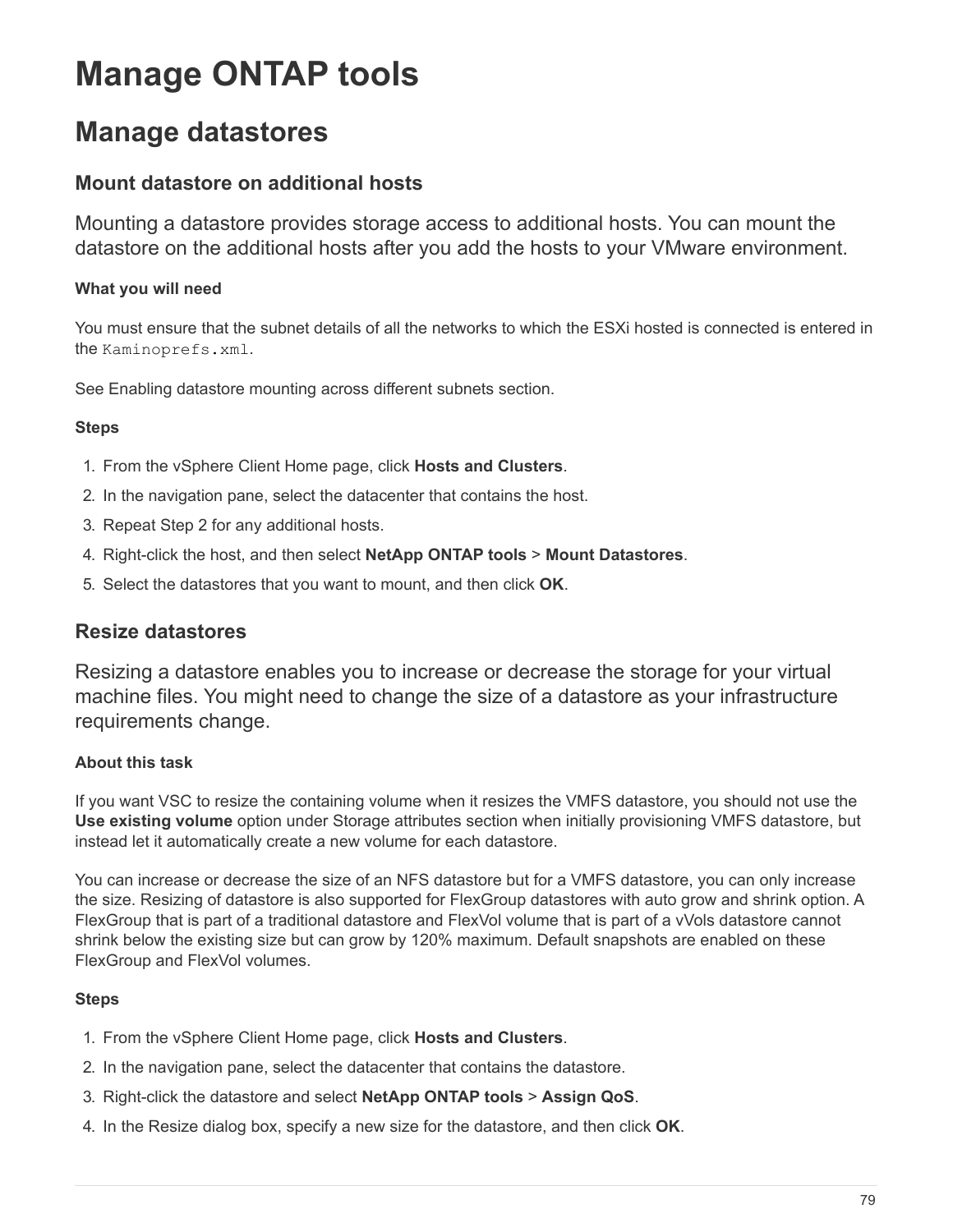You can run the **REDISCOVER ALL** option in the Storage Systems menu to manually update the storage listing under Storage Systems and dashboard, or wait for the next scheduled refresh.

## **Edit a vVols datastore**

You can edit an existing VMware Virtual Volumes (vVols) datastore to change the default storage capability profile. The default storage capability profile is primarily used for Swap vVols.

#### **Steps**

- 1. From the vSphere Client page, click **Hosts and Clusters**.
- 2. Right-click the datastore, and then select **NetApp ONTAP tools** > **Edit Properties of vVols Datastore**.

The Edit Properties of vVols Datastore dialog box is displayed.

3. Make the required changes.

You can change the default storage capability profile for the vVols datastore by selecting a new profile from the drop-down list in the Edit vVols Datastore dialog box. You can also change the vVols datastore name and description.



You cannot change the vCenter Server where the vVols datastore is located.

4. When you have made your changes, click **OK**.

A message box asks whether you want to update the vVols datastore.

5. Click **OK** to apply your changes.

A success message appears to inform that the vVols datastore has been updated.

## **Add storage to a vVols datastore**

You can increase the available storage by using the Add Storage wizard to add FlexVol volumes to an existing VMWare Virtual Volumes (vVols) datastore.

#### **About this task**

When you add a FlexVol volume, you also have the option of changing the storage capability profile associated with that volume. You can either use the VASA Provider auto-generate feature to create a new profile for the volume, or you can assign one of the existing profiles to the volume.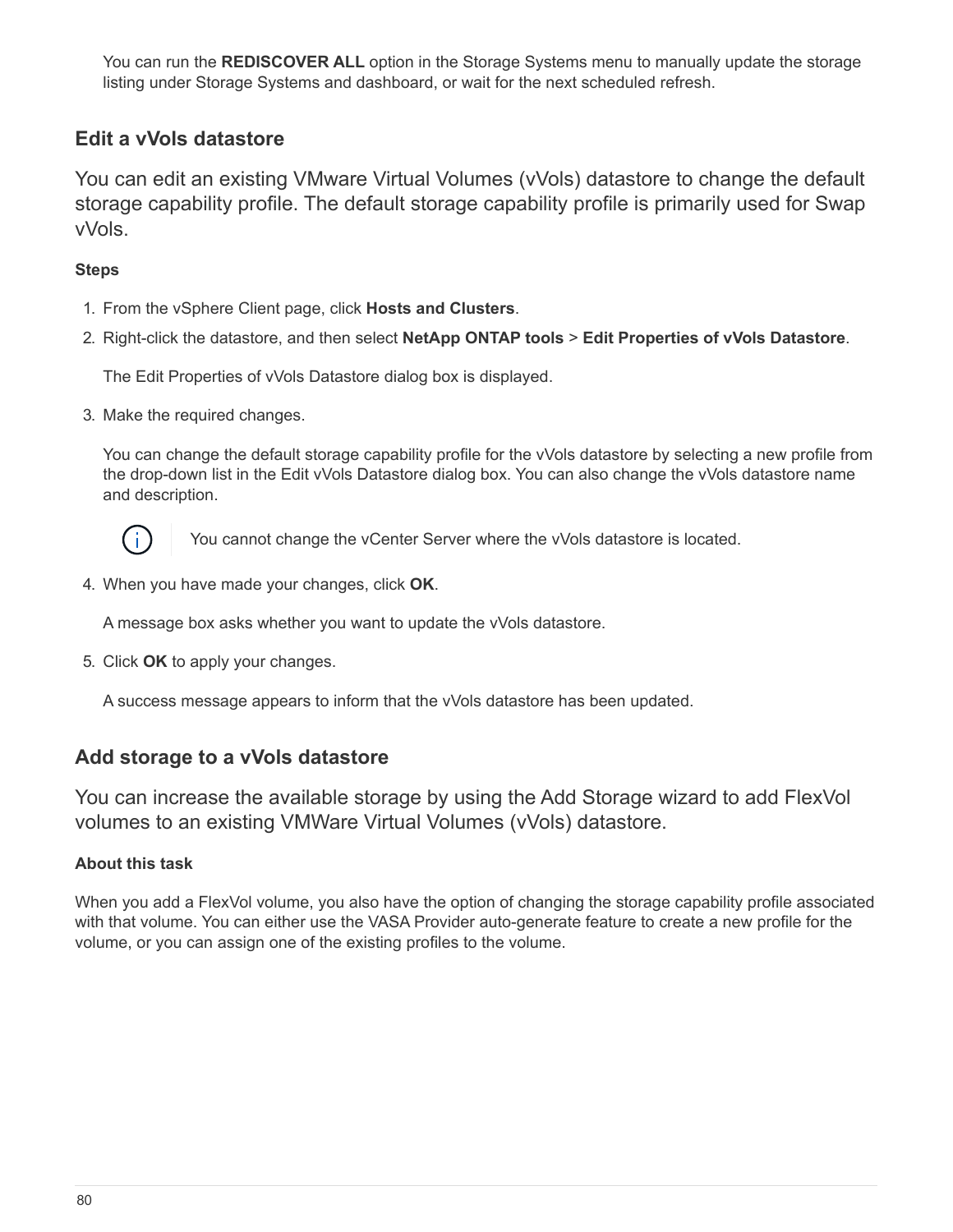- While expanding a vVols datastore with replication capabilities, you cannot create new FlexVol volumes but can only select pre-configured FlexVol volumes from the existing list.
- When cloning a protected virtual machine deployed on datastore with vVols replication fails due to insufficient space, then you should increase the FlexVol volume size.
- When a vVols datastore is created on a AFF cluster, then you cannot expand the datastore with another FlexVol volume that has auto generate storage capability profile.
	- You can expand the vVols datastore with FlexVol volumes that have pre-created storage capability profiles.

#### **Steps**

 $\left(\begin{smallmatrix} \cdot & \cdot \end{smallmatrix}\right)$ 

- 1. On the vSphere Client Home page, click **Hosts and Clusters**.
- 2. Right-click the vVols datastore, and then select **NetApp ONTAP tools** > **Expand Storage of vVol Datastore**.
- 3. On the Expand Storage of vVols Datastore page, you can either add an existing FlexVol volume to the vVols datastore, or create a new FlexVol volume to add to the database.

| Perform the following                                                                                                                                                                                                                          |
|------------------------------------------------------------------------------------------------------------------------------------------------------------------------------------------------------------------------------------------------|
| a. Select the FlexVol volumes that you want to add<br>to the vVols datastore.                                                                                                                                                                  |
| b. In the Storage Capability Profiles column, use<br>the drop-down list to either create a new profile<br>based on the FlexVol volumes, or select one of<br>the existing profiles.                                                             |
| The auto-generate feature creates a profile<br>based the storage capabilities that are<br>associated with that FlexVol volume. For<br>example: disk type, high availability, disaster<br>recovery, performance features, and<br>deduplication. |
| a. Enter the name, size, and storage capability<br>profile for the FlexVol.                                                                                                                                                                    |
| The aggregates are selected by the system<br>based on the storage capability profile selected.                                                                                                                                                 |
| b. Select the <b>Auto Grow</b> option and provide the<br>maximum size.                                                                                                                                                                         |
| c. Click <b>ADD</b> to add the FlexVol to the list of<br>volumes.                                                                                                                                                                              |
|                                                                                                                                                                                                                                                |

**Reminder**: All FlexVol volumes in a vVols datastore must be from the same storage virtual machine (SVM, formerly known as Vserver).

After you create a FlexVol volume, you can edit it by clicking the **Modify** button. You can also delete it.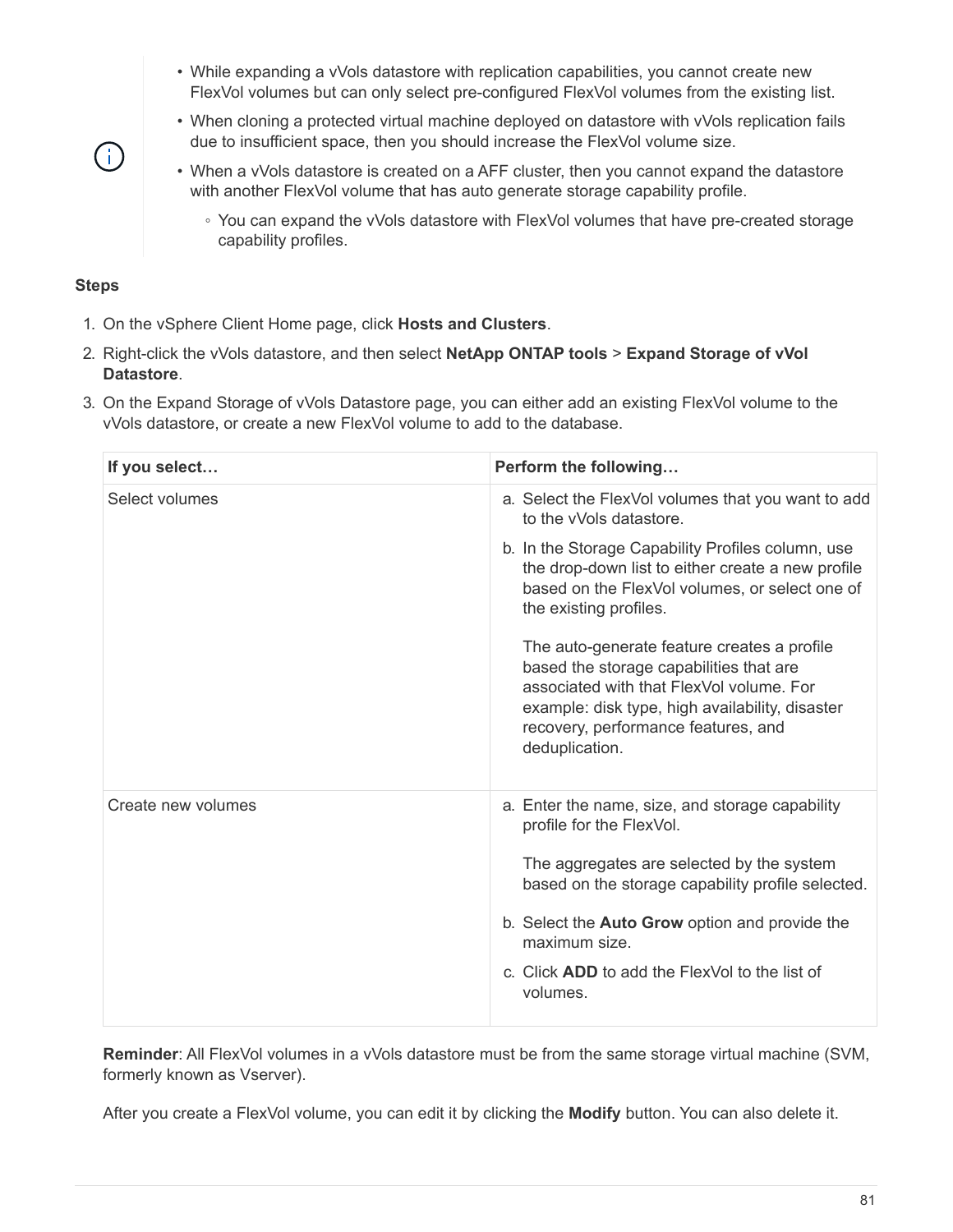- 4. Select a default storage capability profile to be used during virtual machine creation, and then click **Next** to review the summary of the storage added to vVols datastore.
- 5. Click **Finish**.

### **Result**

The wizard adds the storage that you specified to the vVols datastore. It displays a success message when it finishes.



The Expand Storage of vVols Datastore wizard automatically handles any ESXi storage rescans or any other significant operations that are required. Because a vVols datastore is a logical entity controlled by VASA Provider, adding the FlexVol volume is the only thing you need to do to enlarge the capacity of your storage container.

## **Remove storage from a vVols datastore**

If a VMware Virtual Volumes (vVols) datastore has multiple FlexVol volumes, you can remove one or more of the FlexVol volumes from the vVols datastore without deleting the datastore.

#### **About this task**

A vVols datastore exists as long as at least one FlexVol volume is available on the datastore. If you want to delete a vVols datastore in a HA cluster, then you should first unmount the datastore from all hosts within the HA cluster, and then delete the residing .vsphere-HA folder manually using vCenter Server user interface. You can then delete the vVols datastore.

#### **Steps**

- 1. From the vSphere Client Home page, click **Hosts and Clusters**.
- 2. Right-click the vVols datastore that you want to modify, and then select **NetApp ONTAP tools** > **Remove Storage from vVols Datastore**.

The Remove Storage from vVols Datastore dialog box is displayed.

- 3. Select the FlexVol volumes that you want to remove from the vVols datastore, and click **Remove**.
- 4. Click **OK** in the confirmation dialog box.



If you select all of the FlexVol volumes, an error message is displayed, indicating that the operation will fail.

## **Mount a vVols datastore**

You can mount a VMware Virtual Volumes (vVols) datastore to one or more additional hosts by using the Mount vVols Datastore dialog box. Mounting the datastore provides storage access to additional hosts.

#### **Steps**

1. From the vSphere Client Home page, click **Hosts and Clusters**.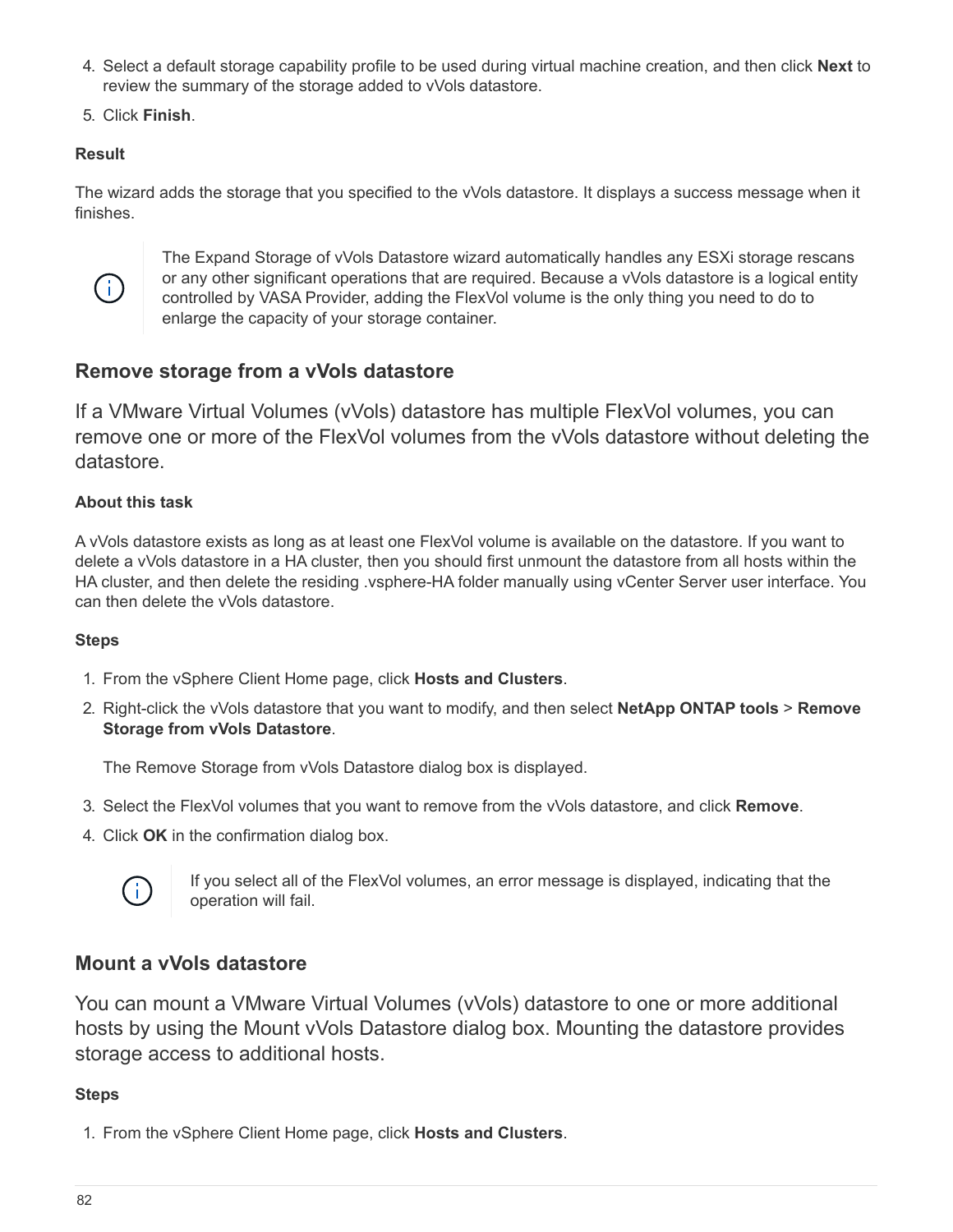2. Right-click the datastore that you want to mount, and then select **NetApp ONTAP tools** > **Mount vVols Datastore**.

The Mount vVols Datastore dialog box is displayed, which provides a list of the hosts that are available in the datacenter where you can mount the datastore. The list does not include the hosts on which the datastore has already been mounted, hosts that are running ESX 5.x or earlier, or hosts that do not support the datastore protocol. For example, if a host does not support the FC protocol, you cannot mount an FC datastore to the host.



Even though the vSphere Client provides a mount dialog box for the vCenter Server, you must always use the VASA Provider dialog box for this operation. VASA Provider sets up access to storage systems that are running ONTAP software.

3. Select the host on which you want to mount the datastore, and then click **OK**.

## **Manage virtual machines**

## **Considerations for migrating or cloning virtual machines**

You should be aware of some of the considerations while migrating existing virtual machines in your datacenter.

#### **Migrate protected virtual machines**

You can migrate the protected virtual machines to:

- Same vVols datastore in a different ESXi host
- Different compatible vVols datastore in same ESXi host
- Different compatible vVols datastore in a different ESXi host

If virtual machine is migrated to different FlexVol volume, then respective metadata file also gets updated with the virtual machine information. If a virtual machine is migrated to a different ESXi host but same storage then underlying FlexVol volume metada file will not be modified.

#### **Clone protected virtual machines**

You can clone protected virtual machines to the following:

• Same container of same FlexVol volume using replication group

Same FlexVol volume's metadata file is updated with the cloned virtual machine details.

• Same container of a different FlexVol volume using replication group

The FlexVol volume where the cloned virtual machine is placed, the metadata file gets updated with the cloned virtual machine details.

• Different container or vVols datastore

The FlexVol volume where the cloned virtual machine is placed, the metadata file gets updated virtual machine details.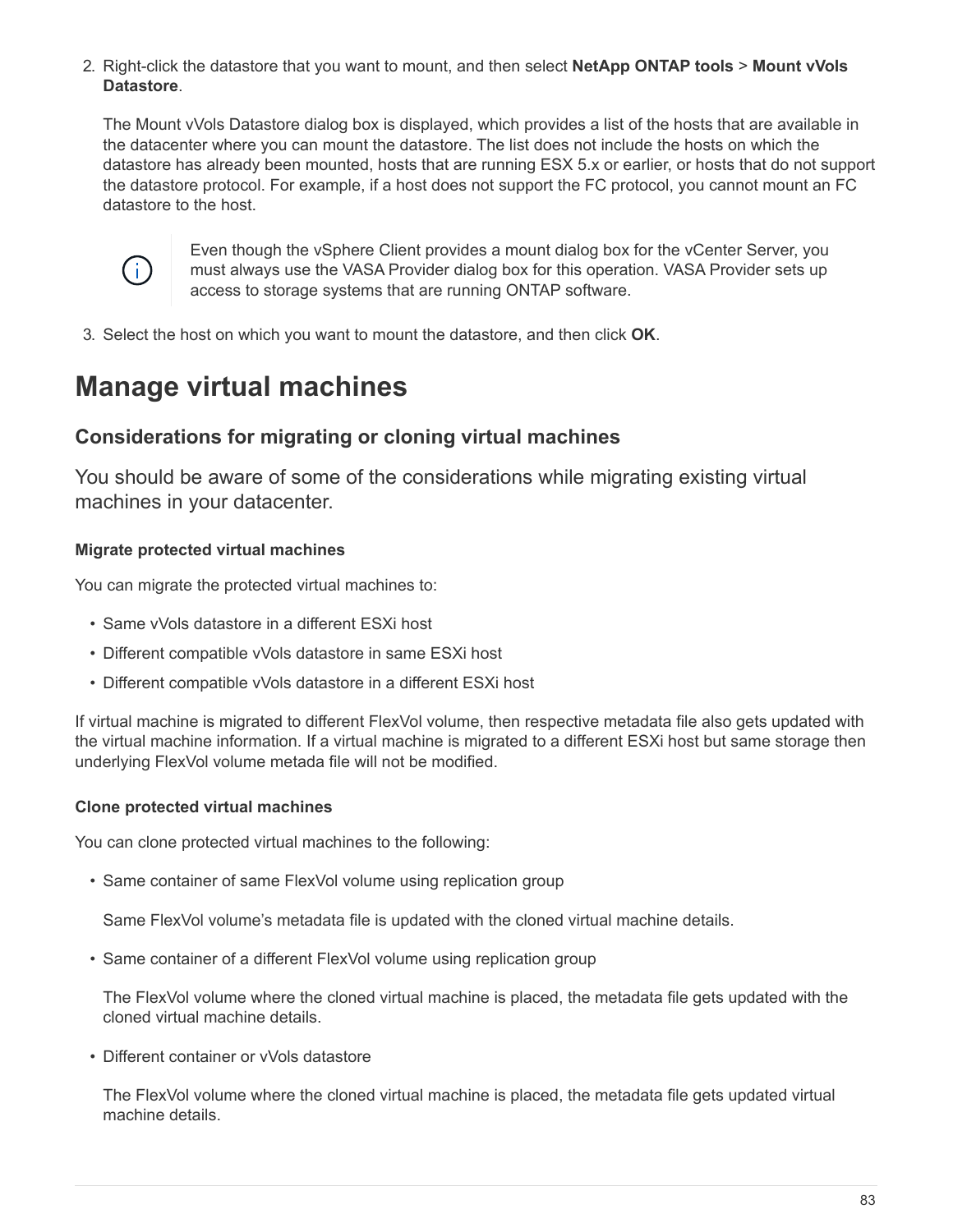VMware presently does not support virtual machine cloned to a VM template.

Clone-of-Clone of a protected virtual machine is supported.

#### **Virtual Machine Snapshots**

Presently only virtual machine Snapshots without memory are supported. If virtual machine has Snapshot with memory, then the virtual machine is not considered for protection.

You also cannot protect unprotected virtual machine that has memory Snapshot. For this release, you are expected to delete memory snapshot before enabling protection for the virtual machine.

### **Migrate traditional virtual machines to vVols datastores**

You can migrate virtual machines from traditional datastores to Virtual Volumes (vVols) datastores to take advantage of policy-based VM management and other vVols capabilities. vVols datastores enable you to meet increased workload requirements.

#### **What you will need**

You must have ensured that VASA Provider is not running on any of the virtual machines that you plan to migrate. If you migrate a virtual machine that is running VASA Provider to a vVols datastore, you cannot perform any management operations, including powering on the virtual machines that are on vVols datastores.

#### **About this task**

When you migrate from a traditional datastore to a vVols datastore, the vCenter Server uses vStorage APIs for Array Integration (VAAI) offloads when moving data from VMFS datastores, but not from an NFS VMDK file. VAAI offloads normally reduce the load on the host.

#### **Steps**

- 1. Right-click the virtual machine that you want to migrate, and then click **Migrate**.
- 2. Select **Change storage only**, and then click **Next**.
- 3. Select a virtual disk format, a VM Storage Policy, and a VVol datastore that matches the features of the datastore that you are migrating, and then click **Next**.
- 4. Review the settings, and then click **Finish**.

#### **Migrate virtual machines with older storage capability profiles**

If you are using the latest version of ONTAP tools for VMware vSphere, then you should migrate your virtual machines that are provisioned with the "MaxThroughput MBPS" or "MaxThroughput IOPS" QoS metrics to new VVol datastores that are provisioned with the "Max IOPS" QoS metrics of the latest version of ONTAP tools.

#### **About this task**

With the latest version of ONTAP tools, you can configure QoS metrics for each virtual machine or virtual machine disk (VMDK). The QoS metrics were earlier applied at the ONTAP FlexVol volume level and were shared by all of the virtual machines or VMDKs that were provisioned on that FlexVol volume.

Starting with the 7.2 version of ONTAP tools, the QoS metrics of one virtual machine is not shared with other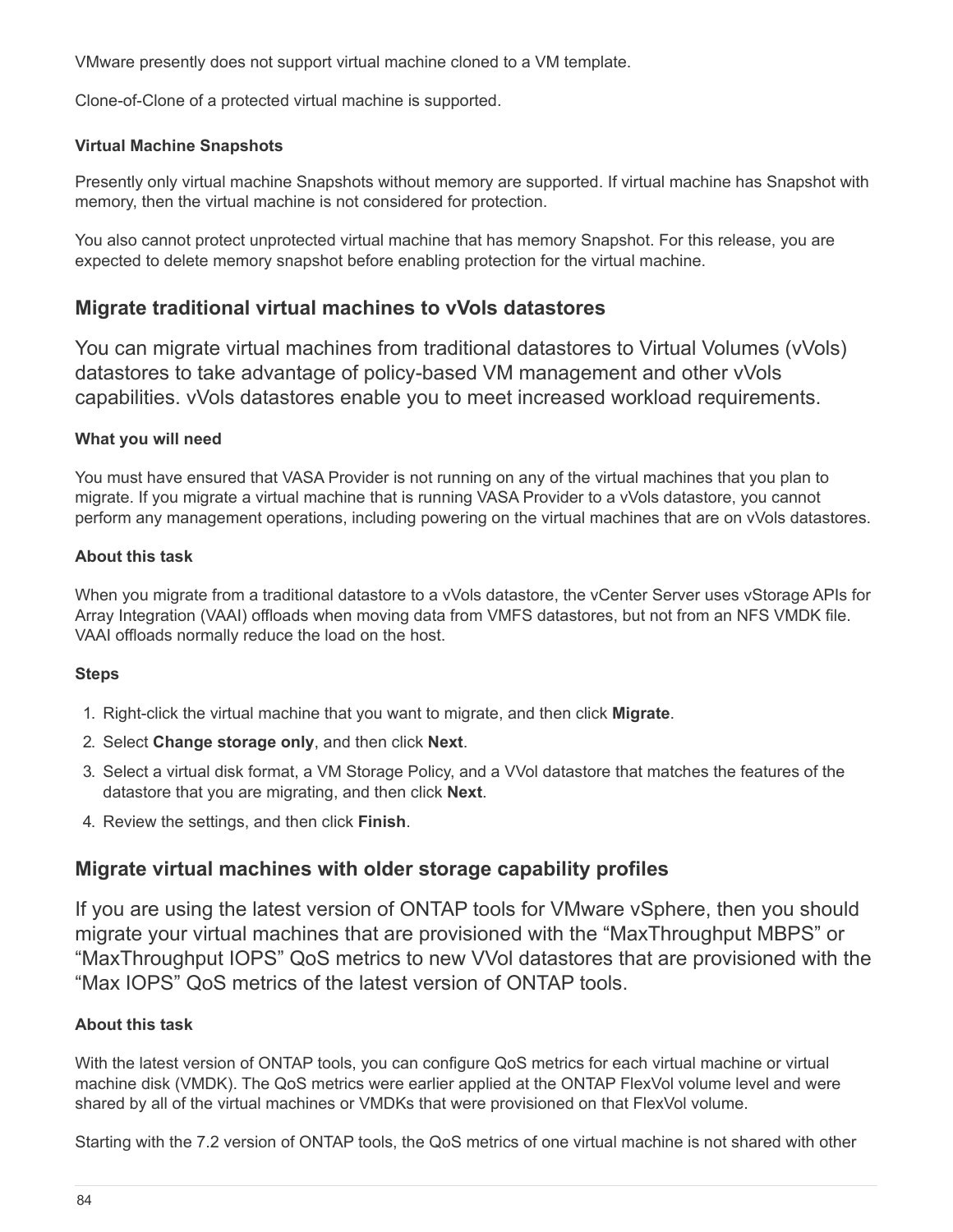virtual machines.



You must not modify the existing VM Storage Policy as the virtual machines might become noncompliant.

#### **Steps**

- 1. Create vVols datastores by using a new storage capability profile with the required "Max IOPS" value.
- 2. Create a VM Storage Policy, and then map the new VM Storage Policy with the new storage capability profile.
- 3. Migrate the existing virtual machines to the newly created VVol datastores by using the new VM Storage Policy.

## **Modify ESXi host settings using ONTAP tools**

You can use the dashboard of ONTAP tools for VMware vSphere to edit your ESXi host settings.

#### **What you will need**

You must have configured an ESXi host system for your vCenter Server instance.

If there is an issue with your ESXi host settings, the issue is displayed in the ESXi Host Systems portlet of the dashboard. You can click the issue to view the host name or the IP address of the ESXi host that has the issue.

#### **Steps**

- 1. From the vSphere Client Home page, click **ONTAP tools**.
- 2. Edit the ESXi host settings.

| If you want to edit the ESXi host settings from | Do this                                                                                                                                                          |
|-------------------------------------------------|------------------------------------------------------------------------------------------------------------------------------------------------------------------|
| Issues displayed                                | a. Click the issue in the ESXI Host Systems<br>portlet.                                                                                                          |
|                                                 | b. Click the ESXi host names for which you want<br>to modify the settings.                                                                                       |
|                                                 | c. Right-click the ESXi host name, and click<br><b>NetApp ONTAP tools &gt; Set Recommended</b><br>Values.<br>d. Modify the required settings, and then click OK. |
|                                                 |                                                                                                                                                                  |
| vSphere Client home page                        | a. Click Menu > Hosts and Clusters.                                                                                                                              |
|                                                 | b. Right-click the required ESXi host, and select<br><b>NetApp ONTAP tools &gt; Set Recommended</b><br>Value.<br>c. Click OK.                                    |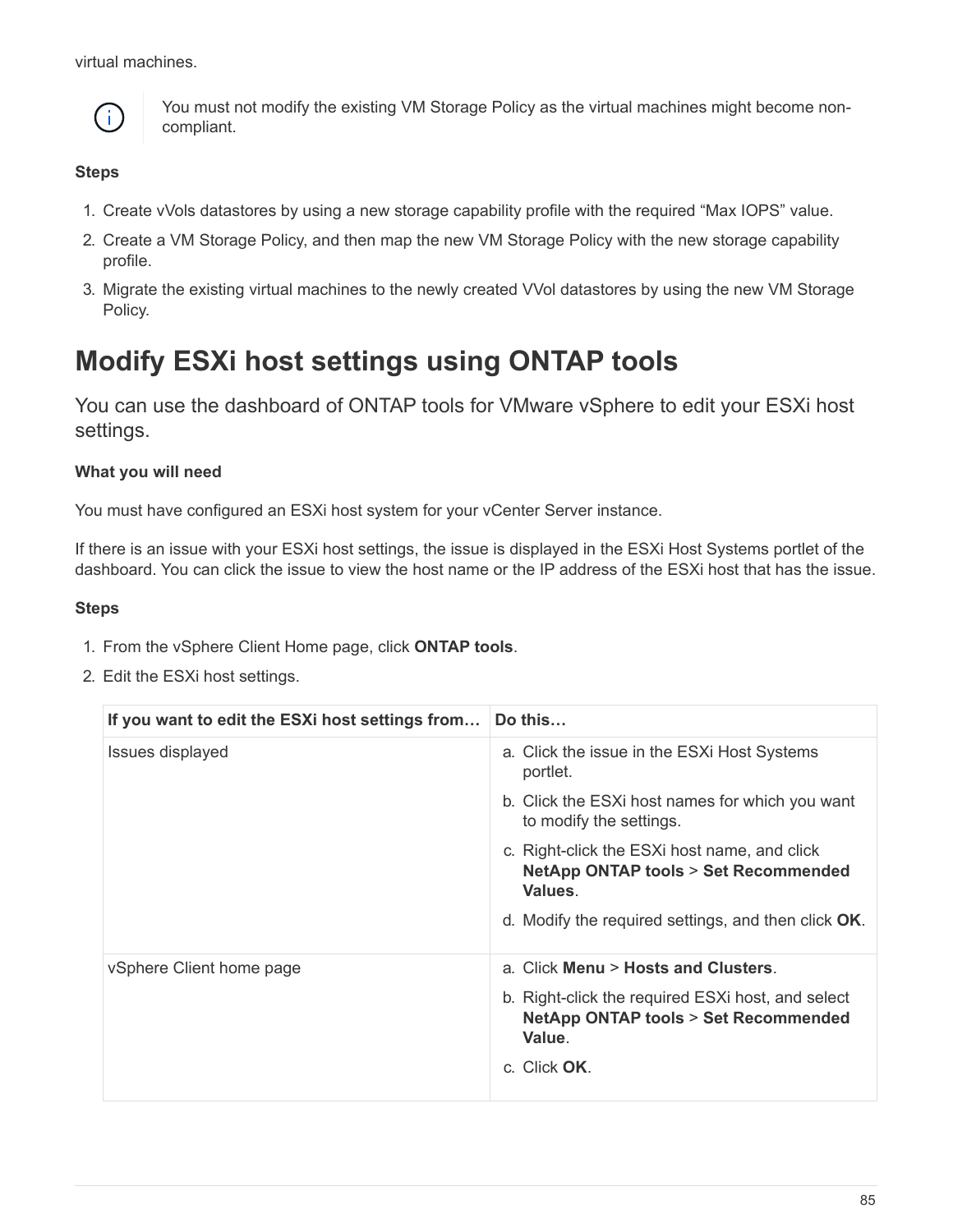| <b>ESXi Host Systems portlet</b> | a. Click the <b>Traditional dashboard</b> tab in the<br>Overview section of VSC.                                                  |
|----------------------------------|-----------------------------------------------------------------------------------------------------------------------------------|
|                                  | b. Click Edit ESXi Host Settings.                                                                                                 |
|                                  | c. Select the ESXI host name in the Host settings<br>and status tab for which you want to modify the<br>settings, and click NEXT. |
|                                  | d. Select the required settings in the<br>Recommended host settings tab, and then click<br>Next.                                  |
|                                  | e. Review your selection in the Summary tab, and<br>then click <b>FINISH</b> .                                                    |

## **Access ONTAP tools maintenance console**

## **Overview of ONTAP tools maintenance console**

You can manage your application, system, and network configurations by using the maintenance console of the ONTAP tools. You can change your administrator password and maintenance password. You can also generate support bundles, set different log levels, view and manage TLS configurations, and start remote diagnostics.

You must have installed VMware tools after deploying ONTAP tools to access the maintenance console. You should use "maint" as the user name and the password you configured during deployment to log in to the maintenance console of the ONTAP tools.



You must set a password for the "diag" user while enabling remote diagnostics.

You should use the Summary tab of your deployed ONTAP tools to access the maintenance console. When

you click  $\triangleright$  , the maintenance console starts.

| <b>Console Menu</b> | <b>Options</b> |
|---------------------|----------------|
|---------------------|----------------|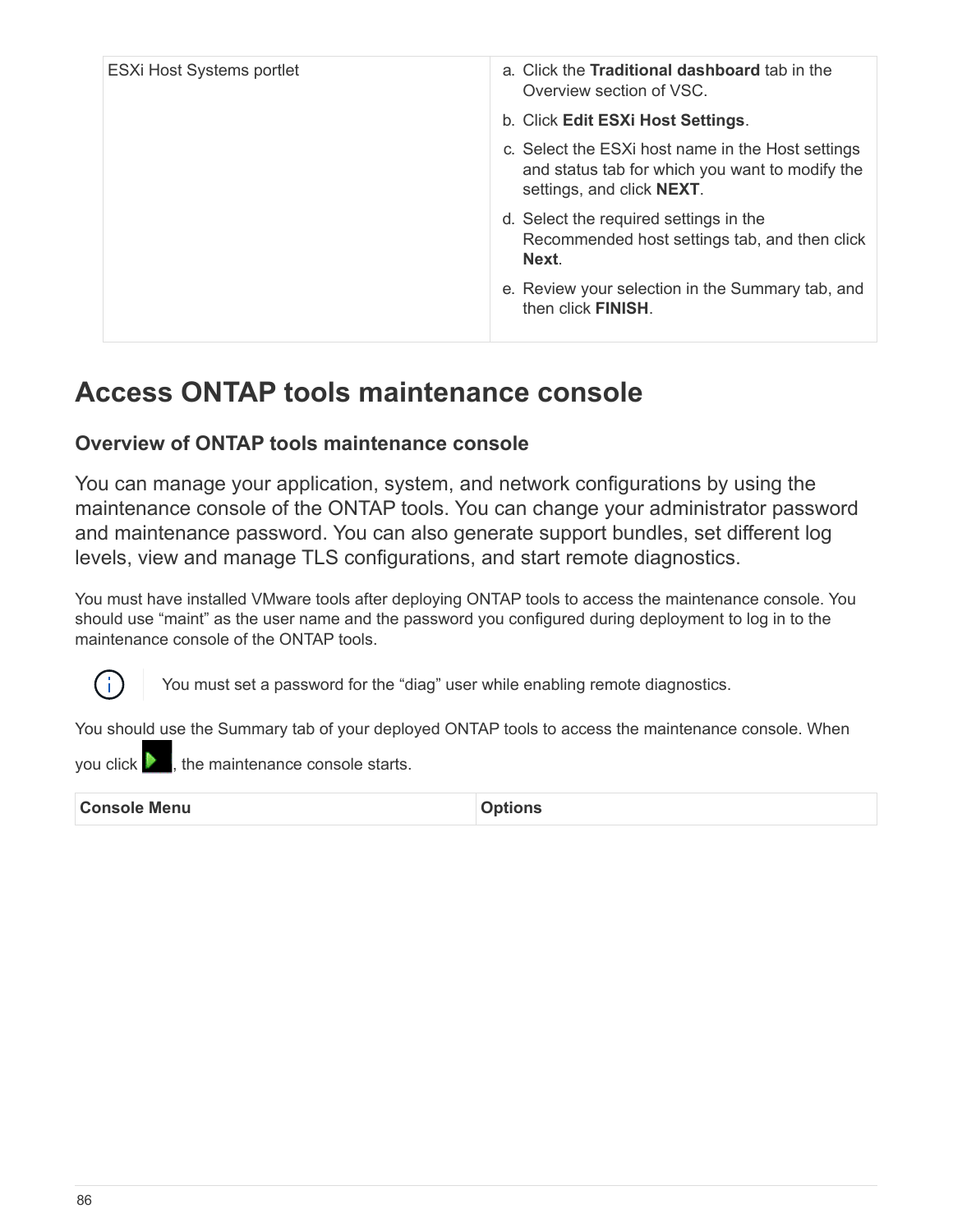| <b>Application Configuration</b> | 1. Display server status summary                            |
|----------------------------------|-------------------------------------------------------------|
|                                  | 2. Start Virtual Storage Console service                    |
|                                  | 3. Stop Virtual Storage Console service                     |
|                                  | 4. Start VASA Provider and SRA service                      |
|                                  | 5. Stop VASA Provider and SRA service                       |
|                                  | 6. Change 'administrator' user password                     |
|                                  | 7. Re-generate certificates                                 |
|                                  | 8. Hard reset key Store and certificates                    |
|                                  | 9. Hard reset database                                      |
|                                  | 10. Change LOG level for Virtual Storage Console<br>service |
|                                  | 11. Change LOG level for VASA Provider and SRA<br>service   |
|                                  | 12. Display TLS configuration                               |
|                                  | 13. Enable TLS protocol                                     |
|                                  | 14. Disable TLS protocol                                    |
| <b>System Configuration</b>      | 1. Reboot virtual machine                                   |
|                                  | 2. Shutdown virtual machine                                 |
|                                  | 3. Change 'maint' user password                             |
|                                  | 4. Change time zone                                         |
|                                  | 5. Add new NTP server                                       |
|                                  | You can provide an IPv6 address for your NTP<br>server.     |
|                                  | 6. Enable SSH Access                                        |
|                                  | 7. Increase jail disk size (/jail)                          |
|                                  | 8. Upgrade                                                  |
|                                  | 9. Install VMware Tools                                     |
|                                  |                                                             |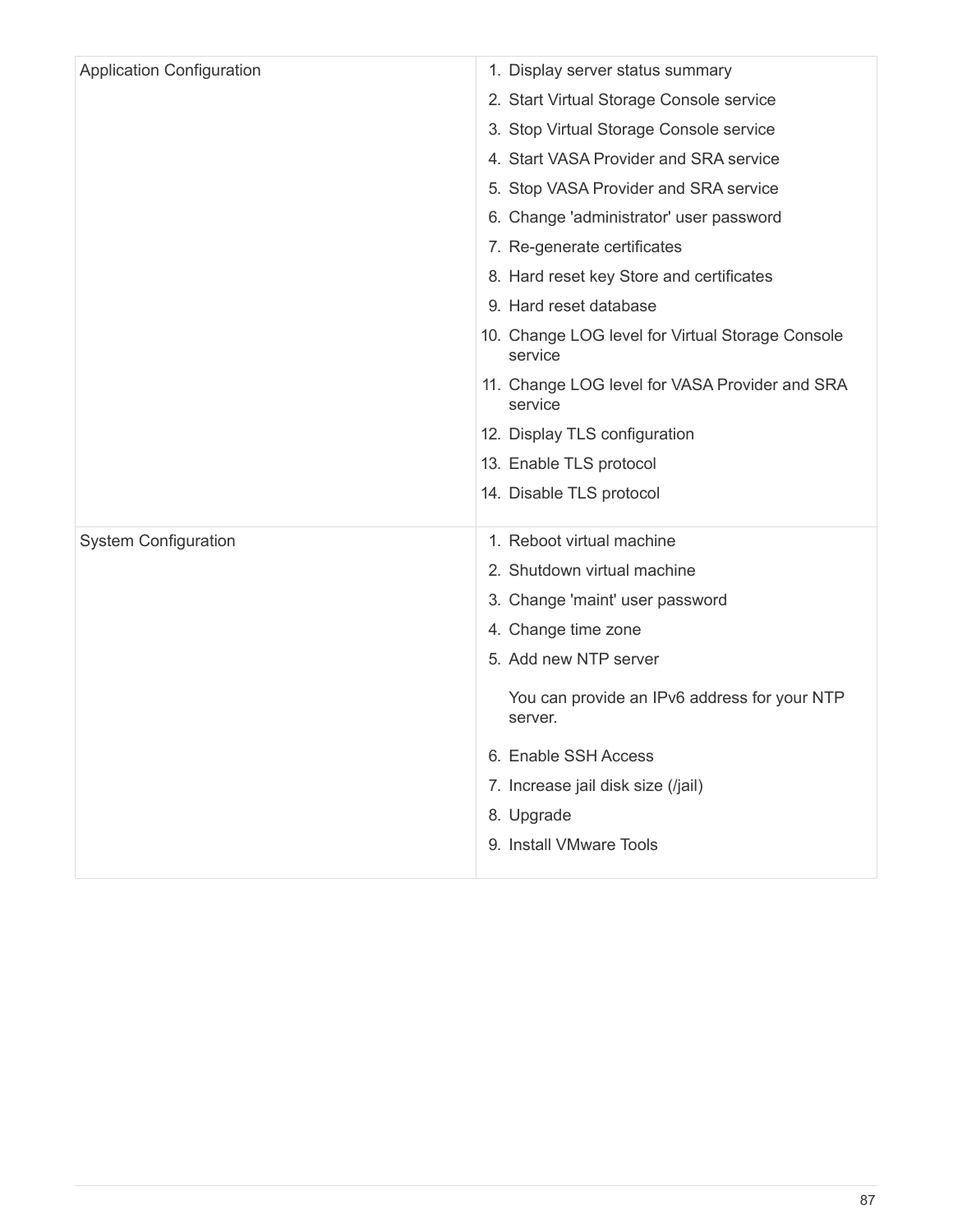| <b>Network Configuration</b>   | 1. Display IP address settings                                               |
|--------------------------------|------------------------------------------------------------------------------|
|                                | 2. Change IP address settings                                                |
|                                | You can use this option to change the IP address<br>post deployment to IPv6. |
|                                | 3. Display domain name search settings                                       |
|                                | 4. Change domain name search settings                                        |
|                                | 5. Display static routes                                                     |
|                                | 6. Change static routes                                                      |
|                                | You can use this option to add an IPv6 route.                                |
|                                | 7. Commit changes                                                            |
|                                | 8. Ping a host                                                               |
|                                | You can use this option to ping to an IPv6 host.                             |
|                                | 9. Restore default settings                                                  |
| <b>Support and Diagnostics</b> | 1. Generate support bundle                                                   |
|                                | 2. Access diagnostic shell                                                   |
|                                | 3. Enable remote diagnostic access                                           |
|                                |                                                                              |

## **Virtual Storage Console and VASA Provider log files**

You can check the log files in the /opt/netapp/vscserver/log directory and the /opt/netapp/vpserver/log directory when you encounter errors.

The following three log files can be helpful in identifying problems:

- cxf.log, containing information about API traffic into and out of VASA Provider \*kaminoPrefs.xml, containing information about VSC settings
- vvolvp.log, containing all log information about VASA Provider

The maintenance menu of ONTAP tools for VMware vSphere enables you to set different log levels for your requirement. The following log levels are available:

- Info
- Debug
- Error
- Trace

When you set the log levels, the following files are updated:

• VSC server: kamino.log and vvolvp.log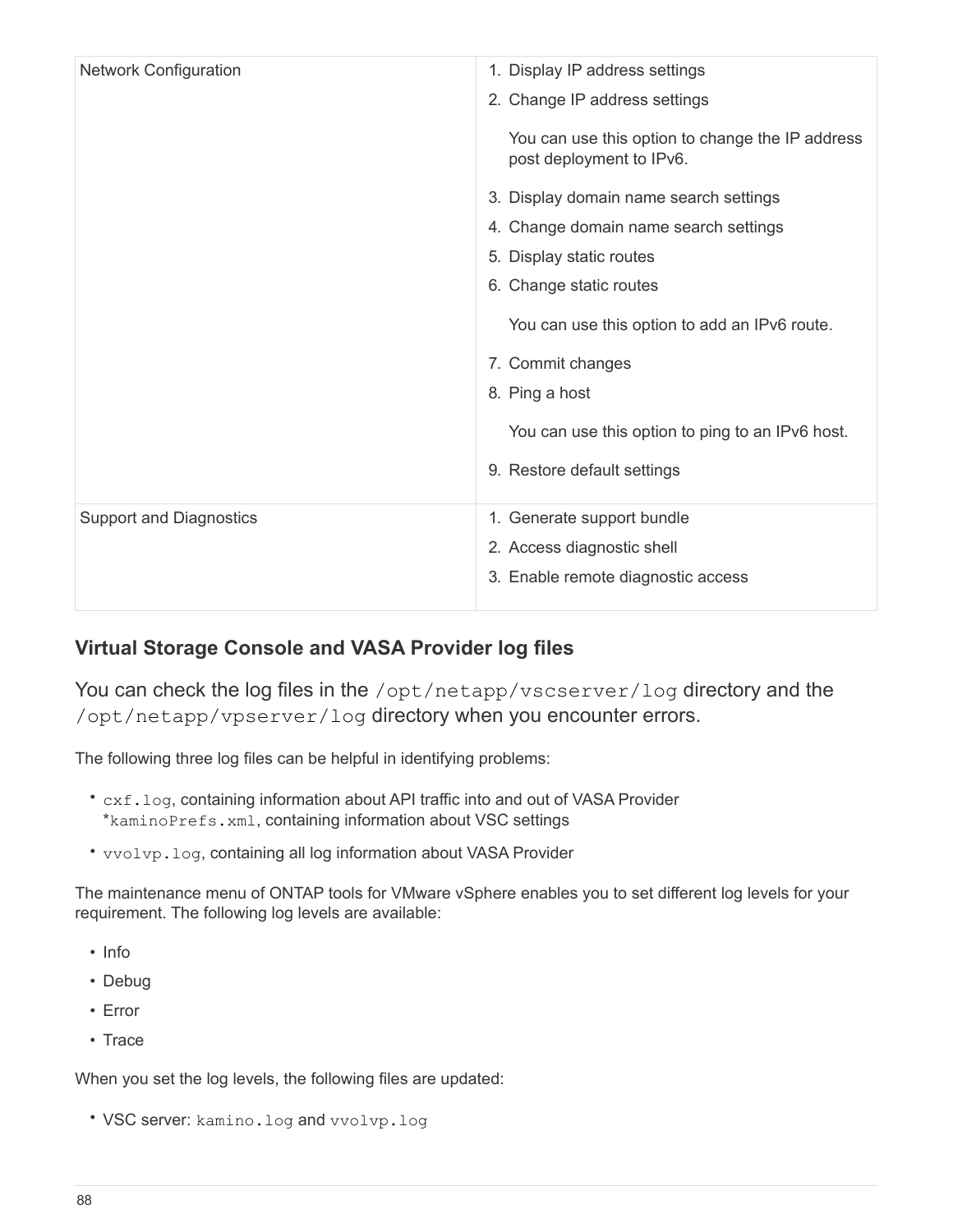• VASA Provider server: vvolvp.log, error.log, and netapp.log

In addition, the VASA Provider web command-line interface (CLI) page contains the API calls that were made, the errors that were returned, and several performance-related counters. The web CLI page is located at https://<IP address or hostname>:9083/stats.

## **Change the administrator password**

You can change the administrator password of ONTAP tools post deployment using the maintenance console.

#### **Steps**

- 1. From the vCenter Server, open a console to the ONTAP tools.
- 2. Log in as the maintenance user.
- 3. Enter 1 in the maintenance console to select Application Configuration.
- 4. Enter 6to select **Change 'administrator' user password**.
- 5. Enter a password with minimum eight characters and maximum 63 characters.
- 6. Enter yin the confirmation dialog box.

## **Configure VASA Provider to work with SSH**

You can set up VASA Provider to use SSH for secure access by configuring the ONTAP tools .

#### **About this task**

When you configure SSH, you must log in as the maintenance user. This is because root access to VASA Provider has been disabled. If you use other login credentials, you cannot use SSH to access VASA Provider.

#### **Steps**

- 1. From the vCenter Server, open a console to the ONTAP tools.
- 2. Log in as the maintenance user.
- 3. Enter 3 to select **System Configuration**.
- 4. Enter 6 to select **Enable SSH Access**.
- 5. Enter  $y$  in the confirmation dialog box.

#### **Configure remote diagnostic access**

You can configure ONTAP tools to enable SSH access for the diag user.

#### **What you will need**

The VASA Provider extension must be enabled for your vCenter Server instance.

#### **About this task**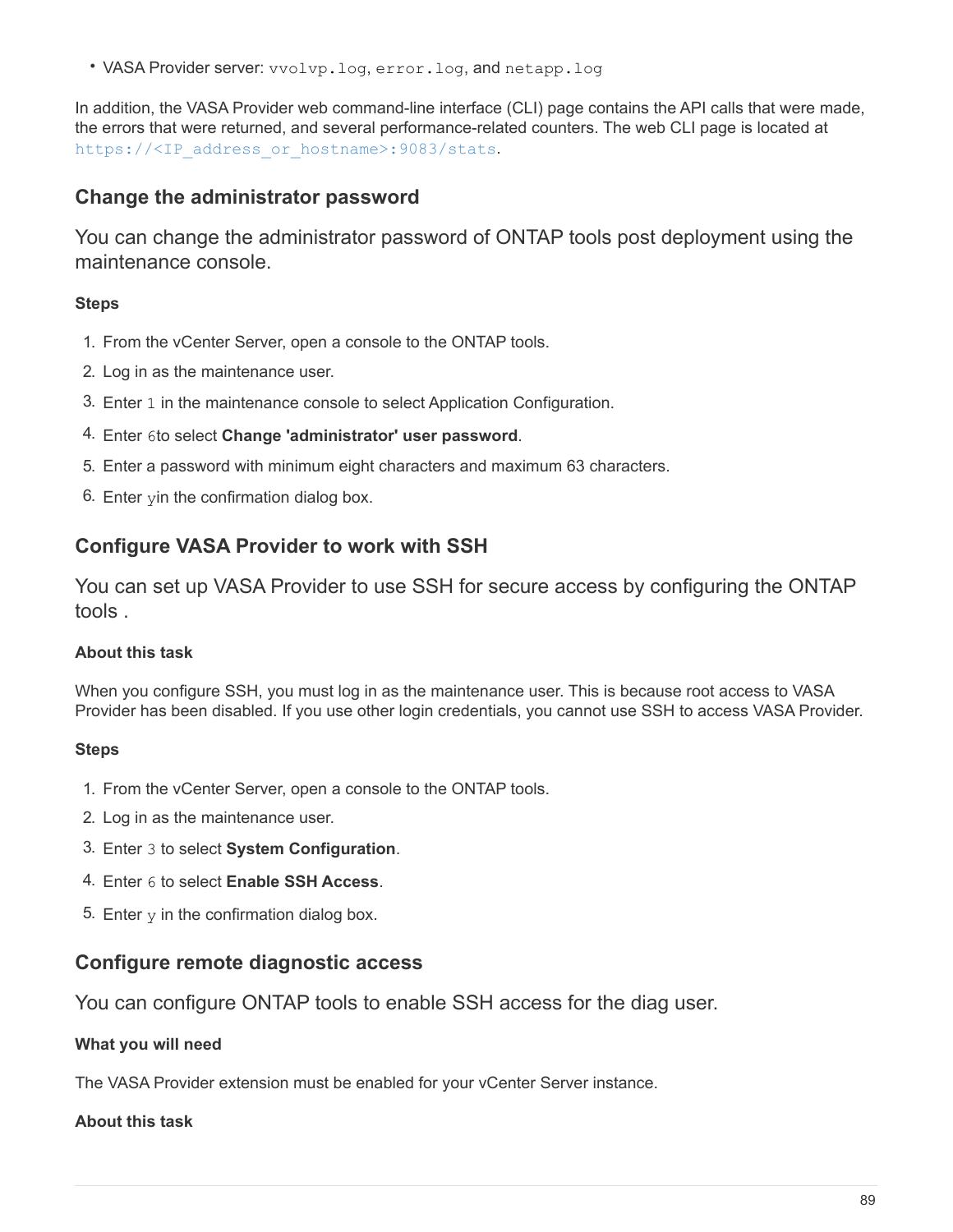Using SSH to access the diag user account has the following limitations:

- You are allowed only one login account per activation of SSH.
- SSH access to the diag user account is disabled when one of the following happens:
	- The time expires.

The login session remains valid only until midnight the next day.

◦ You log in as a diag user again using SSH.

#### **Steps**

- 1. From the vCenter Server, open a console to VASA Provider.
- 2. Log in as the maintenance user.
- 3. Enter 4 to select Support and Diagnostics.
- 4. Enter 3 to select Enable remote diagnostics access.
- 5. Enter  $y$  in the Confirmation dialog box to enable remote diagnostic access.
- 6. Enter a password for remote diagnostic access.

## **Collect the log files**

You can collect log files for ONTAP tools for VMware vSphere from the option available in the VSC graphical user interface (GUI). Technical support might ask you to collect the log files to help troubleshoot a problem.

#### **About this task**

If you need VASA Provider log files, you can generate a support bundle from the Vendor Provider Control Panel screen. This page is part of the VASA Provider maintenance menus, which are accessible from the virtual appliance's console.

https://vm\_ip:9083

You can collect the VSC log files by using the "Export VSC Logs" feature in the VSC GUI. When you collect a VSC log bundle with VASA Provider enabled, the VSC log bundle will also have the VP logs. The following steps tell you how to collect the VSC log files:

#### **Steps**

1. From the ONTAP tools home page, click **Configuration** > **Export VSC Logs**.

This operation can take several minutes.

2. When prompted, save the file to your local computer.

You can then send the *.zip* file to technical support.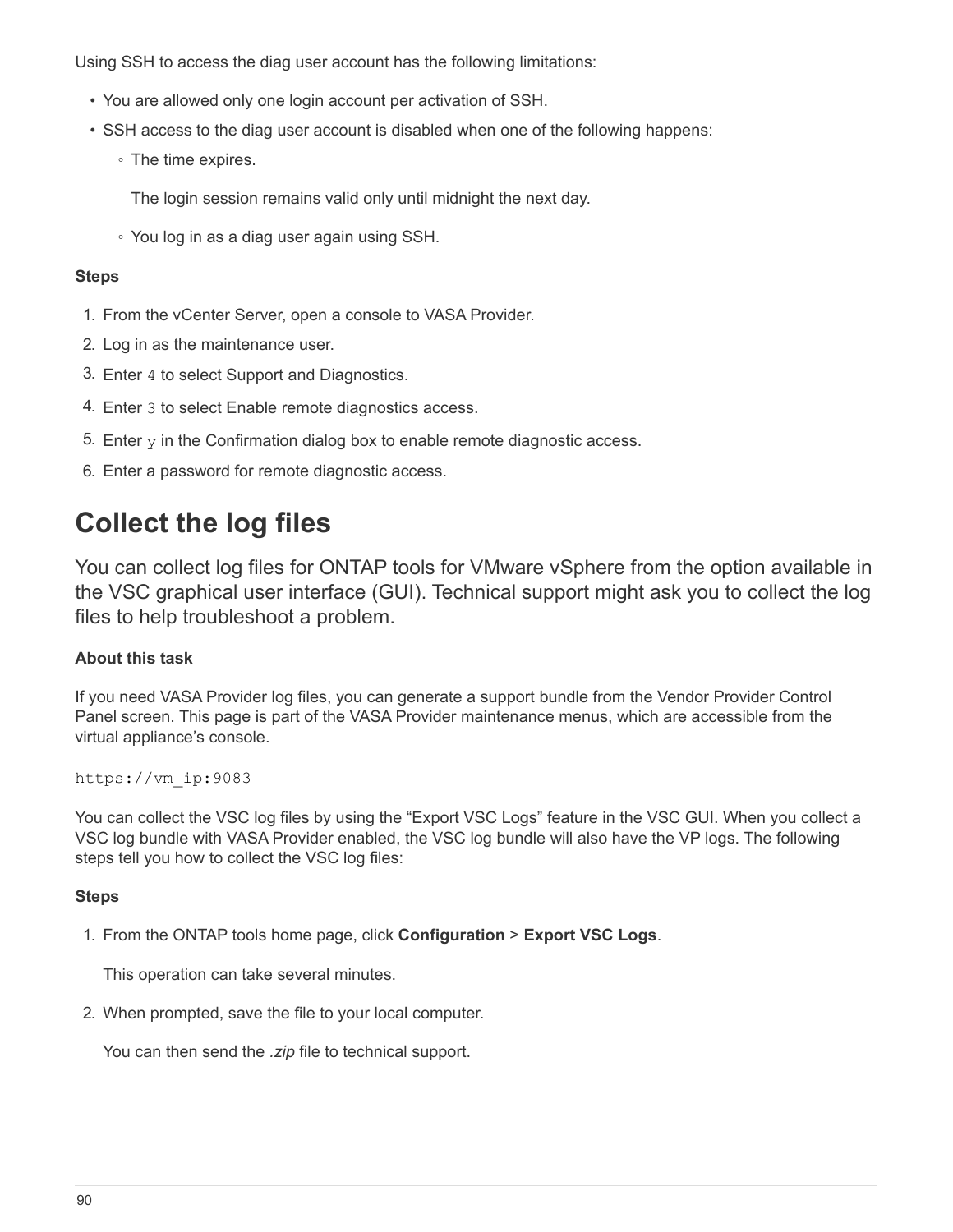## **Monitor performance of datastores and vVols reports**

## **Overview of ONTAP tools datastore and vVols reports**

You can use the ONTAP tools console **Reports** menu to view pre-defined reports for all the datastores managed by a selected VSC instance in a particular vCenter Server. You can perform operations such as sorting and exporting reports.

Reports display detailed information about datastores and virtual machines, that enables you to review and identify potential issues with datastores and virtual machines in your vCenter Server

You can view, sort, and export reports.

Virtual Storage Console (VSC) provides the following pre-defined reports:

- Datastore Report
- Virtual Machine Report
- vVols Datastore Report
- vVols Virtual Machine Report

#### **Datastore Reports**

The datastore reports provide detailed information about traditional datastores and the virtual machines that are created on these datastores.

The traditional dashboard enables you to review and identify potential issues with the datastores and virtual machines in your vCenter Server. You can view, sort, and export reports. The data for the traditional datastores and virtual machines report is provided by the vCenter Server. But due to the introduction of FlexGroup backed datastore support, some metrics such as latency, throughput, and IOPS are obtained from ONTAP.



File monitoring is not supported for FlexGroup datastores configured on direct storage virtual machines (SVMs).

The datastore provides the following pre-defined reports:

- Datastore Report
- Virtual Machine Report

#### **Datastore Report**

The Datastore Report menu provides information on the following parameters for datastores:

- Name of the datastore
- Type of datastore: NFS or VMFS
- Volume style

The volume style can either be a FlexVol volume or a FlexGroup volume.

- Free space
- Used space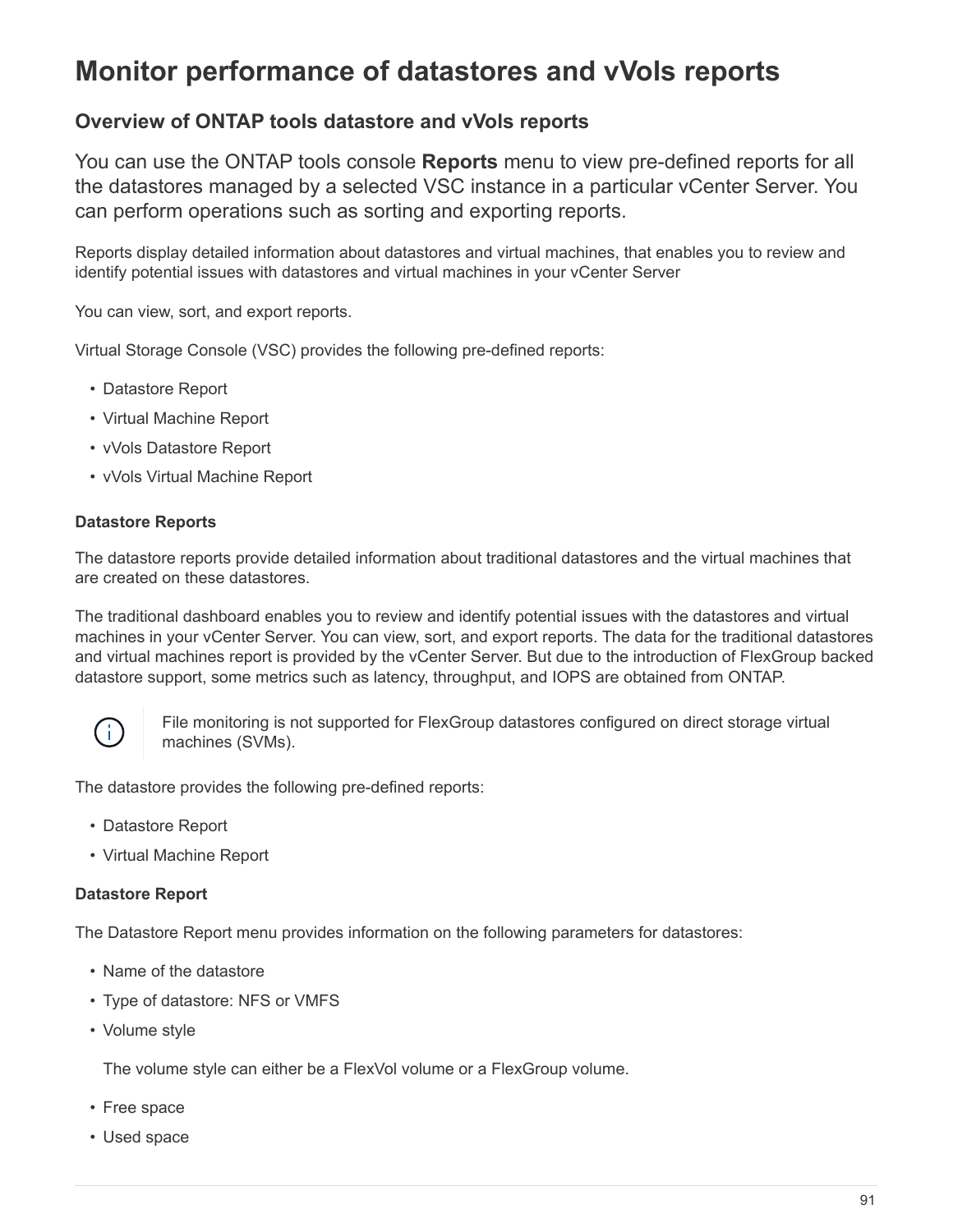- Total space
- Percentage of space utilized
- Percentage of space available
- IOPS

The report displays the IOPS for the datastore.

• Latency

The report displays the latency information for the datastore.

You can also verify the time at which the report was generated. The Datastore Report menu enables you to organize the report as per your requirement, and then export the organized report using the **Export to CSV** button. The datastore names in the report are links that navigate to the Monitor tab of the selected datastore, where you can view the datastore performance metrics.

#### **Virtual Machine Report**

The Virtual Machine Report menu provides the performance metrics for all the virtual machines that use datastores provisioned by VSC for a selected vCenter Server. The virtual machine metrics displayed in the Virtual Machine Reports is historical data that is collected every 30 minutes for virtual machines on traditional datastores. The "Last refresh time" and "Next refresh time" are added to the table to provide details on when the data was collected and when will be the next data collection.

- Name of the virtual machine
- Datastore name
- Volume style

The volume style can be either a FlexVol volume or a FlexGroup volume.

• Source

The source to gather details for the virtual machine can be either ONTAP or vCenter Server.

• Latency

The report displays the latency for virtual machines across all datastores associated with the virtual machines.

- IOPS
- Throughput
- Committed capacity

The report displays the value for the committed capacity for a virtual machine.

• Host

The report displays the host systems on which the virtual machine is available.

• Uptime

The report displays the time for which the virtual machine is powered on and is available on an ESXi host.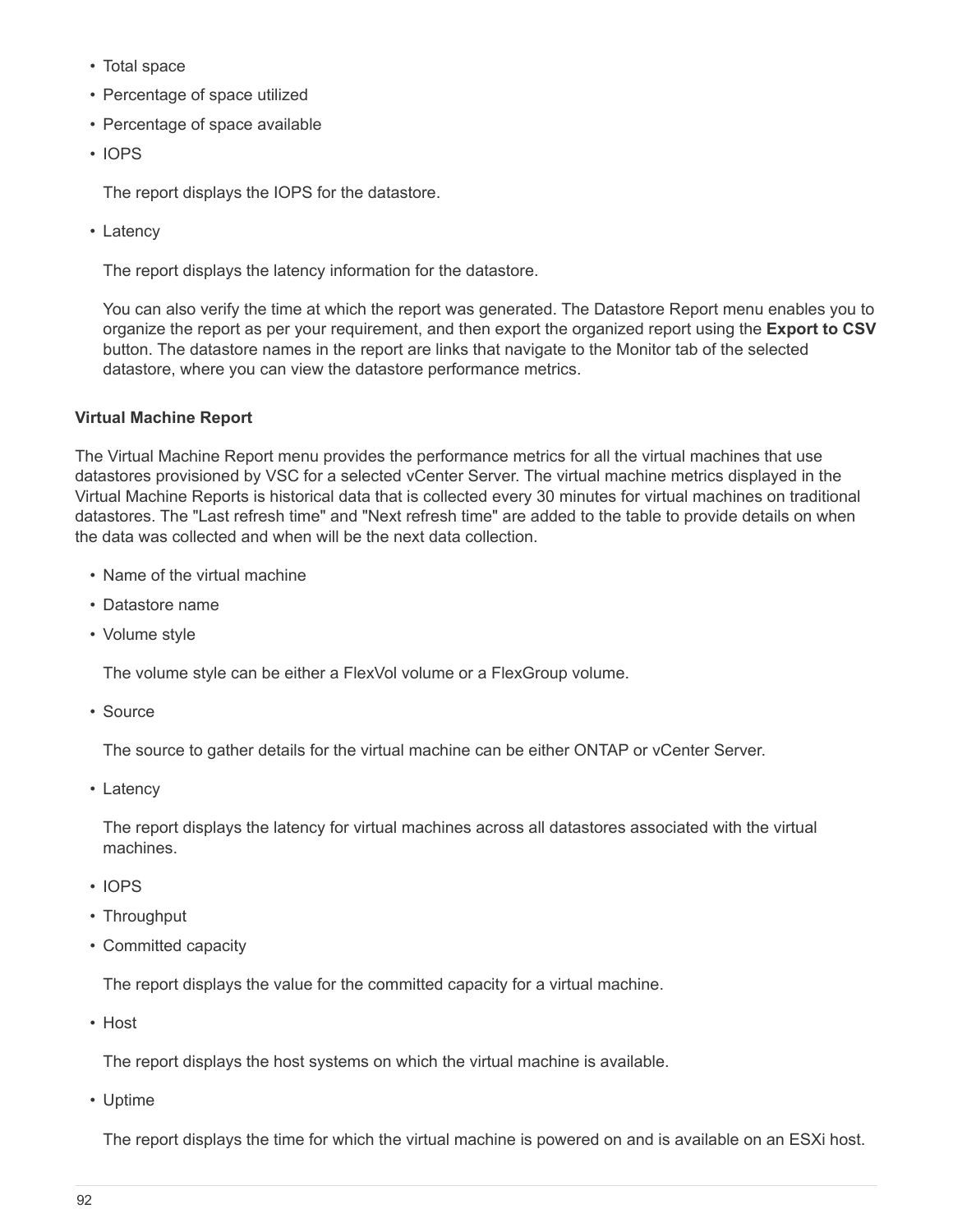• Power state

The report displays whether the virtual machine is powered on or powered off.

Each virtual machine name in the report is a link to the Monitor tab of the selected virtual machine. You can sort the virtual machine report as per your requirement and export the report in a .CSV file, and save the report on your local system. The timestamp of the report is also appended to the saved report.

For virtual machines that are backed by FlexGroup volumes, when new virtual machine is powered on, files are registered for monitoring on ONTAP. The historical metrics for Latency, Throughput and IOPS are obtained when VM reports are accessed from ONTAP.

#### **vVols reports**

vVols reports display detailed information about VMware Virtual Volumes (vVols) datastores and the virtual machines that are created on these datastores. The vVols dashboard enables you to review and identify potential issues with the vVols datastores and virtual machines in your vCenter Server.

You can view, organize, and export reports. The data for the vVols datastores and virtual machines report is provided by the ONTAP along with OnCommand API Services.

vVols provides the following pre-canned reports:

- vVols Datastore Report
- vVols VM Report

#### **vVols Datastore Report**

The vVols Datastore Report menu provides information about the following parameters for datastores:

- vVols datastore name
- Free space
- Used space
- Total space
- Percentage of space utilized
- Percentage of space available
- IOPS
- Latency

Performance metrics are available for NFS based vVols datastores on ONTAP 9.8 and later. You can also verify the time at which the report was generated. The vVols Datastore Report menu enables you to organize the report as per your requirement, and then export the organized report by using the **Export to CSV** button. Each SAN vVols datastore name in the report is a link that navigates to the Monitor tab of the selected SAN vVols datastore, which you can use to view the performance metrics.

#### **vVols Virtual Machine Report**

The vVols Virtual Machine Summary Report menu provides the performance metrics for all of the virtual machines that use the SAN vVols datastores that are provisioned by VASA Provider for ONTAP for a selected vCenter Server. The virtual machine metrics displayed in VM reports is historical data that is collected every 10 minutes for virtual machines on vVols datastores. "Last refresh time" and "Next refresh time" are added to the table to provide information on when data was collected and when will be the next data collection.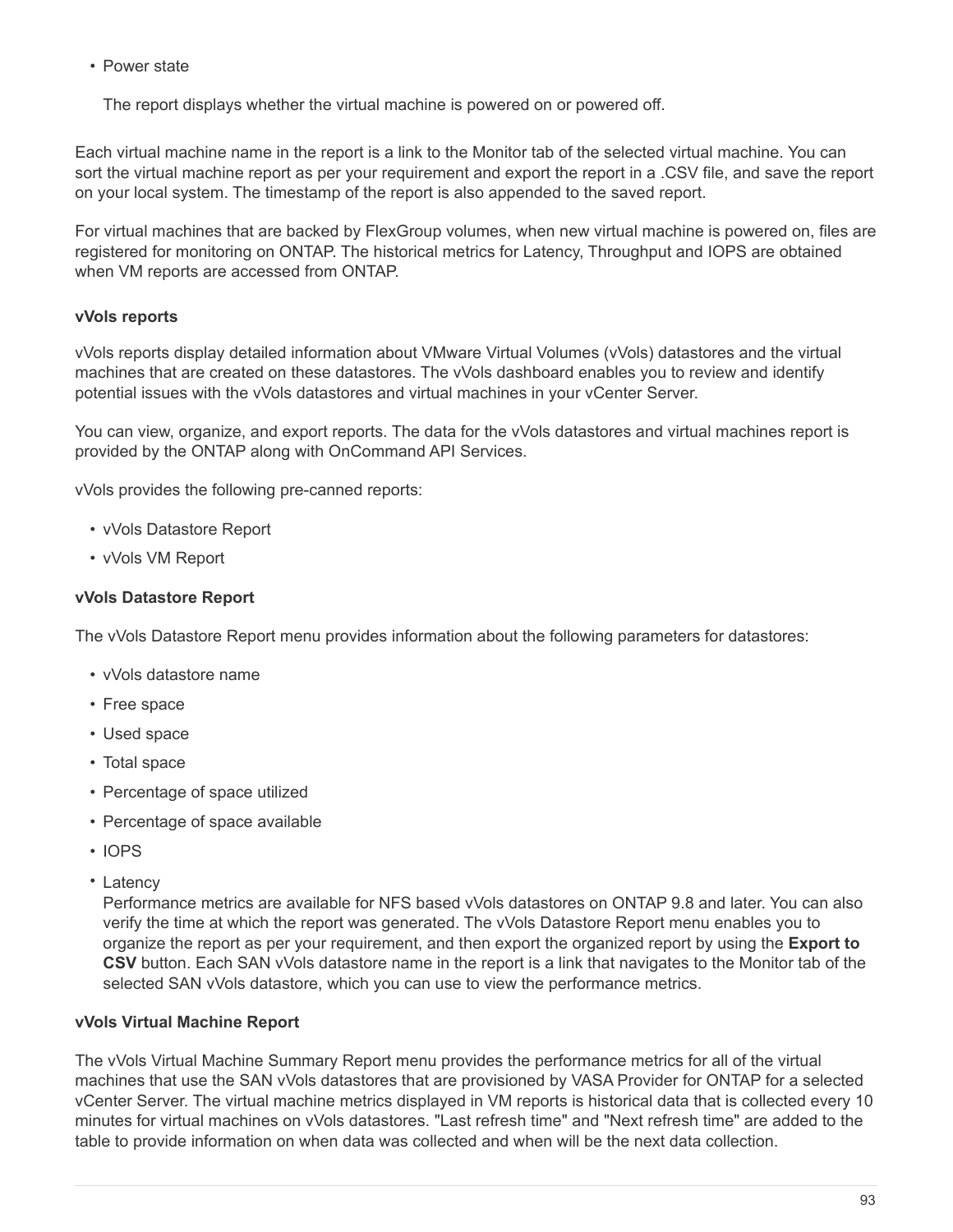- Name of the virtual machine
- Committed capacity
- Uptime
- IOPS
- Throughput

The report displays whether the virtual machine is powered on or powered off.

- Logical space
- Host
- Power state
- Latency

The report displays the latency for virtual machines across all of the vVols datastores that are associated with the virtual machines.

Each virtual machine name in the report is a link to the Monitor tab of the selected virtual machine. You can organize the virtual machine report according to your requirement, export the report in .CSV format, and then save the report on your local system. The timestamp of the report is appended to the saved report.

## **Analyze performance data using the traditional dashboard**

You can monitor the traditional datastores and virtual machines using the traditional dashboard of the ONTAP tools. The dashboard data enables you to analyze the datastore usage and to take corrective action to prevent the virtual machines from running into space-related constraints.

## **What you will need**

You should select either the **Enable Storage I/O Control and statistics collection** or **Disable Storage I/O Control but enable statistics collection** option in the Configure Storage I/O Control dialog box. You can enable Storage I/O Control only if you have the Enterprise Plus license from VMware.

## [VMware vSphere Documentation: Enable Storage I/O Control](https://docs.vmware.com/en/VMware-vSphere/6.5/com.vmware.vsphere.resmgmt.doc/GUID-BB5D9BAB-9E0E-4204-A76A-54634CD8AD51.html)

The traditional dashboard displays IOPS, space utilized, latency, and committed capacity metrics that are obtained from your vCenter Server. ONTAP provides aggregate space saving metrics to the traditional dashboard. You can view space saving for a specific aggregate. These performance parameters enable you to identify performance bottlenecks in the virtual environment and to take corrective action to resolve the issues.



File monitoring is not supported for FlexGroup datastores configured on direct storage virtual machines (SVMs).

The traditional dashboard of the ONTAP tools enables you to view either NFS datastores or VMFS datastores. You can click a datastore to navigate to the datastore details view that is provided by the vCenter Server instance to view and fix any issues with the datastores in your vCenter Server.

#### **Steps**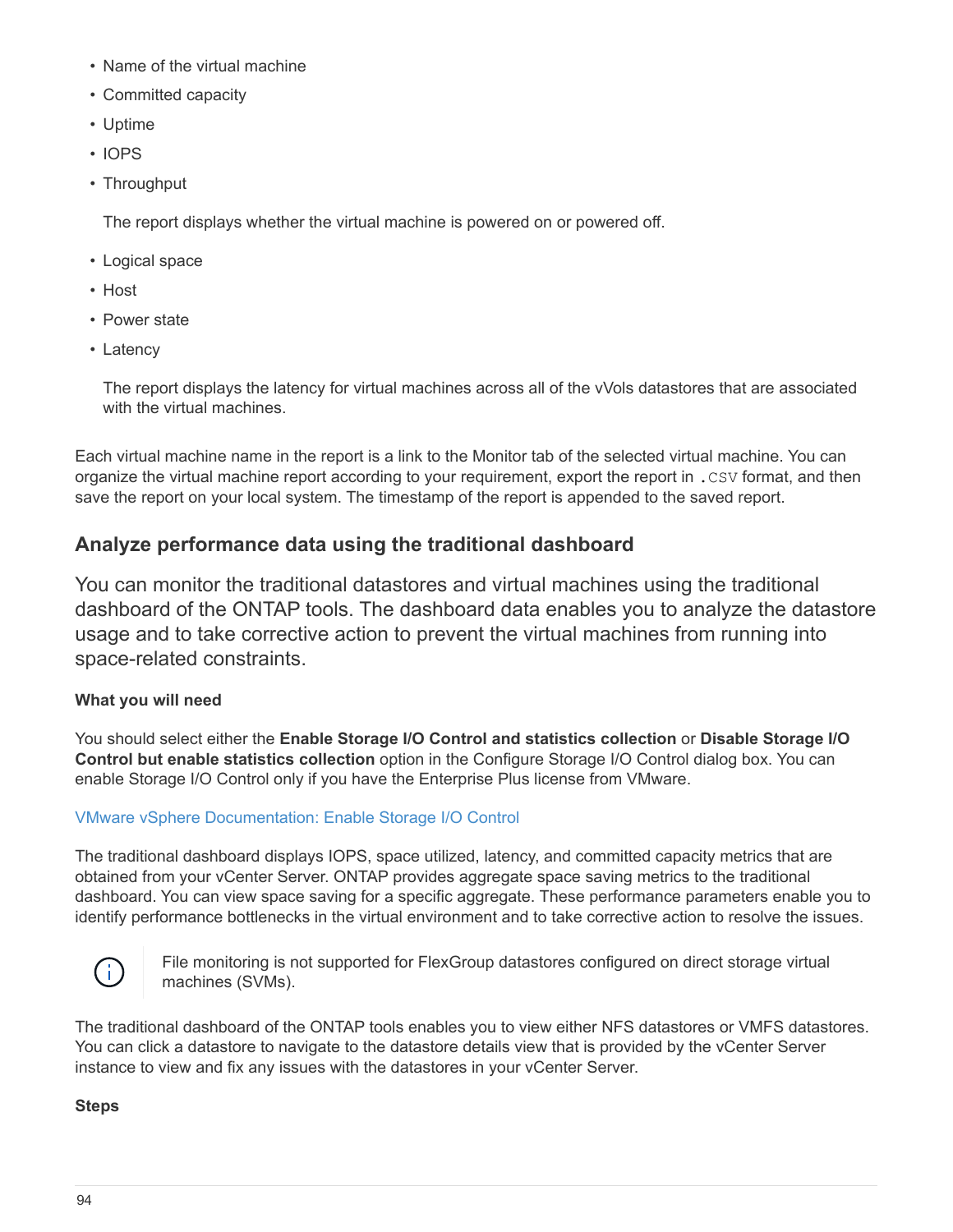- 1. From the vSphere Client home page, click **ONTAP tools for VMware vSphere**.
- 2. Select the required vCenter Server using the vCenter Server drop-down menu to view the datastores.
- 3. Click **Traditional Dashboard**.

The Datastores portlet provides the following details:

- The number of traditional datastores along with their performance metrics that are managed by VSC in your vCenter Server instance
- The top five datastores based on resource usage and performance parameters that can be modified, if required

You can change the listing of the datastores based on the space utilized, IOPS, or latency and in the order required.

The Virtual Machines portlet provides the following details:

- Number of virtual machines using NetApp datastores in your vCenter Server
- Top five virtual machines based on committed capacity, latency, IOPS, throughput, and uptime

The IOPS and throughput data in the Virtual Machines portlet is available only for datastores created on FlexGroup backed volumes.

## **Analyze performance data using the vVols dashboard**

You can monitor the performance and view the top five SAN and NAS VMware Virtual Volumes (vVols) datastores in your vCenter Server based on the parameters that you select by using the vVols dashboard of the ONTAP tools.

#### **What you will need**

• You should have enabled OnCommand API Services 2.1 or later if you are using ONTAP 9.6 or earlier.

You do not require to register OnCommand API Services with VASA Provider to get the details of SAN vVols datastore or SAN vVols VM datastore report for ONTAP 9.7 or later.

#### <https://mysupport.netapp.com/site/global/dashboard>

• You should be using ONTAP 9.3 or later for your storage system.

The IOPS data that is provided by ONTAP is rounded off and displayed on the vVols dashboard. There might be a difference between the actual IOPS value that is provided by ONTAP and the IOPS value that is displayed on the vVols dashboard. From the 9.8 release of ONTAP tools, performance monitoring is available for NFS based vVols datastores.



If you are registering OnCommand API Services for the first time, then you can view all of the performance metrics data for SAN vVols datastores on the vVols dashboard only after 15 to 30 minutes.

- The vVols dashboard data is refreshed periodically, at an interval of 10 minutes.
- If you have added, modified, or deleted a storage system from your vCenter Server instance, then you might not notice any change in the data on the vVols dashboard for some time.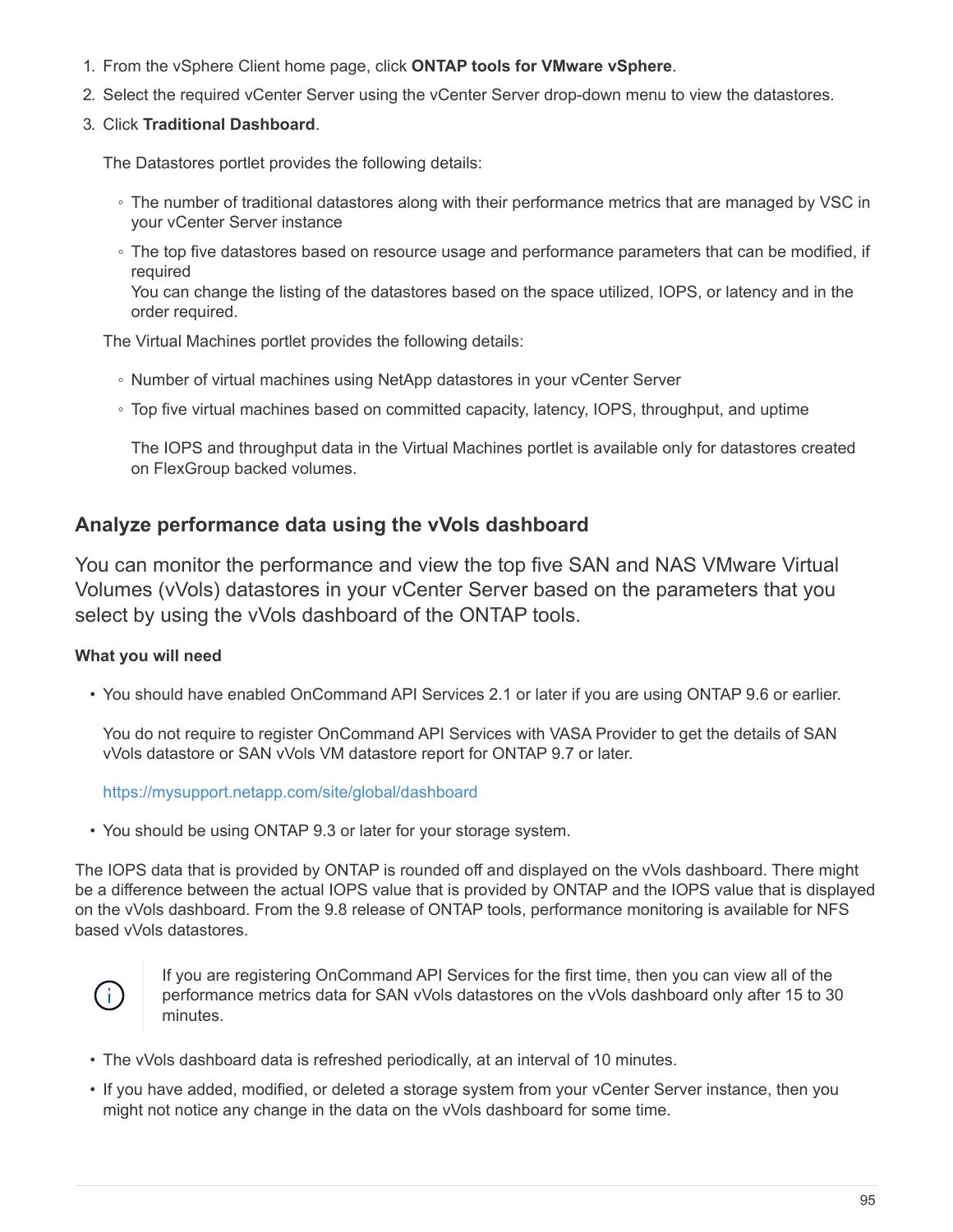This is because OnCommand API Services takes time to obtain updated metrics from ONTAP.

• The Total IOPS value that is displayed in the Overview portlet of the vVols dashboard is not a cumulative value of the Read IOPS value and Write IOPS value.

Read IOPS, Write IOPS, and Total IOPS are separate metrics that are provided by OnCommand API Services. If there is a difference between the Total IOPS value and the cumulative IOPS value (Read IOPS value + Write IOPS value) provided by OnCommand API Services, then the same difference is observed in the IOPS values on the vVols dashboard.

• NFS based data vVols provisioned on ONTAP 9.8 and above are automatically registered for performance monitoring in the vVols dashboard.

#### **Steps**

- 1. From the vSphere Client home page, click **ONTAP tools**.
- 2. Select the required vCenter Server using the **vCenter server** drop-down menu to view the datastores.
- 3. Click **vVols Dashboard**.

The Datastores portlet provides the following details:

- The number of vVols datastores that are managed by VASA Provider in your vCenter Server instance
- The top five vVols datastores based on resource usage and performance parameters You can change the listing of the datastores based on the space utilized, IOPS, or latency and in the order required.
- 4. View the details of the virtual machines using the Virtual Machines portlet.

The Virtual Machines portlet provides the following details:

- Number of virtual machines using ONTAP datastores in your vCenter Server
- Top five virtual machines based on IOPS, latency, throughput, committed capacity, uptime, and logical space

You can customize how the top five virtual machines are listed in the vVols dashboard.

#### **vVols dashboard data requirements**

You must verify some important requirements of the vVols dashboard to display dynamic details of the VMware Virtual Volumes (vVols) datastores and virtual machines.

The following table presents an overview of what you should verify if the vVols dashboard does not display the performance metrics for the provisioned SAN vVols datastores and virtual machines.

| <b>Considerations</b> | <b>Description</b> |
|-----------------------|--------------------|
|-----------------------|--------------------|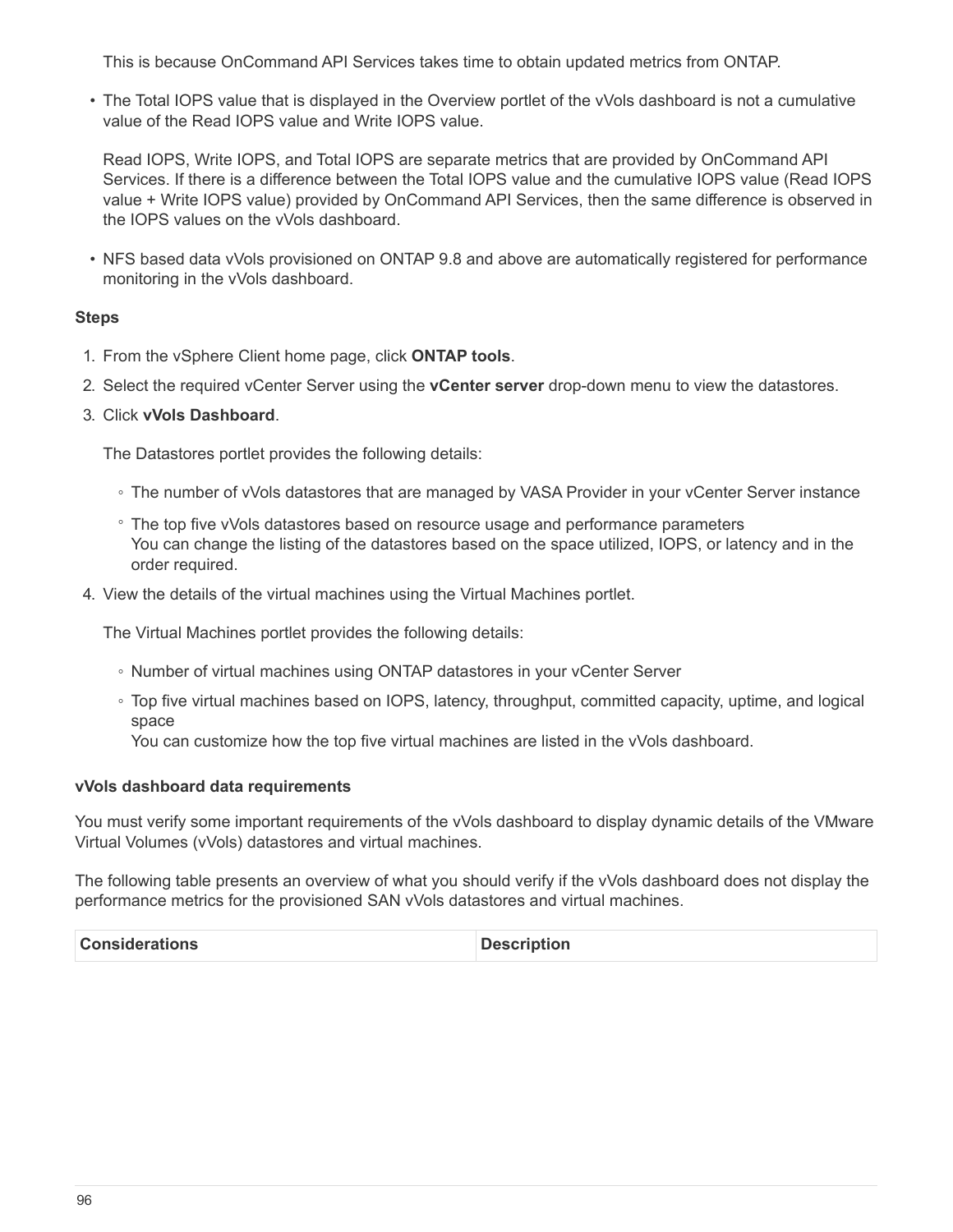| First-time deployment of OnCommand API Services | • If you are having ONTAP clusters 9.6 or earlier,                                                                                                                                                                                    |
|-------------------------------------------------|---------------------------------------------------------------------------------------------------------------------------------------------------------------------------------------------------------------------------------------|
|                                                 | then you are using OnCommand API Services 2.1<br>or later.                                                                                                                                                                            |
|                                                 | You do not require OnCommand API Services to<br>be registered with VASA Provider if you are using<br>ONTAP 9.7 and later.                                                                                                             |
|                                                 | • You must have followed the installation<br>instructions that are provided in the OnCommand<br>API Services Installation and Setup guide after<br>downloading and installing OnCommand API<br>Services from the NetApp Support Site. |
|                                                 | • Each VASA Provider instance must have a<br>dedicated OnCommand API Services instance.                                                                                                                                               |
|                                                 | OnCommand API Services must not be shared<br>among multiple VASA Provider instances or<br>vCenter Servers.                                                                                                                            |
|                                                 | • OnCommand API Services is running and<br>accessible.                                                                                                                                                                                |
| Storage system                                  | • You are using ONTAP 9.3 or later.                                                                                                                                                                                                   |
|                                                 | • You are using appropriate credentials for the<br>storage system.                                                                                                                                                                    |
|                                                 | • Your storage system is active and accessible.                                                                                                                                                                                       |
|                                                 | • The virtual machine that you selected must be<br>using at least one vVols datastore, and I/O<br>operations are executing on the disk of the virtual<br>machine.                                                                     |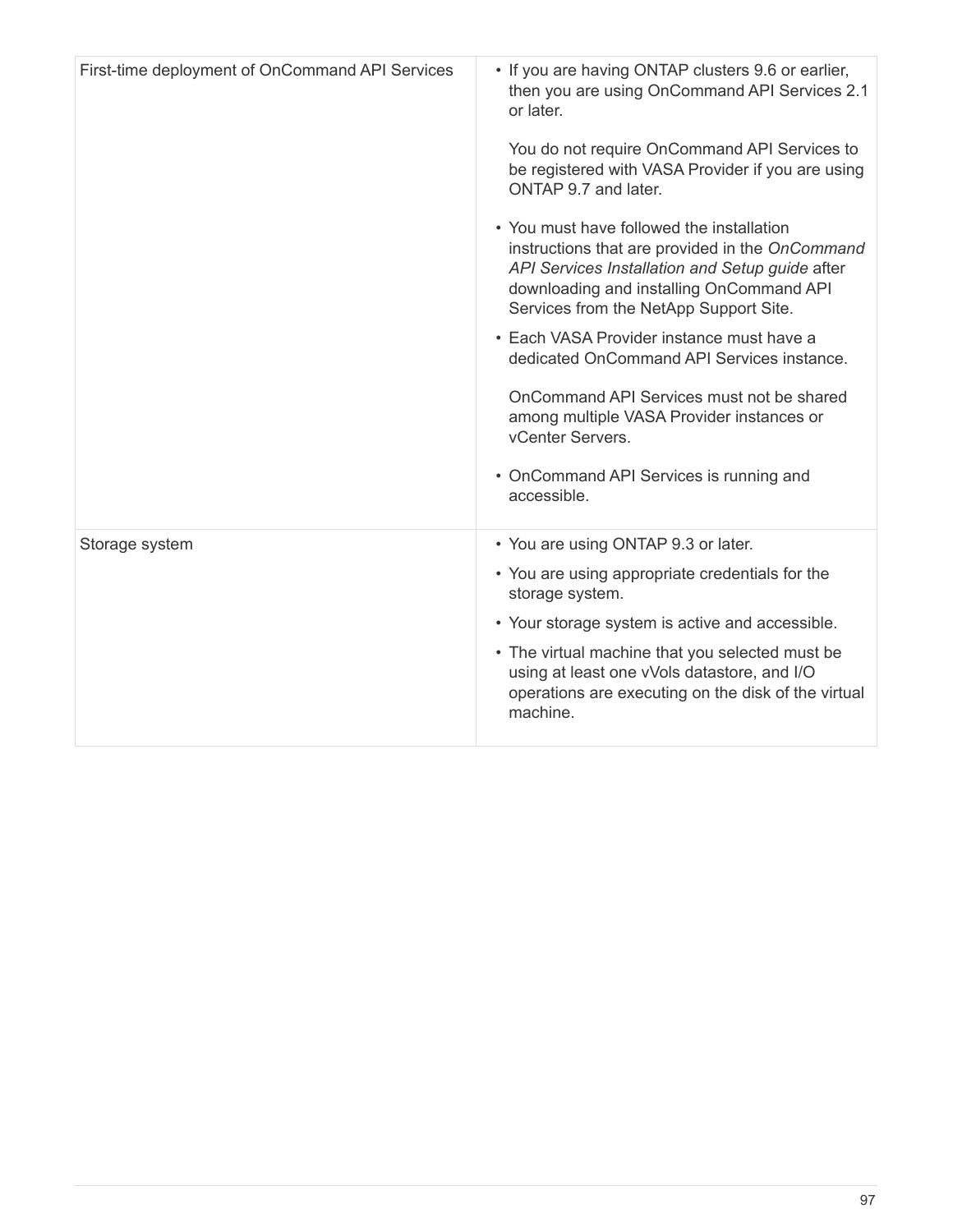# **Legal notices**

Legal notices provide access to copyright statements, trademarks, patents, and more.

## **Copyright**

<http://www.netapp.com/us/legal/copyright.aspx>

## **Trademarks**

NETAPP, the NETAPP logo, and the marks listed on the NetApp Trademarks page are trademarks of NetApp, Inc. Other company and product names may be trademarks of their respective owners.

<http://www.netapp.com/us/legal/netapptmlist.aspx>

## **Patents**

A current list of NetApp owned patents can be found at:

<https://www.netapp.com/us/media/patents-page.pdf>

## **Privacy policy**

<https://www.netapp.com/us/legal/privacypolicy/index.aspx>

[Notice for ONTAP tools for VMware vSphere 9.8](https://library.netapp.com/ecm/ecm_download_file/ECMLP2875811)